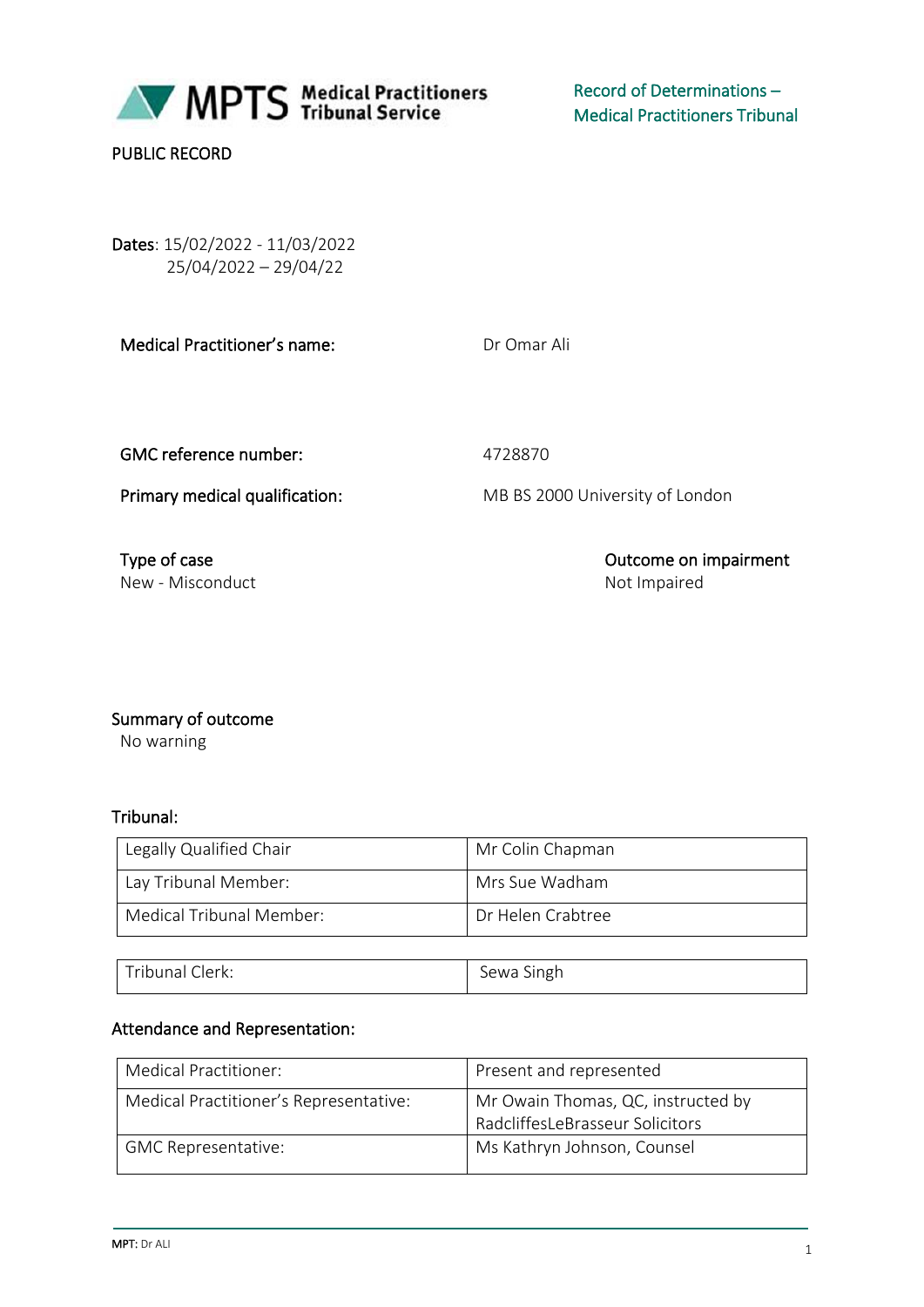#### Attendance of Press / Public

In accordance with Rule 41 of the General Medical Council (Fitness to Practise) Rules 2004 the hearing was held partly in public and partly in private.

#### Overarching Objective

Throughout the decision making process the tribunal has borne in mind the statutory overarching objective as set out in s1 Medical Act 1983 (the 1983 Act) to protect, promote and maintain the health, safety and well-being of the public, to promote and maintain public confidence in the medical profession, and to promote and maintain proper professional standards and conduct for members of that profession.

#### Determination on Facts - 27/04/2022

#### Background

1. Dr Ali qualified in 2000 at the University of London. He was awarded a PhD from Imperial College London, in 2010. Dr Ali undertook specialist training in Cardiology during which he completed a seven month international interventional fellowship in 2013 at the Erasmus Medical Center and Maasstad Hospital in Rotterdam.

2. Dr Ali completed his specialist training in 2013. Dr Ali was subsequently appointed as a locum Consultant Cardiologist at the Wexham Park Hospital ('the Hospital'), part of Frimley Health NHS Foundation Trust ('the Trust') and in November 2014 to a substantive post. At the time of the events before the Tribunal, he was working at the Hospital.

3. The allegations that have led to Dr Ali's hearing relate to four patients, and can be summarised as follows:

#### Patient A

4. Patient A, a 75 year old male, underwent a Percutaneous Coronary Intervention (PCI) procedure on 10 November 2016, performed by Dr Ali. Patient A died in the evening of the same day. The allegation against Dr Ali in this respect is that when he met with Patient A on 10 November 2016, he failed to adequately obtain consent from him regarding the PCI procedure by failing to outline any of the heightened benefits and risks of the procedure specific to Patient A, and that he did not record any discussion he had with Patient A regarding this in his Hospital medical notes.

5. It is also alleged that at the end of the PCI procedure, Dr Ali failed to recognise that Patient A's angiogram showed occlusion of the first and second septal arteries. Further, it is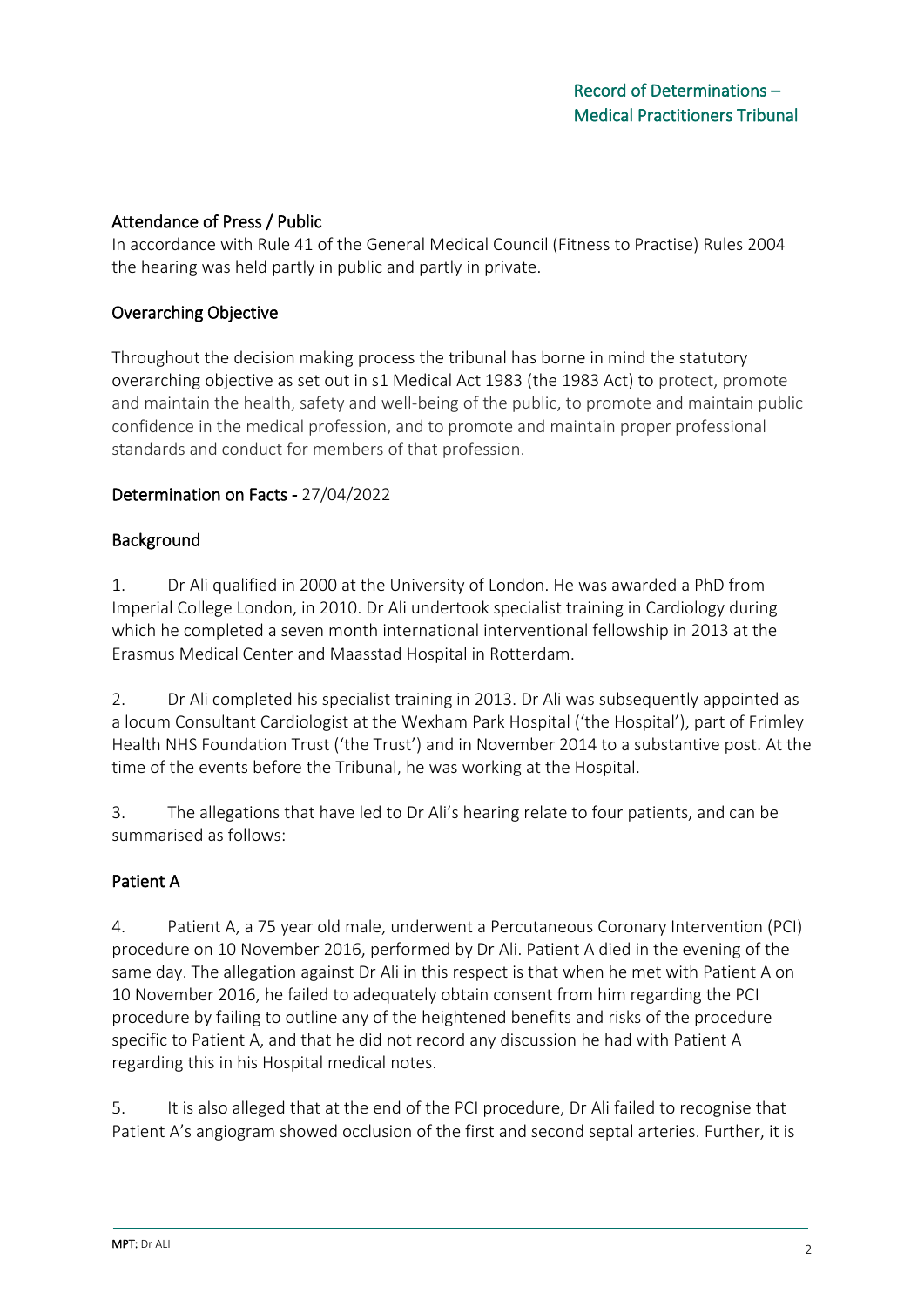alleged that he made an inaccurate record of Patient A's PCI procedure in that he recorded 'no complications' when Patient A suffered from side branch occlusion.

# Patient B

6. Patient B, a 52 year old female, underwent a PCI on 19 January 2017, performed by Dr Ali. Patient B died in the evening of the same day. The allegation against Dr Ali in this respect is that between 9 December 2016 and 19 January 2017, he failed to adequately obtain consent from Patient B for the PCI procedure in that he did not personally consult with her to discuss her current symptoms, or available treatment options, or the reasons for any recommendations or conclusions made or reached by the Multi-Disciplinary Team (MDT).

7. It is also alleged that during the PCI procedure, Dr Ali failed to identify a coronary perforation or carry out a number of procedures, including: undertaking prolonged low pressure balloon inflation to control the perforation; undertaking or arranging an emergency echocardiogram in the catheter laboratory; making preparations for immediate pericardiocentesis; or undertaking prolonged low pressure balloon inflation or inserting a covered stent to seal the perforation. Further, it is alleged that at the conclusion of the PCI procedure, Dr Ali requested Patient B be given 3000 international units ('iu') of heparin when it was inappropriate to do so.

8. It is also alleged that on 19 January 2017, Dr Ali requested an echocardiogram to be performed once Patient B had returned to the ward, but failed to ask to be informed of the result or request confirmation as to when it had taken place. Further, it is alleged that during his review of Patient B around 1930 hours when he became aware the echocardiogram had not been carried out, he failed to arrange for it to be done immediately and failed to provide any explanation to Patient B about the outcome of the procedure or why an overnight stay at the Hospital was required.

9. It is also alleged that Dr Ali recorded incorrect information regarding Patient B in a Datix report and in a witness statement provided to the Coroner in which he described the complication as a coronary dissection and that he provided evidence at Patient B's inquest about the procedure on Patient B which was untrue. It is alleged that these actions were dishonest.

# Patient C

10. Patient C, a 70 year old female, underwent a PCI procedure on 19 January 2017, performed by Dr Ali. The allegation against Dr Ali in this respect is that he failed to: adequately review Patient C's case; adequately obtain consent from Patient C for the PCI; challenge the decision of Dr E and the MDT to proceed to PCI to the circumflex coronary artery; and that he made the decision to undertake the PCI when it was inappropriate to do. It is alleged that during the procedure, Dr Ali failed to anticipate the finding of an un-dilatable stenosis and used a non-compliant balloon to try to dilate the coronary artery at a pressure which was inappropriate to do so.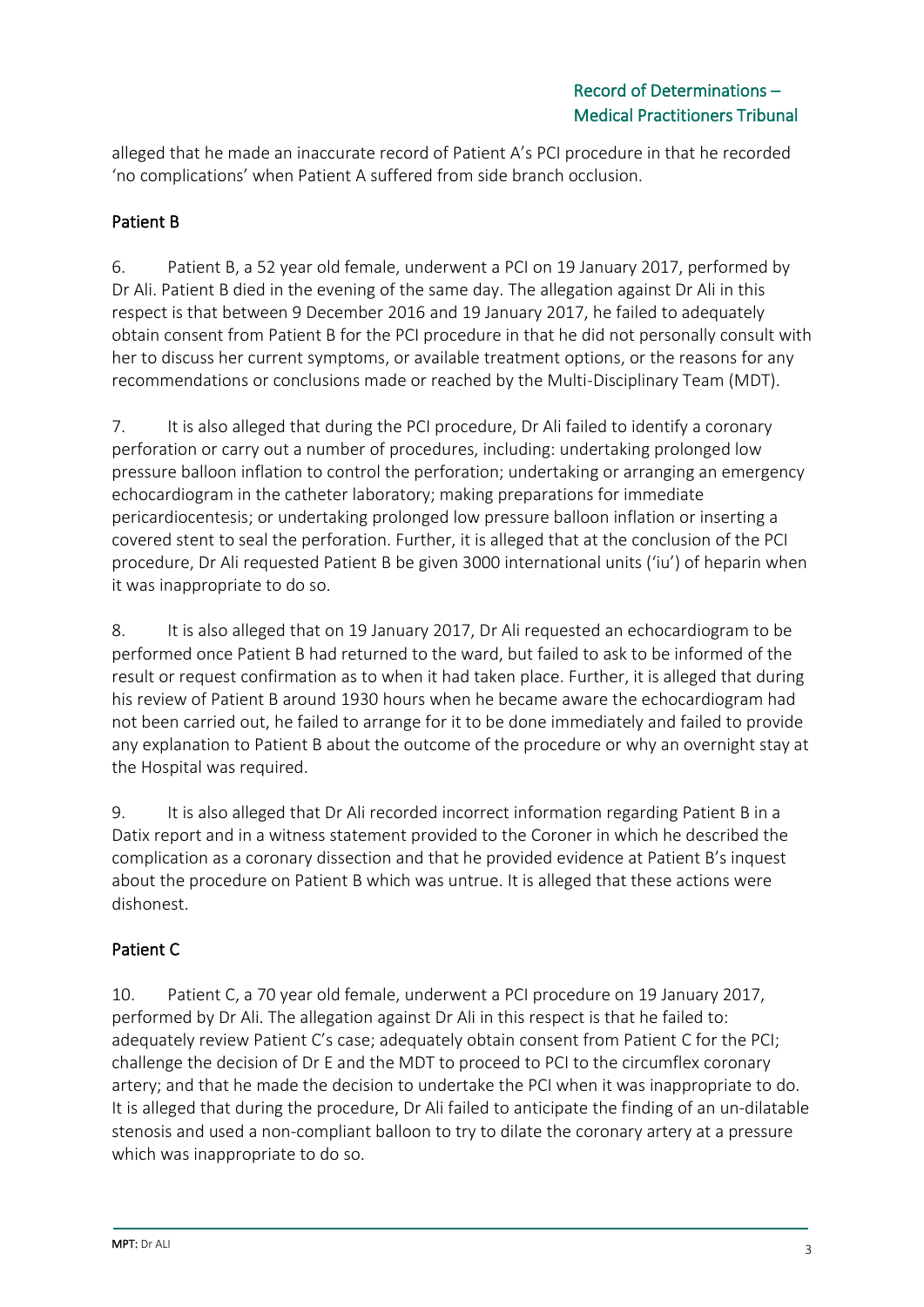11. It is further alleged that Dr Ali caused Patient C to have a perforation of the coronary artery and failed to respond appropriately in that he failed to: undertake or arrange for an emergency echocardiogram in the catheter laboratory; consider and/or make preparations for immediate pericardiocentesis; to adequately consider and/or make preparations for insertion of a covered stent to seal the perforation; and to recognise and/or record that Patient C had suffered from major side branch occlusion leading to myocardial infarction.

12. It is also alleged that Dr Ali failed to communicate adequately with Patient C following the procedure, make an appropriate note of the procedure including the complications encountered or a note of any discussions with Patient C regarding the complications and any apology given.

# Patient D

13. Patient D, a 74 year old male, underwent a PCI procedure on 30 May 2017, performed by Dr Ali. The allegation against Dr Ali in this respect is that on or about 12 May 2017, he inappropriately recommended that Patient D undergo invasive coronary angiography rather than non-invasive functional imaging. It is also alleged that on 22 May 2017, during a consultation with Patient D, Dr Ali recommended that Patient D should proceed to invasive coronary angiography with a view to angioplasty without first assessing the impact of escalation of optimal medical therapy on Patient D's symptoms.

14. Further, it is alleged that between 22 May 2017 and 30 May 2017 Dr Ali failed to consider other treatment options with an MDT for Patient D, that he failed to appropriately obtain consent from Patient D for the angiography and angioplasty procedure as he did not discuss the risks and benefits of the procedure, nor any alternative treatments available, and that he failed to record having undertaken these actions.

15. The matters in the case of Patient D came to the attention of the GMC following a self-referral by Dr Ali.

#### The Outcome of Applications Made during the Facts Stage

16. The Tribunal granted three applications made by Ms Kathryn Johnson, Counsel for the GMC, pursuant to Rule 17(6) of the Rules, to amend paragraphs  $1(c)$ ,  $3(f)$ ,  $5(c)(i)$  and (ii), 6(a)(ii), 15(h)(iv), 16, 19 and 20, of the Allegation. As all three applications were unopposed by Mr Owain Thomas QC, Dr Ali's Counsel, it was not necessary for the Tribunal to produce written determinations.

#### The Allegation and the Doctor's Response

17. That being registered under the Medical Act 1983 (as amended):

# Patient A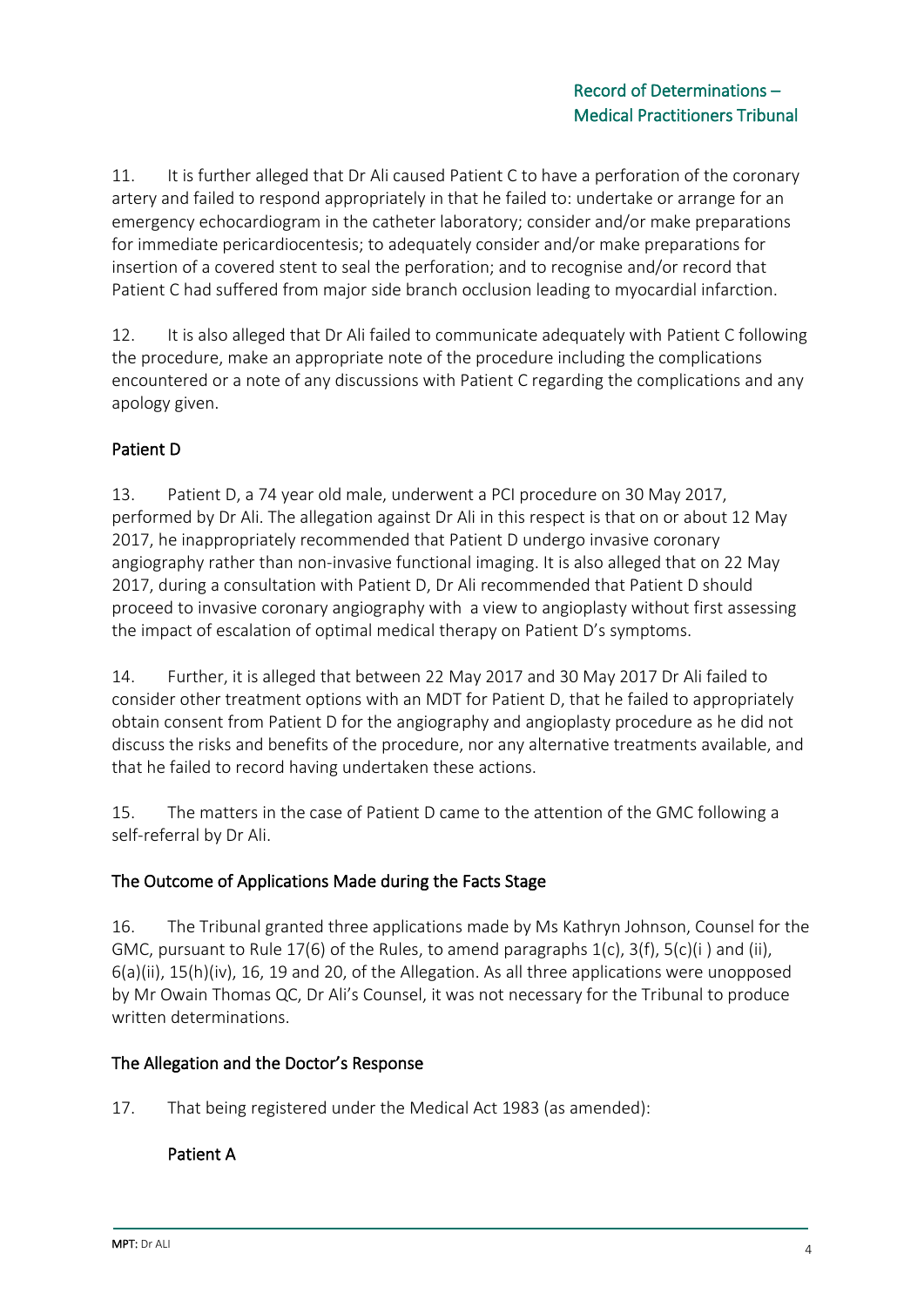- 1. On 10 November 2016 you:
	- a. met with Patient A at which time you failed to:

i. adequately obtain consent from Patient A for the Percutaneous Coronary Intervention ('PCI') procedure in that you did not outline the benefits and the heightened risks of this procedure specific to Patient  $A$ :

#### To be determined

ii. record in Patient A's notes any discussion with Patient A regarding the benefits and heightened risks of PCI specific to Patient A. To be determined

b. operated on Patient A at the end of which you failed to recognise that Patient A's angiogram showed occlusion of the first and second septal arteries;

#### To be determined

c. made an inaccurate record of Patient A's PCI procedure in that you recorded 'No complications' when Patient A suffered from persistent side branch occlusion.

## (Amended following a Rule 17(6) application) To be determined

#### Patient B

2. Between 9 December 2016 and 19 January 2017, you failed to adequately obtain consent from Patient B for the PCI procedure in that you failed to personally consult with Patient B to discuss:

a. her current symptoms;

## To be determined

b. the treatment options available;

## To be determined

c. the reasons for any recommendations or conclusions of an MDT. To be determined

3. On 19 January 2017 you performed a PCI procedure ('the Procedure') on Patient B and you failed to:

a. identify a coronary perforation;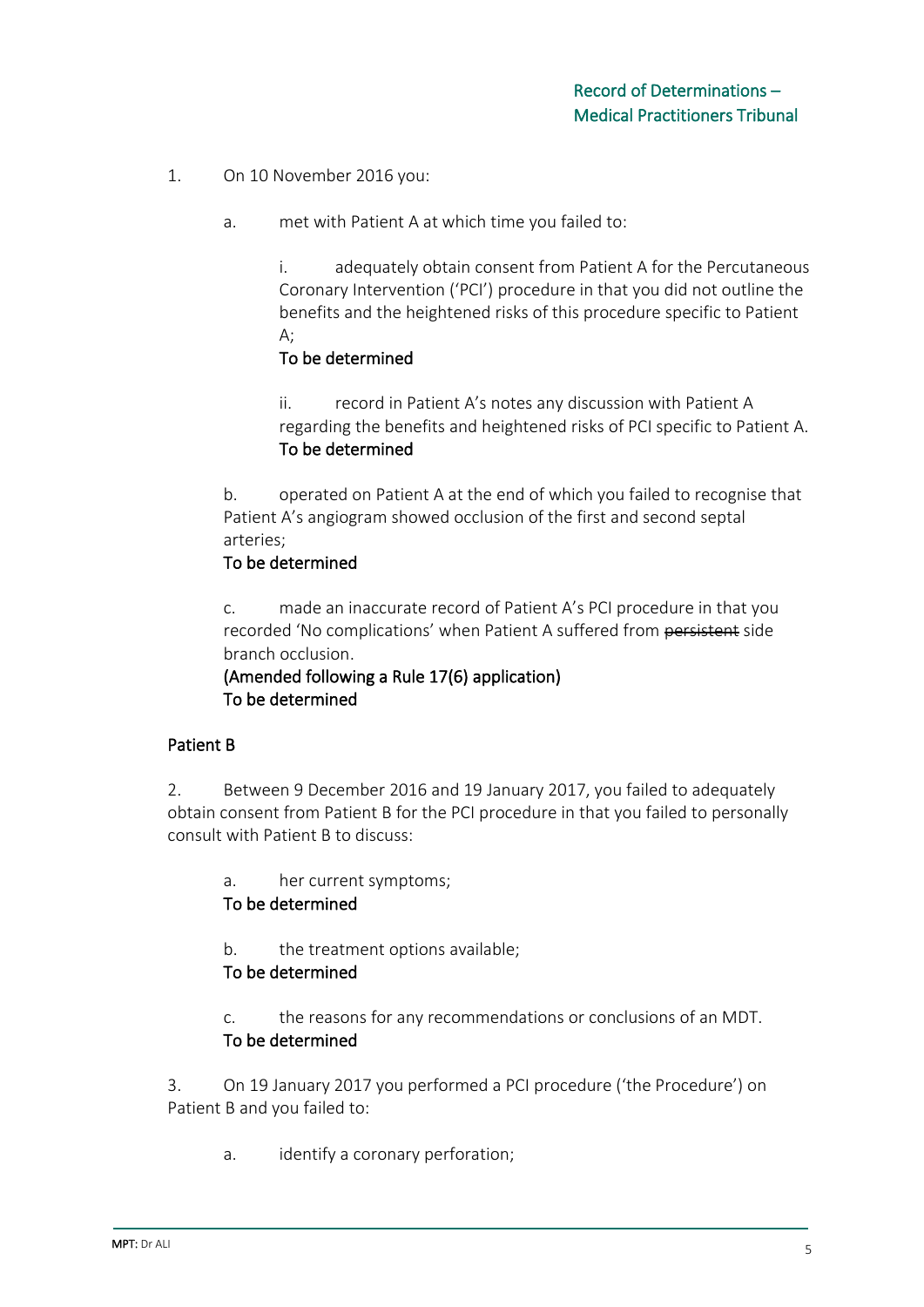## To be determined

b. undertake prolonged low pressure balloon inflation to control the perforation;

#### To be determined

c. undertake or arrange an emergency echocardiogram in the catheter laboratory;

## To be determined

d. make preparations for immediate pericardiocentesis;

#### To be determined

e. undertake prolonged low pressure balloon inflation and/or insert a covered stent to seal the perforation;

## To be determined

f. make any preparations for possible emergency cardiac surgery. (Withdrawn following a Rule 17(6) application)

4. Following completion of the Procedure at 10:31 you requested Patient B be given 3000 iu of Heparin when it was inappropriate to do so.

## To be determined

5. Following the Procedure on 19 January 2017 you requested an echocardiogram be performed once Patient B had returned to the ward and you failed to:

a. ask to be informed of the result;

#### To be determined

b. request confirmation as to when it had taken place; To be determined

c. record in the alternative to paragraphs 5a and 5b having undertaken the actions as outlined at:

i. 5a;

 $-5b.$ 

# (Withdrawn following a Rule 17(6) application)

6. During your review of Patient B on 19 January 2017 at around 19:30 hours you were aware that an echocardiogram had not been performed and you failed to: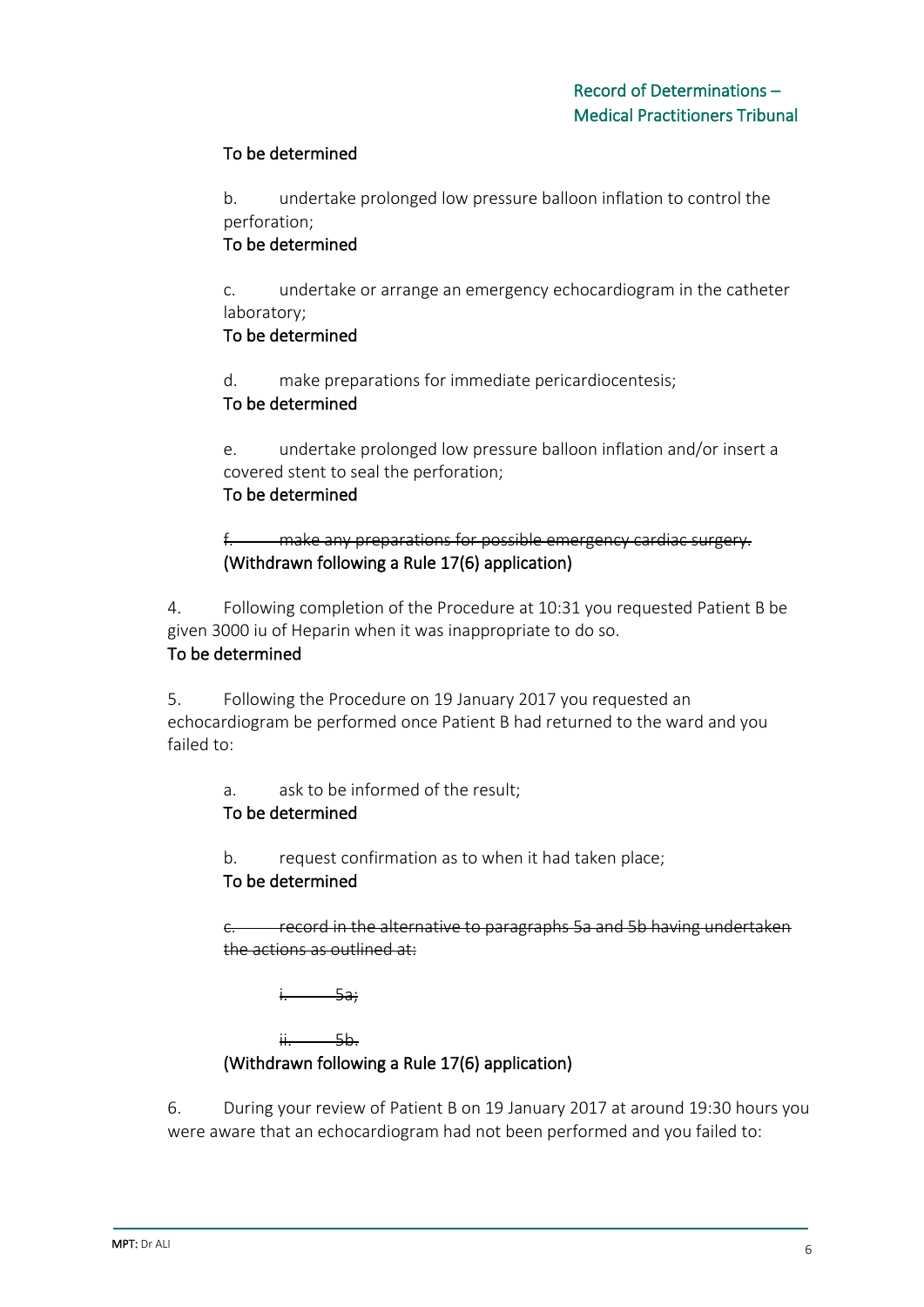a. arrange for it to be performed:

i. immediately;

To be determined

ii. before you left the hospital; as soon as possible (Amended following a Rule 17(6) application) To be determined

b. provide any explanation to Patient B as to:

i. the outcome of the Procedure; To be determined

ii. why an overnight hospital stay was required; To be determined

c. record in the alternative to paragraph 6b having undertaken the actions as outlined at paragraph 6b. To be determined

7. You failed to accurately record the Procedure in Patient B's notes in that you:

a. did not record the coronary perforation; Admitted and found proved

b. incorrectly indicated that Patient B had suffered a localised dissection. Admitted and found proved

8. On 23 April 2017 you completed a Datix report in respect of Patient B in which you described the complication that had occurred as a coronary dissection. Admitted and found proved

9. On or around 27 April 2017 you signed a witness statement to be provided to the Coroner hearing Patient B's inquest in which you described the complication that had occurred as a coronary dissection.

#### To be determined

10. You knew as at the dates that you signed the datix report and statement to the coroner that the complication that had occurred was a coronary perforation given that you had recognised and described it as such at a:

a. Multidisciplinary team meeting on 26 January 2017; To be determined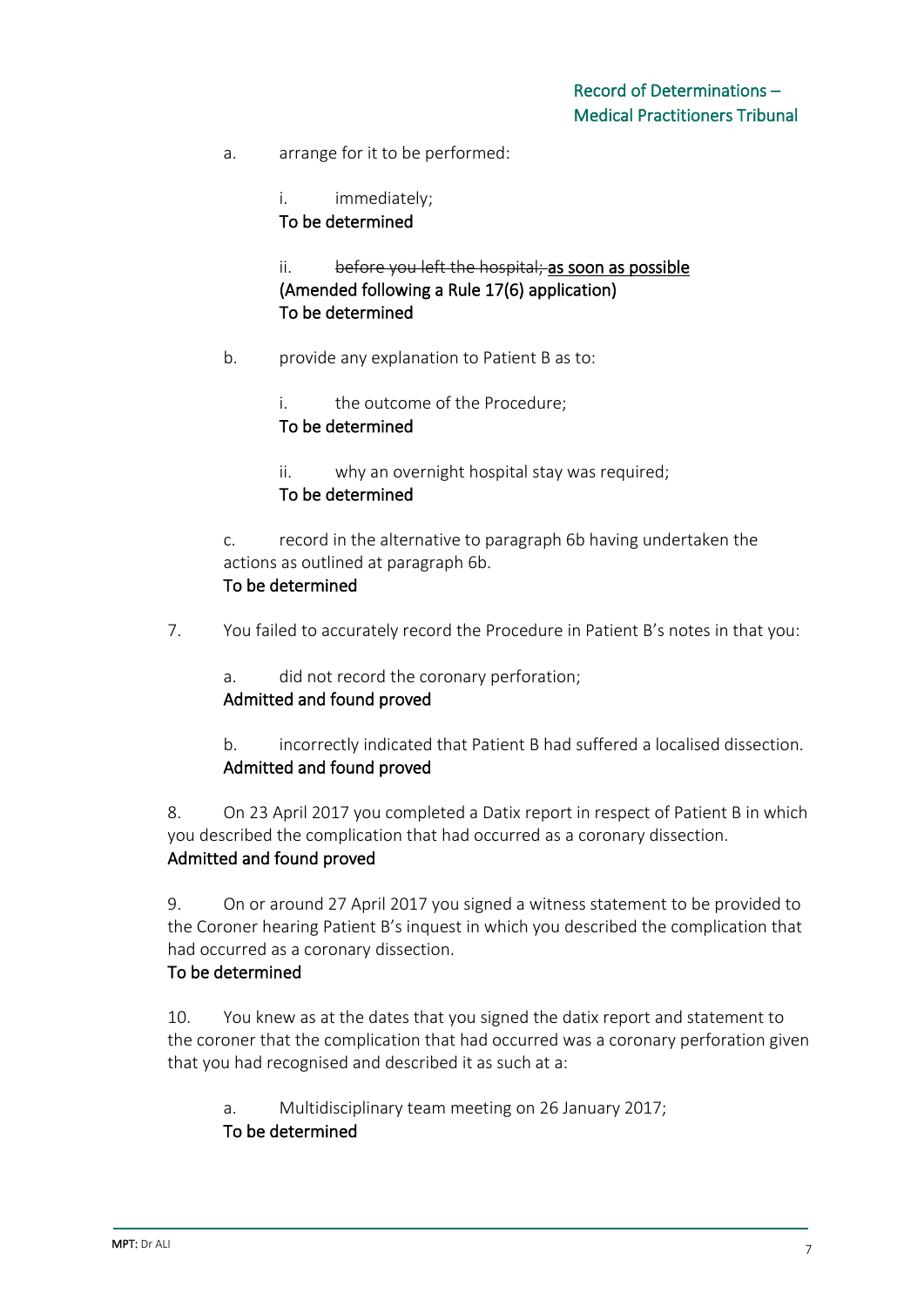b. Mortality and Morbidity meeting on 16 March 2017. To be determined

11. Your actions as outlined at paragraphs 8 and 9 above were dishonest by reason of paragraph 10.

## To be determined

12. On 27 February 2018 you gave evidence at Patient B's inquest at which time you stated:

a. 'The third image in that series is actually the balloon tamponade and it is in run 20…', or words to that effect;

# Admitted and found proved

b. 'The third inflation is of the same balloon but at low pressure to seal the leak', or words to that effect.

## To be determined

13. You knew that this was untrue as you had not performed balloon tamponade (prolonged balloon inflation) as:

a. the NC Trek balloon inflation at run 20 did not cover the site of the perforation;

#### To be determined

b. none of the post-dilation inflations of the NC Trek balloon were inflated at low pressure;

# To be determined

c. none of the post-dilation inflations of the NC Trek balloon were appropriately prolonged to occlude or seal a perforation. To be determined

14. Your actions as outlined at paragraph 12 above were dishonest by reason of paragraph 13.

# To be determined

#### Patient C

15. On 19 January 2017 you:

a. failed to adequately review Patient C's case; To be determined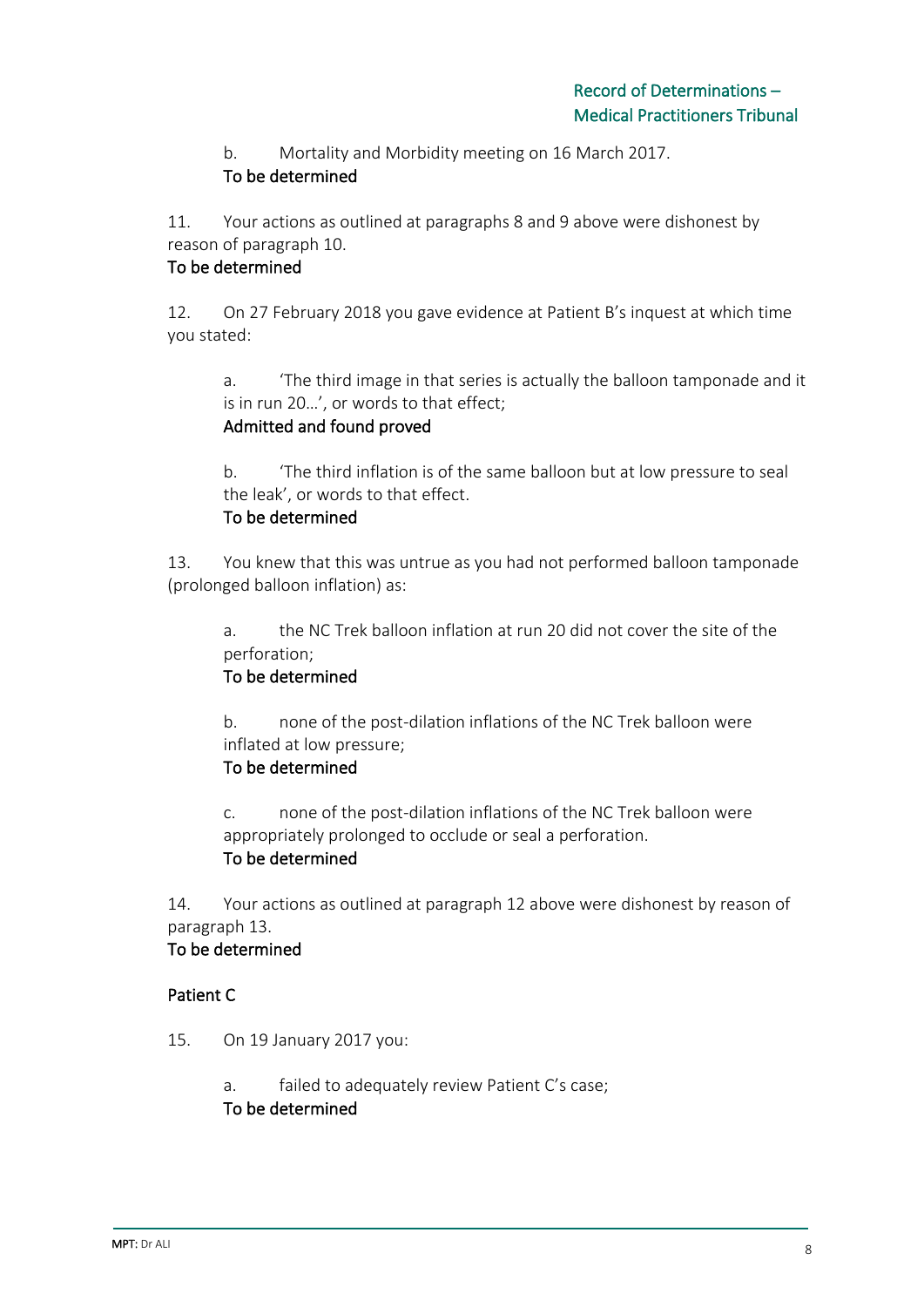b. failed to adequately obtain consent from Patient C for the PCI procedure;

# To be determined

c. failed to challenge the decision of Dr B and the MDT to proceed to PCI to the circumflex coronary artery;

# To be determined

d. made the decision to proceed to PCI when it was inappropriate to do so;

## To be determined

e. failed to anticipate the finding of an un-dilatable stenosis that you encountered during the PCI procedure;

## To be determined

f. used a 4.0mm non-compliant balloon at a pressure of 30 atmospheres to try and dilate the coronary artery when it was inappropriate to do so; To be determined

g. caused Patient C to have a coronary perforation; Admitted and found proved

h. failed to respond appropriately when Patient C suffered a coronary perforation in that you failed to:

i. undertake or arrange an emergency echocardiogram in the catheter laboratory;

# To be determined

ii. consider and/or make preparations for immediate pericardiocentesis;

## To be determined

iii. consider and/or make preparations for insertion of a covered stent to seal the perforation; To be determined

iv. consider and/or make preparations for emergency cardiac surgery; (Withdrawn following a Rule 17(6) application)

j. failed to recognise and/or record that Patient C had suffered from major side branch occlusion leading to myocardial infarction;

# To be determined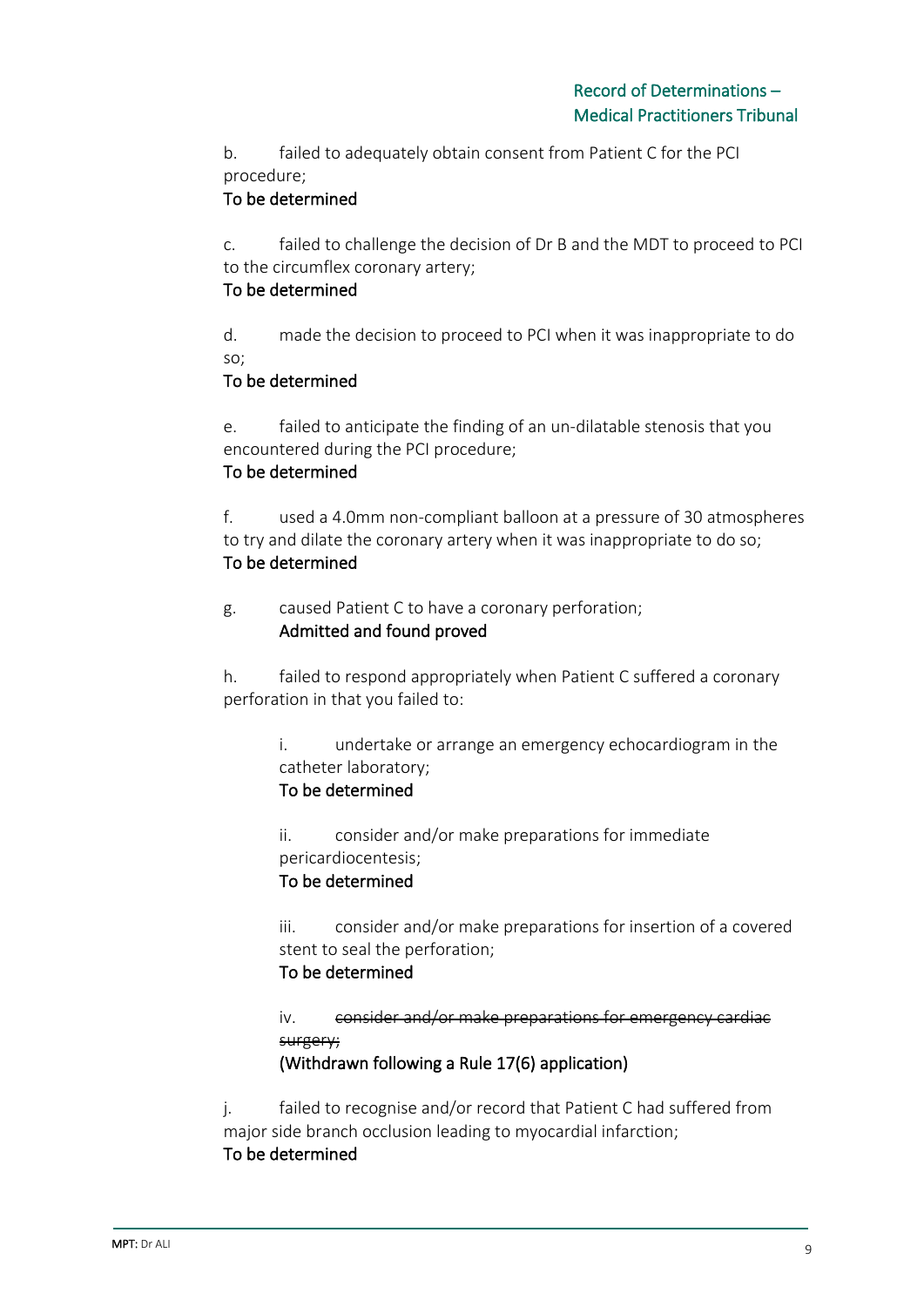k. failed to communicate adequately with Patient C following the procedure;

## To be determined

l. failed to make an appropriate note of the PCI procedure to include the complications encountered;

## To be determined

m. failed to make a note of any discussions with Patient C regarding the complications encountered and any apology given.

#### To be determined

#### Patient D

16. On or about 12 May 2017, you wrote to Patient D and you inappropriately recommended invasive coronary angiography rather than non-invasive functional imaging.

## (Amended following a Rule 17(6) application) To be determined

17. On 22 May 2017, you consulted with Patient D and you inappropriately recommended for Patient D to proceed to invasive coronary angiography with a view to angioplasty (PCI) without first assessing the impact of escalation of optimal medical therapy on Patient D's symptoms.

#### To be determined

18. Between 22 May and 30 May 2017 you failed to:

a. consider with an MDT other options for treatment that were available to Patient D;

# To be determined

b. appropriately obtain consent from Patient D for the angiography leading to angioplasty procedure ('the Procedure') to be undertaken in that you did not discuss:

i. the risks and benefits of the Procedure: To be determined

# ii. alternative treatments which were available;

# To be determined

c. record having undertaken the actions as set out at paragraphs: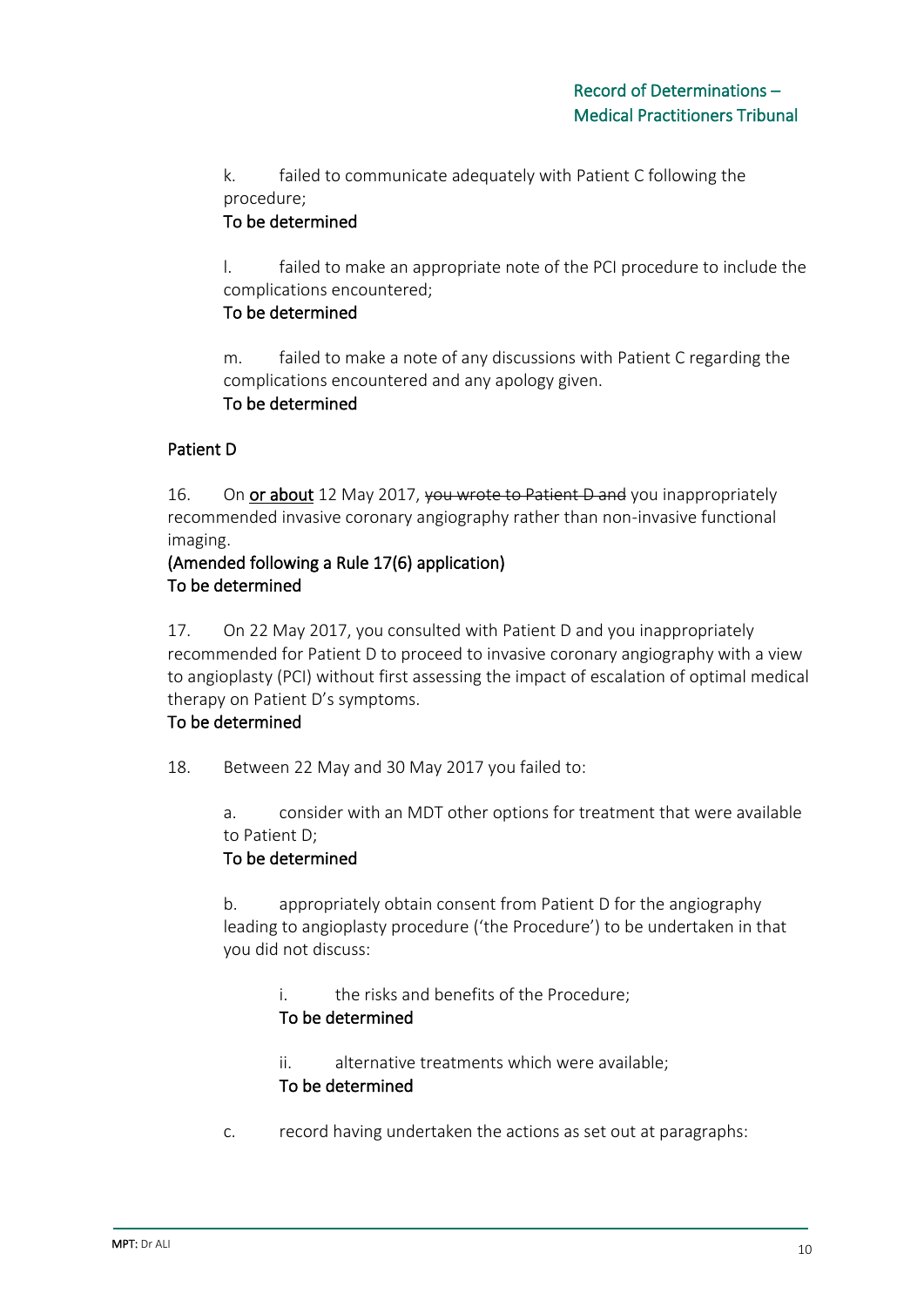i. 18a; To be determined

ii. 18b. To be determined

19. On 3 July 2017, you ceased private practice and failed to arrange to transfer Patient D's care to a named individual colleague. (Withdrawn following a Rule 17(6) application)

20. On 25 September 2019, you wrote to Patient D in response to his complaint and you: (Withdrawn following a Rule 17(6) application)

inappropriately included an academic paper in your response;

b. failed to explain fully to Patient D the nature and impact of stent fracture.

And that by reason of the matters set out above your fitness to practise is impaired because of your misconduct.

To be determined

# The Admitted Facts

18. At the outset of these proceedings, through his Counsel, Dr Ali made admissions to some paragraphs and sub-paragraphs of the Allegation, as set out above, in accordance with Rule 17(2)(d) of the General Medical Council (GMC) (Fitness to Practise) Rules 2004, as amended ('the Rules'). The Tribunal announced these paragraphs and sub-paragraphs of the Allegation as admitted and found proved, in accordance with Rule 17(2)(e) of the Rules. The admissions are reflected in the above paragraphs.

# The Facts to be Determined

19. In light of the above, the Tribunal then determined the disputed allegations.

# Evidence

20. The Tribunal received oral evidence on behalf of the GMC from the following witnesses, together with their witness statement:

- Mrs F, witness statement dated 15 September 2021;
- Miss G, witness statement dated 7 October 2021;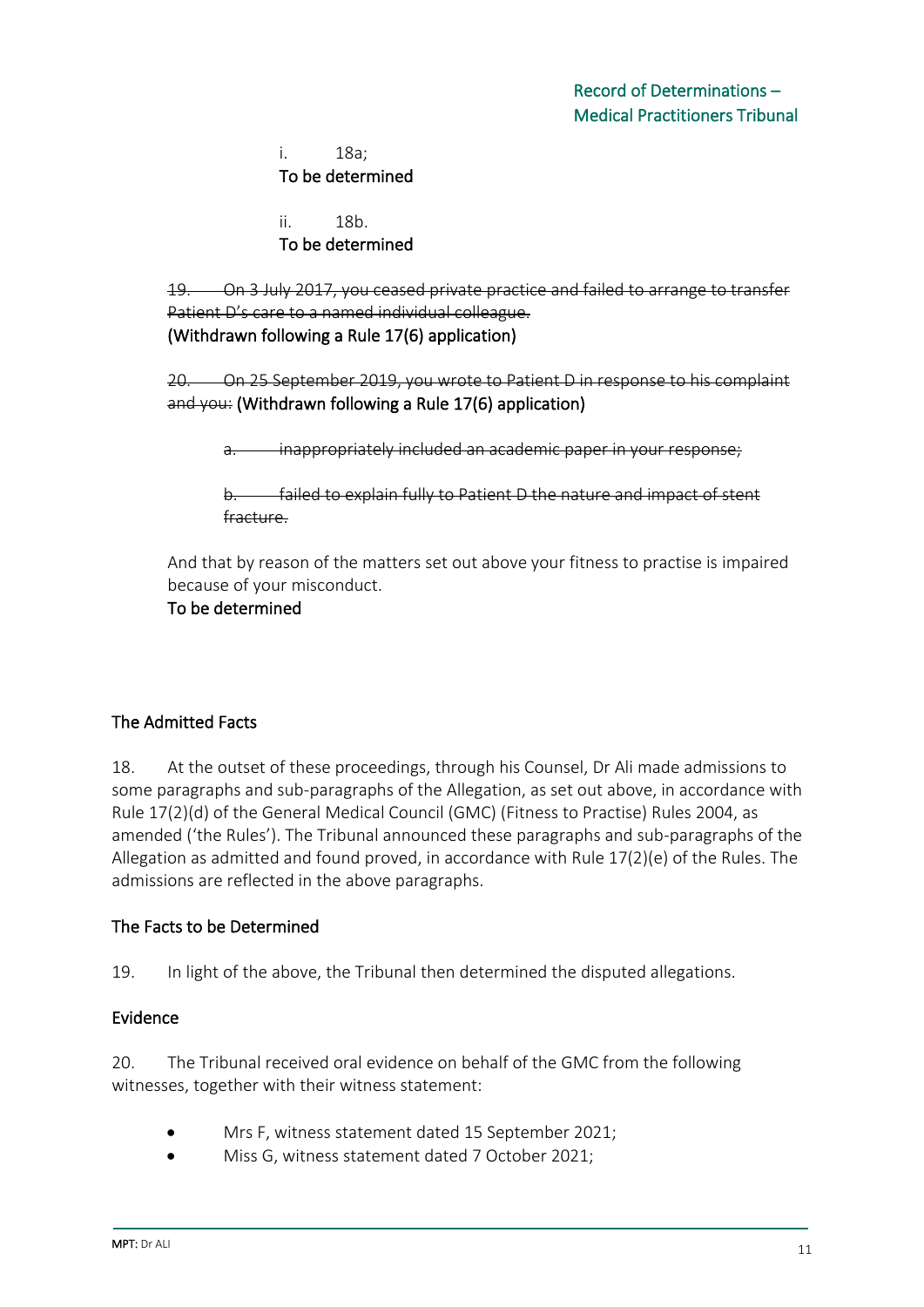- Dr H, witness statement dated 14 February 2019;
- Dr I, witness statement dated 20 March 2019;
- Patient C, witness statement dated 30 September 2021;
- Patient D, witness statement dated 24 September 2021;
- Dr B (Dr E), witness statement dated 3 February 2022.

21. The Tribunal received witness statements on behalf of the GMC from the following who were not called to give evidence:

- Ms S (Nurse), witness statement undated but approved on 17 September 2021;
- Ms U (Nurse), witness statement dated 23 September 2021.

22. The Tribunal also received oral evidence from the GMC expert, Dr J, together with his reports in relation to Patients A – D as follows:

- Regarding Patient B dated 1 June 2018;
- Regarding Patient B dated 4 August 2020 (supplementary);
- Regarding Patient A and C dated 20 August 2019;
- Regarding Patients A and C dated 20 December 2019 (supplementary);
- Regarding Patient D dated 14 August 2020;
- Regarding Patients A D dated 23 March 2021 (supplementary);
- Regarding Patients B D dated 11 October 2021 (further supplementary);
- Regarding Patients  $A D$  dated 15 February 2022 (further supplementary).

23. Dr Ali provided a witness statement regarding Patients A, B and D dated 7 February 2022, and a further witness statement dated 11 February 2022 regarding Patient C. Dr Ali also gave oral evidence at the hearing.

24. The Tribunal also heard testimonial evidence on behalf of Dr Ali from the following witnesses, and received their written testimonies:

- Dr K testimony dated 20 May 2021;
- Dr L testimony dated 3 January 2021;
- Dr M testimony dated 1 March 2022.

25. The Tribunal also received written testimonies on behalf of Dr Ali from the following:

- Dr N dated 29 December 2021;
- Dr O dated 20 January 2022;
- Dr P dated 1 February 2022;
- Dr Q dated 4 February 2022;
- Dr R dated 1 March 2022.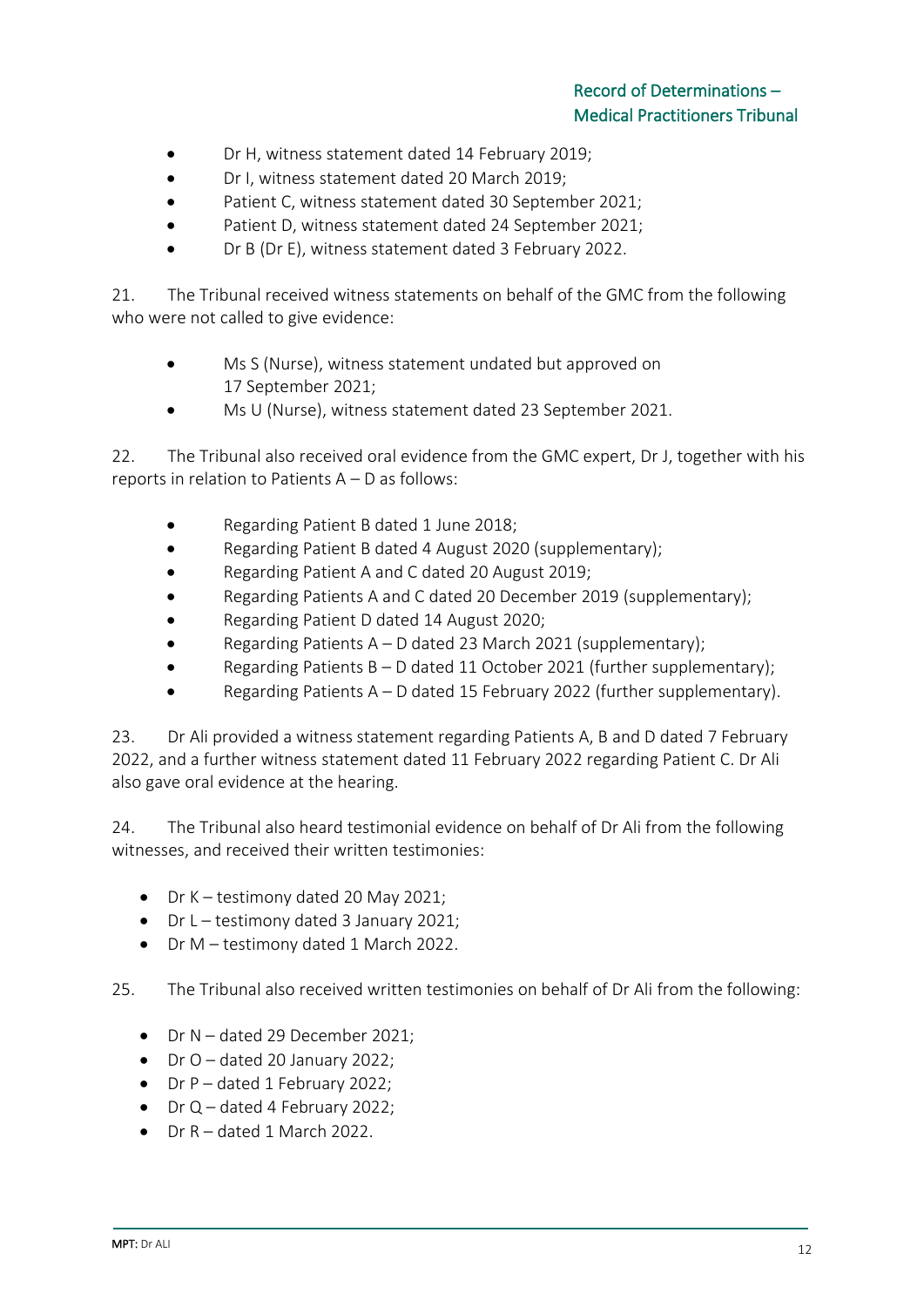## Documentary Evidence

26. The Tribunal had regard to the documentary evidence provided by the parties. This included but was not limited to:

- Hospital medical records for Patients A, B, C and D;
- Dr Ali's first and second statements to the Coroner dated 27 April 2017 and 7 July 2017 respectively;
- Manuscript and typed notes of Dr Ali's meetings with Dr H and Dr I on 22 June 2017 and 26 June 2017;
- Transcript of Dr Ali's interview dated 10 November 2017;
- Transcript of the oral evidence provided by Dr Ali to the Coroner's inquest in relation to Patient B dated 27 February 2018;
- Dr Ali's statement dated 11 June 2018;
- Dr Ali's slides presented to the Morbidity and Mortality (M&M) meeting on 16 March 2017;
- Schedule of Timings for Imaging re Patient B provided by Dr Ali;
- Dr Ali's Curriculum Vitae (CV).

## The Tribunal's Approach

27. In reaching its decision on facts, the Tribunal reminded itself that the burden of proof rests on the GMC and it was for the GMC to prove the Allegation. Dr Ali did not need to prove anything. The standard of proof was that applicable to civil proceedings, namely the balance of probabilities, i.e., whether it was more likely than not that the events occurred as alleged.

28. The Tribunal considered each of the four Patients and each outstanding paragraph of the Allegation separately and evaluated the evidence to make its findings on the facts. Those paragraphs which were admitted and found proved, or amended following a Rule 17(6) application, have also been included below for completeness.

#### The Tribunal's Analysis of the Evidence and Findings

29. In relation to each Patient, the Tribunal has first set out a summary of the background leading to each Patient being treated by Dr Ali which it thought would assist in understanding the context of the outstanding paragraphs of the Allegation. In each case, our summary of the background is based on evidence before us which was not disputed by the parties. After setting out the background, we have then considered each allegation separately regarding that Patient.

30. The Tribunal heard evidence about certain terms regarding patient management which were common to the allegations concerning each of the four Patients. It considered that it might be helpful to explain its understanding of those terms before setting out its findings regarding each Patient and each outstanding paragraph of the Allegation.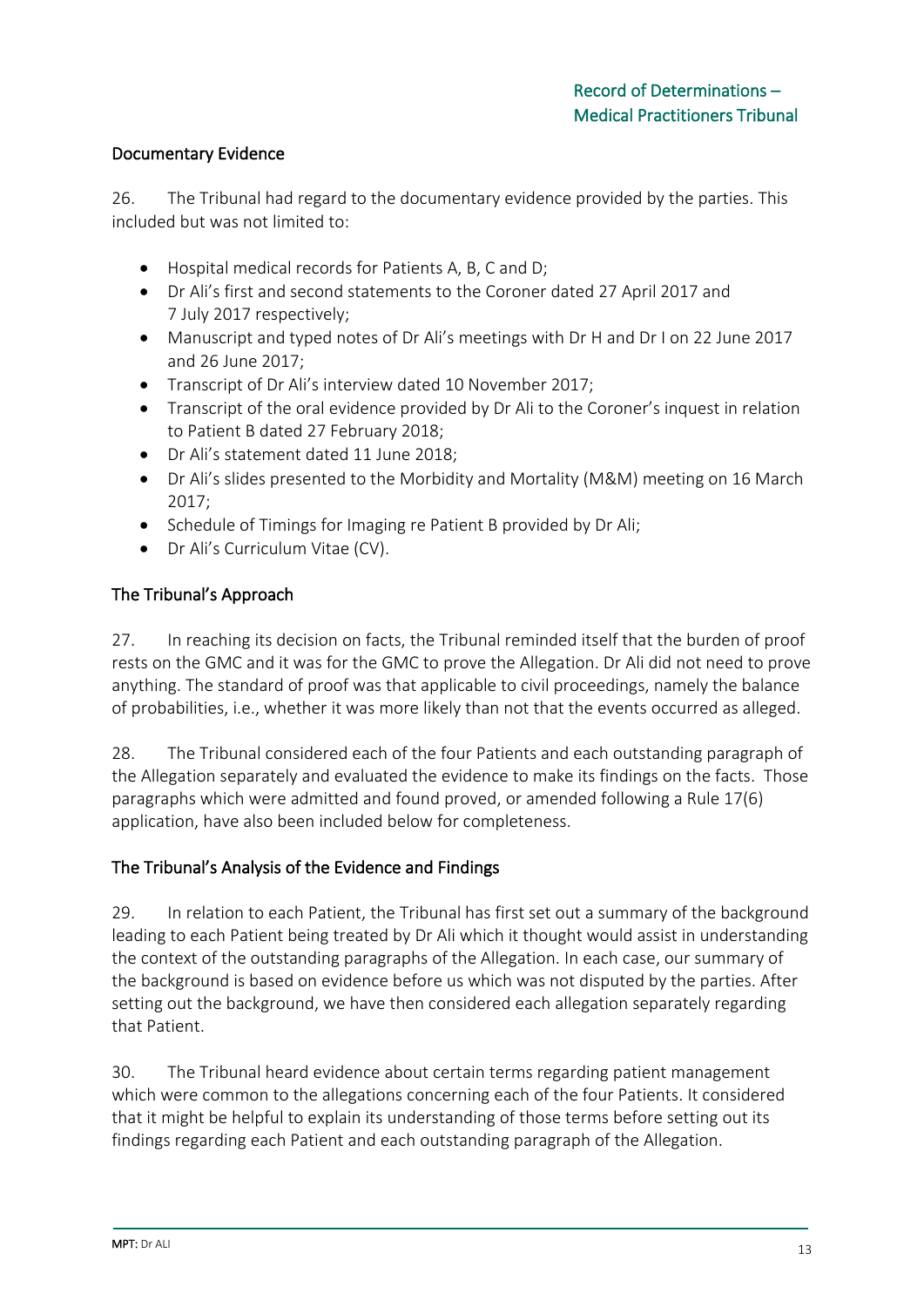#### Coronary Angiography

31. Coronary angiography, also known as cardiac catheterisation, is a procedure which uses a cardiac catheter. This is a thin flexible tube which is inserted into an artery in the wrist or groin and then guided into the area of the heart which needs to be examined or treated. This is used to inject dye into the coronary arteries and a series of X-rays are taken to monitor and assess the flow of blood and any stenosis (narrowing) of the artery caused by plaque build-up, a condition known as atherosclerosis.

32. An angiogram therefore provides information which can be used to treat the condition. The images are taken by a camera which moves over the body of the patient and takes images from different positions. The images can either be seen as still images or in a 'loop' view which are moving images which continuously replay.

#### Coronary Angioplasty

33. Coronary angioplasty is a procedure which uses the catheter to deliver a balloon to the area of stenosis. The balloon is inflated to widen the stenosis so that blood can flow more easily when the balloon is removed.

#### Percutaneous Coronary Intervention

34. A percutaneous coronary intervention ('PCI') is also known as a coronary angioplasty with a stent insertion. A stent is placed around the balloon. The stent expands when the balloon is inflated and remains in place when the balloon is deflated and removed.

35. The Tribunal noted that the terms 'PCI', 'PCI procedure', and 'the Procedure', were used in the paragraphs of the Allegation and in the evidence presented to the Tribunal. The Tribunal has adopted the term 'PCI' throughout the remainder of this determination.

#### Coronary Artery Dissection

36. A coronary artery dissection ('dissection') is a complication that can occur during PCI. A dissection is a tear in one of the inner layers of a coronary artery, which means that blood flows into the space between the layers and a blood clot may form blocking the artery. This can lead to myocardial infarction (heart attack) during or after the procedure. The blood remains contained within the walls of the artery.

37. A dissection is usually treated using the balloon and stent already inserted, expanding them further to push the vessel layers together.

#### Coronary Artery Perforation

38. A coronary artery perforation ('perforation') is a rare complication that can occur during PCI. A perforation occurs when there is a breach of the full thickness of the wall of a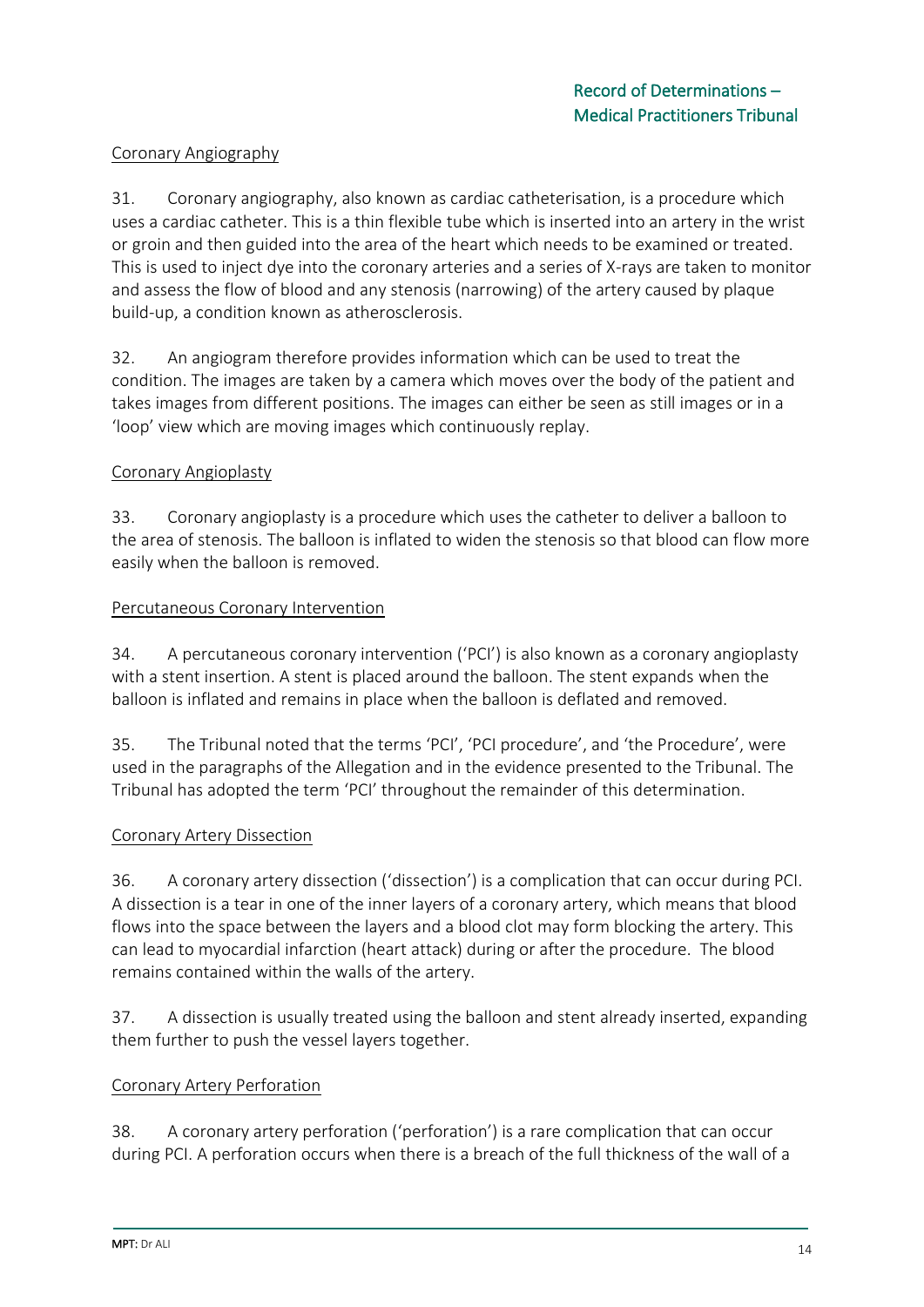coronary artery, essentially a hole. This leads to blood flowing out of the artery, known as 'extravasation', into the pericardium. The pericardium is the sac surrounding the heart which holds the heart in place and helps it to work properly.

39. Following a perforation, blood may build in the pericardium ('pericardial effusion'). The effusion if large enough, can put pressure on the heart and prevent it from working properly. If the perforation is not sealed, the effusion may increase in size, leading to heart failure or cardiac arrest. This is known as cardiac tamponade. Cardiac tamponade may occur during or up to 24 hours after the PCI and is treated by pericardiocentesis (a procedure removing the blood from the pericardium).

40. A perforation requires urgent treatment to stop the leak of blood into the pericardium. Measures might include pressing a balloon against the perforation for a prolonged period until it seals; deployment of further stents, including covered stents to seal the perforation; immediate echocardiography to ascertain the extent of the pericardial effusion; or if necessary, emergency cardiac surgery.

# Multi-Disciplinary Team Meetings

41. The Tribunal heard evidence that multi-disciplinary team meetings ('MDT') took place weekly at the Hospital to discuss the management and treatment options for patients. Most patients were NHS patients, but private patients were not excluded.

42. The Tribunal heard evidence that the MDT was attended by several skilled and experienced members of the cardiology team along with cardiothoracic surgeons. The purpose of the MDT was to discuss and recommend strategies for treating individual patients having reviewed the patient's history along with any imaging available such as coronary angiography.

# Consent

43. The Tribunal heard evidence about the way in which consent was obtained and recorded at the Hospital for cardiology procedures. It saw examples of consent being obtained by the operator of the procedure, by a suitably qualified nurse on the operator's behalf, or by the consultant in charge of a patient's care but who was not performing the procedure on the patient.

44. A pre-printed sticker was used to act as a prompt to the person explaining the risks and benefits of the procedure. This sticker was then attached to a consent form which was signed and dated by the patient and the person obtaining consent. An example of a sticker used for a procedure in which an angiogram was to be performed, followed if required by angioplasty and stenting shows:

# *'Name of proposed procedure or course of treatment: Coronary angiography +/- Coronary angioplasty/ Stenting'*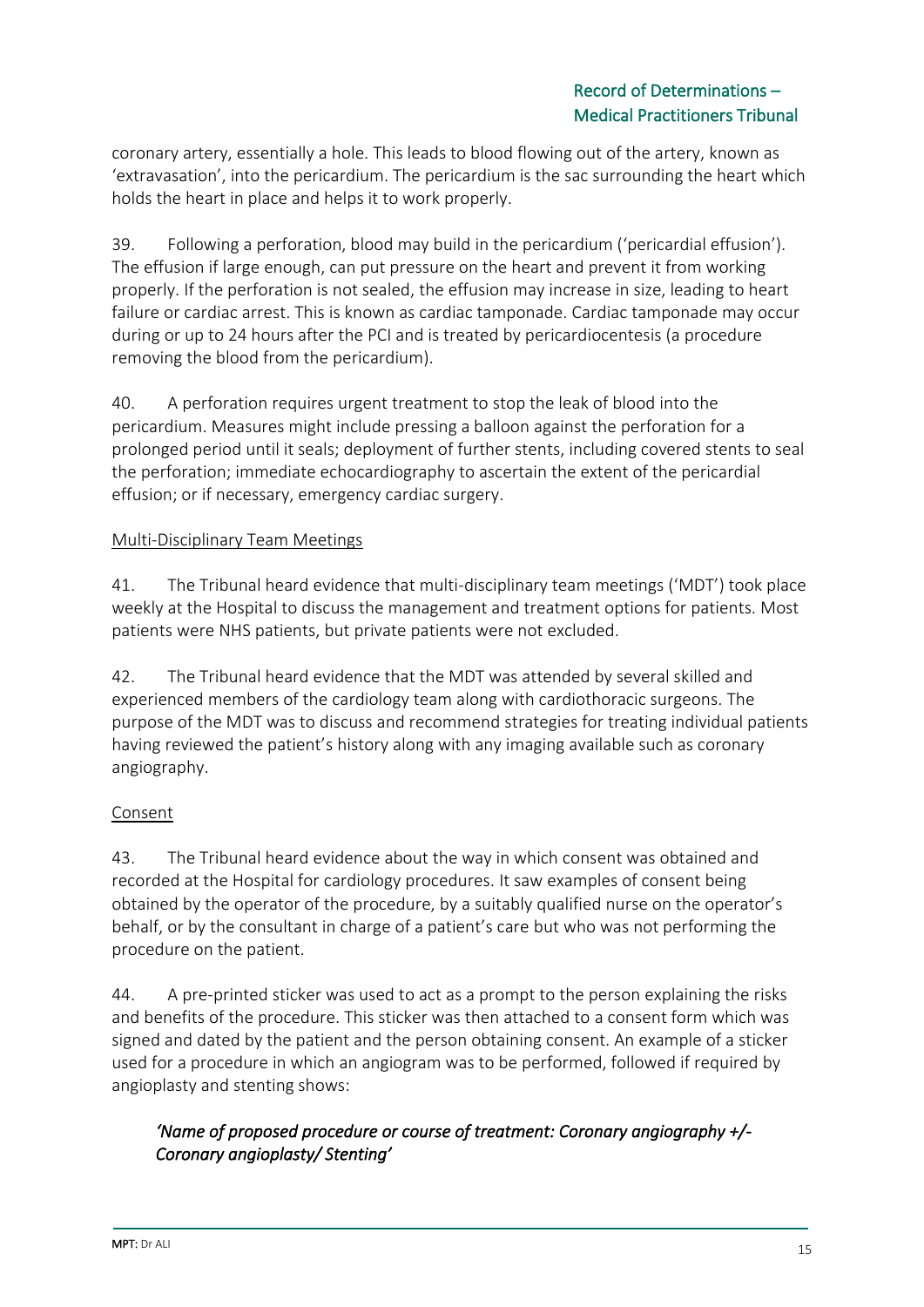*'I have explained the procedure to the patient in particular, I have explained:* 

*Intended benefits: for diagnosis +/- treatment (treat narrowed or blocked heart arteries with balloons or stents*

#### *Serious or frequent occurring risks*

*Common complications: pain and bruising at the arterial access site. Less common: 1 in 100 risk of complications which include death, heart attack, stroke, bleeding or damage of the artery access site or the need for emergency heart surgery if we proceed to an angioplasty, otherwise a 1 in 1000 risk'.*

45. The Tribunal noted that the nature of the procedure, the intended benefits, and the risks are all recorded on the sticker.

46. Consent was also recorded by the operator who could activate an electronic entry on the Catheter Laboratory Procedure report ('CLR') indicating that consent had been obtained. The Tribunal heard evidence that this was usually done at the end of the procedure by the operator activating a tick-box when completing the CLR. When activated, the tick-box caused an entry in the CLR immediately below the time and date of the procedure which states:

## *'The procedure was explained in detail to the patient. Risks, complications and alternative treatments were reviewed. Written consent was obtained'*

47. The Tribunal also heard evidence that the practice at the Hospital was that the clinical management of a patient was considered to be a continuing, evolving, and shared process which can involve several medical professionals each speaking to the patient at different times, each explaining different aspects of the patients' treatment, each checking that what has happened and said before has been understood, before explaining and obtaining the necessary consent for any planned investigation or treatment.

48. The Tribunal was referred to the GMC guidance at the time of the events entitled *'Consent: patients and doctors making decisions together'* (2008) which expands on Good Medical Practice ('GMP'). This requires doctors to be satisfied that they have consent from a patient, or other valid authority, before undertaking any examination or investigation, providing treatment, or involving patients in teaching and research.

49. The Tribunal noted that both paragraphs 18 and 23 of the guidance referred to involving other members of the healthcare team in the consent process. Paragraph 18 includes *'involve other members of the healthcare team in discussions with the patient..'*, and paragraph 23 states:

*23 It is sometimes difficult, because of pressures on your time or the limited resources available, to give patients as much information or support in making*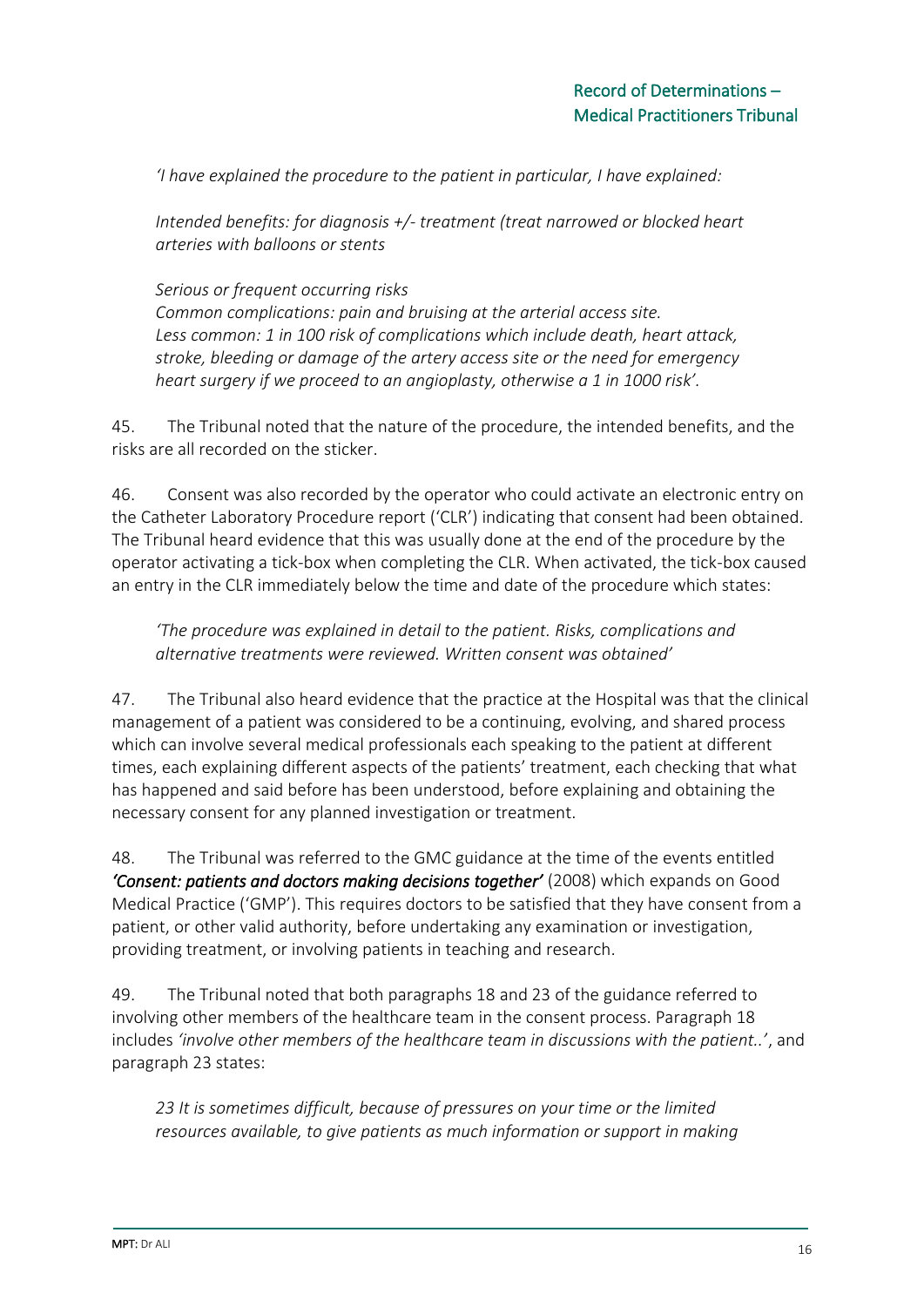*decisions as you, or they, would like. To help in this, you should consider the role that other members of the healthcare team might play….'.*

50. The Tribunal was referred to paragraphs 26 and 27 of the guidance which permit delegation of the consent process to others. They state:

*'26 If you are the doctor undertaking an investigation or providing treatment, it is your responsibility to discuss it with the patient. If this is not practical, you can delegate the responsibility to someone else, provided you make sure that the person you delegate to:*

*a is suitably trained and qualified b has sufficient knowledge of the proposed investigation or treatment, and understands the risks involved c understands, and agrees to act in accordance with, the guidance in this booklet.*

*27 If you delegate, you are still responsible for making sure that the patient has been given enough time and information to make an informed decision, and has given their consent, before you start any investigation or treatment.'*

51. The Tribunal was satisfied from this evidence that the practice and procedures used at the Hospital for recording and obtaining consent were in accordance with the GMC Guidance and that Dr J did not disagree with this in his evidence. Dr J, however stressed that the ultimate responsibility for obtaining individualised, informed consent remained that of the operator of the procedure, and the Tribunal has noted this when considering those allegations involving the issue of consent.

# Patient A

# Background

52. Patient A was 75 years old in November 2016. He had a previous myocardial infarction in 2014. Subsequent treatment included stenting and medication for coronary artery disease ('CAD'). He was admitted to the Accident and Emergency Department on 4 November 2016 following a fall two days earlier. At the Hospital, it was found that he had chest pain and abnormal blood tests (raised serum troponin levels) indicative of a myocardial infarction. He was seen by the cardiology team.

53. On 7 November 2016 an angiogram was performed by Dr R. It was noted that Patient A now had high grade CAD with longstanding occluded right coronary artery, an occluded left anterior descending artery, and severe proximal circumflex disease. Dr R noted that Patient A was not an ideal candidate for surgery. Patient A's management was discussed at the MDT on 9 November 2016, following which Patient A was referred for PCI.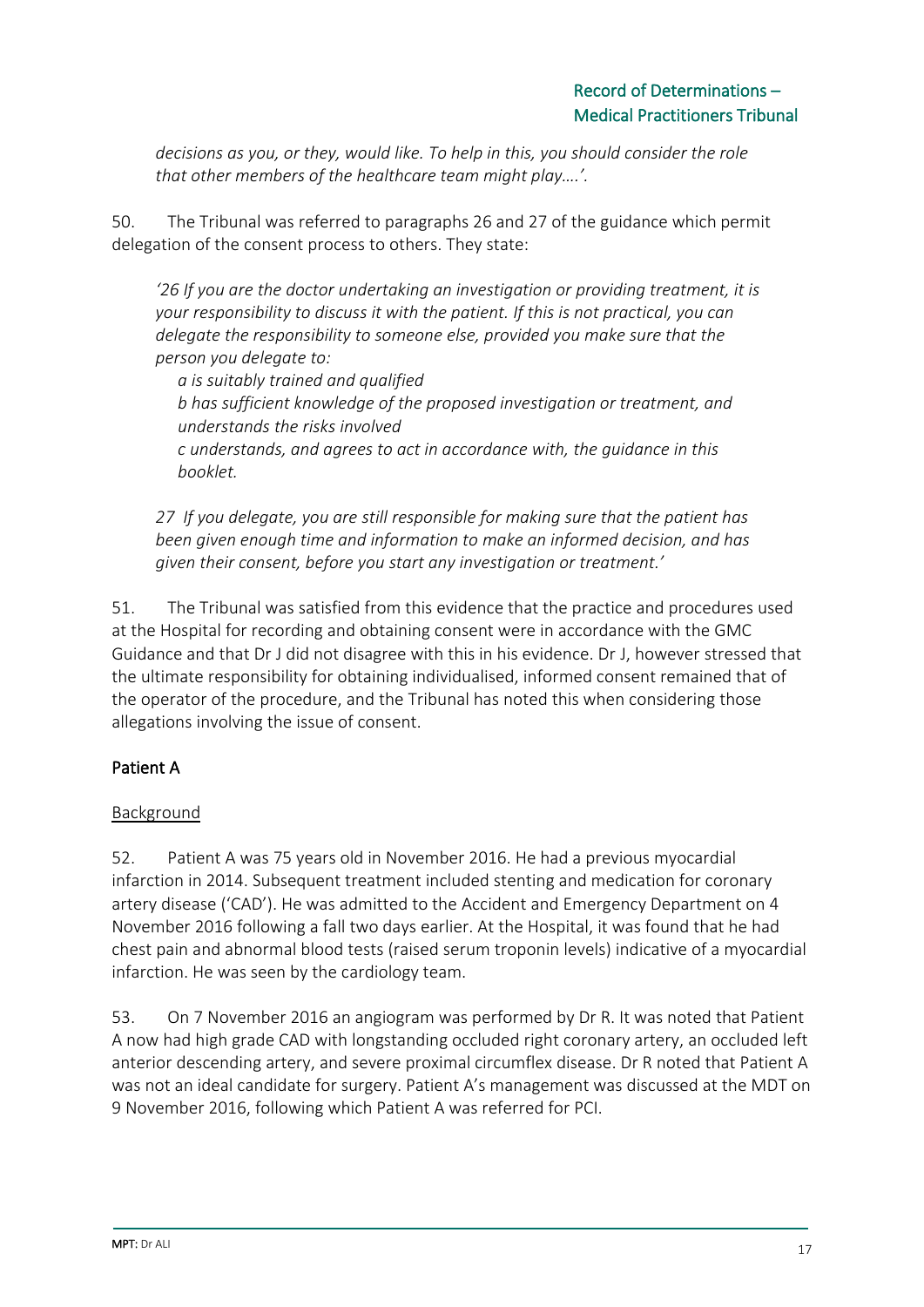54. Dr Ali's involvement with Patient A was to perform the PCI. He performed the procedure on 10 November 2016. The Tribunal noted that, following the procedure, Dr Ali completed the CLR in which he summarised the background leading to the procedure, and what he had found and done during the procedure. He recorded that there had been a *'Good final result'* and that there were *'No complications'*.

#### Paragraph 1(a)(i) of the Allegation

- 1. On 10 November 2016 you:
	- a. met with Patient A at which time you failed to:

i. adequately obtain consent from Patient A for the Percutaneous Coronary Intervention ('PCI') procedure in that you did not outline the benefits and the heightened risks of this procedure specific to Patient A;

55. The Tribunal noted the evidence about how consent had been obtained from Patient A for the two procedures on 7 and 10 November 2016.

56. Regarding the angiogram undertaken on 7 November 2016, the Tribunal noted that consent was recorded using the standard sticker which indicated that the procedure was to be 'Coronary angiography +/- Coronary angioplasty/ Stenting'. It recorded benefits of the procedure and stated that the main risks included: *'1 in 100 risk of complications which include death, heart attack, stroke, bleeding or damage of the artery access site or the need*  for emergency heart surgery if we proceed to an angioplasty, otherwise a 1 in 1000 risk'. The procedure itself was undertaken by Dr R who used the tick-box entry to make the standard entry that, at the beginning of the procedure, it had been explained to Patient A, risks, complications, and alternative treatments reviewed and consent obtained.

57. Next, the Tribunal had a copy of a note in Patient A's medical records, dated 9 November 2016, in which it is recorded that an explanation was provided to Patient A about the plans for his treatment at that time, which appears to include a discussion of treatment options including a bypass, and referral to MDT... It reads:

*'WR Dr V Silent MI Presented w/fall, off legs for 2/7 Trop (arrow upwards) 2420 [ ] Tx as NSTEMI IP Angio (arrow to the right) high grade CAD Explained to pt [ ] cardiothoracic MDT tomorrow ? bypass. Pt happy with this. Echo: [ ] 467 akinetic apex, mid lateral (P) [ ] MDT outcome'*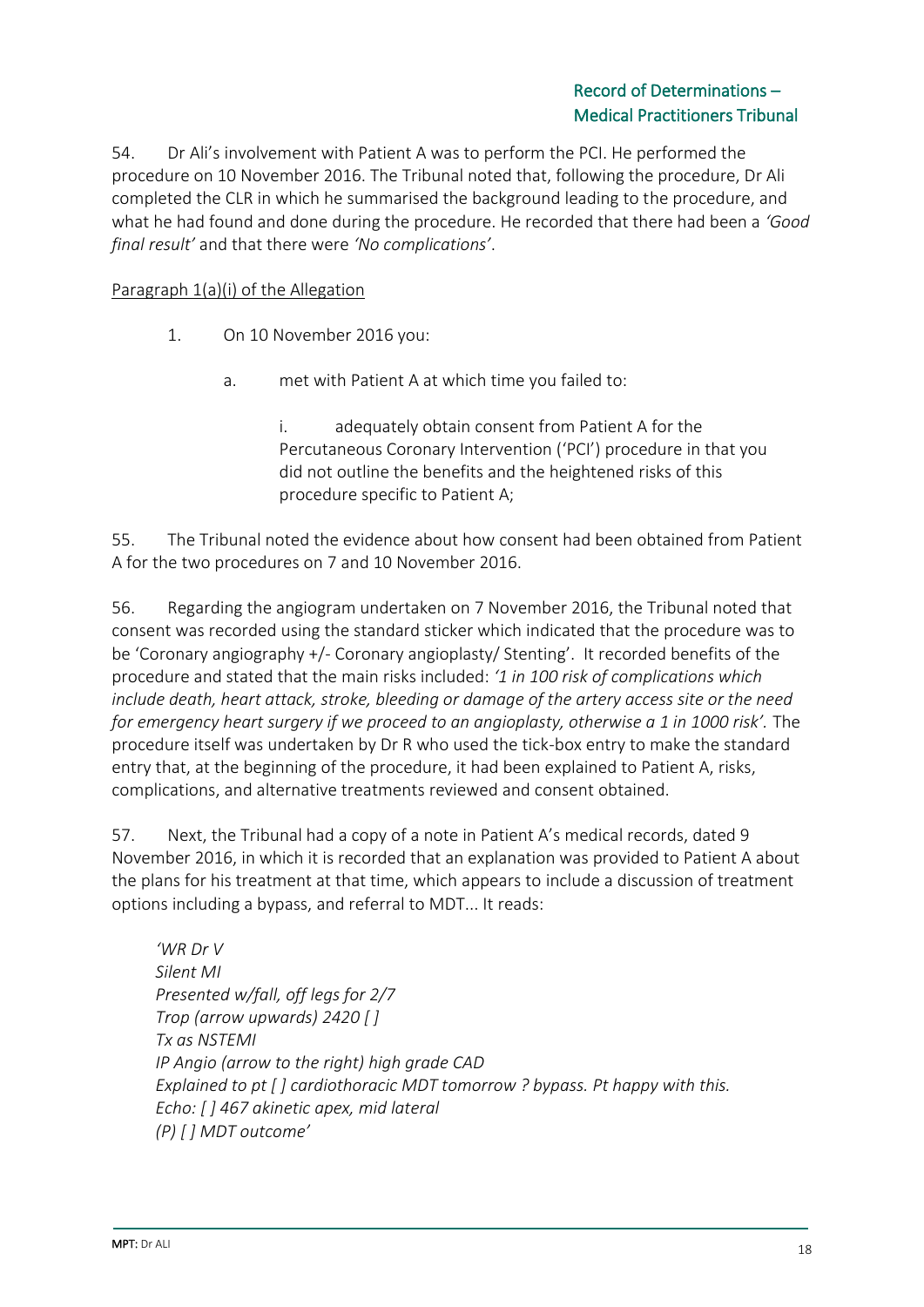58. Then, regarding the procedure performed by Dr Ali on 10 November 2016, the Tribunal noted that consent was obtained by Dr Ali in the same way as had been done on the earlier occasion. The standard sticker was used to indicate that the proposed procedure or course of treatment was 'Coronary angioplasty/Stenting', and to record the intended benefits. The main risks included: *'1 in 100 risk of complications which include death, heart attack, stroke, bleeding or damage of the artery access site or the need for emergency heart surgery.'* 

59. The Tribunal noted that the description of the intended procedure and the risks differed from those on the consent sticker used three days earlier. On this occasion, there was no reference to risks of 1 in 1000 but only to the 1 in 100 risks. The Tribunal considered that these differences indicated that, although a standard sticker had been used, it had been varied to specify the risks for PCI.

60. The Tribunal also had a copy of Patient A's CLR relating to the PCI on 10 November 2016 on which Dr Ali had used the tick-box to record that consent had been obtained and the risks, complications and alternative treatments reviewed.

61. The Tribunal was therefore satisfied from these contemporaneous records that Dr Ali had obtained adequate consent from Patient A for the 1 in 100 risks associated with the PCI he was about to undergo on 10 November 2016.

62. Dr J's evidence was that Dr Ali should have discussed with Patient A, and recorded, that Patient A was at 'heightened risk' from the procedure. At paragraph 3.59 of his report dated 20 August 2019 Dr J states:

*'There is no record of what discussion took place between Dr Ali and Patient [A] particularly the risks and benefits of PCI for Patient [A]. The risks quoted on the consent form appear to be the generic risks of routine cases. Patient [A] was at higher than usual risk of complications of PCI given the severity of his coronary artery disease'* 

63. The Tribunal noted that the consent taken by Dr Ali relating to Patient A's PCI on 10 November 2016 specifically stated that the benefits of the PCI were to treat narrow or blocked heart arteries with stents/balloons and that these benefits were explained to Patient A. Therefore, the Tribunal considered that the benefits had been explained.

64. Regarding risks, the Tribunal noted the consent form sticker for coronary angiography and stenting stated there was a 1 in 100 risk of complications. The phrase regarding 1 in 1000 risks was not included. The Tribunal considered that, compared to the risks explained before the procedure on 7 November 2016, this showed that the risks were greater and therefore higher, or 'heightened' in relation to the procedure Dr Ali was about to perform.

65. Further, the Tribunal noted that neither in his report nor in his oral evidence was Dr J able to explain what the heightened risks were over and above the 1 in 100 risks cited on the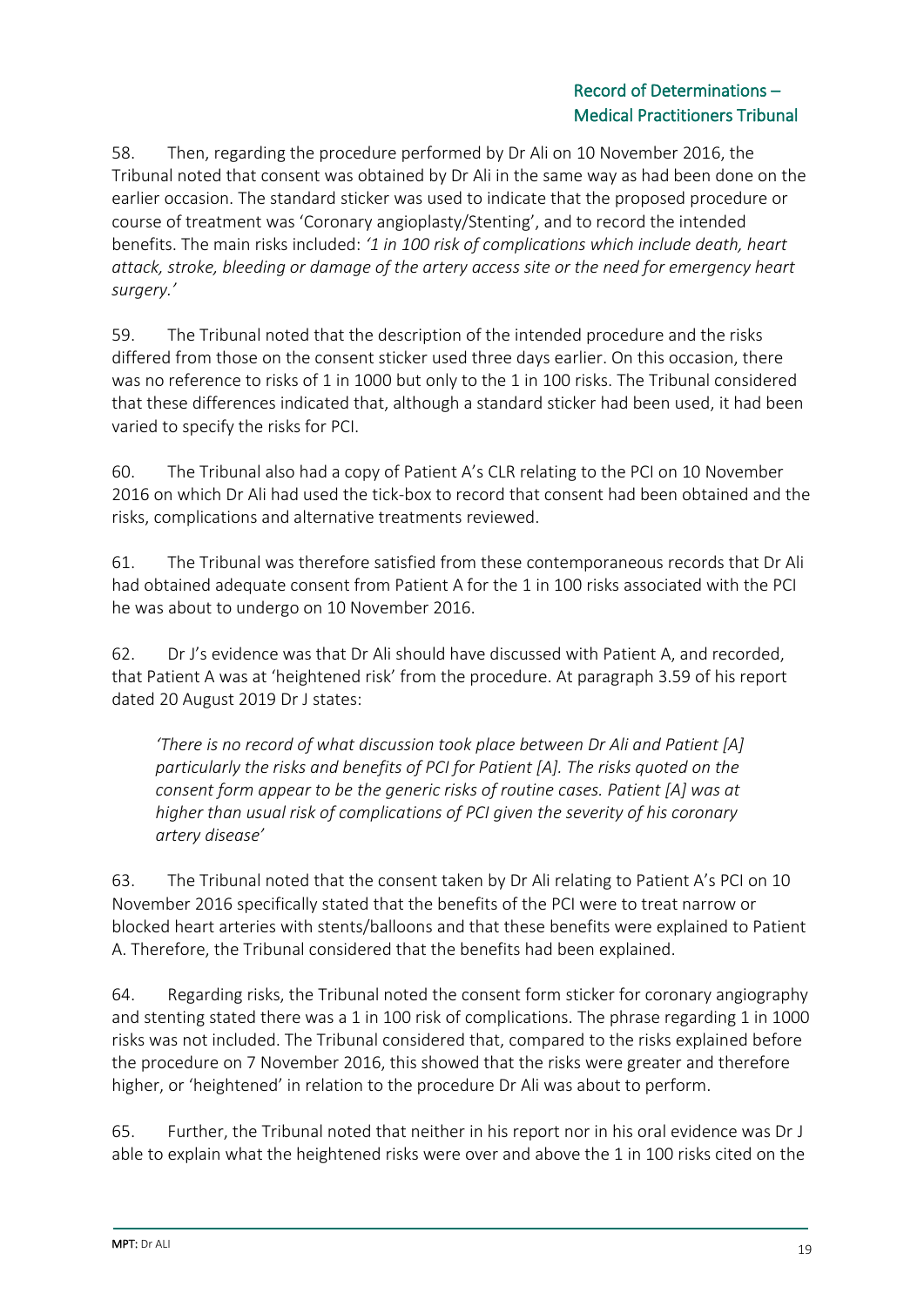standard sticker. When questioned about this, Dr J was unable to explain what was heightened about the risk which made it a greater risk than the 1 in 100 already noted. He confirmed that in the United Kingdom there is no approved PCI risk calculator.

66. In his statement dated 7 February 2022, at paragraph 11, Dr Ali states:

*'Patient A (A)'s angiogram would have been reviewed in our hospital MDT and his suitability for revascularisation with PCI discussed in detail. In this case, I would expect that Dr (R) would have had a copy of his Catheter lab report with him, or another part of the patient's records to prompt the discussion. I have no recollection of a heightened risk (beyond the 1:100 mentioned) for this patient being brought up in the MDT discussion. If it had been the consensus of the MDT that he was a particularly high risk, then I would tell the patient that.'* 

67. In his evidence before the Tribunal Dr Ali stated that, although he was aware that Patient A was frail, there was no information in Patient A's medical or clinical notes to suggest that he was at a higher risk. Dr Ali told the Tribunal that in his view, the risks quoted to Patient A as part of the consenting process were sufficiently high to cover the risks which Patient A faced in undergoing the angioplasty procedure on 10 November 2016.

68. The Tribunal noted that several clinical staff had been involved in the treatment of Patient A and that his treatment had been discussed at the MDT following the findings made about the extent of his CAD during the angiography procedure on 7 November 2016. It noted the continuing and shared patient management process and that it was not presented with any significant evidence to suggest that any of the clinical staff involved in Patient A's care, before Dr Ali, considered that Patient A was at a higher risk than the 1 in 100 referred to when Dr Ali obtained Patient A's consent, before the procedure on 10 November 2016.

69. The Tribunal has already explained its understanding of the MDT at which Patient A's treatment was discussed before Dr Ali performed the PCI. It noted that there was no evidence to suggest that the MDT considered Patient A to be at heightened risk beyond that referred to in the consent obtained by Dr Ali before the PCI on 10 November 2016.

70. The Tribunal noted Dr J's retrospective opinion about the consent process which was partly based on the lack of records about what was actually said to Patient A during the consent process, but also noted that he could not be more specific about the nature or extent of the heightened risks. In these circumstances, the Tribunal preferred the contemporaneous records, and the evidence regarding the MDT, that Patient A was not considered to be at any more of a risk than the 1 in 100 about which there is evidence in the consent process.

71. The Tribunal therefore found paragraph 1(a)(i) of the Allegation not proved.

# Paragraph 1a(ii) of the Allegation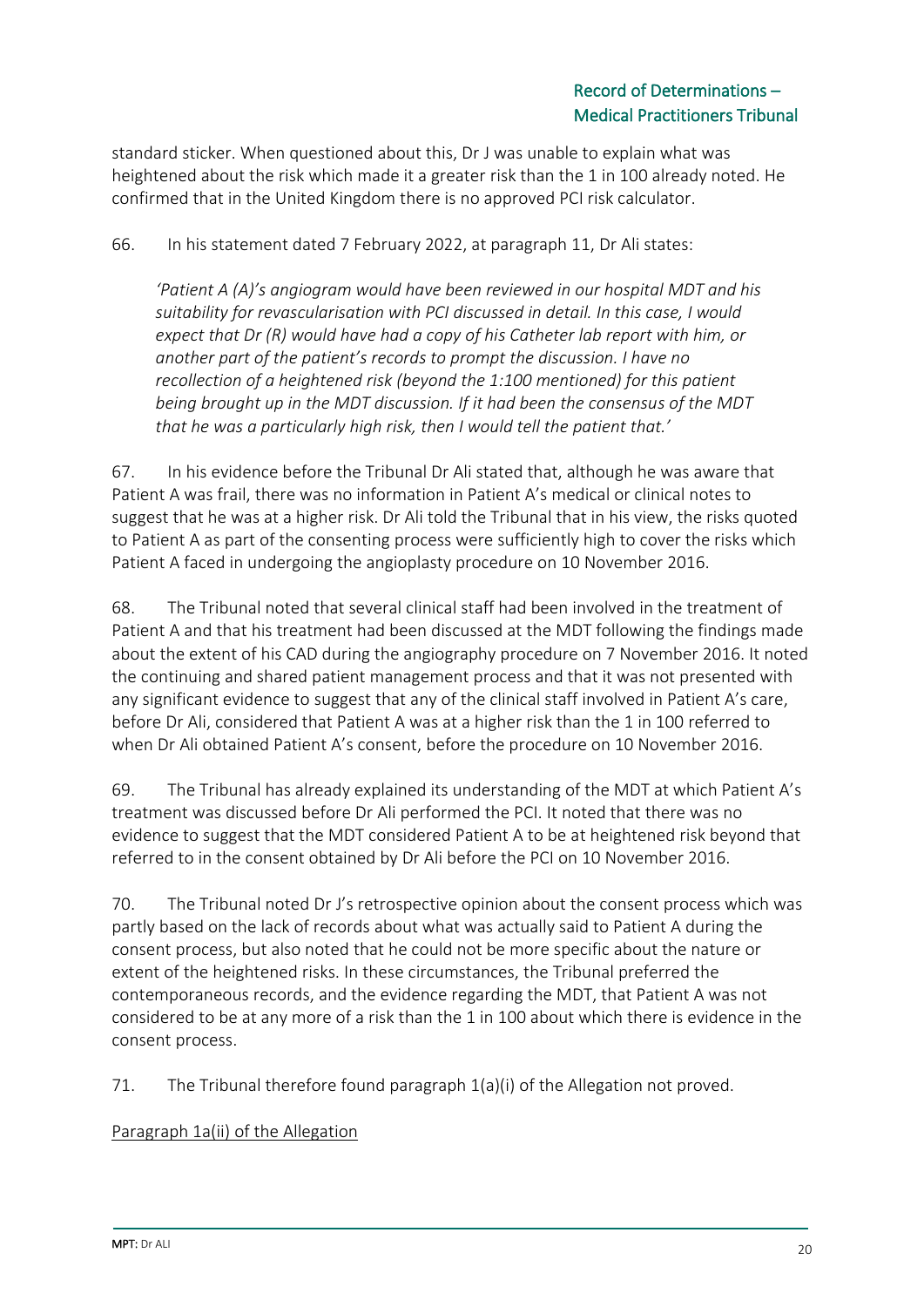ii. record in Patient A's notes any discussion with Patient A regarding the benefits and heightened risks of PCI specific to Patient A.

72. The Tribunal noted the comments made by Dr J at paragraph 3.59 of his report dated 20 August 2019 which are set out above.

73. The Tribunal had regard to the consent form dated 10 November 2016, signed by both Dr Ali and Patient A. In his evidence, Dr Ali said that he would have had some discussion with Patient A prior to the PCI. Although he accepted that he did not make a separate written record of what he said to Patient A, the very fact there is a sticker setting out the benefits and risks suggests that this is what was discussed. In relation to heightened risk, Dr Ali added that as there was no heightened risk, he would have had no reason to record such a risk.

74. In view of its finding in relation to paragraph 1(a)(i) above and in the light of Dr Ali's evidence, the Tribunal was not satisfied that the GMC had discharged the burden of proof regarding this allegation. It therefore found paragraph 1(a)(ii) of the Allegation not proved.

# Paragraph 1b of the Allegation

b. operated on Patient A at the end of which you failed to recognise that Patient A's angiogram showed occlusion of the first and second septal arteries;

75. The Tribunal had regard to Dr J's evidence that the angiogram of Patient A's PCI shows that the procedure was complicated by occlusion (blocking) of the first and second septal arteries. He stated that occlusion of significant side branches may lead to myocardial infarction. The occlusion of significant side-branches is a recognised complication of a PCI. Dr J stated that the side branch occlusions are 'clearly evident' on the angiogram of Patient A's PCI.

76. Dr K provided two still images taken from the PCI, Dr Ali undertook on Patient A. Dr J's evidence was that the first image (Figure.3) (timed at 17:10:10) showed the septal branches before stenting took place. The second image (Figure.4) (timed at 18:39:59) was taken after stenting but the septal branches are not visible. Dr J's evidence was that this was because they had become occluded.

77. Dr J explained that in a PCI, a stent may be placed across the origin of a side branch of the vessel being stented. This is described as 'jailing' the side branch. A 'jailed' side branch can, but does not necessarily, have impaired blood flow and there may be no immediate adverse consequences from the 'jailing'. However, a 'jailed' side branch can also be significant because it may cause impaired access if further treatment is needed.

78. Dr Ali's evidence was that during the procedure, he inserted four stents. He stated that the image timed at 18:39:18 shows all four stents in place and that both the first and second septal branches are occluded. He went on to state, however, that the images timed at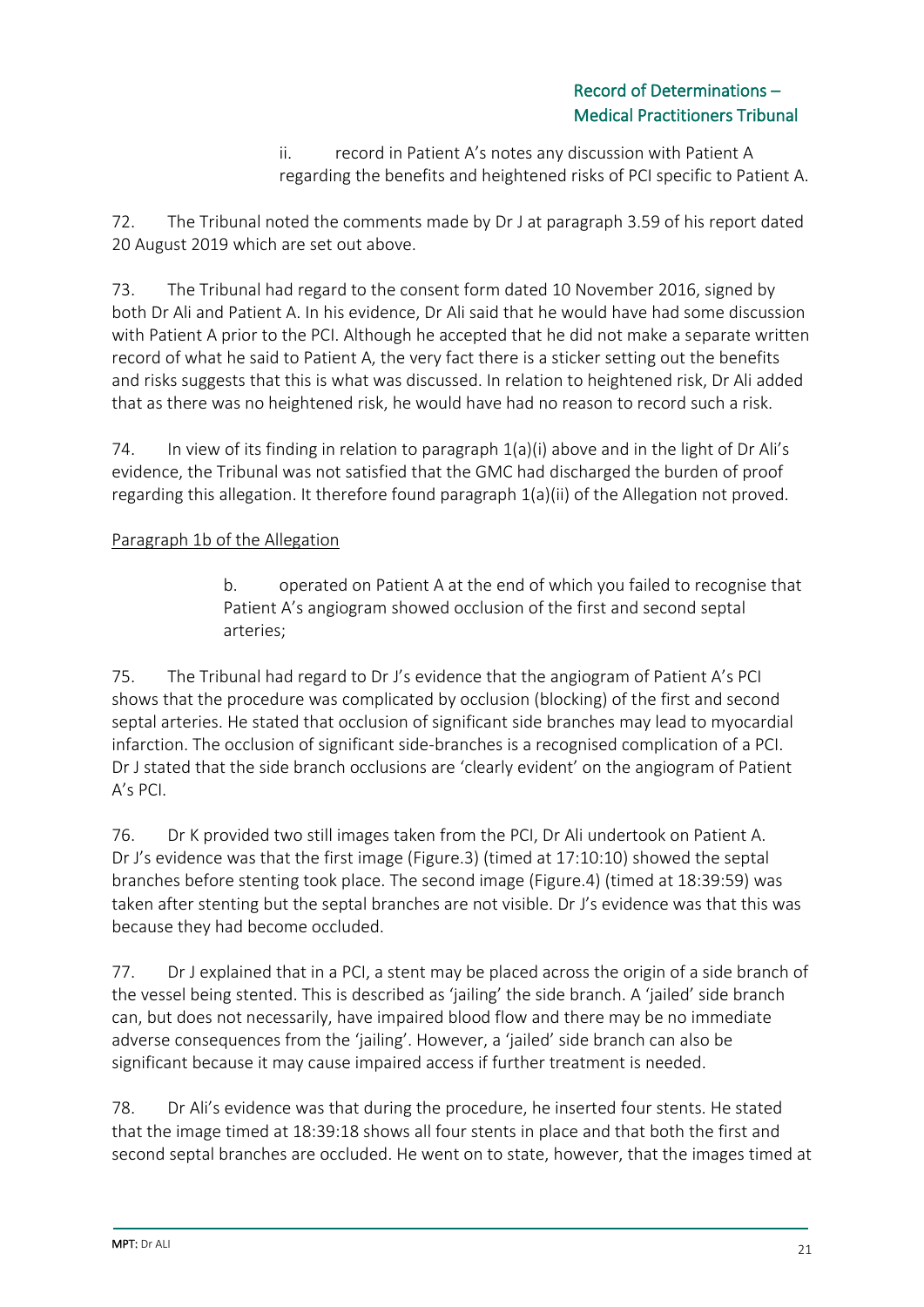18:39:59 and 18:40:18 show contrast in the septal branches which indicated there was now some flow down those branches. He said that the septal vessels had been 'jailed' rather than occluded. Dr Ali's evidence was that Dr J's reliance on the still images, frozen at a point in time chosen by Dr J, was insufficient to present the whole picture. His evidence was that reliance should be placed on the moving images, particularly if the images are viewed in a loop.

79. The Tribunal therefore had sight of the moving images. Dr J maintained that there was occlusion of the septal branches. He stated that if there was anything left visible in the septal branches it was contrast dye which had been trapped in the branch and not blood flow. Dr Ali stated that by comparing the moving images from the beginning and the end of the procedure it was clear that those at the end showed some blood flow in the branches at the end of the procedure thereby demonstrating that the branches were 'jailed' but not occluded.

80. Dr Ali told the Tribunal that he did not record on the CLR in writing that he had observed the occlusion of the first and second septal arteries because he recognised them as being 'jailed', and as being sub-totally occluded as there was partial flow of blood in those arteries. He added that this had no significance to the technical outcome of the PCI. He did accept, however, that he would now document his findings more fully to include mentioning the observed jailing or sub-total occlusion of the side vessels: *'If I saw now what appears on the previously described images, I would write that I had jailed and sub-totally occluded the septal branches, that is the S1 and S2. By sub-totally occluded I mean that there is impaired flow.'*

81. The Tribunal noted that in the CLR, written by Dr Ali immediately following the PCI, Dr Ali had recorded there had been a *'Good final result'* and that there were *'No complications'*. Although Dr Ali now accepts that he would not now write this and would document 'jailing' or sub-total occlusion, the Tribunal considered that he should have understood the importance of doing so at the time.

82. The Tribunal did not have the expertise to interpret the images of the procedure itself. It had conflicting evidence from Dr J and Dr Ali about whether the images showed occlusion at the end of the PCI.

83. In resolving this conflict, the Tribunal considered the experience and expertise of Dr J and his very clear, sustained, opinion after reviewing the images during his oral evidence, and after hearing Dr Ali's alternative explanation, that there was occlusion of the first and second septal arteries. It also considered the contemporaneous record made by Dr Ali at the time. Having considered these factors, the Tribunal decided that it preferred the evidence of Dr J to that of Dr Ali.

84. For these reasons, the Tribunal determined that Dr Ali did fail to recognise that Patient A's angiogram showed occlusion of the first and second septal arteries. It therefore found paragraph 1b of the Allegation proved.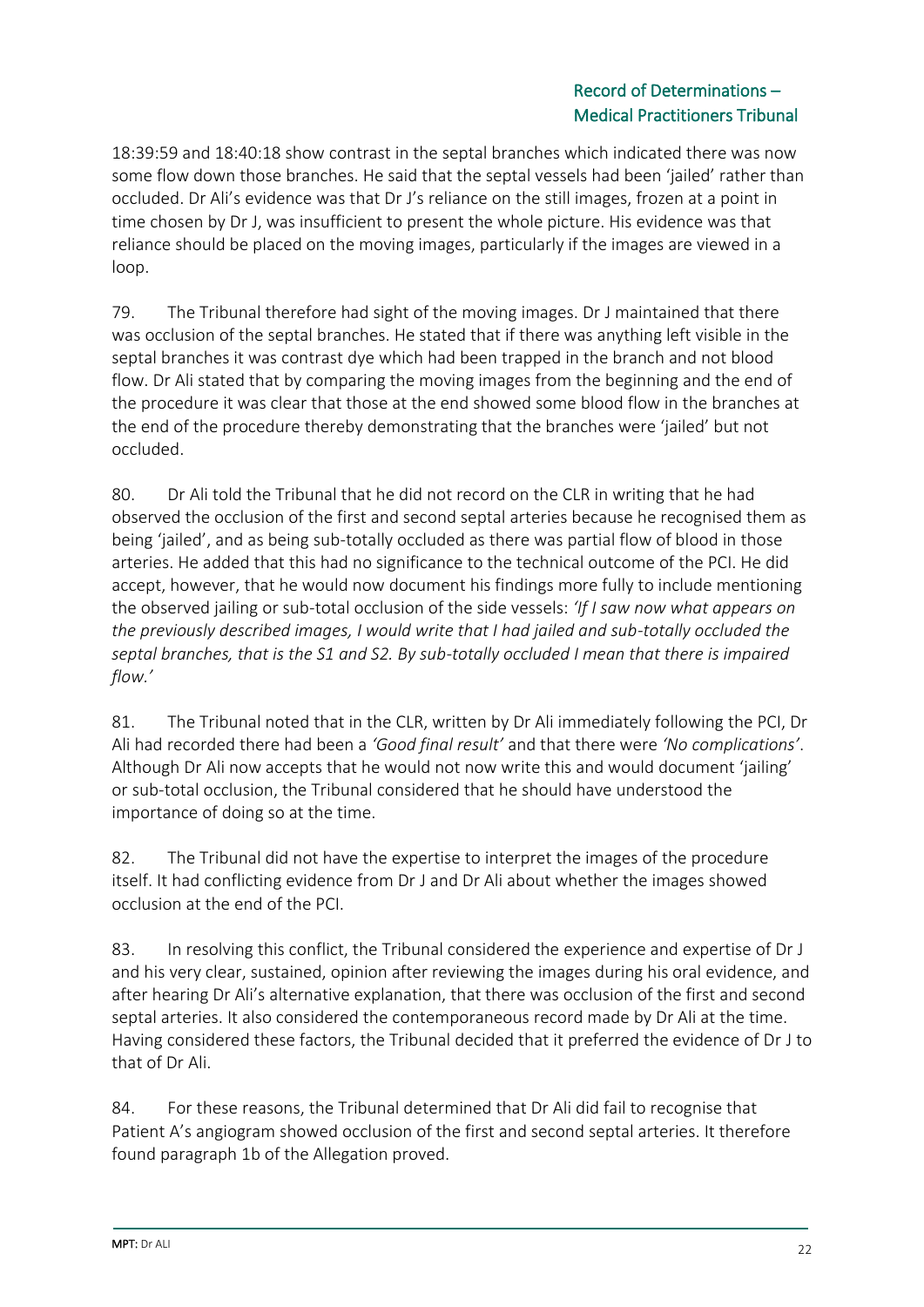## Paragraph 1c of the Allegation

c. made an inaccurate record of Patient A's PCI procedure in that you recorded 'No complications' when Patient A suffered from persistent side branch occlusion.

## (Amended following a Rule 17(6) application)

85. The Tribunal had regard to its finding in relation to paragraph 1b above which was that there had been occlusion of the septal branches.

86. The Tribunal noted the explanation provided by Dr Ali in his statement regarding the record he made in the CLR following the procedure on Patient A:

*'In my report of Patient [A]'s PCI procedure I recorded my overall judgement on the technical outcome of the PCI procedure to the LAD when I wrote that there had been 'No complications". I documented that I had not been able to complete the procedure by dealing with the LCx. My judgement at the time was that it was a good final result and I recorded my judgement. That was my judgement in respect of the stenting of the LAD. There had been no complications that I thought worthy of note at the time. Having reviewed the matter in the course of preparing this statement, I would not write 'No complications' and my practice had already changed. I now write much more in my narrative account of the PCI. I do not agree that the record was inaccurate.'* 

87. The Tribunal reminded itself of Dr J's evidence that the occlusion of significant sidebranches is a recognised complication of a PCI and indicates the result was sub-optimal. It also reminded itself of Dr J's evidence that 'jailing' can lead to impaired blood flow and have consequences for further treatment should it be necessary to pass another wire, balloon, or stent, through the 'jailed' area. In the light of this evidence, the Tribunal decided that neither an occlusion nor a 'jailing' can be described as 'No complication'.

88. The Tribunal found that Dr Ali did not record that there had been an occlusion, nor did he record that there had been a 'jailing'. Instead, he recorded, there had been a *'Good final result'* and that there were *'No complications'*.

89. It therefore found, as a matter of fact, that Dr Ali made an inaccurate record of Patient A's PCI in that he recorded 'No complications' when Patient A suffered from side branch occlusion.

90. The Tribunal also considered that, even if Dr Ali had only seen 'jailing' with impaired flow, then the record of the PCI he made was inaccurate for failing to record these findings.

91. The Tribunal therefore found paragraph 1c of the Allegation proved.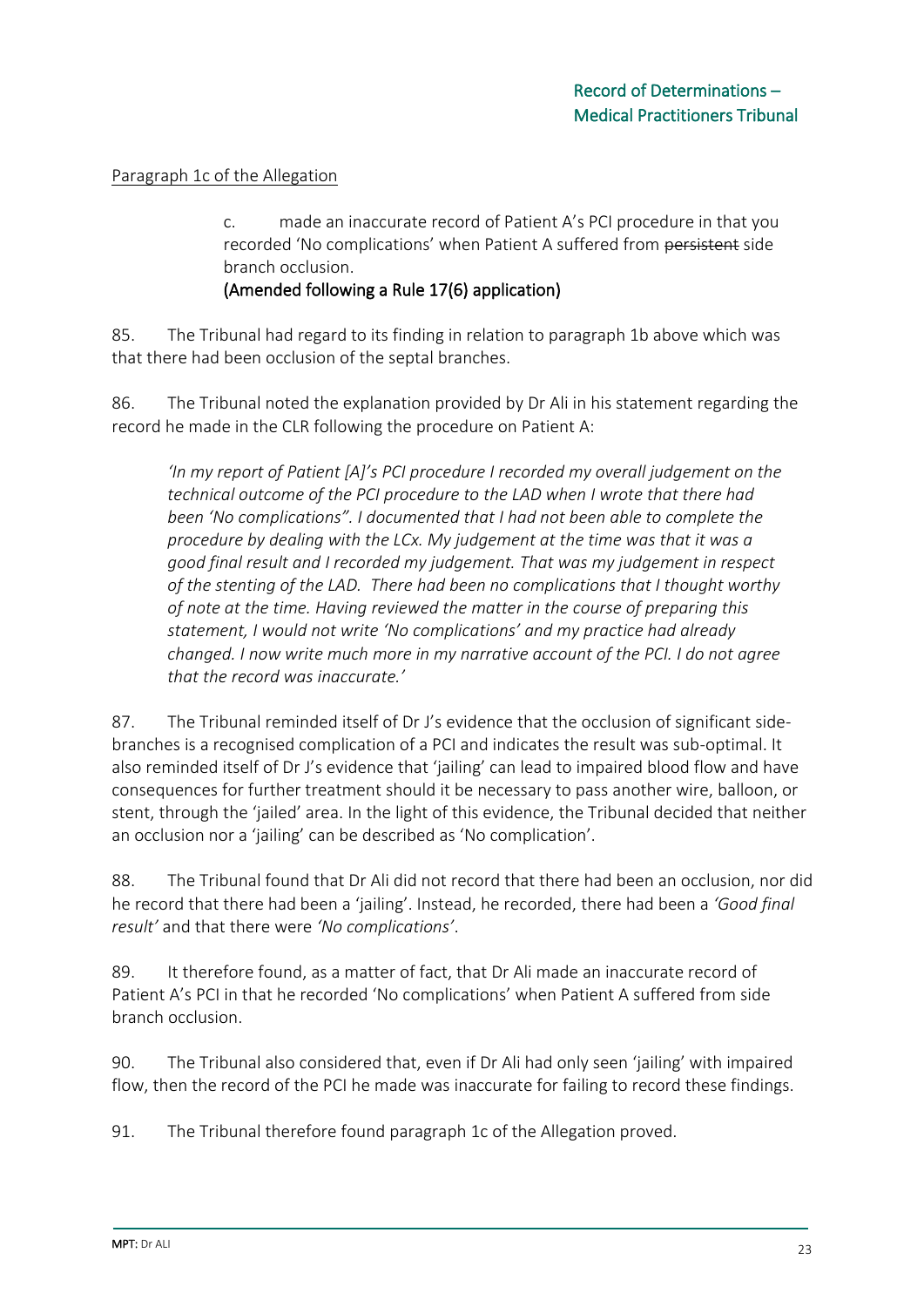# Patient B

## Background

92. Patient B was 52 years old when she was seen at the Hospital by Dr A, a consultant cardiologist, after a referral by her G.P. because of an abnormality of her heart rhythm. She was referred for a procedure known as a 'catheter ablation' which was undertaken on 23 June 2016.

93. When she was reviewed after the ablation in November 2016, she reported occasional chest pain consistent with angina and it was therefore arranged for her to undergo a coronary angiogram to see if there was any narrowing of the coronary arteries which might be the cause of the angina.

94. The angiogram took place on 9 December 2016 performed by Dr M who obtained Patient B's consent for the procedure. The procedure was said to be uncomplicated and showed there to be stenosis of the mid left anterior descending artery with long segments of stenosis of 90%. It was arranged for Patient B to undergo a pressure wire study and possible insertion of a stent into the left anterior descending artery. Patient B was seen at a pre-assessment clinic on 12 January 2017.

95. Patient B attended the Hospital on 19 January 2017 for the PCI which was carried out by Dr Ali. Dr Ali had not been involved in Patient B's care before then. Consent for the PCI was taken by a trained nurse and evidenced by a standard sticker on the form. The PCI on Patient B started at 09:55 and finished at 10:34. Dr Ali completed the CLR for Patient B, it was signed electronically by him at 10:50.

96. Following the PCI, Patient B was transferred to the ward and died later that day.

97. A Coroner's inquest into Patient B's death took place in February 2018. Dr Ali prepared a statement for the Coroner and gave evidence at the inquest on 27 February 2018.

98. In considering the allegations against Dr Ali in relation to Patient B, the Tribunal had regard to the allegations against Dr Ali in relation to Patient C. In the case of Patient C, the GMC has not alleged that Dr Ali failed to, or did not, identify a perforation, but rather, essentially, that the quality of the treatment and management plan was not appropriate. Therefore, when considering some of the allegations in relation to Patient B, the Tribunal had to make a comparison with the management plan Dr Ali instigated for Patient C in order to reach its decisions.

# Paragraph 2(a), (b) and (c) of the Allegation

2. Between 9 December 2016 and 19 January 2017, you failed to adequately obtain consent from Patient B for the PCI procedure in that you failed to personally consult with Patient B to discuss:

- a. her current symptoms;
- b. the treatment options available;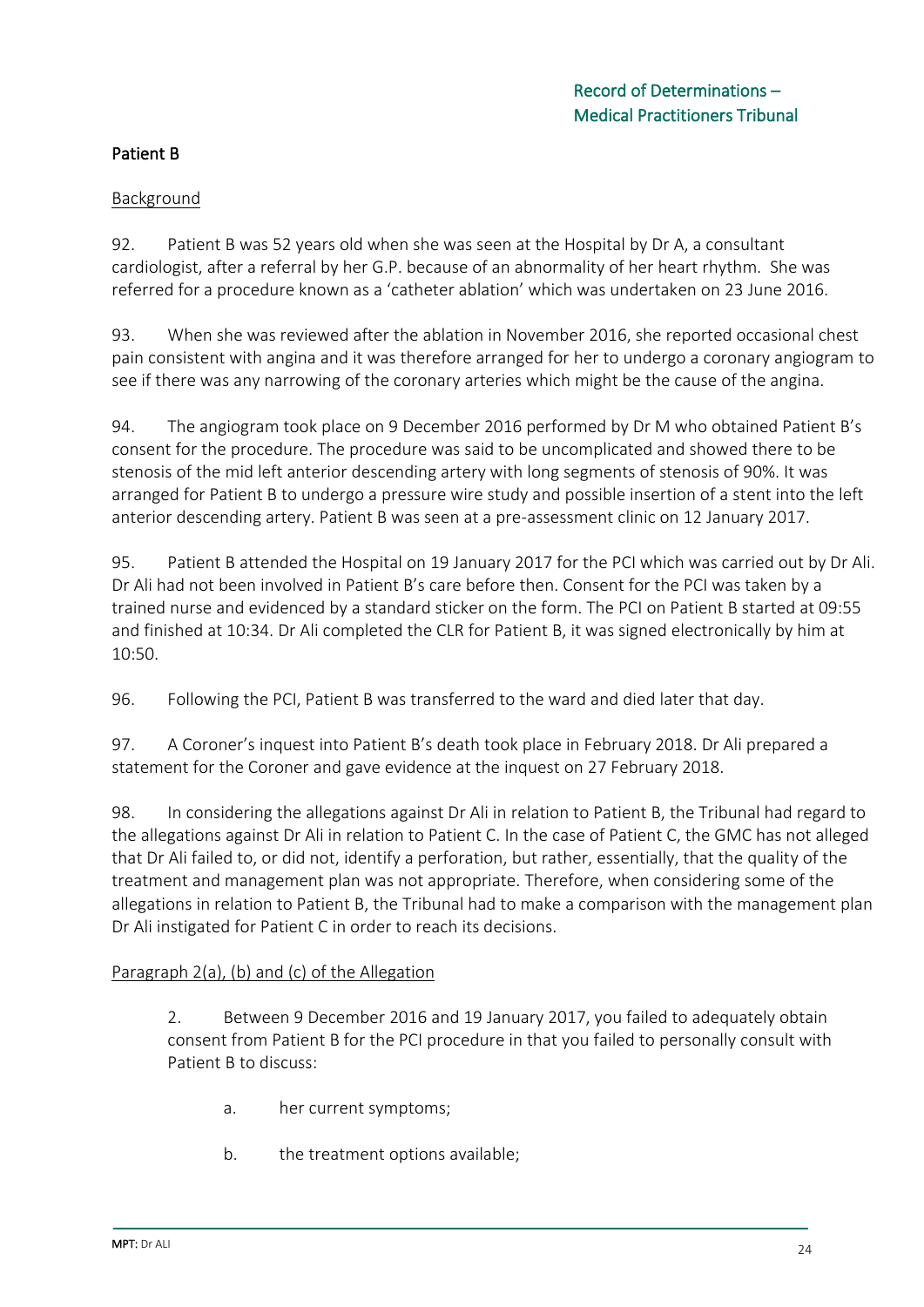c. the reasons for any recommendations or conclusions of an MDT.

99. In his report of 1 June 2018 at paragraph 3.4, Dr J noted that the CLR for the PCI on Patient B contains the standard electronic entry but stated that there was no evidence of what information was presented to Patient B other than the potential complications of the PCI.

100. Later, at paragraph 4.1, Dr J states that Dr Ali should have seen Patient B before the PCI and discussed her current symptoms and treatment options available. He referred to GMC guidance on consent, acknowledging that the taking of consent can be delegated but that the ultimate responsibility remains with the person starting any treatment or investigation.

101. Dr J stated at paragraph 4.4 that he would not grade Dr Ali's failure in this respect to be seriously below the required standard *'because other members of the multi-disciplinary team may have adequately consented Patient [B] and Dr Ali's involvement may not have changed Patient [B]'s decision to undergo the Procedure.'*

102. The Tribunal has already found that consent was not necessarily taken solely by the doctor carrying out the intervention.

103. Dr Ali's evidence to the Tribunal, contained in his statement of 7 February 2022 at paragraphs 27 to 29, was:

*27. I expect that the discussion with Patient B about the planned PCI procedure would have started before she came under my care on 19 January 2017, initially with my colleague, Dr M, and then in the Pre-assessment clinic. I was asked to carry out the PCI procedure on my list on 19 January 2017.*

*28. I see in the copy records that a nurse took the patient's consent and signed it (p.612). She used one of the pre-printed stickers and it gave an overall risk for the stated complications of angioplasty of 1:100, and 1:1,000 if an angiogram only was performed. The copy form has been annotated 'Sedation required please' (p.612) but I do not know who wrote that. The page of the Consent Form signed by the patient on 19 January 2017 (p.613) records that if the treatment had been planned in advance, the patient would have already had the risks and benefits explained to them.*

*29. I would have checked with Patient B when she arrived in the Catheter Lab that she knew what was planned, would have enquired about her current symptoms, would have told her of the risks and benefits of PCI, checked the medications she was on, and checked that she was happy for me to proceed. I would have told her that her case had been discussed at the MDT when cardiologists and a cardiothoracic surgeon would have been present and we would have looked at the images. I would have gone on to say that PCI was the consensus decision reached on what to offer her. However, by that time she had already been seen in a Pre-assessment clinic for PCI, when she would have had the opportunity to ask questions. I did not personally discuss with Patient B different treatment options or the reasons for the*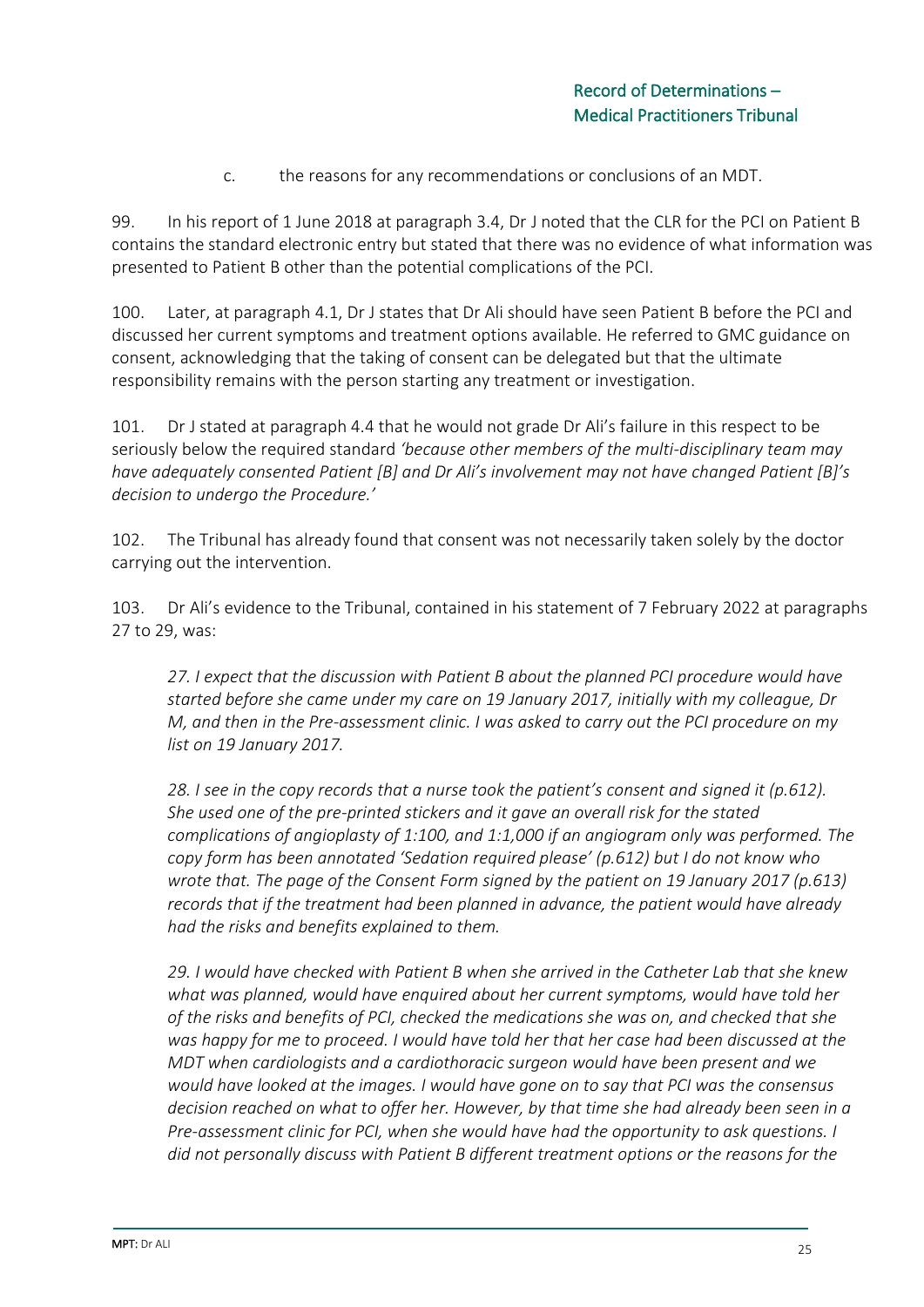*recommendations or conclusions of the MDT. That was the process at Wexham Park Hospital at the time and I do not agree that I failed in respect of the consent process.'*

104. The Tribunal was provided with a copy of Patient B's consent form dated 19 January 2017 which was signed by Patient B and a nurse. The Tribunal noted that attached to the consent form is the standard sticker, headed 'Coronary angiography +/- Coronary angioplasty/ Stenting', and setting out the benefits and risks of the PCI.

105. The Tribunal also had the CLR which was completed by Dr Ali within a short time of the PCI ending. This contained the standard paragraph confirming that there had been a discussion about the PCI and risks.

106. The Tribunal noted that the first contact Dr Ali had with Patient B was when she was brought into the Catheter Laboratory ('Cath Lab'), after consent had already been obtained. It noted Dr Ali's evidence was that, as per his normal practice, he would have checked with Patient B when she arrived in the Cath Lab about her understanding of the procedure she was about to undergo, as well as the risks and benefits. It noted that Dr Ali's evidence is supported by the record made in the CLR report.

107. The Tribunal was satisfied from the evidence before it that Patient B had undergone a discussion with several individuals involved in her care prior to the involvement of Dr Ali regarding the PCI including at the pre-assessment clinic when she signed the consent form. Consent was taken as per Hospital practice and therefore Dr Ali was not required to fully re-consent Patient B when she had attended for her PCI. The Tribunal was satisfied that prior to the PCI, Patient B's symptoms, treatment options, and the recommendations of MDT would have been explained to her, and her consent to go ahead with the PCI obtained as a result.

108. For these reasons, the Tribunal found paragraph 2(a), (b) and (c) of the Allegation not proved.

# Paragraph 3(a) of the Allegation

3. On 19 January 2017 you performed a PCI procedure ('the Procedure') on Patient B and you failed to:

a. identify a coronary perforation;

109. The Tribunal had regard to its earlier findings regarding the difference between a dissection and a perforation, and the different ways each should be managed. In a dissection, the artery wall remains intact and no fluid escapes from the artery. In a perforation, there is a puncture or hole in the artery wall which causes fluid to escape.

110. The Tribunal considered that in layman's terms, a perforation could be described as a 'leak'. It heard evidence that this is how it might also be referred to by healthcare professionals. It noted, for example; that Dr J himself referred to a leak in his report dated 1 June 2018 at paragraph 3.31: *'The last angiogram showed a persistent leak from the coronary perforation'*; in the 'Ellis" research paper used as a source by Dr J: *'…and many develop tamponade before any balloon can be placed over the*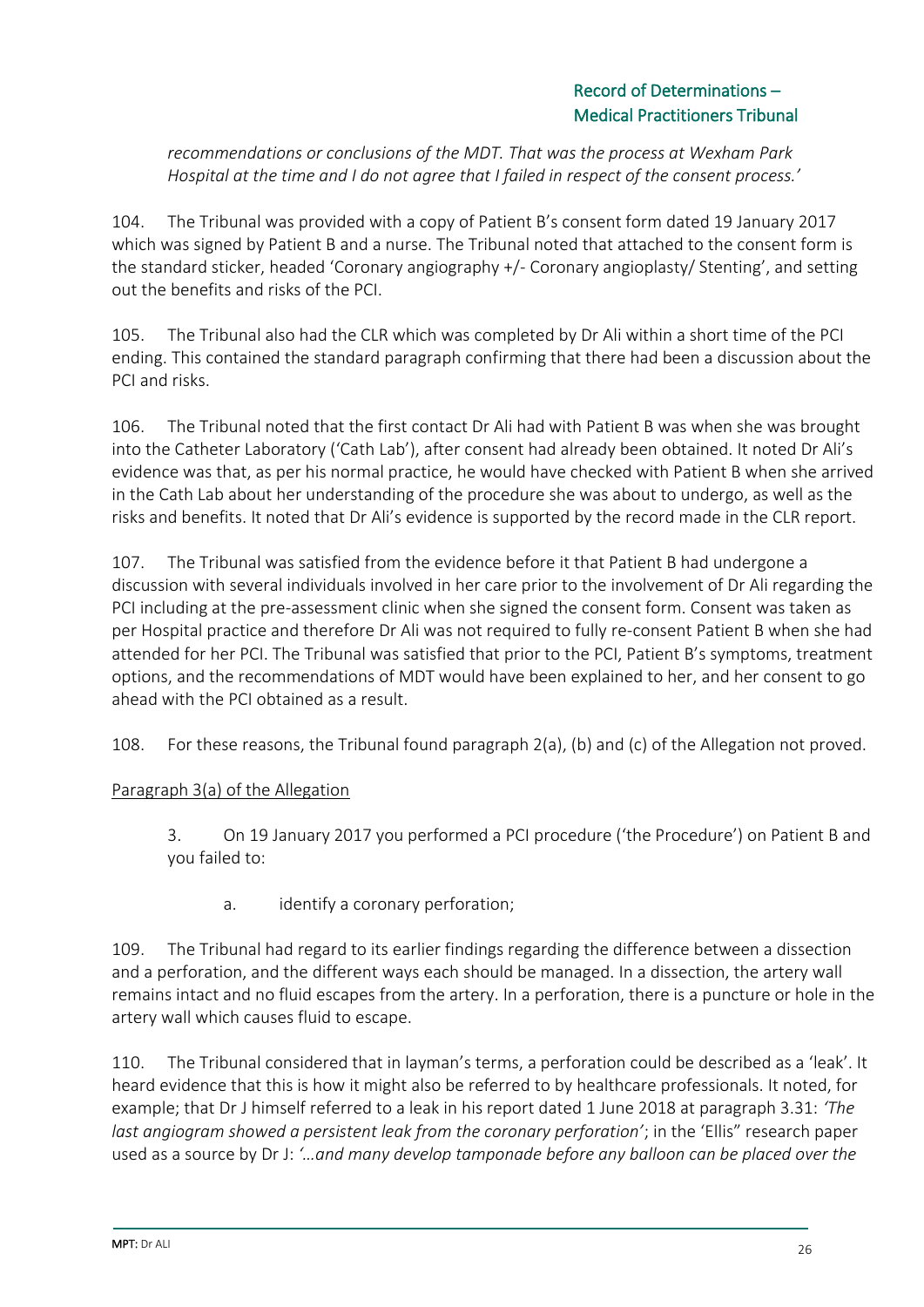*leak'*; and that Dr J used the term *'leak'* on occasions during his oral evidence to describe what happens when there is a perforation of the coronary artery wall.

111. The Tribunal therefore accepted that when the word '*leak'* was used in evidence it was more likely than not to be indicating that there had been a perforation rather than a dissection. The Tribunal accepted that no extravasation, i.e., leak, occurs with a dissection.

112. The Tribunal noted in respect of this paragraph of the Allegation that there was no dispute between the parties that Patient B suffered a perforation during the PCI performed by Dr Ali. Dr J stated at paragraph 3.16 of his report dated 1 June 2018 that there was an: '*obvious coronary perforation'.* Dr Ali stated at 39(n) of his statement dated 7 December 2021: *'I consider that the blush is a leak, that is an extravasation, and in this case it shows a perforation of the vessel'*.

113. The issue for the Tribunal to determine was not, therefore whether there was a perforation, but whether Dr Ali *identified* a perforation.

114. The Tribunal noted that Dr Ali's evidence was that he did identify a perforation. This can be seen from the above extract from his statement and what follows which was to the effect that, having identified the perforation, he treated it by way of balloon tamponade (i.e., applying pressure to the perforation so that it became re-sealed). His evidence at paragraph 39(p) of his statement was:

*'Either I, or Nurse S at my direction, inflated the balloon, seeking to achieve tamponade. I managed by inflating the same balloon to tamponade the vessel, as shown in run 20 (10.30.21). Prolonged balloon inflation can be an appropriate treatment and I undertook such an inflation in this case. How long it needs to be is a matter of clinical judgment and I was guided by the patient's clinical status and the images I was looking at. The haemodynamics report shows that the NC balloon was inflated to 12 atm, 14 atm, 14 atm, and 14 atm for the first four inflations. The fifth and last inflation recorded to be at 10 atm and to be longer at 27 seconds (p.499) than the earlier inflations, that is more than double the length of the previous 4 inflations. I believe that I captured that run, numbered 20, to document the tamponade. The tamponade is also documented in the Haemodynamics Procedure Report (p.498); I inflated, or asked, that the balloon be slowly inflated. I would not have asked for slow inflation, or used slow inflation, if I was seeking to further expand the stent. I also held the balloon up for about 27 seconds, and even allowing for the time taken to slowly inflate and then to deflate the balloon that is not what I would do if I was attempting to further expand the stent. The part of the stent shown on that run did not look particularly under-deployed on the earlier images, and there was no need to attempt to expand the stent repeatedly and with a lower pressure than I had used in the previous*  inflations. The only purpose of that last inflation was my attempt at tamponade. At the time, *with runs 18 and 19 in mind, my aim was to inflate the balloon where it was to obstruct the flow of blood through the perforation. At the time, I considered that the balloon position was adequate to cover the proximal end of the stent and the perceived site of contrast leak in the middle of the stent. It should be borne in mind that it can be difficult to be certain about the precise site of the perforation. The balloon inflation stopped the flow of blood from the perforation and would allow clotting. The site of the observed perforation is*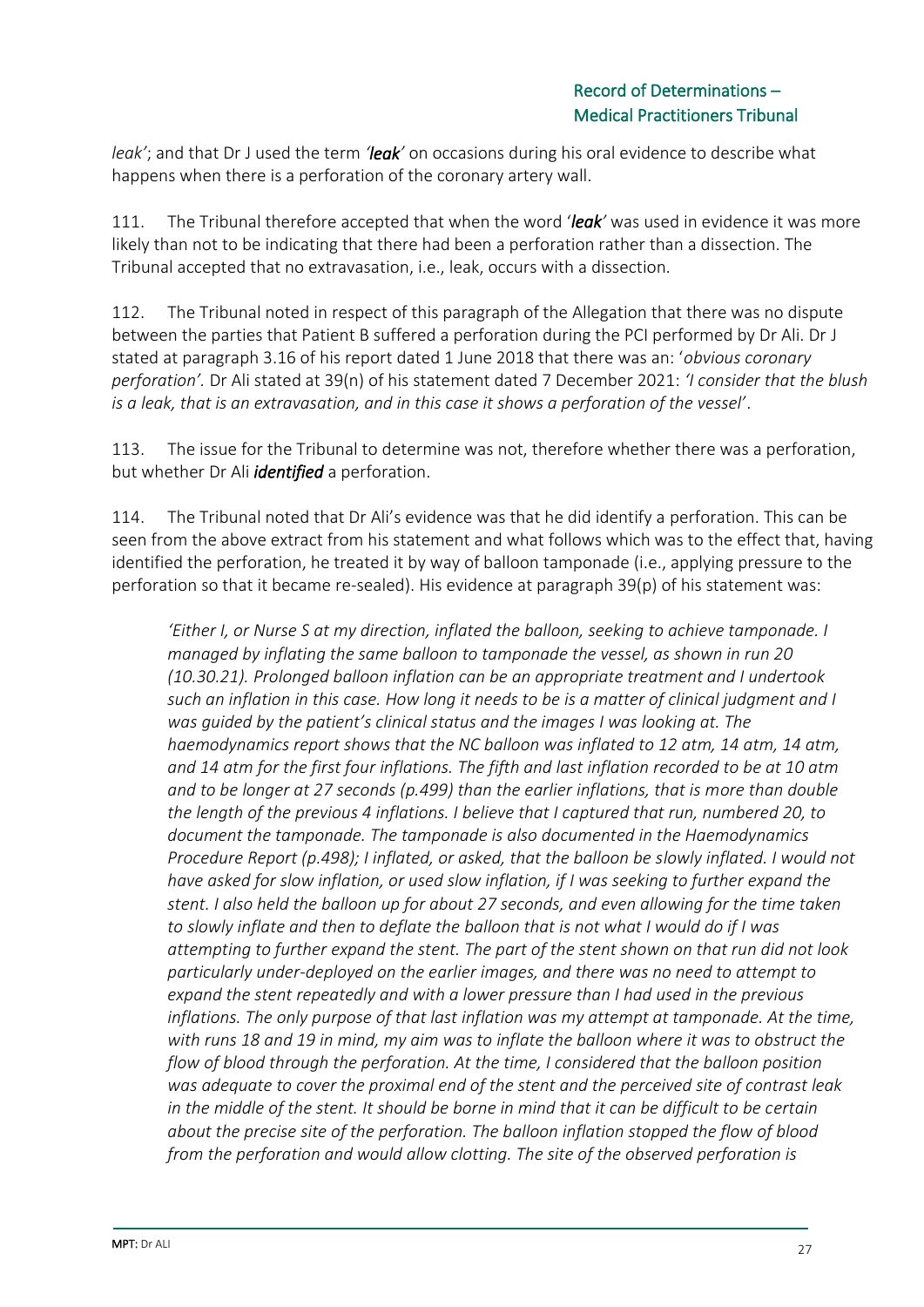*already covered by the stent. I do not accept that the balloon can be kept inflated for a long period of attempted tamponade. It is obstructing blood flow and I was taught that it should be periodically deflated to allow flow to resume and then re-inflated. That may have to be done several times as you seek to stop the extravasation.'*

115. The GMC case, however, was that Dr Ali failed to identify the perforation at the time. It relied on several evidential factors which Ms Johnson submitted led to this conclusion. On the other hand, Mr Thomas submitted there were several evidential factors which supported Dr Ali's case that he did identify the perforation. The Tribunal considered these factors carefully before reaching its conclusion on this issue.

#### Factors suggesting Dr Ali did not identify a perforation.

116. The GMC relied on the CLR which Dr Ali completed immediately after the PCI on Patient B on 19 January 2017. This showed that the PCI was started at 09:55, ended at 10:34, and that the report was signed by Dr Ali at 10:50. The Tribunal noted the following information:

#### *'Entry Locations*

*Percutaneous access was performed through the Radial artery. Hemostasis was successfully obtained using TR Band.*

*Entry Comments: attempt by O Ali ……*

*Complications: Coronary dissection.*

*……*

*Conclusions*

 *Procedure Summary*

*52 yr old female. Elective PWS +/- PCI to LAD for exertional chest pain. Discussed in MDT.*

#### *Findings*

*Tight and long mid LAD stenosis in a large caliber vessel. I decided to proceed to PCI of LAD: lesion predilated with 2.5x15 balloon. Lesion is tough and calcified and required further predilation with 3.0x15 balloon. Resolute Onyx 4x38 deployed and post dilated with NCB 4.5x12. Localised dissection noted. Patient had no chest pain, ECG changes and remained haemodynamically stable throughout the procedure.*

#### *Recommendations*

*DAPT for 1 yr then aspirin life long Secondary prevention measures Echo today Patient can go home if remains stable'*

117. The Tribunal noted that there was no reference made to a perforation in this report nor any reference to having treated a perforation by way of balloon tamponade. The Tribunal noted that only a dissection was recorded in both the findings and complications sections, and '*Patient can go home if remains stable'*. It heard evidence that such an outcome was unlikely had the patient suffered a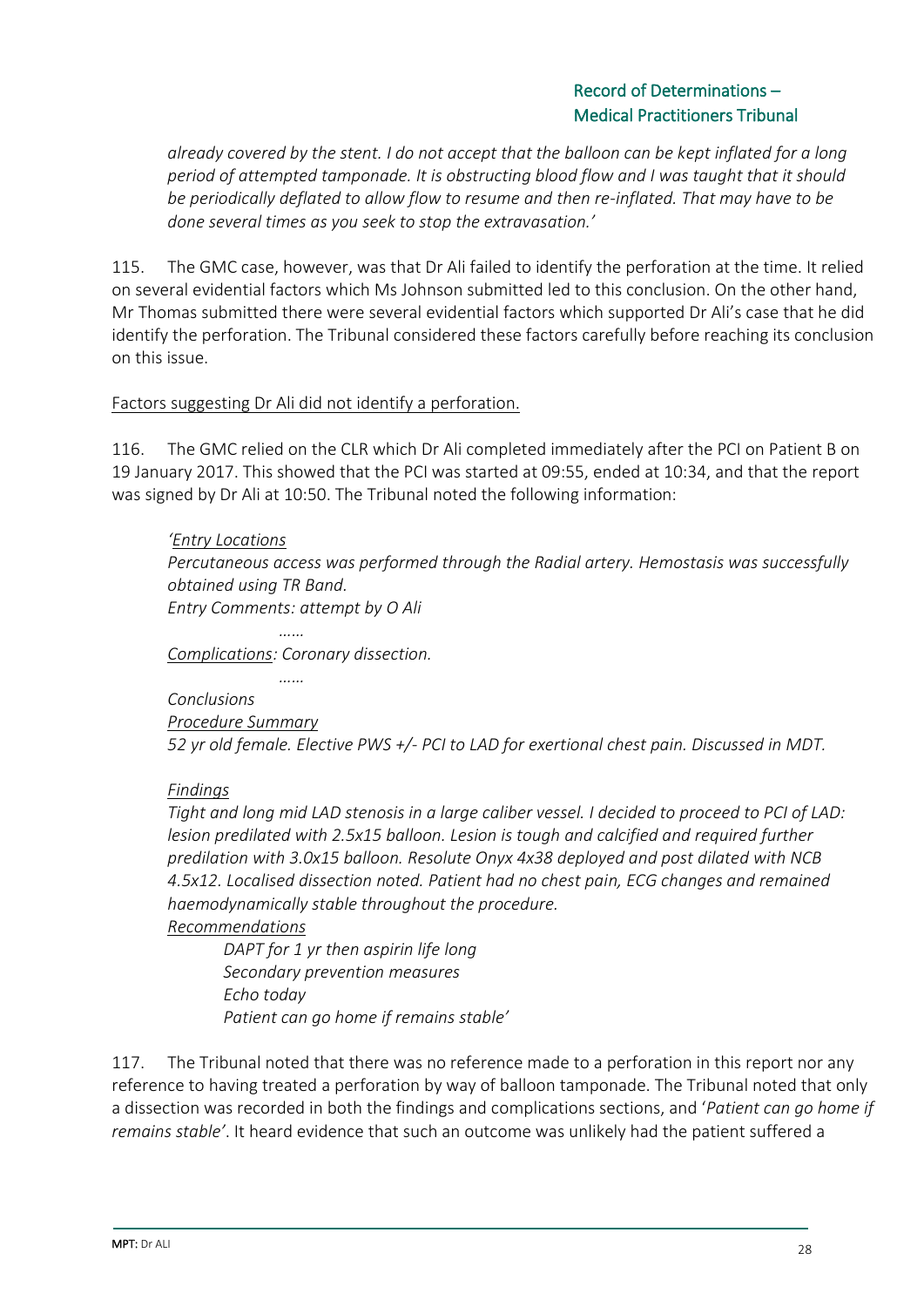perforation because close monitoring and urgent echocardiography would have been required to ensure that if cardiac tamponade did occur, it would be promptly treated.

118. The GMC submitted that these factors showed that Dr Ali had not identified a perforation at the time of the PCI. The GMC also submitted that Dr Ali was an experienced consultant who was unlikely to use the word 'dissection' if he had seen and treated a perforation. He would appreciate the importance of using the correct term because it could affect the future treatment of the patient by others. In this respect, the Tribunal noted that Dr Ali had been appointed as a consultant in 2013 and his evidence was that he had successfully performed many similar procedures. He stated that he had not previously experienced the complication of a perforation as an operator. This was consistent with Dr J's evidence that perforations are very rare occurrences.

119. The GMC also relied on Dr J's evidence about the potentially serious consequences of a perforation and the need for appropriate immediate treatment. He describes at paragraph 3.22 of his report dated 1 June 2018 that an emergency echocardiogram should be performed in the Cath Lab whilst the wire is still in place in the coronary artery so that corrective treatments such as prolonged (10 – 15 minutes) low pressure balloon inflation or covered stent placement, and preparation for emergency pericardiocentesis (an emergency procedure to remove the fluid from around the heart) can take place. The GMC submitted that the failure to do any of these things was an indication that Dr Ali had not identified the perforation in the first place.

120. Further, Dr J's evidence was that to treat a perforation by way of balloon tamponade, prolonged pressure is required at low pressure to seal the perforation. He describes this at paragraph 3.28 onwards of his report dated 4 August 2020:

*'Guidance in the literature on the management of coronary perforations includes 'A balloon (with a balloon to artery ratio of approximately 1.0) should initially be positioned over the site of contrast extravasation and inflated for at least 10 minutes.'*

*This is the immediate step that should be taken to stop bleeding into the pericardium. The usual technique is to inflate a balloon at low pressure (e.g., 3 ‐ 4 atm) over the site of the perforation and check whether this is sufficient to eliminate extravasation by taking an angiographic image. If necessary, the pressure can be slowly adjusted until it is just enough to occlude the perforation demonstrated by elimination of extravasation on angiography. Balloon inflation at the site of a perforation to stop bleeding can also be called balloon tamponade i.e., using the balloon to press on and block the bleeding point.'*

121. Dr J then goes on to consider what Dr Ali did during the PCI, noting the timings and lengths of the balloon inflations which Dr Ali states to be his attempt to seal the perforation. Dr J notes: '*The final post-dilation balloon inflation was timed at 27 seconds'*, which he notes coincides with the scrub nurse's recollection of 30 seconds. Dr J' conclusion about this was set out at paragraphs 3.49 and 3.50 of his 4 August 2020 report:

*' Therefore, regarding prolonged balloon inflation to seal the perforation I believe that the evidence shows: there were no inflations at low pressure; there were no inflations*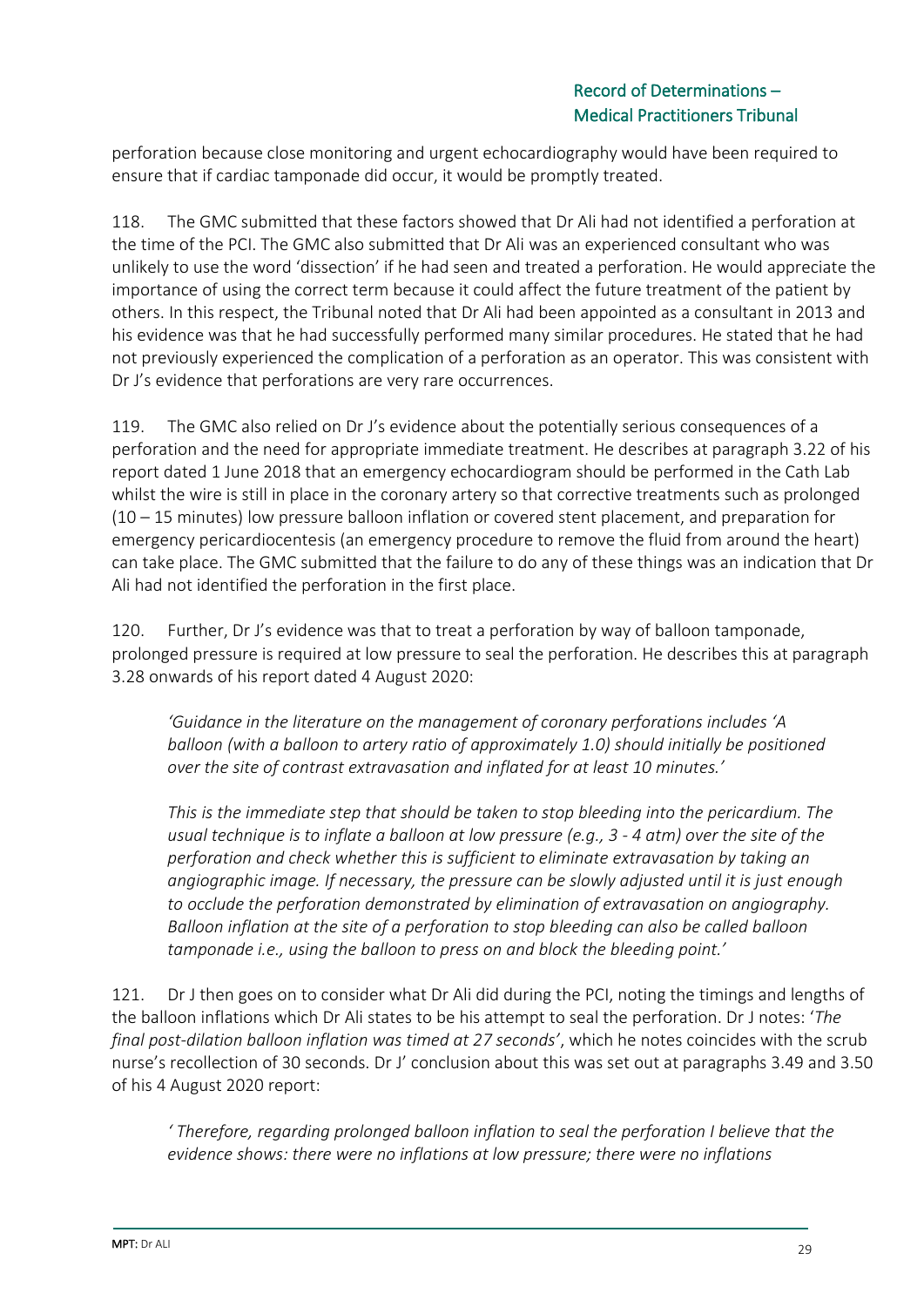*accompanied by an angiogram to show occlusion of the perforation; there is no evidence that any of the inflations are appropriately prolonged to occlude a perforation; there is no evidence that any of the inflations are prolonged enough to attempt to seal a perforation; the inflation in run 20 does not cover the site of the perforation; the inflation in run 20 lasted about 30 seconds.*

*I believe that Dr Ali's failure to perform prolonged balloon inflations to occlude the perforation and attempt to seal the perforation was not in accordance with standard guidance for the management of coronary perforations.'*

122. Based on Dr J's evidence, the GMC case was that Dr Ali was not treating a perforation and this was further evidence that he had not identified a perforation.

123. The GMC also relied on evidence from the nursing staff who were present at the time of Dr Ali undertaking the PCI. The Tribunal considered their evidence as follows.

124. Nurse S was the scrub nurse assisting Dr Ali perform the PCI on Patient B. Her evidence was agreed by the parties. She recalled that Dr Ali was re-inflating a balloon. She stated:

'*Patient [B] seemed fine and was talking at that point, so I asked Dr Ali why he was reinflating the balloon. Dr Ali said there was a dissection and he wanted to 'balloon it' I understood Dr Ali to mean that he was going to seal the leak. I believed Dr Ali was trouble shooting a problem, so I thought there must be a leak, which is why I asked him.'*

*'I could see the extravasation of dye on the screen, and it looked like a dissection to me, but I might be wrong. I cannot remember how it looked on my screen. My main focus was the patient, and she was stable at that point and no complaints whatsoever. If it was a perforation, the patient would become very sick immediately. That is why I state in my statement that I would have been very worried if it was a perforation.'*

*'I assumed Dr Ali was troubleshooting the problem…. I was not worried, as Patient [B] was fine when she left the cath lab room, …'*

125. Nurse S recalled that Dr Ali: *'kept the balloon inflated for about 30 seconds…it seemed to me that he kept the balloon inflated for longer than normal'.* She recalled that at the end of the PCI, Dr Ali said that Patient B should have an echocardiogram.

126. Nurse U was the 'runner' on the day. Her evidence was agreed by the parties. She did not recall the PCI due to the passage of time but did recall that Dr Ali spoke to Patient B at the end. She recalls that he told Patient B that he had said *'that it had gone well or words to that effect, and told her there was a small dissection…. That is why I wrote dissection in my procedure notes'*.

127. Mrs F was the cardiac physiologist on the day. She gave evidence to the Tribunal but could not recall much beyond that written in her statement which was *'…nothing significant happened during the procedure…Dr Ali was happy with the Patient and she was discharged back to the ward'*.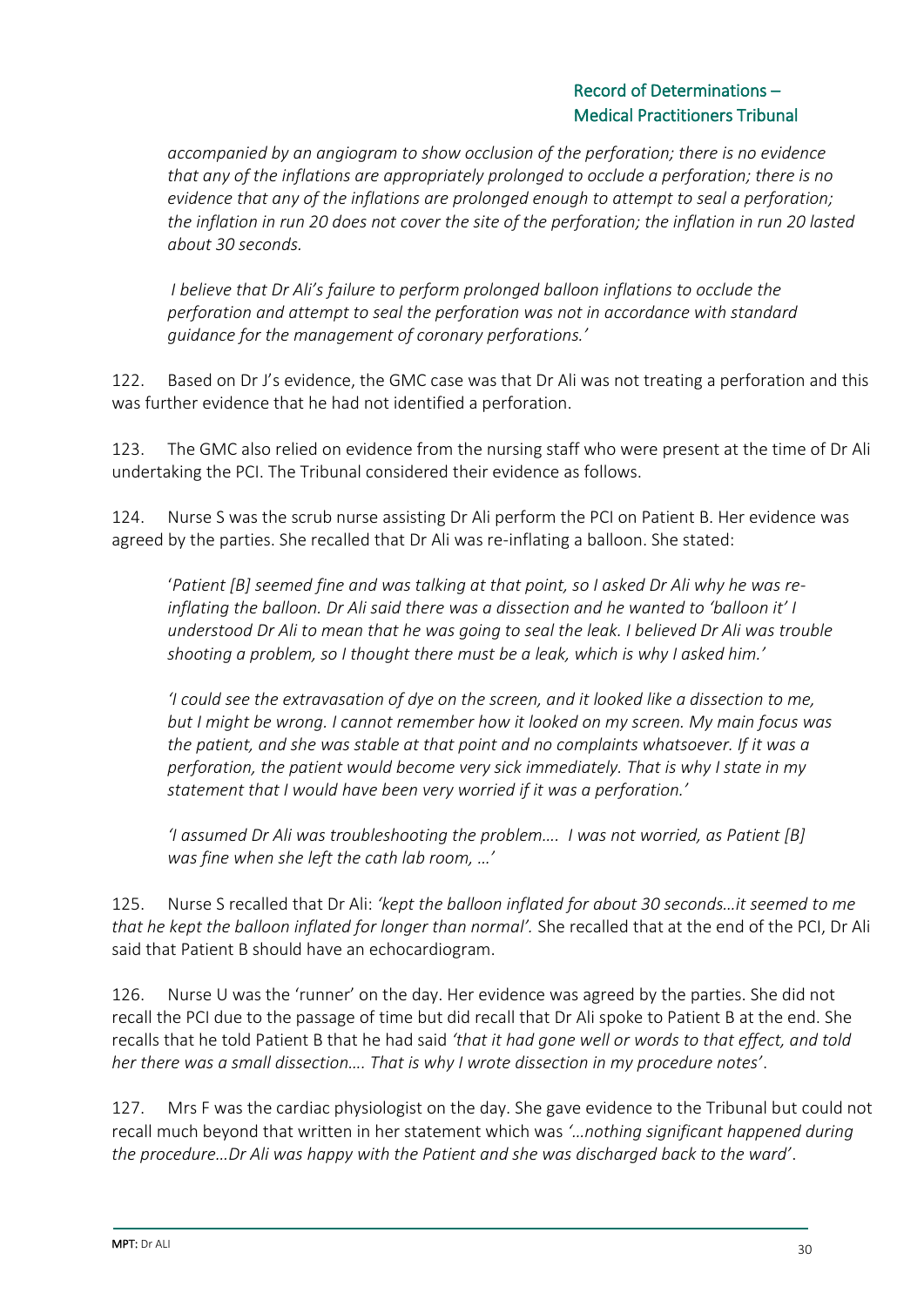128. The Tribunal noted that the witnesses had been asked to make statements some considerable time after the PCI and that their recollections may not have been wholly accurate or complete. Mrs F, for example, gave evidence that the PCI took place in the evening which was clearly incorrect.

129. The Tribunal considered that, in part, the evidence of these witnesses supported both parties. It supported the GMC case in that they refer to dissection rather than perforation and say that Patient B did not become ill. However, Nurse S's evidence supports Dr Ali in that she confirms that he was using balloons to seal a leak, this being a possible reference to a perforation, and that he did so for 30 seconds which was a longer period than normal. The Tribunal noted that Nurse S's evidence in this respect is entirely consistent with Dr Ali's evidence.

#### Factors suggesting Dr Ali did identify a perforation.

130. As set out above, Dr Ali's evidence was that he identified and treated a perforation. The Tribunal noted that Dr Ali was an experienced interventional cardiologist at the time. The Tribunal took into account the testimonials provided on Dr Ali's behalf. The Tribunal considered there was no reason to believe that he was not sufficiently trained and experienced so as not to able to recognise and treat a perforation.

131. The Tribunal has already referred to the evidence of Nurse S that Dr Ali appeared to undertake a prolonged balloon inflation for around 30 seconds. This is consistent with Dr Ali's evidence. It is also consistent with the Haemodynamic Procedure Report ('HDR') which confirms that at 10:28:50 a balloon was inflated for 27 seconds.

132. The Tribunal was next referred to the case of Patient C. This related to a PCI which Dr Ali performed later the same day as that of Patient B between 13:07 and 14:37. Patient C's PCI was complicated by a perforation. The Tribunal noted that in the CLR report written and signed by Dr Ali at 14:55, he described the perforation as a complication, but also in setting out his findings, he stated: *'The dissection was sealed and the patient became stable'.* 

133. The Tribunal noted that there was no evidence that in the case of Patient C there was a dissection. Neither Dr J nor Dr Ali identify a dissection. The Tribunal considered that this was evidence that on that day Dr Ali was using the words 'perforation' and 'dissection' without accuracy, if not interchangeably.

134. Dr Ali's evidence was that he was in error each time he had mistakenly called the complication a 'dissection' when what he meant was 'perforation'.

135. Although when pressed on this in cross-examination, Dr Ali said he could not explain the error, one explanation he did provide was set out at paragraph 24 of his statement dated 7 December 2021. There he described his workload that day. He recalled that during the PCI on Patient B, he was told of the arrival of a heart attack patient who he then had to attend following Patient B's PCI. He then had to perform a pressure wire study between 10:58 and 11:30, and an angiography between 12:12 and 12:26 before commencing the PCI on Patient C starting at 13:07. In other words, Dr Ali was ascribing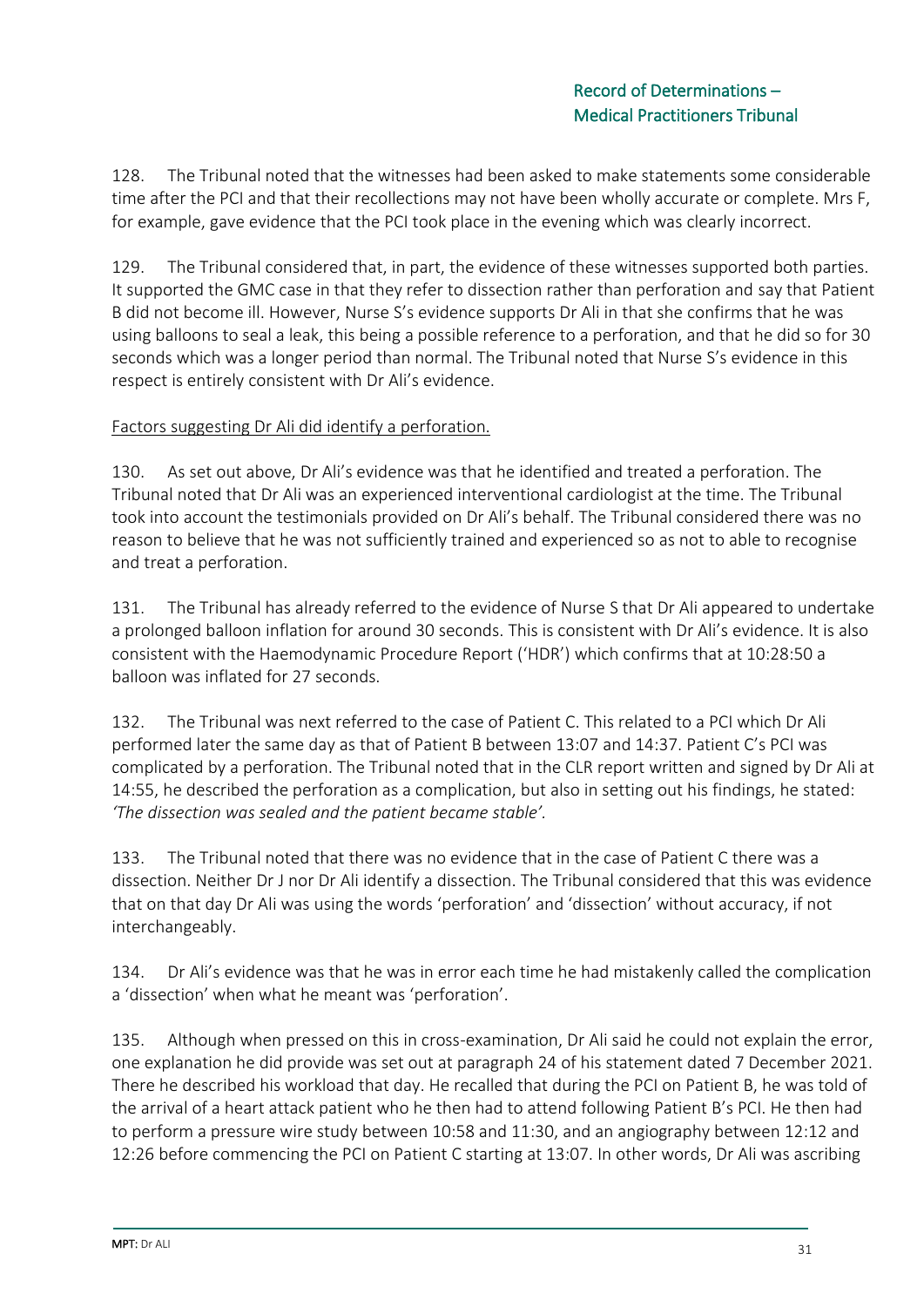the inaccuracy to the pressure of work on the day. The Tribunal noted that Trust records obtained by Dr Ali supported the timings he gave in his statement, and there was no evidence to contradict his account that he saw the heart attack patient.

136. Next the Tribunal considered Dr Ali's evidence, at paragraph 57 of his statement of 7 February 2022, that later that day: *'I discussed patient [B] with Dr T, but I do not recall if I discussed Patient [B] with him the same day. I told him about Patient B and that the PCI I had performed that day on Patient [B] had been complicated by a perforation.'* If accepted, this was significant evidence that, notwithstanding having written in the CLR for Patient B that there had been a dissection, Dr Ali in fact recognised there had been a perforation.

137. Dr T was the clinical lead for the Cardiology Department at the time of the events. Notwithstanding the potential significance of his evidence, Dr T had not provided a witness statement, nor was he called to give oral evidence. At one point during the hearing, Ms Johnson indicated that enquiries would be made about the possibility of giving evidence, but the Tribunal was not informed of the outcome of those enquiries.

138. Instead, the Tribunal was presented with what it considered to be a *'fait accompli',* given that a considerable amount of evidence had already been redacted by agreement between the parties, in that it was presented with a statement which had been agreed between Ms Johnson and Mr Thomas. The statement read:

*'The GMC accepts that Dr T provided a written statement to the Trust in which he confirms that he was told by Dr Ali of the perforations in the cases of Patient B and C in the afternoon of 19th January 2017 before patient B collapsed and that Dr Ali told him that in the case of patient B he had performed a balloon tamponade. Dr T also states that he asked Dr Ali whether a transthoracic echo was performed but Dr Ali indicated that because she was very stable in the lab he said that the echo was not performed in the lab but he had requested for it to be performed urgently on the ward.'*

139. Whilst the Tribunal considered this statement to provide no explanation as to the absence of direct evidence from Dr T, it decided that, since it was evidence agreed by the GMC, it had to accept the statement at face value. It therefore decided that it corroborated Dr Ali's account that, at least by the time he spoke to Dr T, he had identified that the PCI's of Patient B and Patient C had each been complicated by a perforation, and that in the case of Patient B, he had performed a balloon tamponade.

140. The Tribunal considered that the above factors were those that support Dr Ali having identified a perforation on the day of the PCI, but the Tribunal went on to consider events after that date which also supported his evidence that he had identified a perforation in Patient B.

141. Dr Ali states, at paragraphs 59 and 60 of his statement firstly that the treatment of Patient B was discussed at an MDT on 26 January 2017 at which he presented the case as a PCI to the left anterior descending artery complicated by a perforation, and secondly, that he presented Patient B's case as a perforation at an M&M meeting chaired by Dr T on 16 March 2017. The Tribunal was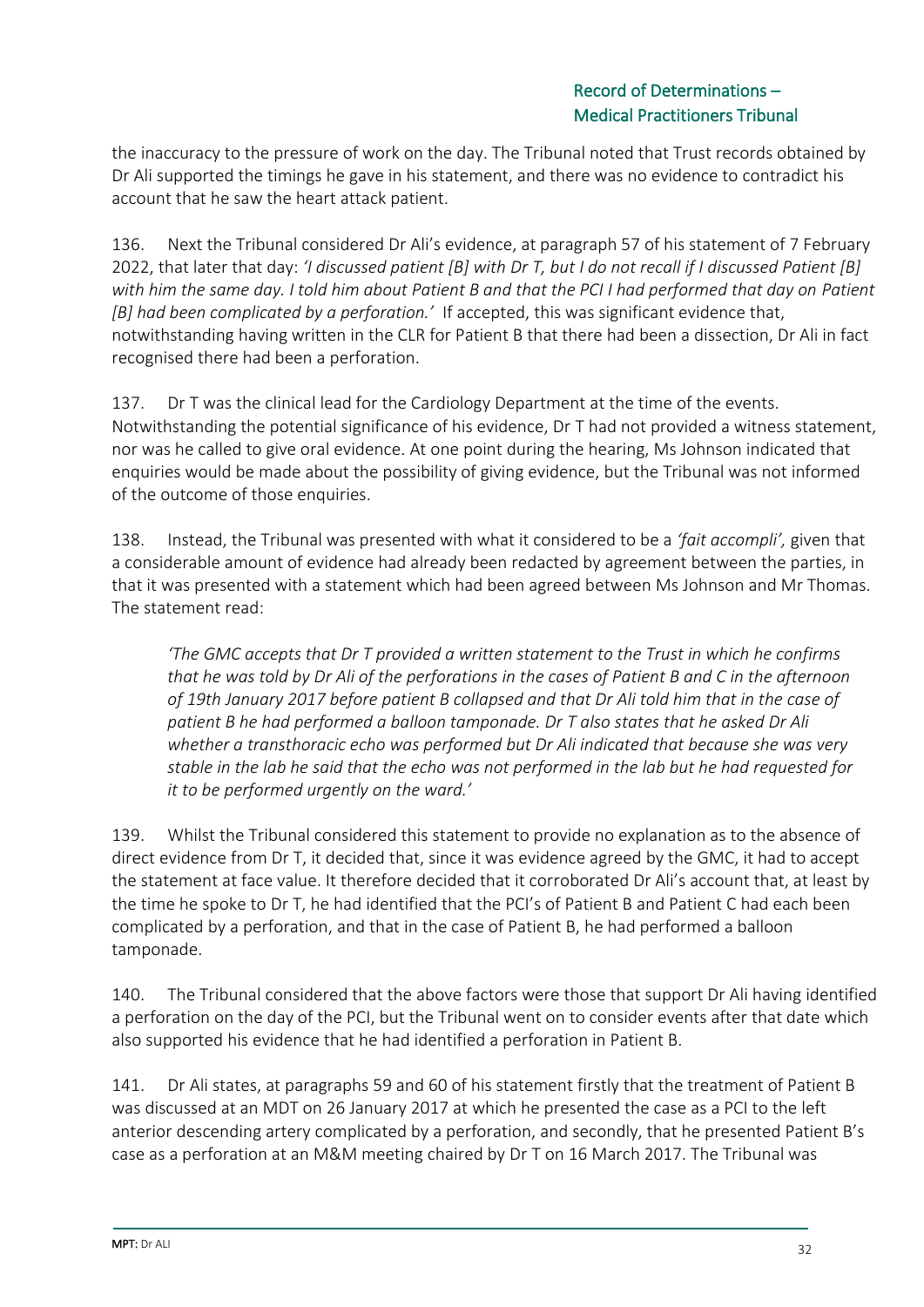presented with the minutes of the M&M meeting and Dr Ali's presentation slides confirming that Patient B's case was presented as a perforation.

142. The Tribunal was also presented with further evidence that Dr Ali used the terms 'dissection', perforation, and 'leak' without accuracy as evidence to support his evidence that he had not done so when recording the outcome of Patient B's PCI in the CLR whilst under pressure on 19 January 2017.

143. The Datix was used as an example. The Tribunal noted that Datix is an electronic recording system used generally in hospitals to report incidents. This was completed by Dr Ali on 23 April 2017. By this time, Dr Ali had already presented Patient B's case to the MDT and also the M&M meeting as a perforation, yet in the report he states that the PCI was *'complicated by coronary dissection'* yet goes on to state *'The leak was treated…'.* As the Tribunal has already noted, these expressions are inconsistent with each other because a dissection does not cause a leak.

144. A similar example of this was presented using the statement Dr Ali prepared for the Coroner's inquest on or around 27 April 2017. In this Dr Ali stated:

*'The images showed a leak from the artery at the site of the coronary stent (coronary dissection). Multiple images were taken to confirm the leak is localised to one area. I decided to place an inflated balloon inside the stent to stem the leak which is a treatment option to help reduce the leak.'*

145. Again, the Tribunal noted that Dr Ali was using terms which are not consistent. There were further similar examples which show that Dr Ali was using the word "dissection" to describe the features of, and treatment for, perforation. They occur on several occasions in the meetings between Dr Ali and the two Deputy Medical Directors on 22 June 2017 and 26 June 2017.

146. The Tribunal considered that these several examples showed that Dr Ali did not use the term 'dissection' accurately. Whilst these several examples all occurred after the day of the PCI on Patient B, they provide support to Dr Ali's evidence that he was not using the term accurately on the day itself and in the contemporaneous documents he made on that day.

#### Conclusion - Paragraph 3(a) of the Allegation

147. The Tribunal therefore considered there to be relevant factors for and against the allegation that Dr Ali failed to identify the perforation in Patient B which it summarised as follows.

148. On the one hand: Dr Ali did not describe a perforation in the CLR but a dissection; Dr J's evidence was that Dr Ali did not treat a perforation nor take any of the urgent steps required to do so; nurses present during the PCI recall the word dissection being used; and Dr Ali continued to use the term dissection when describing the complication subsequently.

149. On the other hand: Dr Ali's evidence is that he identified and treated a perforation by way of balloon tamponade; Nurse S noted an unusually lengthy balloon inflation to seal the leak; on the same day Dr Ali described a perforation and tamponade to Dr T; he did so also at the MDT and at the M&M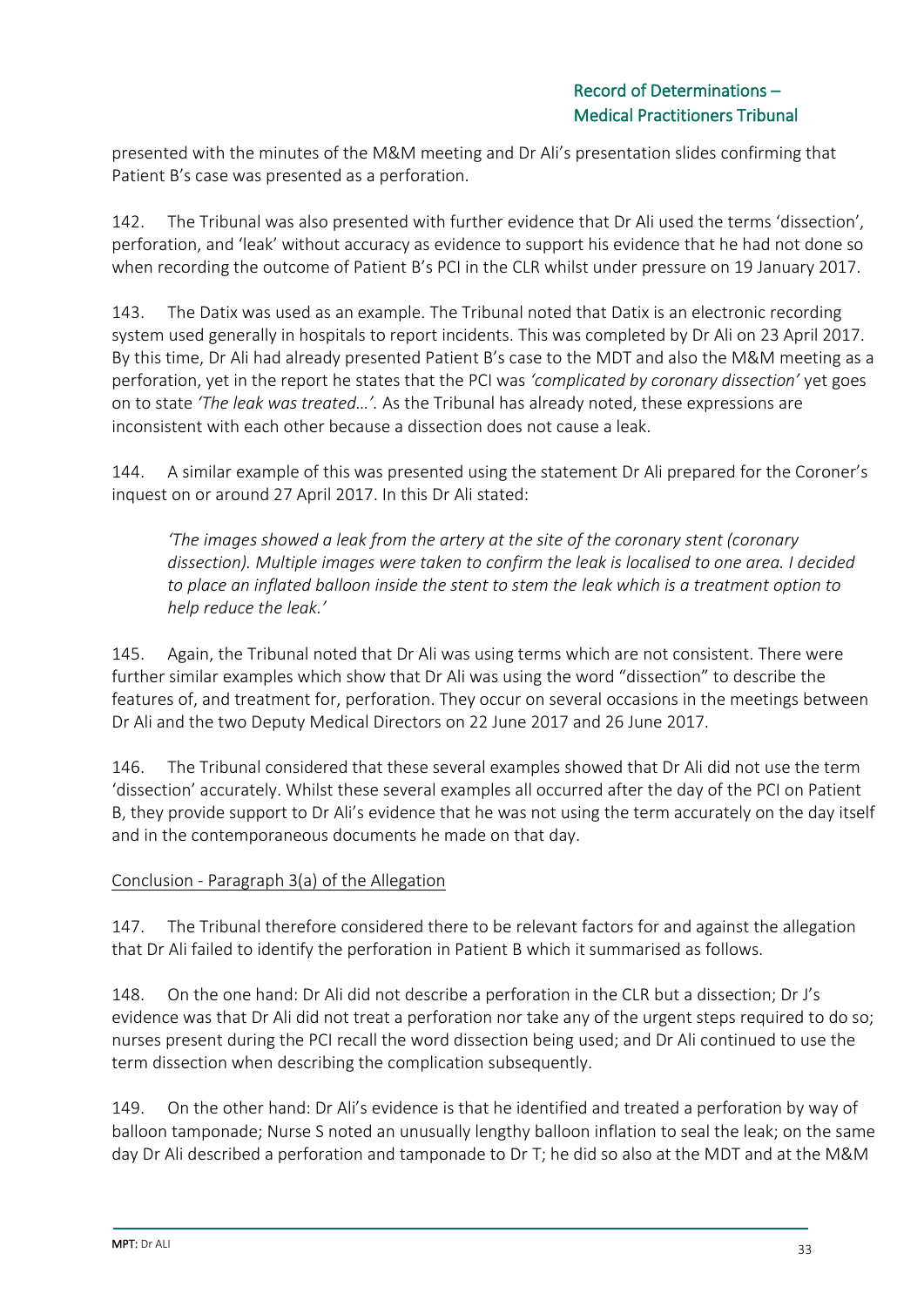meeting, and subsequently described a perforation in his evidence to the Coroner; and Dr Ali's evidence has been consistent.

150. The Tribunal considered these factors carefully but noted that it had to determine whether Dr Ali identified the perforation at the time of performing the PCI rather than subsequently, and therefore considered these factors to be of less significance than the evidence which was more contemporaneous.

151. In this respect, the Tribunal considered the evidence of Dr J and Dr Ali to be significant. Dr J opined that Dr Ali did not identify the perforation because he did not treat it properly nor did he take appropriate steps such as emergent echocardiography and that what Dr Ali was doing was continuing the inflation of the balloon post-stenting, rather than undertaking a balloon tamponade which would seal the perforation.

152. Yet, the Tribunal noted that in his evidence Dr J failed to explain how an experienced consultant as Dr Ali would not see the extravasation at the time when it appeared reasonably obvious when pointed out even to the untrained eyes of the Tribunal Members. Dr J did not clearly explain why Dr Ali might be performing a balloon inflation of 27 seconds if it was not to perform a tamponade. Even if this was not for anything like the prolonged period required for a tamponade, it was still a considerably longer period than the other inflations during the PCI. Dr J's evidence also fails to explain why Nurse S thought that there was a lengthy inflation of around 30 seconds to seal a leak. For these reasons, the Tribunal was left with some unanswered questions after considering Dr J's evidence carefully.

153. On the other hand, the Tribunal considered that in his evidence Dr Ali explained that he had identified the perforation and that he had tried to treat it by way of balloon tamponade which is consistent with the 27 second inflation. His evidence is supported by Nurse S who recalls that a complication arose during the PCI. Albeit not at the time of the PCI, it is also supported by the agreed evidence of Dr T that later that day Dr Ali reported both the perforation and his attempt at balloon tamponade.

154. On balance, the Tribunal preferred Dr Ali's evidence about what happened during the PCI because he performed the procedure. Although the Tribunal accepted Dr J's expertise in these matters, his opinion was based on a retrospective view of events which did not take into account all the factors that the Tribunal has had to consider.

155. Based on the evidence before it, and on the balance of probabilities, the Tribunal was satisfied that Dr Ali did identify the perforation when he performed the PCI on Patient B, albeit it was entirely satisfied that Dr Ali did not manage and treat the perforation appropriately.

156. For these reasons, the Tribunal found paragraph 3(a) of the Allegation not proved.

#### Paragraph 3(b) of the Allegation

b. undertake prolonged low pressure balloon inflation to control the perforation;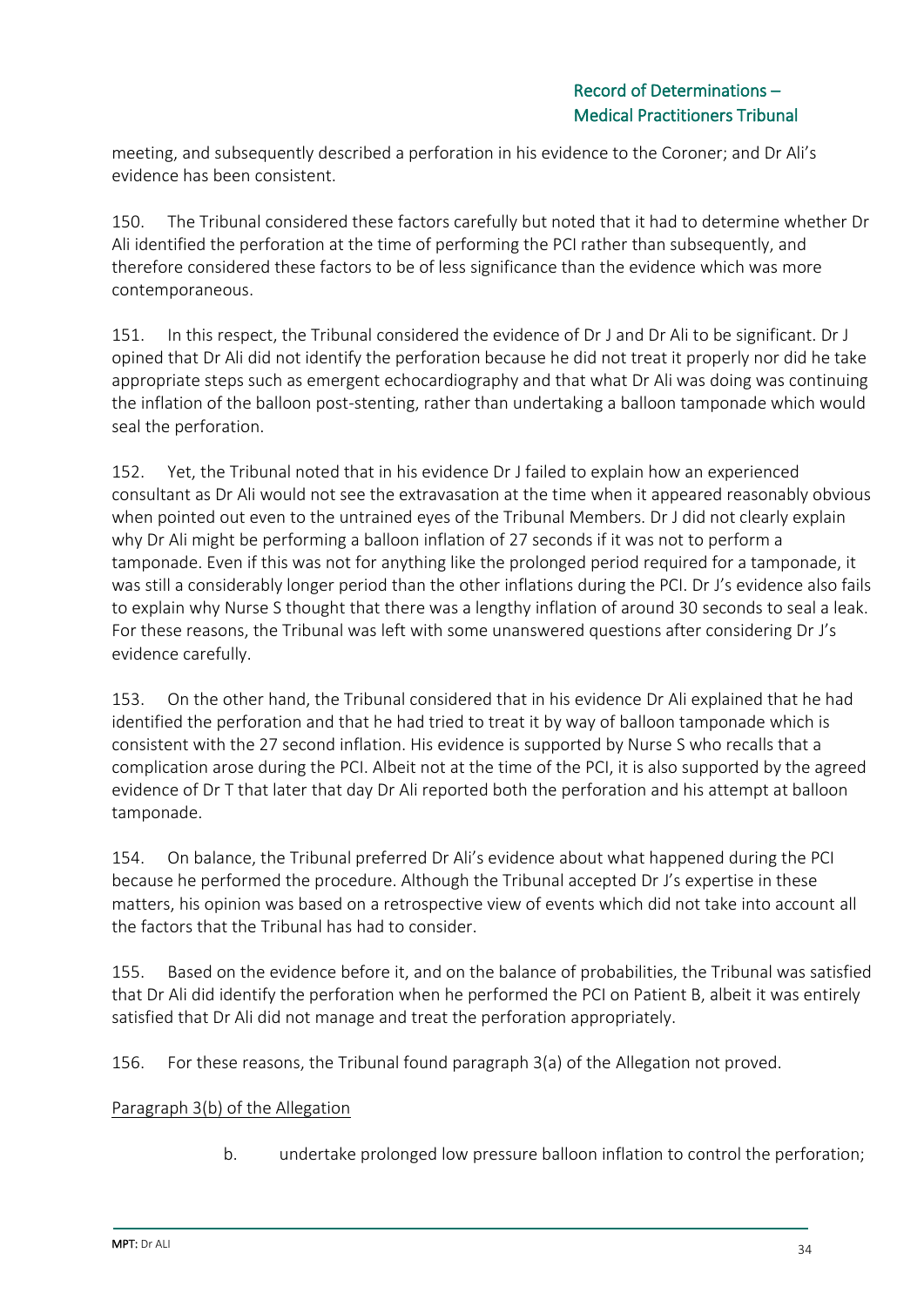157. The Tribunal has already considered the evidence from the CLR and the HDR that the longest inflation of the balloon during what Dr Ali described as his attempt at a tamponade to resolve the perforation which he had identified was 27 seconds, and at a pressure of 10 atmospheres. In his evidence to the Tribunal, Dr Ali accepted that 27 seconds was not a long enough period to keep the balloon inflated.

158. In his report dated 1 June 2018, Dr J stated at paragraph 3.28: *'Dr Ali did not undertake prolonged low pressure balloon inflation'.* Dr J's evidence was that the balloon should have been inflated for 10 – 15 minutes. In his supplementary report dated 4 August 2020, at paragraph 3.49 Dr J states:

*'Therefore, regarding prolonged balloon inflation to seal the perforation I believe that the evidence shows: there were no inflations at low pressure; there were no inflations accompanied by an angiogram to show occlusion of the perforation; there is no evidence that any of the inflations are appropriately prolonged to occlude a perforation; there is no evidence that any of the inflations are prolonged enough to attempt to seal a perforation; the inflation in run 20 does not cover the site of the perforation; the inflation in run 20 lasted about 30 seconds.'*

159. The Tribunal had regard to the 'Algorithm for treating coronary dissections and coronary perforations' which comes from NICE CG 126 'Stable angina: management':

*'Inflate conventional balloon or perfusion balloon over perforation site for 10-15 minutes. Consider CABG if major Type III perforation'*

160. The Tribunal also had regard to the article entitled 'Cardiovascular Revascularization Medicine', at paragraph 2.1 headed *'Immediate blocking balloon'* which states:

*'The first step after diagnosis of CAP is to stop extravasation with inflation of a balloon (1:1 balloon:vessel size) proximal to or at the site of perforation for about 5–10 min at a low pressure (maximum 8 atm). The maximum tolerated time to occlude a coronary artery without causing significant myocardial damage is about 20 min and therefore repeated 5– 10 min inflations can be done until either successful sealing of the perforation or evidence of significant ischaemia.' (emphasis added)*

161. The Tribunal also had regard to the article entitled 'Increased Coronary Perforation in the New Device Era' which stated:

*'The vast majority of type II perforations were treated with balloon dilation (median duration, 13 minutes)' (emphasis added)*

162. The Tribunal accepted Dr J's evidence about the requirement to treat a perforation by undertaking prolonged low pressure balloon inflation to control the perforation by effectively sealing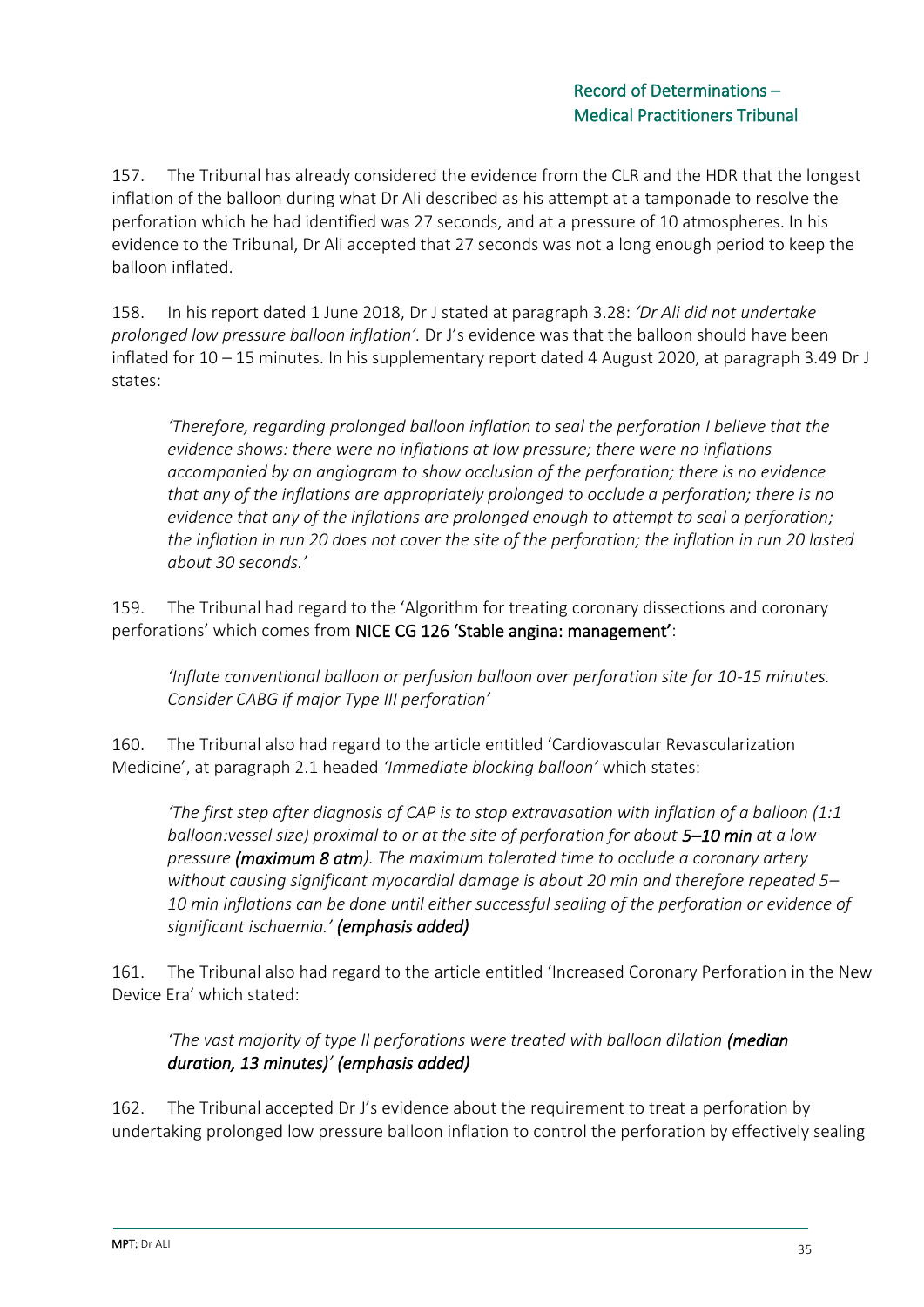it and preventing further extravasation into the pericardium. Dr J's evidence was supported by the source material which he referenced in his report.

163. The Tribunal therefore found paragraph 3(b) of the Allegation proved.

#### Paragraph 3(c) of the Allegation

c. undertake or arrange an emergency echocardiogram in the catheter laboratory;

164. Dr J states in his report dated 1 June 2018 at paragraphs 3.18 – 3.22:

*'3.18) Coronary perforation is a recognised but rare complication of coronary interventions including stenting (0.3 – 0.6%, References 1 and 2).*

*3.19) Perforation has a high risk of morbidity (mainly cardiac tamponade) and death.*

*3.20) Cardiac tamponade is due to bleeding from the coronary perforation into the pericardial space around the heart (FIGURE 9). Cardiac tamponade may occur immediately (most usual with Type II and Type III perforations) but may be delayed up to 24 hours (with Type I or Type II perforations). The accumulation of blood in the pericardial space around the heart presses on the heart and prevents it from pumping normally. This can cause low blood pressure, PEA cardiac arrest and death. Immediate steps should be undertaken to minimise these risks.*

*3.21) The high risk of coronary perforations has been well documented in the medical literature including the initial description/classification in 1994 (reference 1) and a comprehensive review in 2004 (reference 2). The literature provides estimates of the risk of serious consequences that increases from Type I perforations <10% risk to Type II >10% risk and to Type III >20% risk. The literature provides guidance on the current best approaches to patient management (Figure 8).*

*3.22) Once a perforation has been seen to occur an emergency echocardiogram should be performed to detect any accumulation of blood around the heart (Figure 8). This echocardiogram should be performed in the catheter laboratory whilst the coronary guide wire is still in place in the coronary artery. This could allow further corrective treatments such a prolonged (10 -15 minutes) low pressure balloon inflation or covered stent placement to take place if a significant pericardial collection is detected (Figure 8).'*

165. Dr Ali accepted that an echocardiogram was not undertaken in the Cath Lab. In paragraph 44 of his statement of 7 February 2022, he states:

*'I acknowledge that I did not undertake or manage to arrange an echocardiogram on Patient B while she was in the Catheter Laboratory on 19 January 2017.'*

166. However, Dr Ali goes on to explain in the same paragraph: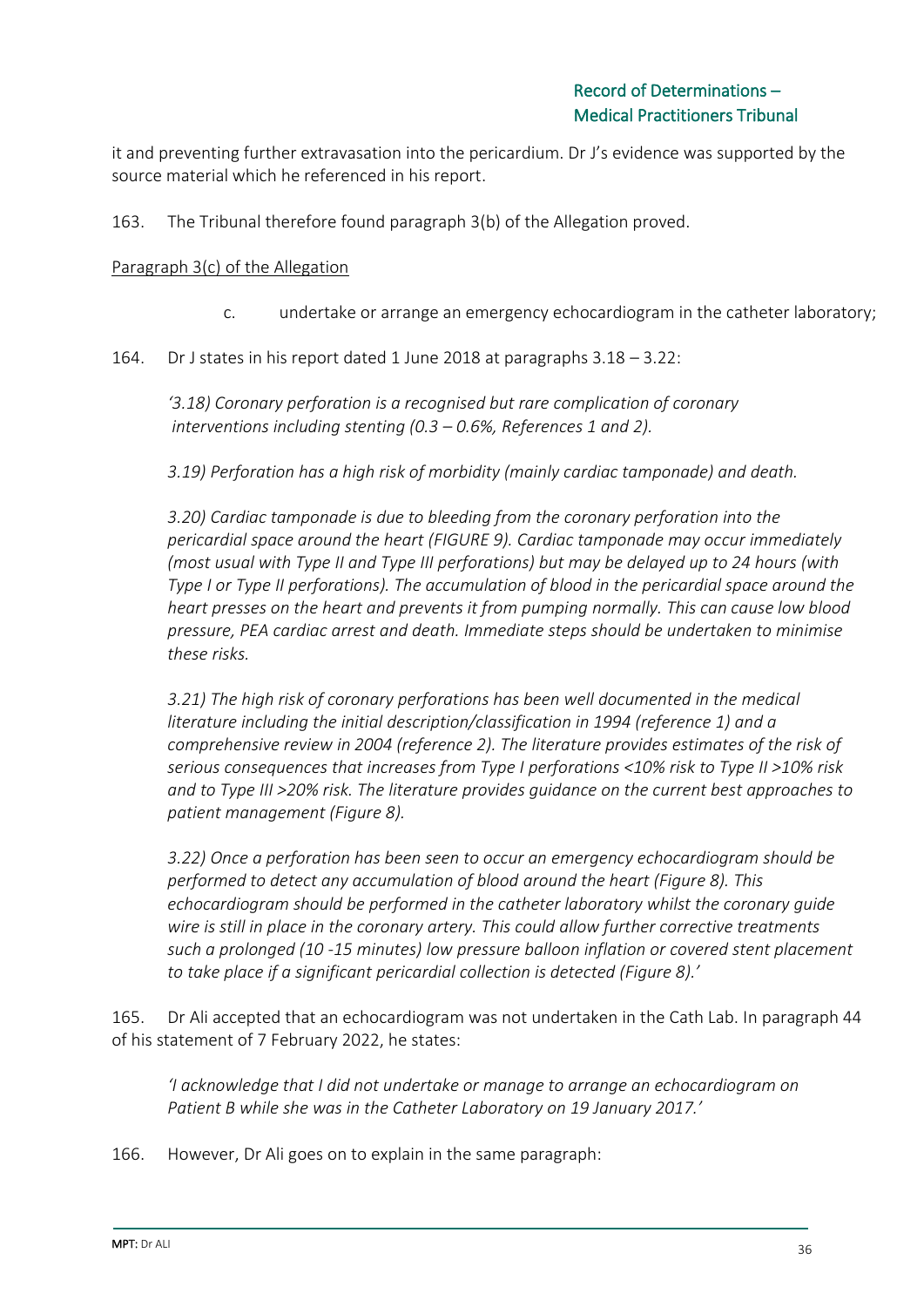*'I did not see the need to keep the wire in place in the coronary vessel, with the patient in the Catheter Lab, while further searches were made for the Echo machine and had it been brought to the Catheter Lab. That is because the patient presented as stable with the leak sealed, as I describe above. Seeking an emergency echo implies that the patient was at risk of an impending haemodynamic collapse and that was not what I observed at the time.*'

# 167. Dr Ali continued:

*'I asked for an Echocardiogram to be done "today". If I had been treating a dissection I would not have asked for an Echo that day; given that Patient B was stable I would have been content with an Echocardiogram being carried out at some point in the future to assess for any muscle damage. The request for an Echocardiogram on the same day was to look for a pericardial effusion, which I anticipated may occur following the leak during the procedure. We did not hold Patient B in the Coronary Care Unit for any length of time. I recall that there was an issue over finding a bed for her. She was transferred initially to an angio-recovery bed and then to a bed in the angio-escalation ward.'*

168. The Tribunal noted that in Patient B's CLR, Dr Ali stated *'Echo today'*. The Tribunal considered that this did not convey the urgency which the situation required as explained, and reasoned, by Dr J in his evidence. The Tribunal noted that Nurse S recalled that Dr Ali requested an echocardiogram, but she did not describe any urgency being attached to that request. The Tribunal further noted that in the case of Patient C, Dr Ali recorded in the CLR: *'Urgent echo today'*. The difference in language also suggests that Dr Ali did not consider there to be any urgency in the case of Patient B.

169. Whilst the Tribunal accepted that Dr Ali did request an echocardiogram for Patient B, it did not accept that he requested that one be undertaken when Patient B was still in the Cath Lab, to rule out the possibility of a pericardial effusion.

170. The Tribunal determined that Dr Ali should have undertaken an echocardiogram at the point he identified the perforation, i.e., while Patient B was in the Cath Lab.

171. It therefore found paragraph 3(c) of the Allegation proved.

# Paragraph 3(d) of the Allegation

- d. make preparations for immediate pericardiocentesis;
- 172. In his report dated 1 June 2018, Dr J stated:

*'3.23) Equipment to deal with a coronary perforation is considered part of the mandatory institutional facilities for undertaking PCI. BCIS (British Cardiovascular Intervention Society) standards state "Availability of covered stents to treat perforation, pericardiocentesis sets to treat tamponade and an accessible echocardiography machine is mandatory" (Reference 3).*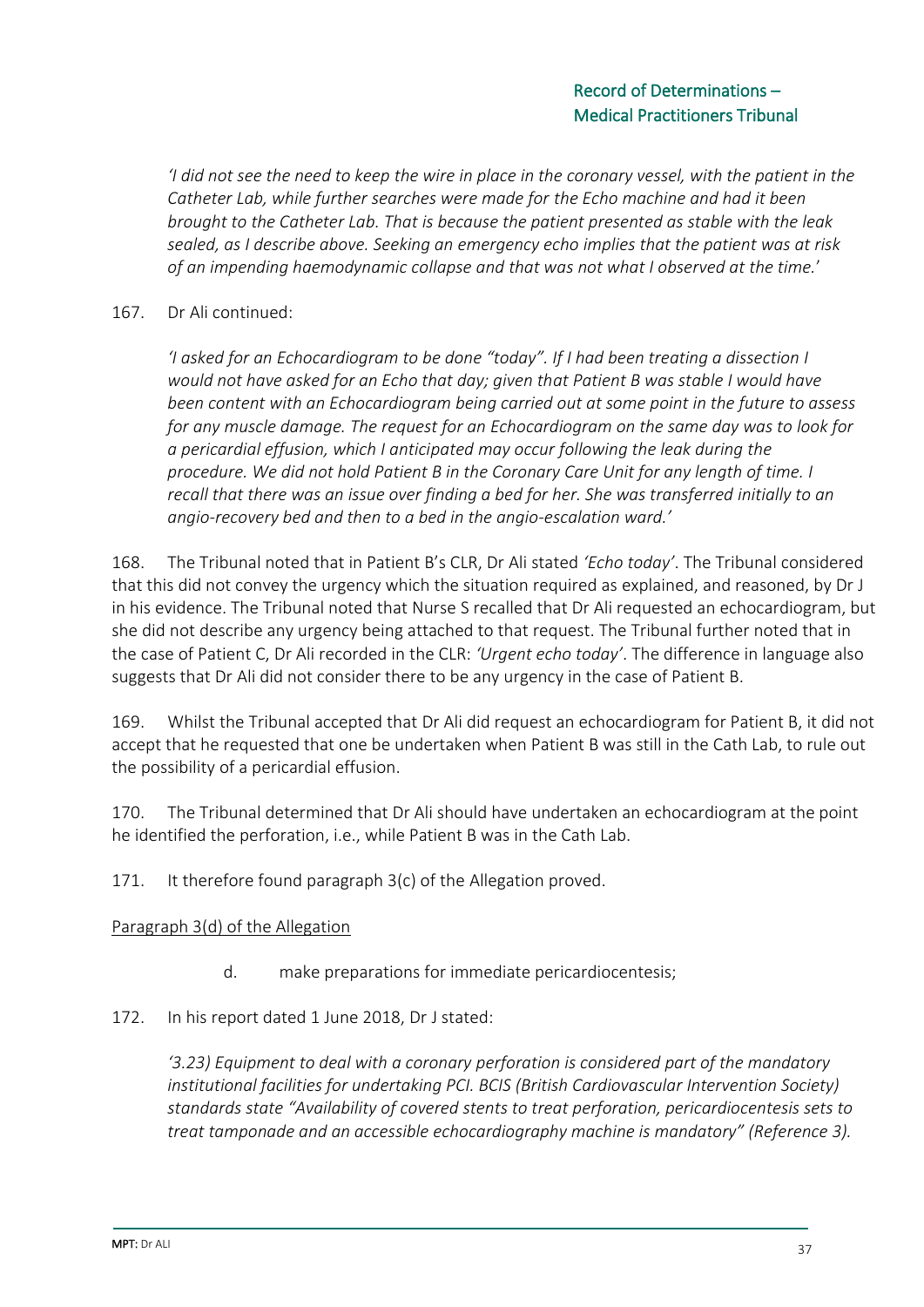*3.24) Once a perforation has been seen preparation should be made for emergency pericardiocentesis. Pericardiocentesis is the placing of drain in the pericardium to drain any fluid or haemorrhage and to relieve any pressure on the heart.*

*3.25) Even if no significant pericardial collection is identified by echocardiography whilst still in the catheter laboratory and even if the patient does not immediately develop cardiac tamponade consideration should be given to a) prolonged low pressure balloon inflation b) covered stent insertion c) emergency cardiac surgery (Figure 8).'*

173. In his statement of 7 February 2022, at paragraph 40, Dr Ali stated:

*'40. I did not make preparations for immediate pericardiocentesis because there was no need. I believed that I had stabilised Patient B without pericardiocentesis being actively prepared for. The pericardiocentesis kit is available in the Catheter Lab, to be used if it is ever needed. It is pre-packed and there is a kit in each lab. In the event, Patient B was transferred to the ward and her observations were stable, until she collapsed that evening. I do not agree that was a failure on my part.'*

174. In oral evidence, Dr Ali said words to the effect that there was no need to make preparations for immediate pericardiocentesis because *'the kit is stored on the shelves in the lab'*.

175. The Tribunal accepted Dr Ali's evidence that the pericardiocentesis kit was available in the Cath Lab as he described. There was no evidence before the Tribunal to suggest otherwise. The Tribunal was therefore unable to identify what other preparations Dr Ali could have made in the event of immediate pericardiocentesis being necessary beyond knowing that the kit was available and where it was kept.

176. It therefore found paragraph 3(d) of the Allegation not proved.

Paragraph 3(e) of the Allegation

e. undertake prolonged low pressure balloon inflation and/or insert a covered stent to seal the perforation;

177. Dr Ali in paragraph 41 of his statement of 7 February 2022 states *'I did not insert a covered stent because I did not consider it was needed and I do not agree that was a failure on my part.'* Dr Ali in his written and oral evidence maintained that he thought he had sealed the perforation because Patient B was haemodynamically stable.

178. The Tribunal has already found, in relation to paragraph 3(b) above, that Dr Ali did carry out a longer lower pressure balloon inflation for 27 seconds at 10 atmospheres. This was neither sufficiently prolonged nor at an appropriate pressure, and the perforation was not sealed.

179. The Tribunal again had regard to Dr J's evidence that the next step in managing a perforation is the use of a covered stent.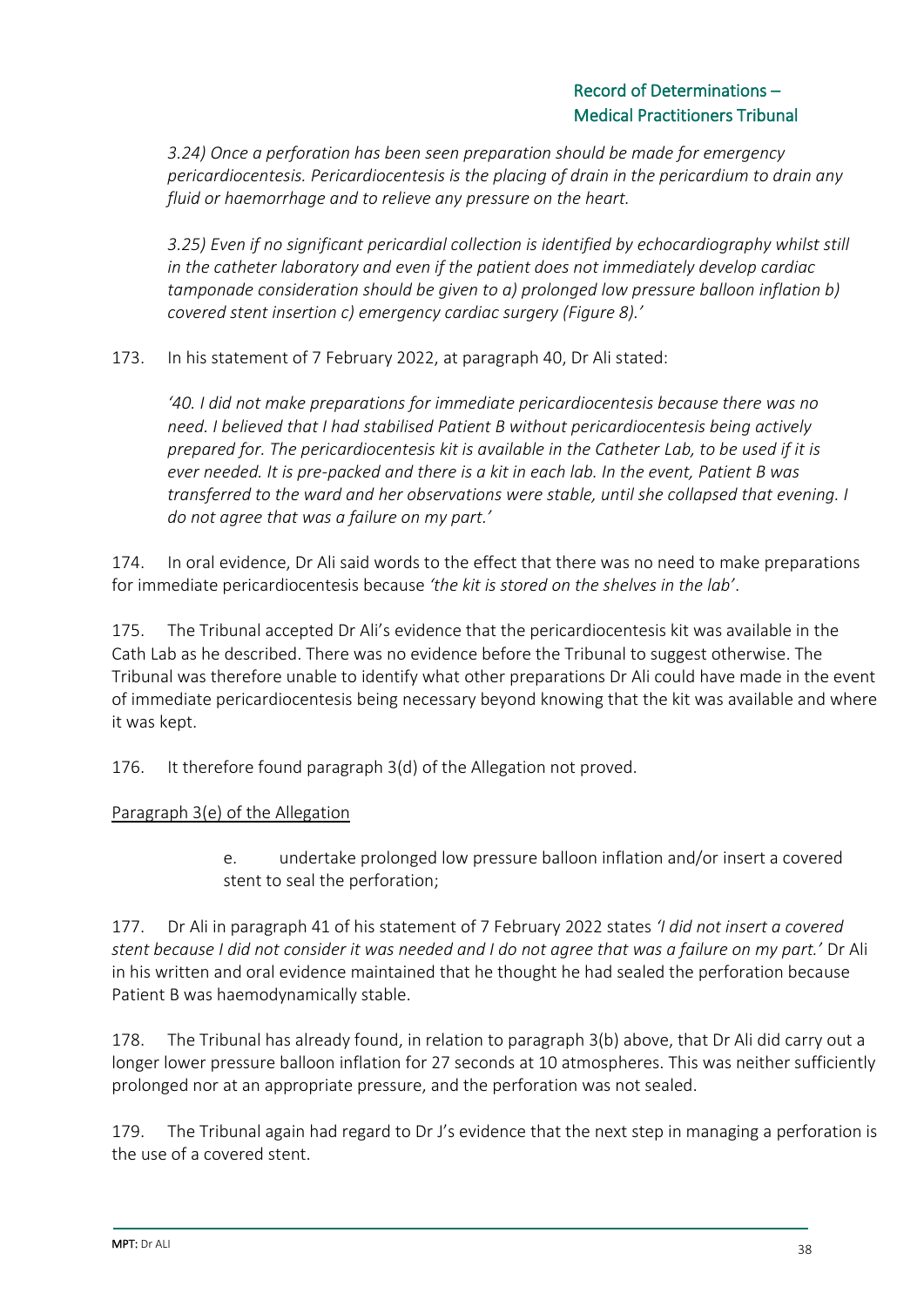180. The Tribunal determined that as Dr Ali had not successfully sealed the perforation, he should have proceeded to use a covered stent to seal the perforation.

181. The Tribunal therefore found paragraph 3(e) of the Allegation proved.

# Paragraph 3(f) of the Allegation

# f. make any preparations for possible emergency cardiac surgery. (Withdrawn following a Rule 17(6) application)

182. This paragraph of the Allegation was withdrawn and was not considered by the Tribunal.

#### Paragraph 4 of the Allegation

4. Following completion of the Procedure at 10:31 you requested Patient B be given 3000 iu of Heparin when it was inappropriate to do so.

183. The Tribunal noted that heparin is an anticoagulant which is routinely given during PCI to prevent blood clotting in the coronary artery and in the guide catheters. Dr J said in paragraph 3.17 of his report dated 4 August 2020 that the practice varies regarding how much heparin to give during a PCI:

*'Some operators use a standard dose for all patients e.g., 10000 iu, while others use a weight adjusted dose e.g. a dose between 60 iu/kg to 100 iu/kg.'*

184. In essence, Dr J's view, which he maintained throughout his oral evidence, was that Dr Ali should not have given Patient B a further dose of heparin. In paragraph 3.19, Dr J states:

*'The anticoagulant effect of heparin can be measured by testing a blood sample to measure the ACT (activated clotting time). ACT is a measure of how long it takes blood to clot. Heparin prolongs the ACT from the normal of 70 – 120 seconds. Opinions vary as to how prolonged the 'target' ACT should be during a PCI procedure, but a common standard is in the range of 250 to 350 seconds.'*

And at paragraph 3.21:

*'This ACT result was below the desirable range. An ACT to measure the effect of a bolus dose of heparin can be taken 3 minutes after the dose is given and it would have been appropriate to have checked an ACT earlier in the procedure (e.g., at 10.06) to detect this sub‐optimal ACT and given extra heparin to provide adequate anticoagulation during the procedure'*

185. In paragraph 3.23 Dr J states: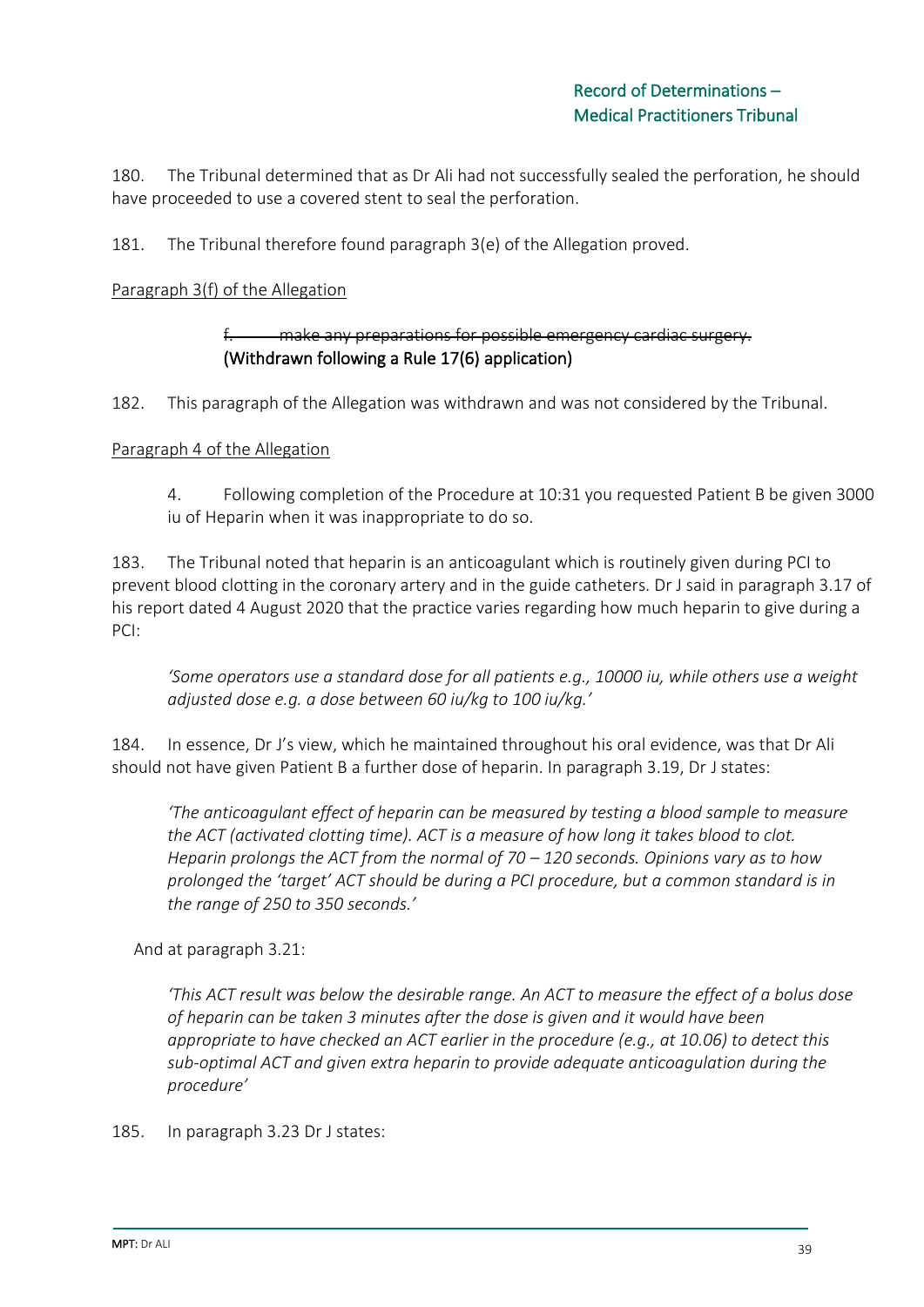*'At 10.31, having completed the procedure, if there had been no complications, then it would have been reasonable for Dr Ali to give no further heparin since the procedure was finished and late thrombotic complications are unusual under such circumstances. On the other hand, it would have been reasonable for Dr Ali to give further heparin to reduce the small risk of late thrombotic complications. In the absence of complications either course of action, no further heparin or extra heparin, would have been reasonable.'*

186. In his evidence, Dr Ali accepted that given there was an ongoing leak of blood, it was inappropriate to prescribe heparin in those circumstances. However, he said that he thought he had sealed the perforation. His position was that he merely gave Patient B a further dose to maintain heparin at a therapeutic level.

187. In his statement of 7 February 2022, at paragraph 43, Dr Ali states:

*'Having concluded that I had completed the PCI and dealt with the leak from the perforation (as I thought that I had) I then wished to optimise the prospect of the intervention working, and that required securing therapeutic ACT. I add that, with a subtherapeutic ACT, there would have been no need to reverse the anticoagulant effect of the Heparin already given, if that was the concern. However, I was weighing the risk of further bleeding against the risk of thrombosis of the stent. At that stage I was optimising the prospect of a successful PCI. I therefore prescribed 3,000 international units of Heparin. Although, I had recognised that there had been a perforation with extravasation of contrast, I thought that I had sealed the leak with the balloon tamponade. Patient B's observations showed that she was haemodynamically stable.'*

188. The Tribunal had regard to the 'Algorithm for treating coronary dissections and coronary perforations' referred to in Dr J's report which states:

*'Repeat prolonged balloon inflation Consider heparin reversal with protamine'*

189. Whilst the Tribunal noted Dr Ali's evidence as to why he gave Patient B a further dose of heparin, the Tribunal accepted Dr J's evidence. Dr Ali accepted that he did not seal the perforation. The relevant literature suggests that heparin should not be given in a case where the perforation is not sealed and, in any event, should not be given where the perforation is sealed with a balloon tamponade rather than a stent.

190. The Tribunal concluded, based on the evidence before it, that as Dr Ali attempted to seal the perforation with a balloon tamponade, and failed to do so, giving Patient B more heparin was inappropriate.

191. It therefore found paragraph 4 of the Allegation proved.

Paragraphs 5(a) and (b) of the Allegation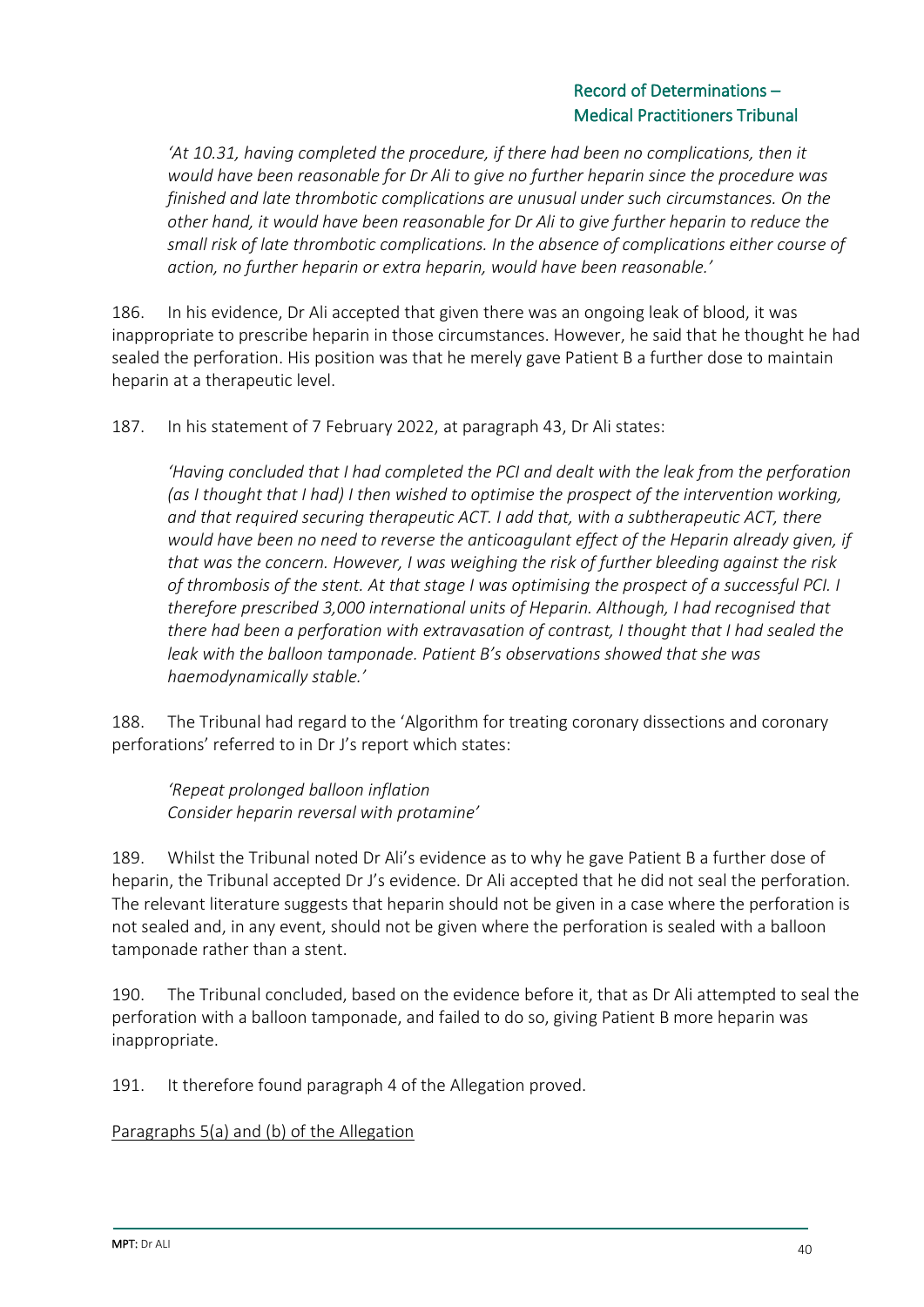5. Following the Procedure on 19 January 2017 you requested an echocardiogram be performed once Patient B had returned to the ward and you failed to:

- a. ask to be informed of the result;
- b. request confirmation as to when it had taken place;

record in the alternative to paragraphs 5a and 5b having undertaken the actions as outlined at:

 $-5a$ 

 $5b$ 

# (Withdrawn following a Rule 17(6) application)

192. The Tribunal considered paragraphs 5(a) and (b) together. Paragraph 5 (c) was withdrawn and was not considered further.

193. At paragraph 3.35 of his report dated 1 June 2018, Dr J stated:

*'Dr Ali asked for an echocardiogram to be performed on Patient [B] when she returned to the ward. Dr Ali did not ask to be informed of the result or to be given confirmation when it had taken place.'*

194. The Tribunal had regard to the CLR in which Dr Ali recorded *'Echo today'*. It noted that Dr Ali visited Patient B later in the evening of 19 January 2017. The Tribunal noted that in Patient B's medical notes, there is a record made by Dr Ali (timed at 19:30) which states *'Echo'*.

195. In paragraph 46 of his statement of 7 February 2022, Dr Ali stated:

*'I took Patient B out of the Catheter Lab myself and handed over her care to a nurse who was to be caring for her in the angio-recovery bed. I asked that nurse to inform me of the result of the echocardiogram when it was carried out. I acknowledge that I did not write in the records that I had asked to be informed about that. I do not recall the exact words I used or which details I gave about the complication. My plan was for the patient to stay overnight and the note that she could go home that night was a mistake.'*

196. In cross examination, Dr J conceded that it was not necessary for Dr Ali to have recorded the request in the patient's medical notes, and that there is no duty to record this request.

197. On balance, the Tribunal was not satisfied that Dr Ali failed to ask to be informed of the result of the echocardiogram, or that he failed to request confirmation as to when it had taken place.

198. The Tribunal was not satisfied that paragraphs 5(a) and (b) of the Allegation had been proved.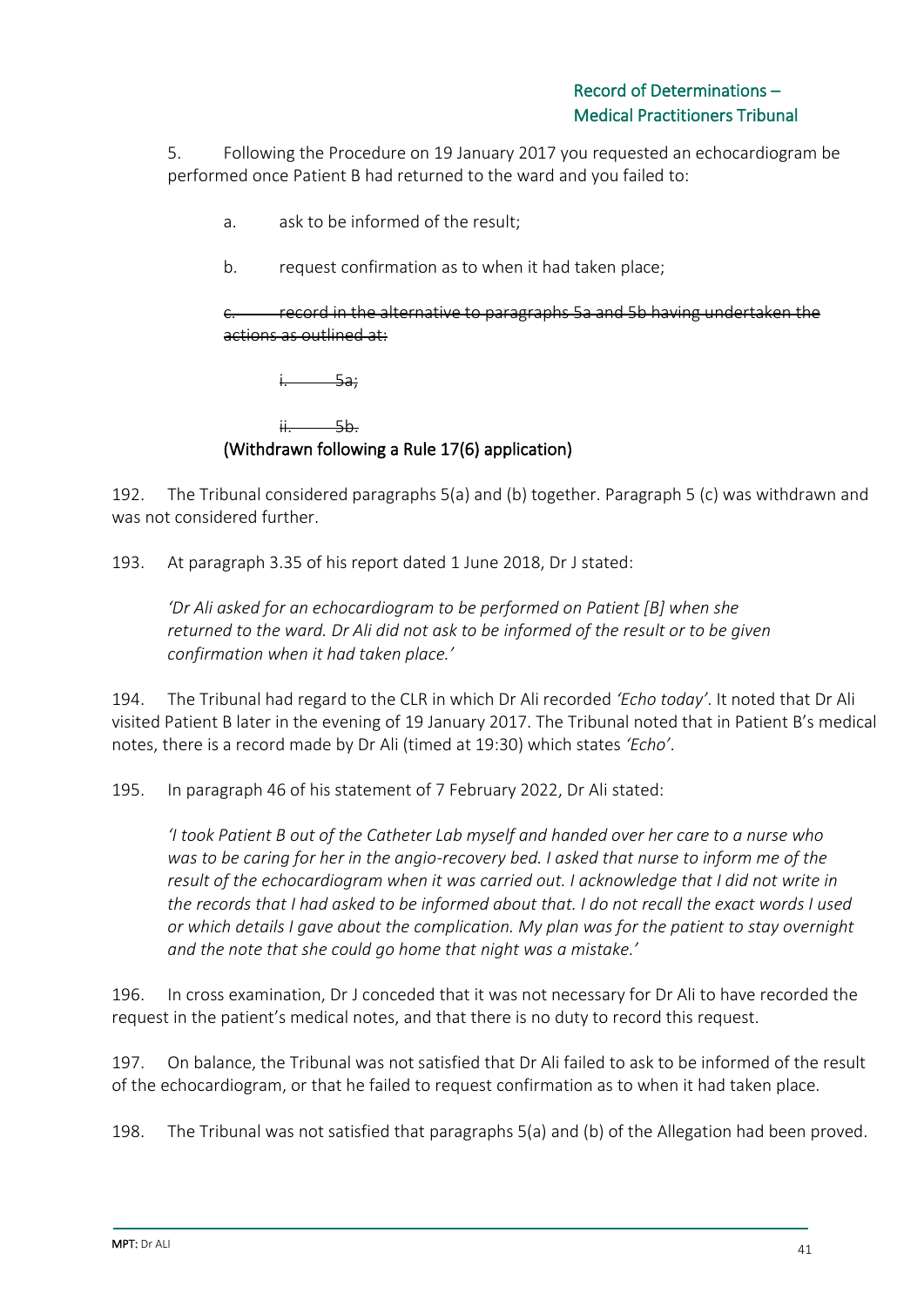# Paragraph 6(a)(i) of the Allegation

6. During your review of Patient B on 19 January 2017 at around 19:30 hours you were aware that an echocardiogram had not been performed and you failed to:

- a. arrange for it to be performed:
	- i. immediately;
- 199. Dr J in his report dated 1 June 2018 states at paragraph 3.37:

*'An echocardiogram should have been undertaken as soon as the complication had been recognised. The failure to arrange and review the result of an echocardiogram meant that there was no opportunity to detect any haemorrhage around Patient [B]'s heart that could have alerted the medical team of the risk of Patient A developing cardiac tamponade.'*

200. The Tribunal noted in Patient B's medical records Dr Ali had recorded 'Echo' when he visited Patient B at 19:30 on 19 January 2017. The Tribunal considered that this entry made clear that Dr Ali knew an echocardiogram had not been carried out when he visited Patient B. Dr Ali stated in evidence that he had the ability to perform and interpret an echocardiogram himself.

201. In his evidence at paragraph 56 of his statement of 7 February 2022, Dr Ali states:

*'….I did not arrange for an echocardiogram to be carried out immediately that night. Ordinarily, the echo physiologists do not work at night and one would have had to be called in. I could have arranged for the echo machine to be brought to the ward and performed the echo myself, but I thought that the patient was stable. …'*

202. Based on this evidence, the Tribunal determined that Dr Ali did fail to arrange for an emergency echocardiogram to be performed immediately when he reviewed Patient B at around 19:30 hours.

203. It therefore found paragraph 6(a)(i) of the Allegation proved.

# Paragraph 6(a)(ii) of the Allegation

#### ii. before you left the hospital; as soon as possible (Amended following a Rule 17(6) application)

204. By virtue of its finding in relation to paragraph 6(a)(i), the Tribunal did not need to consider this paragraph of the Allegation, as it was said to be an alternative to paragraph 6(a)(i).

205. It determined that paragraph 6(a)(ii) of the Allegation was not proved.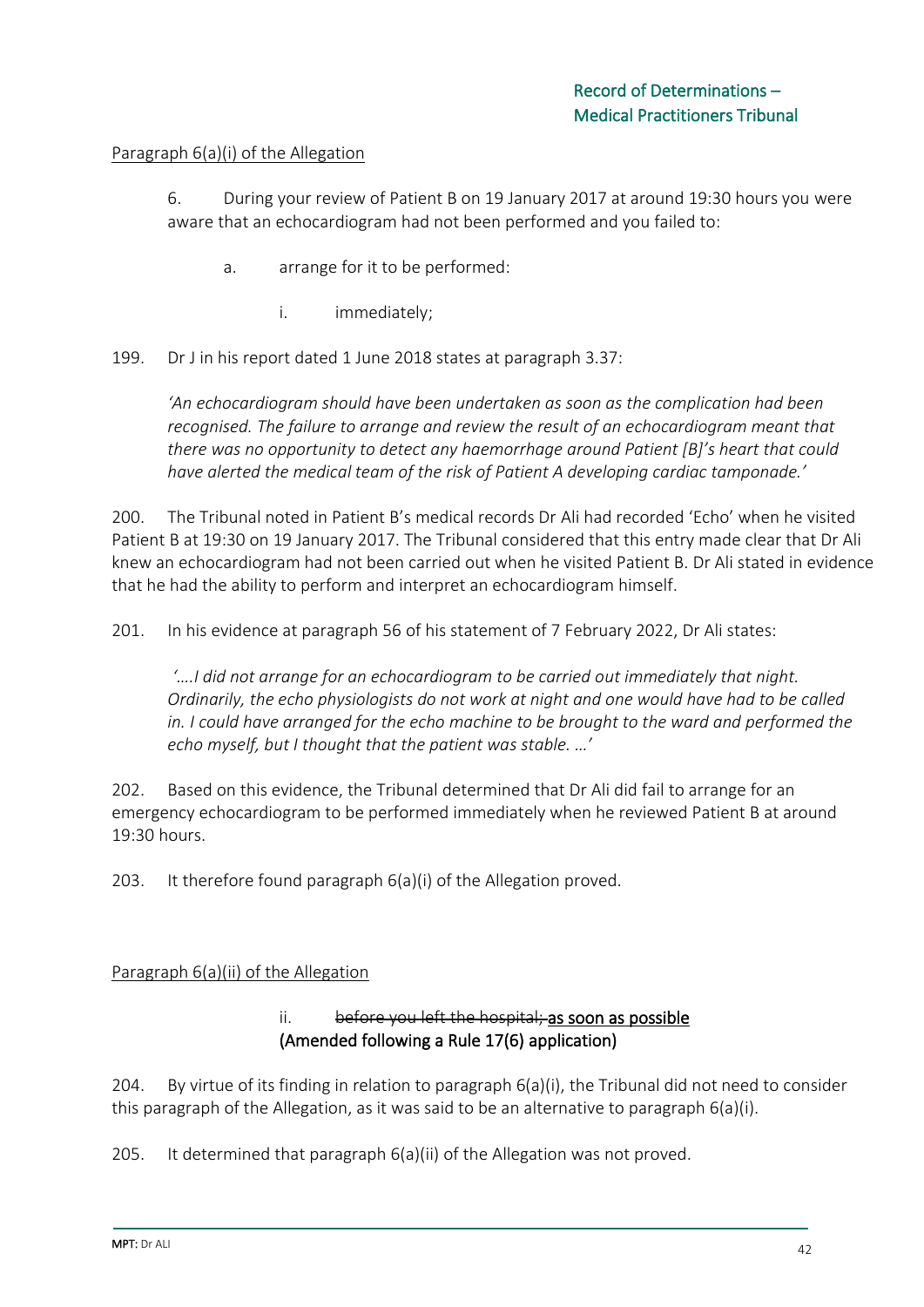#### Paragraph 6(b)(i) and (ii) of the Allegation

- b. provide any explanation to Patient B as to:
	- i. the outcome of the Procedure;
	- ii. why an overnight hospital stay was required;
- 206. In his report dated 1 June 2018, Dr J states:

*'3.44) When Dr Ali saw Patient A on the ward after the procedure he did not make any notes of any explanation he gave to Patient A of the outcome of the Procedure, (2.34).*

*3.45) GMC Good Medical Practice guidelines indicate that a doctor must include in clinical records the information given to patients.'*

207. In his evidence to the Tribunal, Dr Ali maintained that he would have explained the outcome of the procedure to Patient B. The Tribunal was referred to the record made by Dr Ali in Patient B's medical notes which states:

*'Pt well No c/p Mobilising on ward ….'* and *'Echo Home tomorrow*

*Close Cardiac monitoring overnight'*

208. The Tribunal also noted that in Patient B's notes there is a record made by another member of staff at 18:30 which states:

*'Patient returned to ward post PCI to Cx via Radical approach. …Vital observation … Refreshment given and tolerated well. …. Recovery as per protocol. Mobilised without incident. Post 4 hours monitored bed rest. Has passed urine. Family aware of overnight admission into Angio escalation. To be monitored overnight and possible discharge home 20/01/16'. (sic)*

209. The Tribunal considered that the date in the last line was mistakenly entered as 2016 and should have read '2017'.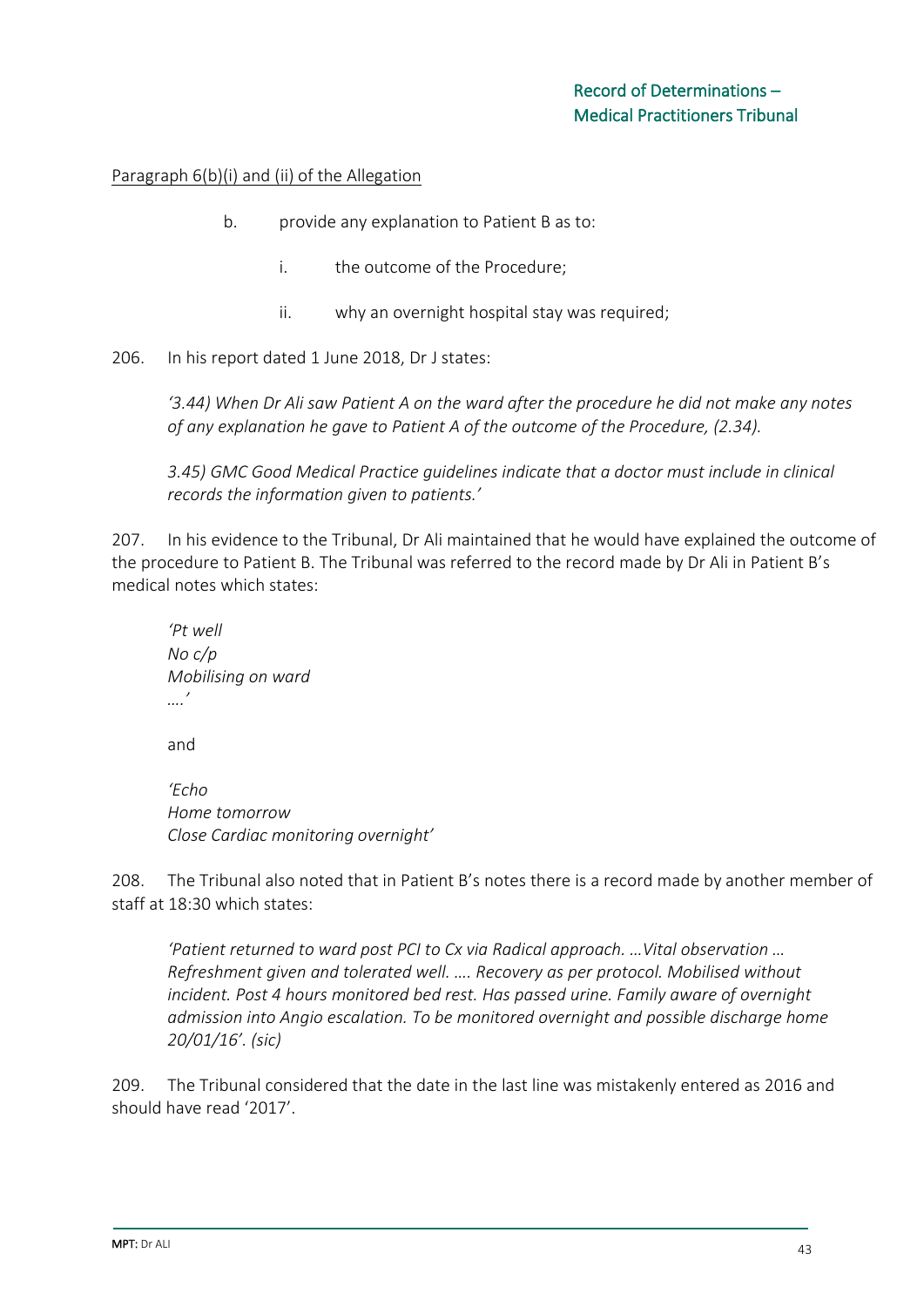210. From the evidence before the Tribunal, it considered that there was a plan for Patient B to remain in the Hospital for overnight monitoring. There is also a record that Patient B's family were made aware of this. Given this information, the Tribunal considered it is more likely than not that Dr Ali, or another member of staff on his behalf, would have provided an explanation to Patient B as to the outcome of the PCI and why an overnight stay was required.

211. The Tribunal therefore found paragraph 6(b)(i) and (ii) of the Allegation not proved.

# Paragraph 6(c) of the Allegation

c. record in the alternative to paragraph 6b having undertaken the actions as outlined at paragraph 6b.

212. In paragraph 54 of his statement, Dr Ali states:

'Once the patient was back on the ward, normal nursing practice is to inform the consultant *responsible for the case/procedure of any unexpected deterioration of the patient for any advice or possible further intervention. Although the patient was monitored in the recovery area, her continued nursing care would normally have been in CCU. This did not happen due to a lack of available bed on CCU. I informed the patient of the complication that occurred during the procedure. I did so at the time of the procedure and when I last reviewed the patient at 19:30 pm on the 19 January 2017. I believe that I used the word 'leak' rather than either of the words 'perforation' or 'dissection'.'*

213. The Tribunal considered that the totality of Patient B's notes showed that Patient B and her family were made aware of what had occurred during the PCI and why an overnight stay was required. It did not consider that there was a need for Dr Ali to make an additional and repetitive note to this effect.

214. The Tribunal determined, therefore, that there was no duty for Dr Ali to separately record in Patient B's notes, when he visited her at 19:30, that the outcome of the PCI had been explained to her and why an overnight stay was required.

215. It therefore found paragraph 6(c) of the Allegation not proved.

# Paragraph 7 of the Allegation

7. You failed to accurately record the Procedure in Patient B's notes in that you:

a. did not record the coronary perforation; Admitted and found proved

b. incorrectly indicated that Patient B had suffered a localised dissection. Admitted and found proved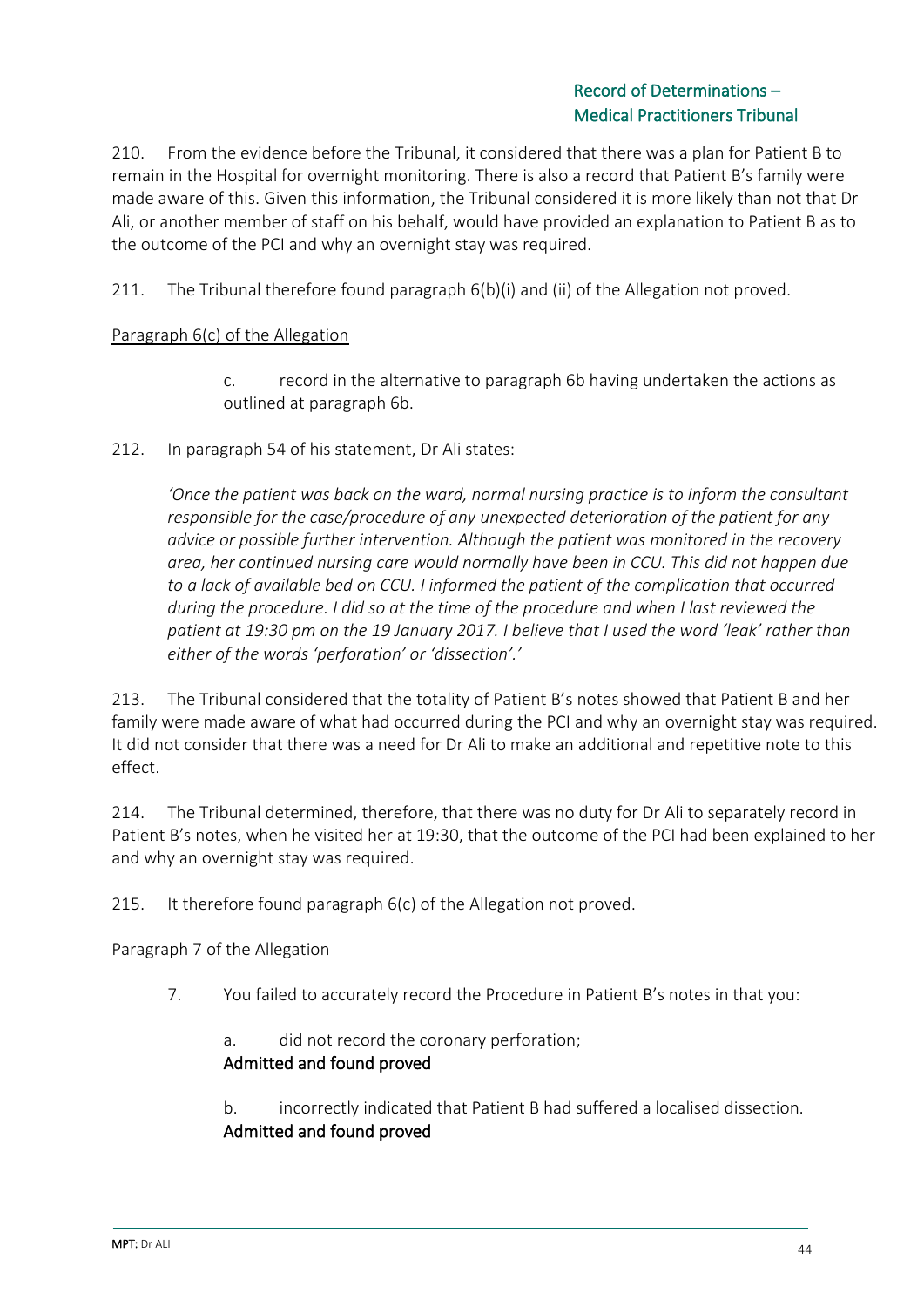216. These paragraphs of the Allegation were admitted and found proved. The Tribunal did not consider them further.

# Paragraph 8 of the Allegation

8. On 23 April 2017 you completed a Datix report in respect of Patient B in which you described the complication that had occurred as a coronary dissection. Admitted and found proved

217. This paragraph of the Allegation was admitted and found proved. The Tribunal did not consider it further.

# Paragraph 9 of the Allegation

9. On or around 27 April 2017 you signed a witness statement to be provided to the Coroner hearing Patient B's inquest in which you described the complication that had occurred as a coronary dissection.

218. This allegation is based on a statement Dr Ali made which was to be provided to the coroner which was dated 27 April 2017. The Tribunal noted that the relevant paragraphs of the statement read:

*'The procedure was performed through an artery in the right wrist (right radial artery access) under local anaesthesia in our catheter laboratory room at 9:55 am. [Patient B] had requested intravenous sedation (Diazemuls 2.5 mg) because of feeling anxious and this was given at the start of the procedure. Standard artery catheters (hollow tubes passed through the artery and up to the heart) were used to image the coronary artery using a special dye visible under X-ray. This showed a tight and long mid artery narrowing. Given her symptoms and significant artery narrowing I elected to treat this with coronary angioplasty. The artery narrowing was calcified and tough and a note of this was made in the procedure report. This type of coronary narrowing is well known to be difficult to treat and can be associated with complications such as blood leak (coronary dissection).'*

#### and

*'After the stent was fully implanted, I took further images to assess the result. The images showed a leak from the artery at the site of the coronary stent (coronary dissection). Multiple images were taken to confirm the leak is localised to one area. I decided to place an inflated balloon inside the stent to stem the leak which is a treatment option to help reduce the leak. At this point I asked [Patient B] whether she had any symptoms but she denied any chest pain. Her observations including her ECG, heart beat and blood pressure remained stable. Given her stable condition, localised leak and based on my clinical judgement at the time I decided not to implant a second stent. If [Patient B] had any symptoms or was clinically unstable it would have been my standard practice to consider placing a second stent inside the original coronary stent. As part of her ongoing management, I called our*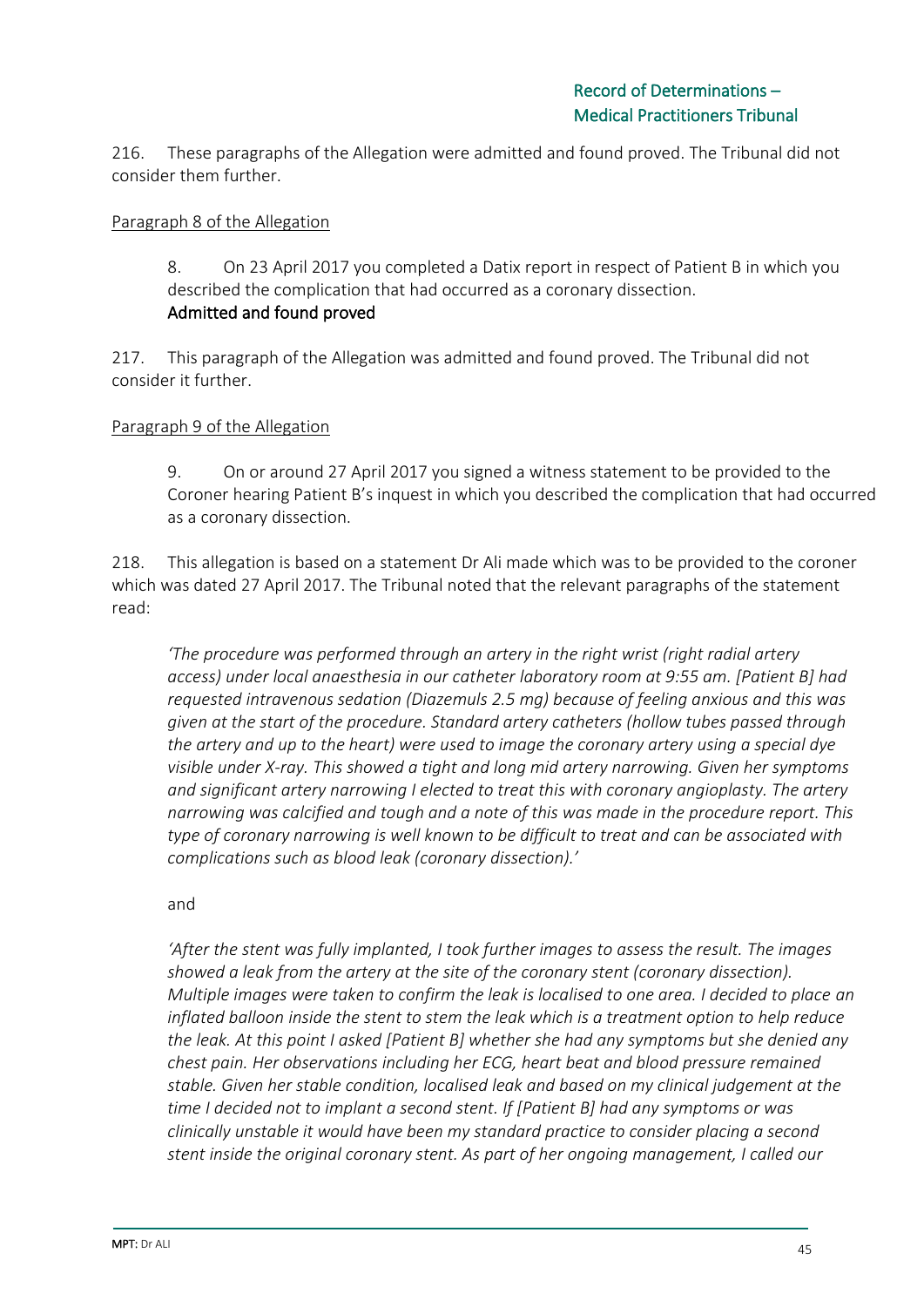*cardiology manager [Mrs …..] to send a physiologist to perform an echocardiogram to rule out significant leak into the lining of the heart (pericardial effusion). Unfortunately the echocardiogram was never done. [Patient B] was in the catheter laboratory for a total of 38 minutes including observation time. By the end of the procedure her heart beat was 107 beats per minute and her blood pressure was 141/81 (At the start of the procedure her heart beat was 88 beats per minute and blood pressure 118/67).'*

219. The allegation was that Dr Ali described the complication that occurred during Patient B's PCI as a dissection. The Tribunal noted that, on the face of it, this is what the statement says. The GMC case was that Dr Ali carefully crafted the statement so that the reader, including the coroner who may be a lawyer with no medical background, would realise he was referring to a perforation, even though he was using the word 'dissection'. The Tribunal considered this might have been the case, if Dr Ali had not also identified and spoken about the complication as a perforation, as the Tribunal has already found.

220. The Tribunal, in considering the contents of Dr Ali's statement to the Coroner, noted that it does not include the term 'perforation', but that it does include the words 'blood leak' and 'leak', which, as the Tribunal has already considered, are terms used in connection with a perforation and not a dissection.

221. The Tribunal also considered that the statement should be read in its entirety and as a whole rather than attaching significance to individual words or phrases. It considered that when this is done, it is clear that Dr Ali is describing that he was treating a perforation. The Tribunal acknowledges that Dr Ali uses the word 'dissection' twice in the statement, but the explanation he provides relates consistently to 'perforation'.

222. The Tribunal considered that whilst describing perforation, Dr Ali has labelled it as 'dissection', which as the Tribunal found when considering paragraph 3 of the Allegation was something that Dr Ali did at the time of the Patient B's PCI and subsequently. His statement to the Coroner sets out a stepby-step account of what he did during the PCI to treat a perforation. The Tribunal reminded itself of the agreed evidence that Dr Ali told Dr T that he was dealing with a perforation, and its findings that he presented the complication as a perforation both to the MDT and the M&M meeting.

223. For these reasons, although the Tribunal accepted that Dr Ali used the term 'dissection' in the statement, it determined that he had not 'described' (the word used in the allegation) the complication as a dissection.

224. It therefore found paragraph 9 of the Allegation not proved.

# Paragraphs 10(a) and (b) of the Allegation

10. You knew as at the dates that you signed the datix report and statement to the coroner that the complication that had occurred was a coronary perforation given that you had recognised and described it as such at a: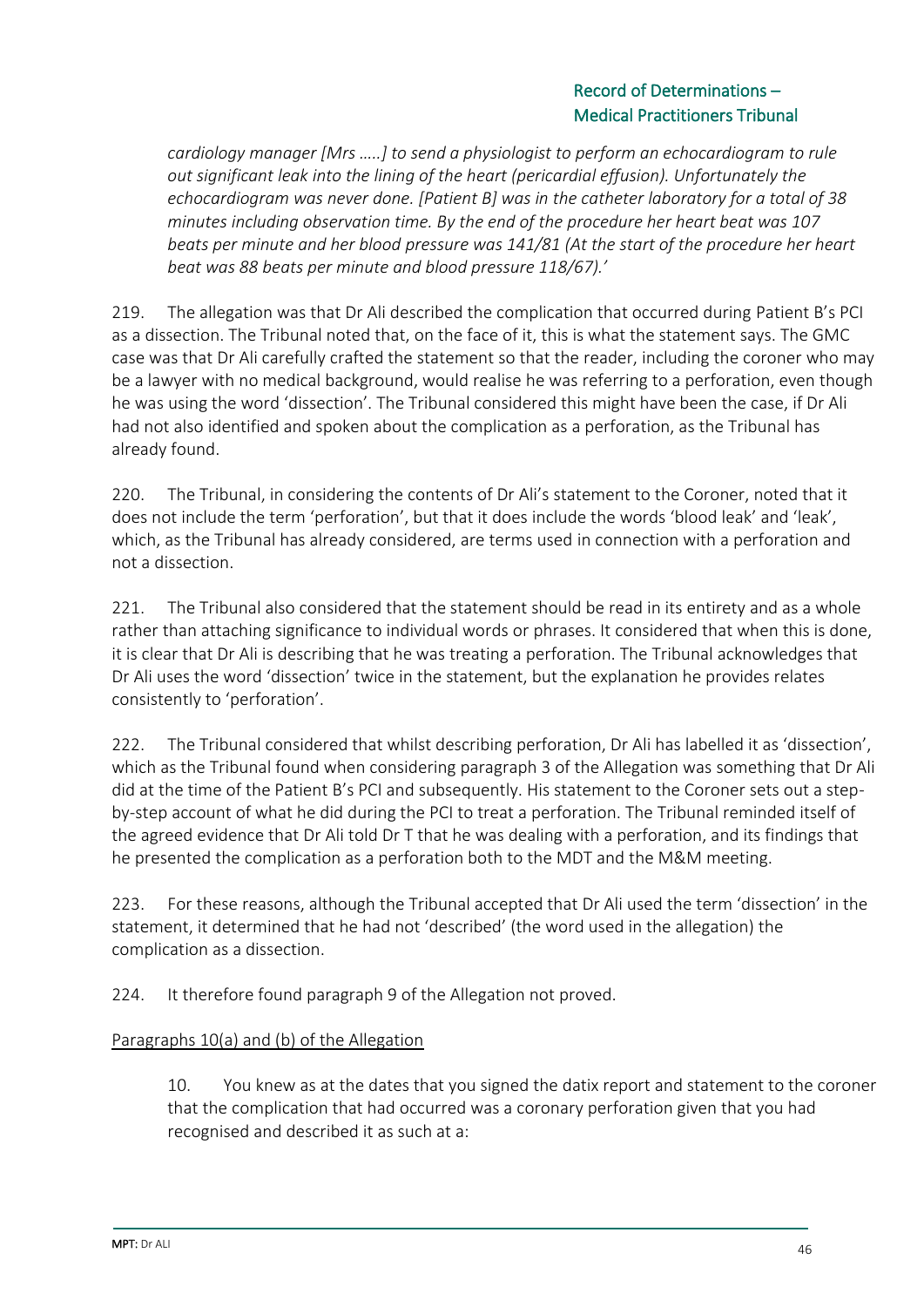- a. Multidisciplinary team meeting on 26 January 2017;
- b. Mortality and Morbidity meeting on 16 March 2017.

225. The Tribunal considered paragraphs 10(a) and (b) together.

226. The Tribunal was provided with the Datix completed by Dr Ali dated 23 April 2017 in which he stated under the heading 'Description':

*'Patient admitted for elective PCI to LAD. PCI was undertaken by was complicated by coronary dissection….'*

227. At paragraph 64 of his statement dated 7 February 2022, Dr Ali states:

*'I was asked to attend a second meeting with Dr I and Dr H, which took place on 26 June 2017. I acknowledged that I had made a mistake in labelling the complication as a coronary dissection when it was a coronary perforation, both in my statement dated 27 April 2017 and in the original PCI record. I explained that I had presented the complication in two meetings as a coronary perforation, and I was referring to the MDT on 26 January 2017 and the M&M meeting on 16 March 2017. I agreed to write a clarifying report, which I did, and it is dated 7 July 2017.'*

228. The Tribunal noted that in the slides Dr Ali presented to the M&M meeting a week or so after Patient B's PCI, he described the complication as a perforation.

229. The Tribunal has already determined that Dr Ali identified a perforation at the time of Patient B's PCI. It was also satisfied that, by the time he completed the Datix and signed the statement for the Coroner, Dr Ali knew that the complication that had occurred was a perforation.

230. It therefore found paragraphs 10(a) and (b) of the Allegation proved.

#### Paragraph 11 of the Allegation

11. Your actions as outlined at paragraphs 8 and 9 above were dishonest by reason of paragraph 10.

231. The Tribunal had regard to the CLR completed at the end of the PCI in the Cath Lab. In the CLR, dated 19 January 2017, against the heading 'Complications', Dr Ali stated *'Coronary dissection'*.

232. The Tribunal has already found that Dr Ali used the words 'dissection' and 'perforation' interchangeably, but inaccurately in: documentation; in the meetings with Dr I and Dr H; during the Trust's internal investigation; and in relation to the Coroner's Inquest. In the notes of the meetings with Dr I and Dr H, it is recorded that Dr Ali called the procedure a 'dissection' when in fact it was a perforation, and that he said he always knew it was a perforation, and had made a mistake calling it a dissection.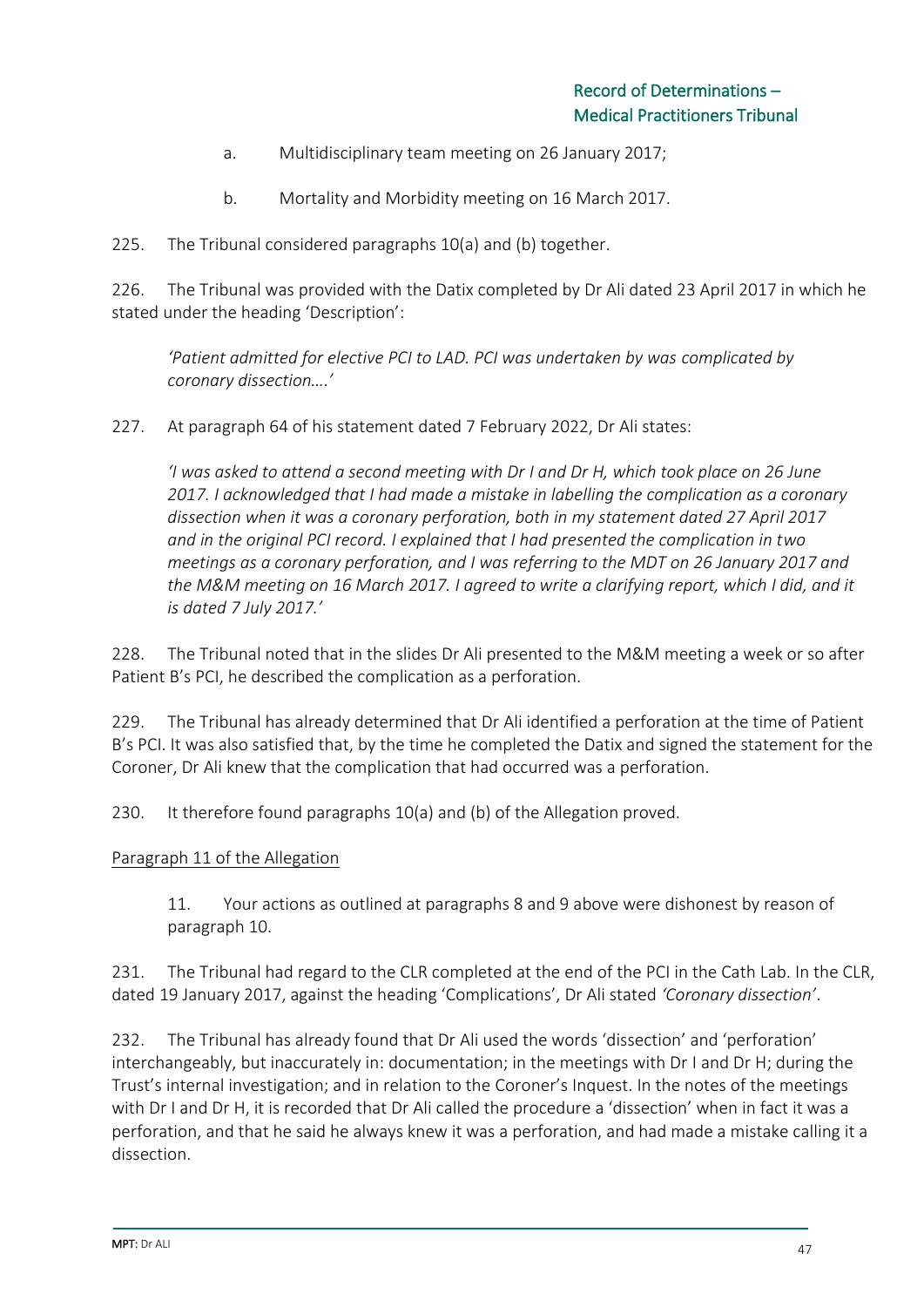233. The Tribunal considered that the contemporaneous notes showed that Dr Ali had, as far as he was concerned, treated a perforation, although, at various times, he continued to label the complication as a dissection. This is consistent with the evidence he gave to the Tribunal.

234. In paragraph 66 of his statement of 7 February 2022, Dr Ali stated:

*'I deny that I was being dishonest when I used the word 'dissection' in describing the complication in the Trust Datix report dated 23 April 2017 and in the statement that was provided for the Coroner, dated 27 April 2017. Clumsily, I used the words 'dissection' and 'perforation' interchangeably in my clinical records and in my professional communications at that time. I was not being mindful of the impact of using these words interchangeably. I recognise now that was a mistake. I had always intended the inclusion of the word 'leak' in my reports to communicate that there was a perforation.'*

235. The Tribunal again noted that Dr Ali had presented the complication to the MDT and also the M&M meeting as a perforation; and that after Patient B's PCI, Dr Ali had discussed the case with Dr T as a perforation.

236. The Tribunal considered what Dr Ali's knowledge and belief were at the time of completing the Datix and his statement to the Coroner. It was the Tribunal's view that in Dr Ali's mind, he had identified and treated a perforation. Whilst he labelled it 'dissection' at times, the description of the complication was of a perforation and he treated it accordingly.

237. The Tribunal reminded itself that when a dissection occurs, there is no escape of blood or dye from the artery so there is no leak. In contrast, when a perforation occurs there is an escape of fluid. The Tribunal considered it credible that Dr Ali's frequent reference to the word 'leak' referred to perforation. The Tribunal also found it credible because of the number of occasions when it happened and in different circumstances.

238. For these reasons, notwithstanding the fact that the Tribunal has found paragraph 10 of the Allegation proved, it was not satisfied that Dr Ali's actions in describing the complication as a 'dissection' in the Datix report or in his witness statement to the Coroner were dishonest. It therefore found paragraph 11 of the Allegation not proved.

# Paragraphs 12(a) and (b) of the Allegation

12. On 27 February 2018 you gave evidence at Patient B's inquest at which time you stated:

a. 'The third image in that series is actually the balloon tamponade and it is in run 20…', or words to that effect; Admitted and found proved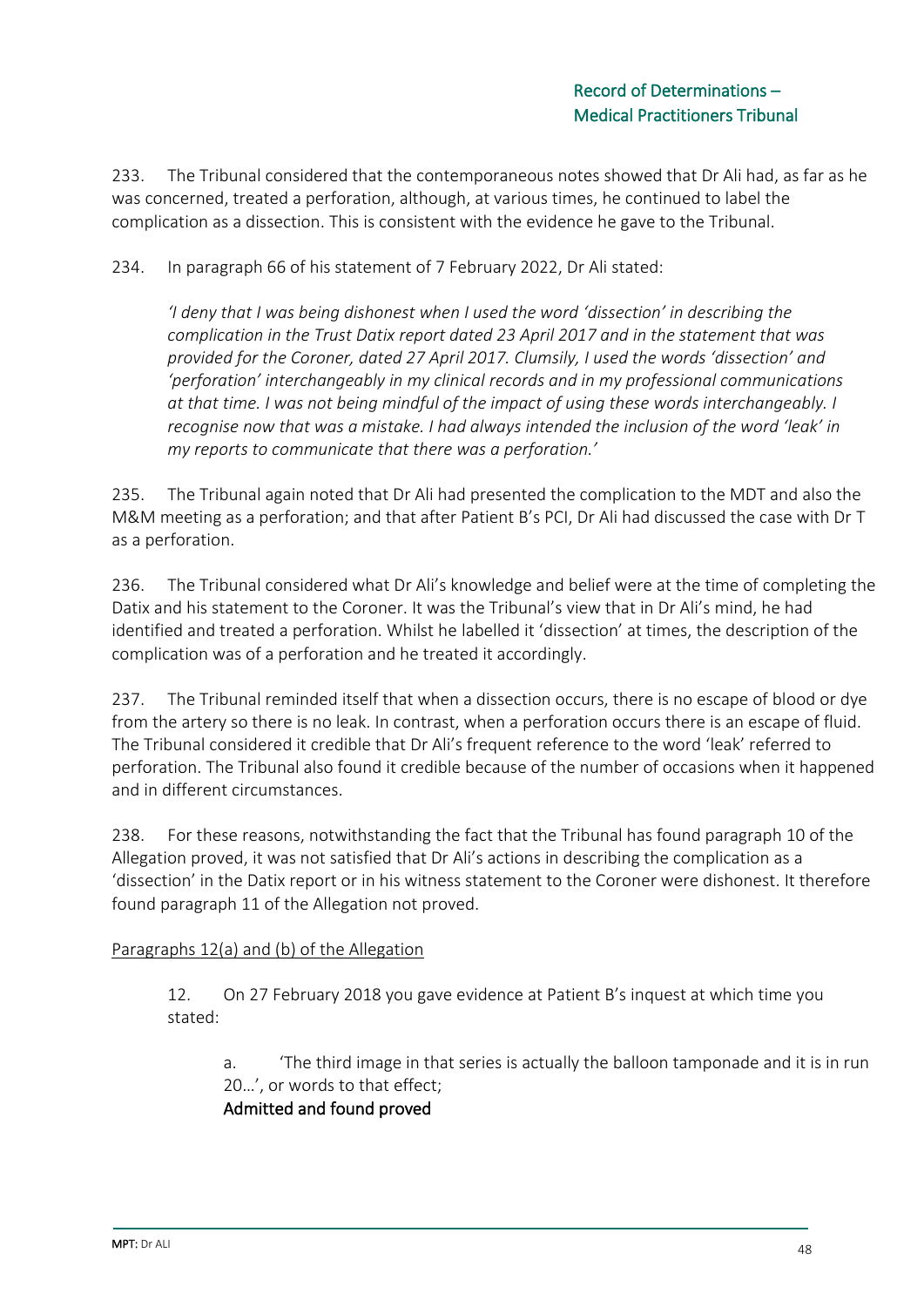b. 'The third inflation is of the same balloon but at low pressure to seal the leak', or words to that effect.

239. Dr Ali accepts, at paragraph 67 of his statement of 7 February 2022, that he used words to the effect of those described in both limbs, and the phrases used in both are recorded in the transcript of the inquest.

240. Paragraph 12(a) was admitted by Dr Ali at the beginning of the hearing.

241. The Tribunal determined that Dr Ali did give evidence in the Coroner's Inquest at which time he did use the words alleged in paragraph 12(b) above.

242. The Tribunal therefore also found paragraph 12(b) of the Allegation proved.

#### Paragraphs 13(a), (b) and (c) of the Allegation

13. You knew that this was untrue as you had not performed balloon tamponade (prolonged balloon inflation) as:

a. the NC Trek balloon inflation at run 20 did not cover the site of the perforation;

b. none of the post-dilation inflations of the NC Trek balloon were inflated at low pressure;

c. none of the post-dilation inflations of the NC Trek balloon were appropriately prolonged to occlude or seal a perforation.

243. The Tribunal considered paragraphs 13(a), (b) and (c) together.

244. The Tribunal has already found proved, in relation to paragraph 3(a) of the Allegation, that Dr Ali failed to undertake prolonged low pressure balloon inflation to control the perforation, that 10 atmospheres was not low pressure, and 27 seconds was not prolonged balloon tamponade.

245. In his evidence to the Coroner, when responding to questions put to him, Dr Ali stated:

*'Q Right, so you have used it to try and seal the leak. Once you believed that had been achieved, you then inflated that same balloon further. A No, sir. Q No. Then that is the confusion, is it not? A So what I did, the stent is inside. I recognise that the stent is not fully deployed. I use a 4.5 millimetre balloon to expand the stent. I did so twice, so*

*two post-dilations, at the pressure I think it is described in the report. The*

*third-- Then I realised that there was a perforation. The third inflation is of the same balloon but at low pressure to seal the leak.'*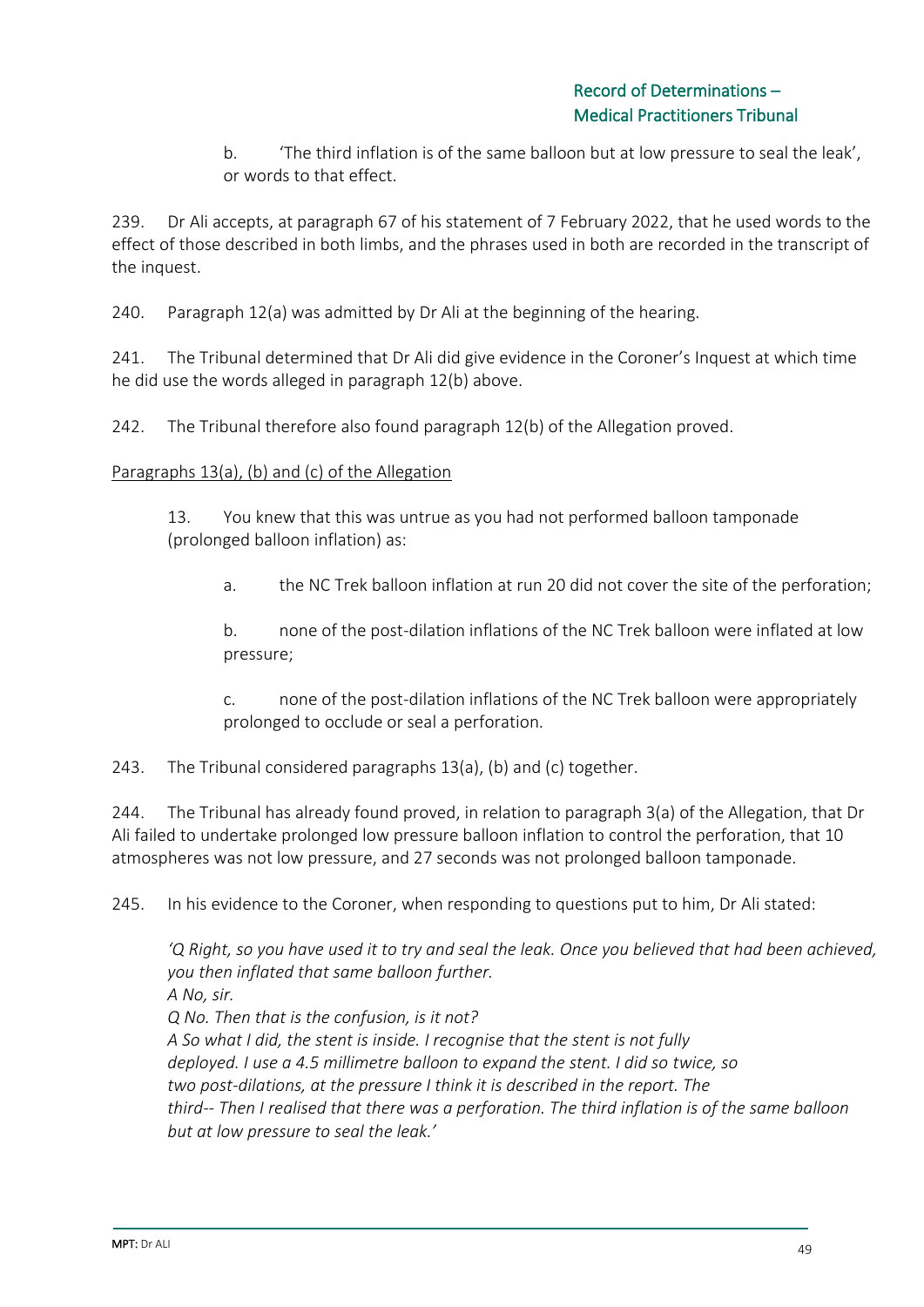246. The Tribunal was of the view that Dr Ali was clearly describing the balloon tamponade which he performed when he identified the perforation, to seal the 'leak', albeit, not to the standard expected of a reasonably competent interventional cardiologist, as it has already found above.

247. The Tribunal determined, based on the evidence before it, that Dr Ali's evidence to the Coroner was not untrue because his belief was that he had performed a balloon tamponade and sealed the perforation.

248. It therefore found paragraphs 13(a), (b) and (c) of the Allegation not proved.

# Paragraph 14 of the Allegation

14. Your actions as outlined at paragraph 12 above were dishonest by reason of paragraph 13.

249. By virtue of its findings in relation to paragraphs 13 above, the Tribunal determined that Dr Ali's actions as outlined at paragraph 12 were not dishonest.

250. It therefore found paragraph 14 not proved.

# Patient C

# Background

251. Patient C was 70 years old when she was treated by Dr Ali. She had a history of a previous myocardial infarction in 2014 which was treated with stenting to the right coronary artery in 2014. She was taking medication for CAD. On 29 September 2016, she was seen at the Hospital's cardiology outpatient clinic by a clinical nurse specialist for symptoms of dizziness and sweating which were considered could be anginal. It was recommended that she increase her dosage of Bisoprolol (a betablocker) and undergo coronary angiography.

252. On 24 October 2016, she consented to the angiography and the procedure was performed that day by Dr E, a consultant cardiologist at the Hospital. The angiogram showed significant narrowing in the right coronary artery, and disease in the left anterior descending and circumflex arteries. After discussion of the angiogram at the MDT, Dr E recommended a perfusion scan.

253. Patient C was again reviewed by Dr E on 30 November 2016 when he explained the findings of the scan and treatment options to her. She was keen to proceed to angioplasty and stenting of the circumflex artery in the hope of improving her symptoms. Her case was discussed again at the MDT on 8 December 2016 when other treatment options were considered. Dr E concluded in his update to Patient C's GP, following the MDT, that as Patient C was keen to improve her symptoms further, he would refer her for angioplasty.

254. Dr Ali performed the procedure on 19 January 2017.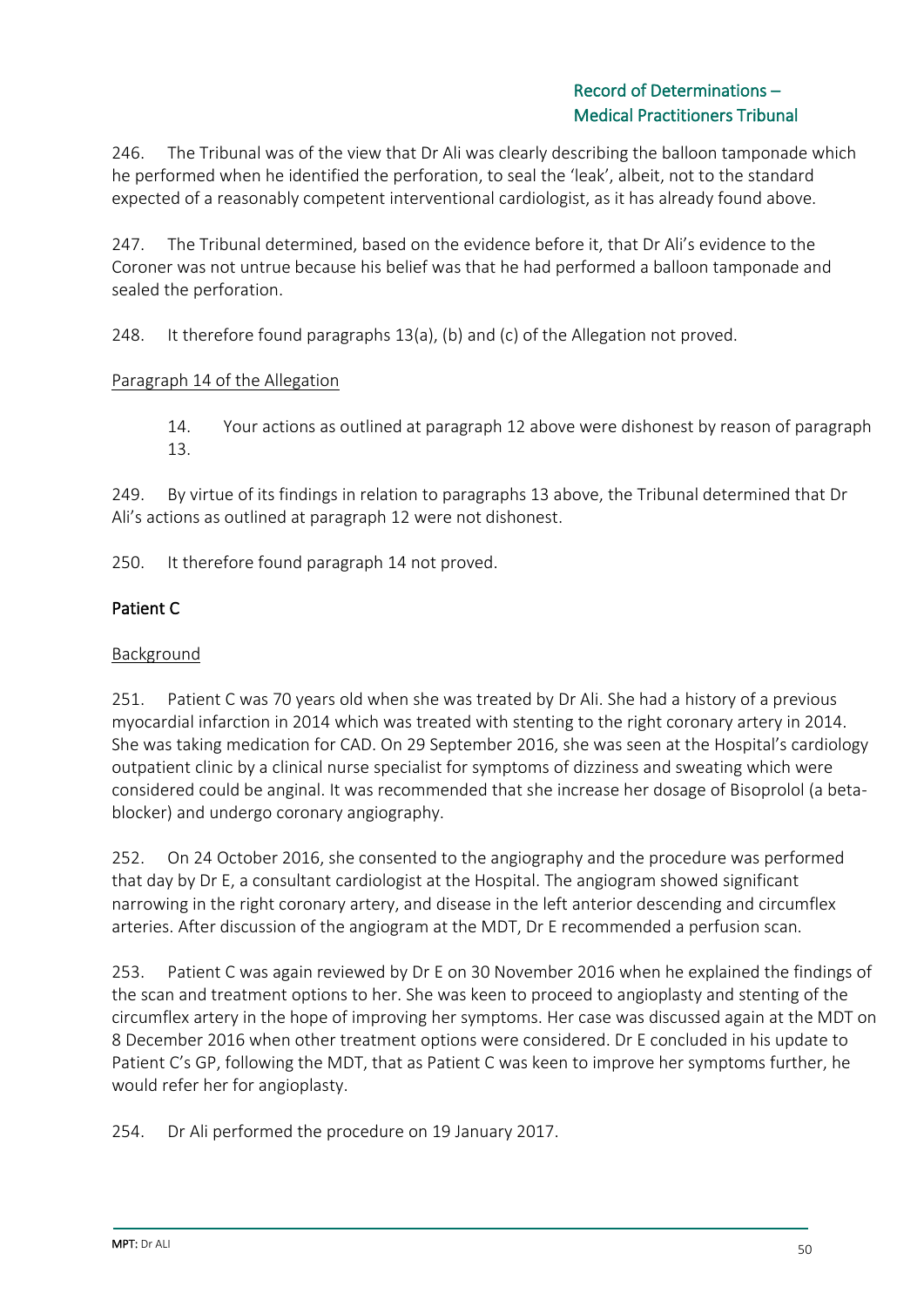#### Paragraphs 15(a) (b) (c) and (d) of the Allegation

- 15. On 19 January 2017 you:
	- a. failed to adequately review Patient C's case;
	- b. failed to adequately obtain consent from Patient C for the PCI procedure;

c. failed to challenge the decision of Dr E and the MDT to proceed to PCI to the circumflex coronary artery;

d. made the decision to proceed to PCI when it was inappropriate to do so;

255. The Tribunal considered paragraphs 15(a), (b), (c) and (d) together.

256. Dr J, in his report dated 20 August 2019, at paragraphs 3.4 considered the appropriateness or recommending PCI by reference to NICE CG126 'Stable angina: management', which indicates that PCI should be considered if symptoms are not adequately controlled by beta-blockers and calcium antagonists. He stated at paragraph 3.6:

*'The decision to proceed to PCI to treat Patient [C] was not in accordance with contemporary guidelines as Patient SC had only been treated with a single anti-anginal drug (a beta-blocker) i.e. Patient [C] had not been optimally treated to see if drug therapy would satisfactorily control her symptoms. Therefore, I believe that the decision to proceed to PCI was not appropriate.'*

257. In his report dated 20 December 2019, Dr J referred to Dr Ali performing the procedure on 19 January 2017. He stated at paragraph 3.6:

*'… Dr Ali became a) responsible for ensuring that the planned procedure was appropriate for Patient [C] b) responsible for ensuring appropriate consent has been obtained and c) responsible for undertaking the procedure safely and effectively.'*

258. Dr J goes on to state in paragraph 3.9:

*'On 19 1 17 Dr Ali became responsible for ensuring that the planned procedure was appropriate for Patient [C]. Dr Ali should have reviewed Patient [C's] case in detail before the procedure and noted that she had not been optimally treated with medical therapy and he should have concluded that proceeding to PCI of the circumflex artery was not appropriate as it was not in keeping with current guidelines.'*

259. At paragraph 3.10 Dr J states:

*'Under this circumstance Dr Ali should have explained the basis of his disagreement with Dr E and the MDT's recommendation to Patient [C[. Dr Ali should have explained to Patient [C]*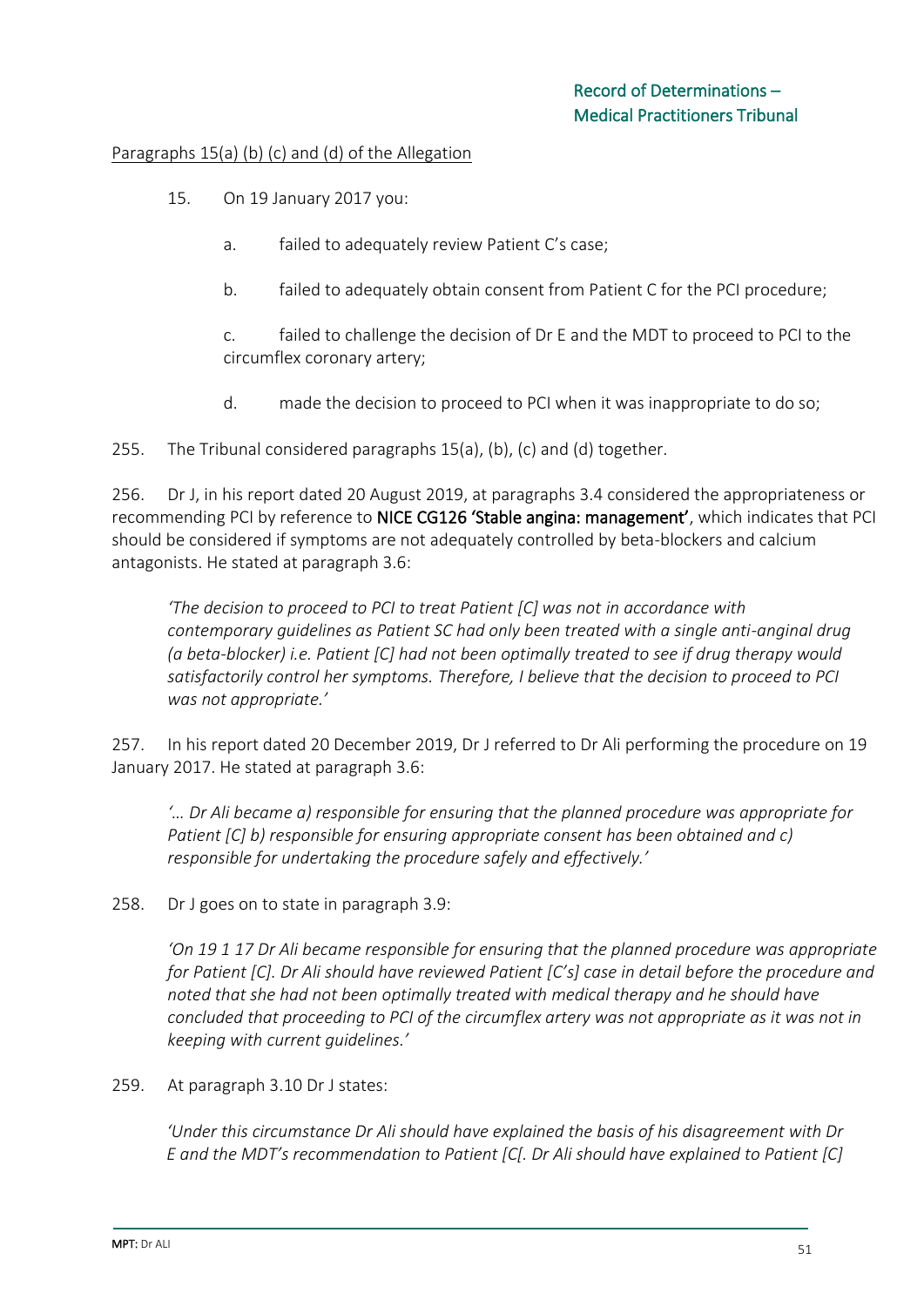*the alternative management plan of instituting optimal medical therapy to help improve her symptoms….'*

260. Further, Dr J states at paragraphs 3.14, 3.16 and 3.18:

*'3.14 There is no evidence in the medical notes that Dr Ali had met Patient [C] before she entered the cardiac catheterisation laboratory. There is no evidence in the medical notes that Dr Ali responded to any concerns raised by Patient [C] before the PCI procedure commenced.*

*3.16 The Datix report completed on 25 4 17 after Dr Ali's meeting with Patient [C] on 20 4 2017 suggests that Dr Ali had become aware that Patient [C] had 'unanswered questions' when she entered the catheterisation laboratory on 19 1 17. It also says that Patient [C] 'was given an opportunity to ask the questions in the catheter laboratory'.*

*3.18 It is likely that for Patient [C] entering the catheterisation laboratory for a PCI procedure whilst having unanswered questions about the procedure was a stressful event. I believe it was not appropriate for Patient [C] to be expected to conclude the consent process under such circumstances. ….'*

261. The Tribunal had regard to the consent form completed and signed by Dr E and Patient C on 24 October 2016, when the angiogram had been performed. The Tribunal noted on the form what appears to be a standard department sticker which states:

*'Name of proposed procedure or course of treatment Coronary angiography Statement of health professional I have explained the procedure to the patient in particular, I have explained: Intended benefits: …. Serious or frequent occurring risks* 

*Common complications – pain and bruising at the site of the arterial access site Less common – 1 in 1000 risk of complications including death, heart attack, stroke, bleeding or damage of the artery access site. ……'*

262. The Tribunal was also provided with a copy of Patient C's CLR from the PCI on 24 October 2016. In this Dr E states under the heading 'Recommendations'

*'Symptoms are atypical but clearly has coronary heart disease The Cx disease is straight forward to PCI, I imagine the RCA disease would be managed medically. The LAD disease does not appear flow limiting. Discussion at MDT In the meantime for treadmill to assess exercise capacity and symptoms further Echo to assess the interior wall'*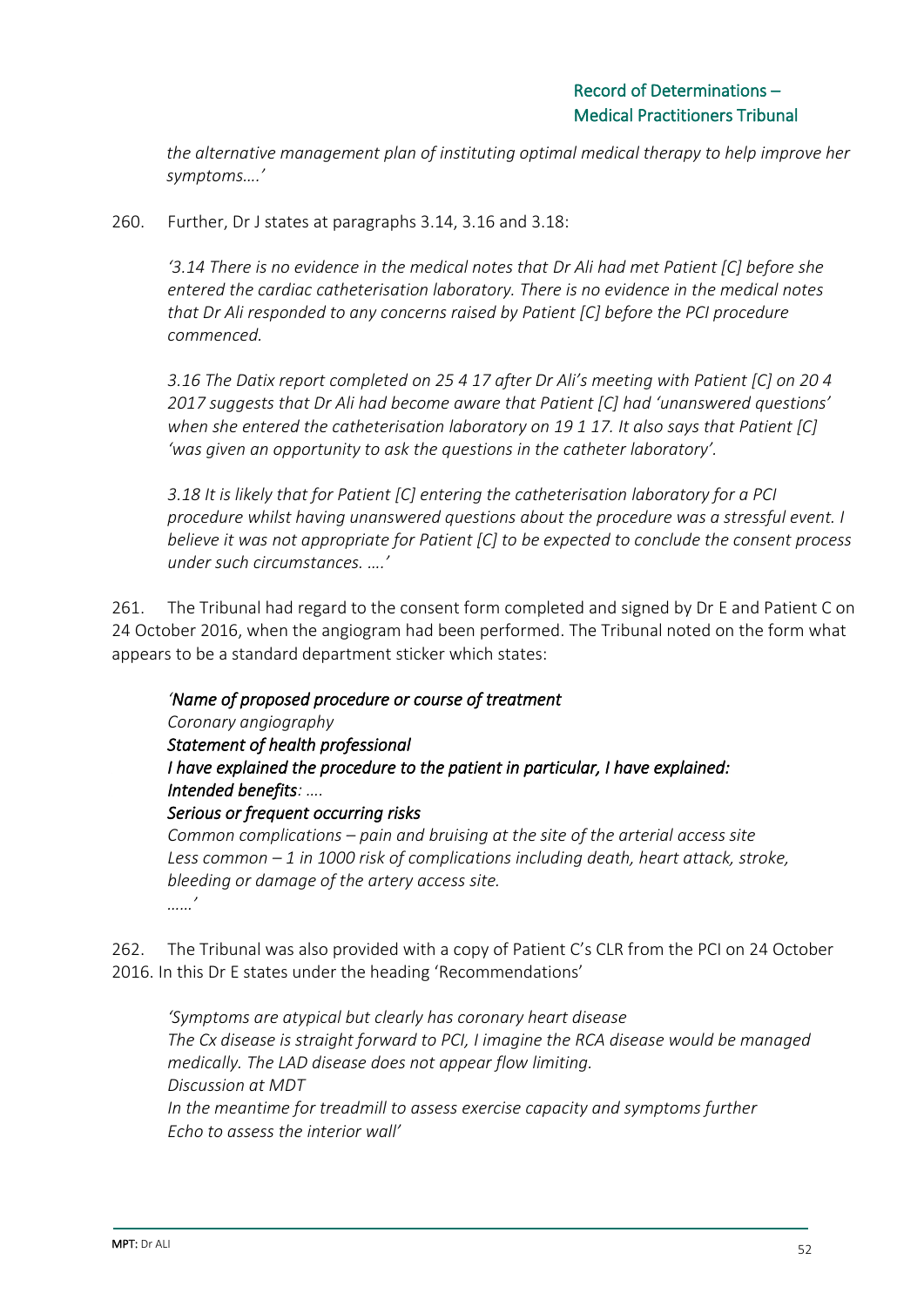263. There was before the Tribunal a copy of a letter, dated 30 November 2016, from Dr E to Patient C's GP setting out his findings after his consultation with Patient C. In the letter Dr E sets out Patient C's diagnosis and medications, and goes on to state *'It was delight to meet the above patient again today, who was accompanied by her husband….'* and it goes on to state:

*'As you know she does have severe stenosis in the mid circumflex coronary artery, which would be amenable to angioplasty and stenting. I have explained that we could continue to manage her symptoms medically with the medications that she is taking.*

*Alternatively, if she feels strongly, we would be able to offer her angioplasty and stent to this vessel in the hope that we could improve the blood flow to the lateral wall of her heart. We would hope that this may have a beneficial effect on her breathing as well as reducing her symptoms of sweats when she exercises. The risks would include bleeding, bruising, heart attack, stroke and death (approximately 1% for the last three). ….*

*She is quite pragmatic about her symptoms. Her husband also was in the room and I made it clear that a stent would be to improve her symptoms rather than to improve the overall life expectancy. Both [Patient C] and her husband were keen to have the PCI procedure in the hope that it may improve her symptoms. They acknowledged the above risks and would be keen for the procedure to take place as soon as possible.'*

264. Dr E's letter goes on to state:

# *'UPDATE*

*I have now re-discussed her angiogram and myocardial perfusion scan findings at an MDT meeting (8.12.16). We did consider the possibility of coronary artery bypass surgery, in view of the occluded right artery. However, in view of the lack of significant ischaemia in this territory and that the distal right coronary artery appears unattractive for by-pass grafting, it was decided that [Patient C] could be offered angioplasty and stenting or they continue with medical therapy…*

*As outline above, although [Patient C] has improved with medical therapy, both herself and her husband would be keen to undergo angioplasty in the hope it might help her symptoms of breathlessness. ...'*

265. In a further letter to Patient C's GP, dated 21 December 2016, Dr E set out the discussion which had taken place at the MDT, the decision reached, and the risks which had been explained to Patient C and her husband at the consultation on 30 November 2016 (as set out in the letter above). Dr E also stated:

*'During the MDT it was also suggested that we could attempt to re-open the chronically occluded right coronary artery. I think in the first instance I would like to bring [Patient C] back for repeat coronary angiography and angioplasty to the circumflex vessel. If this goes*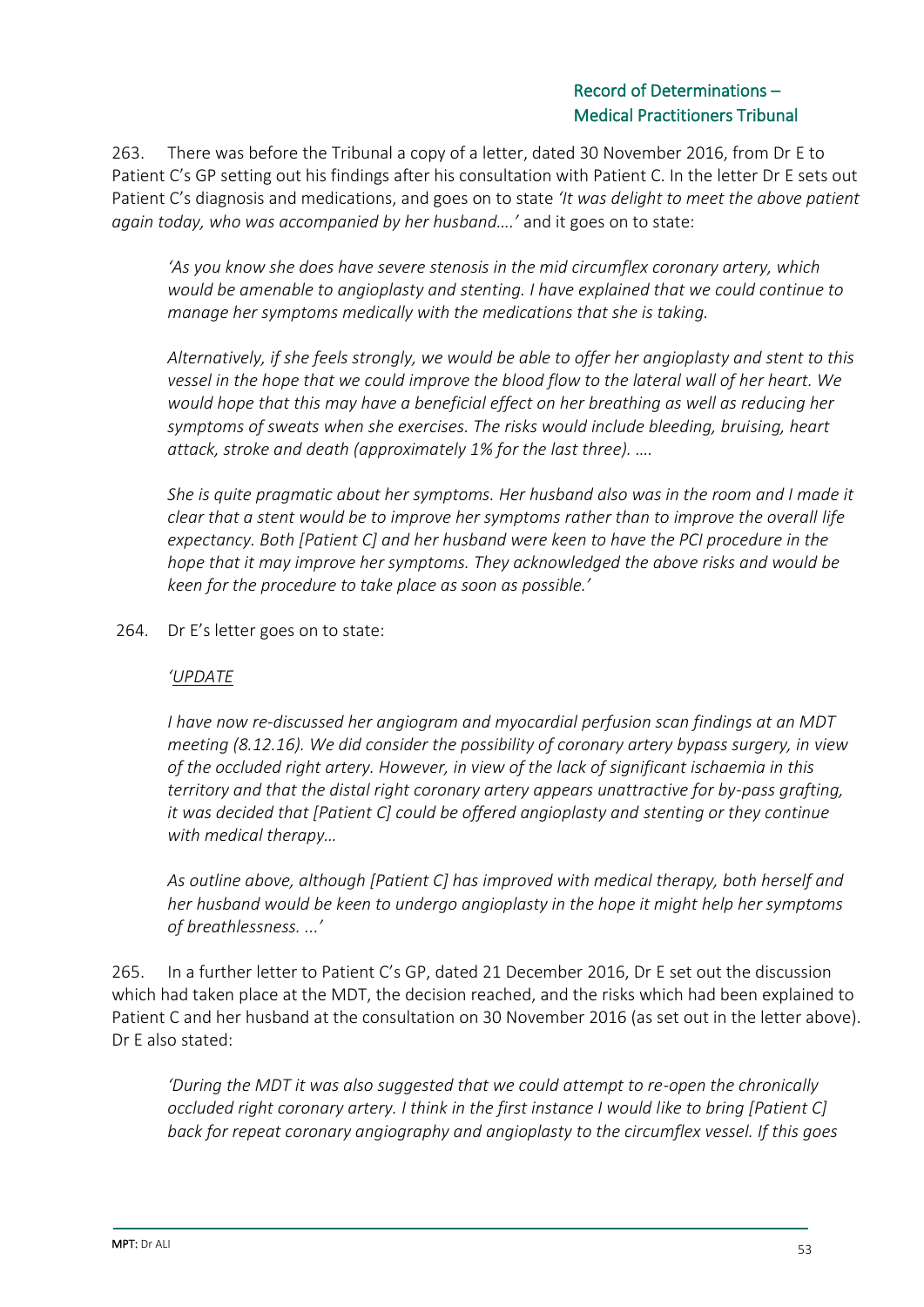*well, we will then reconsider angioplasty to the right coronary artery at a later date. However, for the time being I would not like to commit to this plan of action.'*

266. The Tribunal heard from Dr E. He confirmed the sequence of events as set out in his letters to Patient C's GP and the treatment options which had been considered and agreed with Patient C.

267. The Tribunal also heard from Patient C. She referred the Tribunal to her statement dated 30 September 2021 and expressed her concerns about the way she had been treated by Dr Ali during and after the PCI. Patient C confirmed that the only matter she wanted to raise with Dr Ali prior to the PCI was her concern about her blocked carotid artery, but that she was happy to proceed with the PCI. Patient C also confirmed that she did raise the matter of her blocked carotid artery with Dr Ali when she was in the Cath Lab but said that Dr Ali had been dismissive in his manner, as she had described in her statement.

268. In his statement of 11 February 2022, at paragraphs 13 to 15, Dr Ali states:

*'13. I do not agree that I failed to review Patient C (SC) adequately before performing the PCI procedure or that I did not have her consent to the procedure. As I have explained earlier, it was common practice at Wexham Park Hospital at the time for senior nurses to take consent from the patient. I did not think at the time that there was an obligation on me to go through the consent process again.'*

*'14. I may well have seemed flustered given what I had already been doing that day, but my colleagues have told me that I appear calm in the Catheter Lab. I acknowledge that she may well have felt that I was dismissive of what she was saying about her carotid artery, but clinically a diseased carotid artery was not relevant to the intended PCI procedure and it is not uncommon in patients requiring PCI.'*

*'15. My recollection is that, in accordance with the usual practice at the time at Wexham Park Hospital, I would have discussed the planned procedure on Patient C (SC) with the Catheter Lab team, as they prepared the kit that would be needed for the procedure on Patient C (SC). I believe that I also reviewed her earlier angiography images in the Catheter Lab on 19 January 2017, prior to carrying out the procedure.'*

269. The Tribunal had regard to the NICE Guidance CG126 for 'Stable angina: management'. It noted in the first paragraph under the heading 'Your responsibility' it states:

*'The recommendations in this guideline represent the view of NICE, arrived at after careful considering of the evidence available. When exercising their judgement, professionals and practitioners are expected to take this guideline fully into account, alongside the individual needs, preferences and values of their patients or the people using their service. It is not mandatory to apply the recommendations, and the guideline does not override the responsibility to make decisions appropriate to the circumstances of the individual, in consultation with them and their families and carers or guardian.' (emphasis added by the Tribunal)*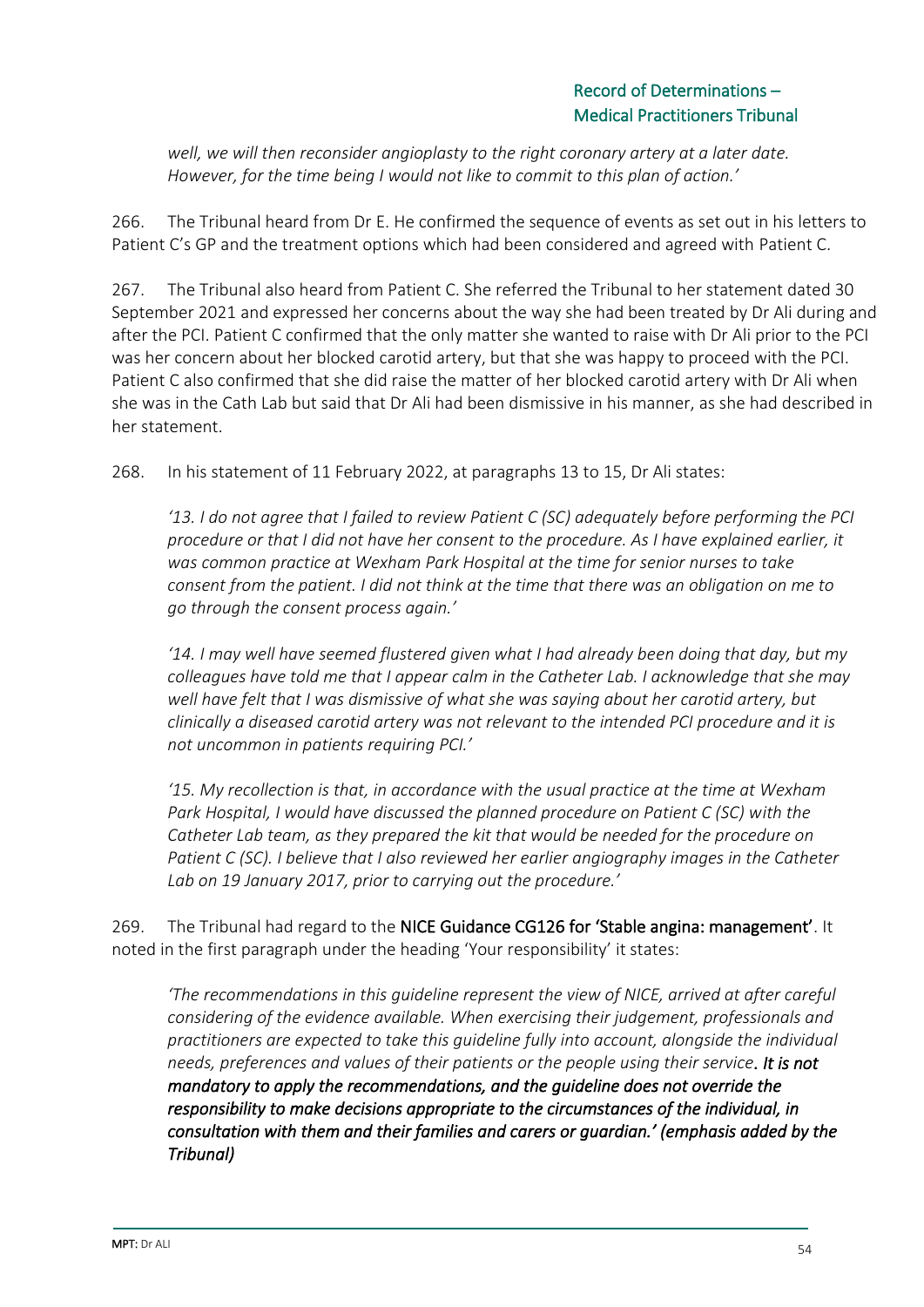270. The Tribunal considered it clear from the evidence placed before the Tribunal that Dr E did explain the risks and benefits of the procedure when he consented Patient C before the angiography on 24 October 2016, and that he did so again, relating to the PCI, at the consultation with her on 30 November 2016.

271. The Tribunal has already found that at the Hospital, it appeared to be common practice that several different cardiologists were involved in the care of a patient at different times during the patient's journey, and that a patient's PCI may be performed by a different doctor to the one seeing them in the out-patient clinic or to one that had previously done an interventional procedure on the patient. The Tribunal has also found that consent for procedures was not necessarily taken by the operator but it was standard practice at the Hospital to delegate this process to a suitably trained nurse. The Tribunal noted that it was a trained nurse who obtained consent from Patient C for the PCI carried out by Dr Ali on 19 January 2017.

272. Patient C said in her oral evidence that her concern in relation to her blocked carotid artery was addressed by Dr Ali in the Cath Lab, albeit, in her view, dismissively. Dr J did not dispute Dr Ali's evidence that '*clinically a diseased carotid artery was not relevant to the intended PCI procedure, and it is not uncommon in patients requiring PCI'.* The Tribunal therefore considered that Dr Ali did adequately address Patient C's concerns in this respect.

273. Dr Ali's evidence to the Tribunal was that he reviewed Patient C's angiograms prior to commencing the PCI, that he did not need to consent Patient C again because she had the risks and benefits explained to her by Dr E, that the best treatment option for Patient C had been established as set out in Dr E's letter of 8 December 2016 which was for the PCI, and that this decision had been endorsed by the MDT, at which he was likely to have been present. His evidence was that, in these circumstances, it was not necessary for him to challenge or change that decision, and that it was not a failure on his part to decide to proceed with the PCI on Patient C on 19 January 2017.

274. Given the history of consultations by Dr E with Patient C, and the involvement of MDT, the Tribunal accepted Dr Ali's evidence. It noted Dr J's evidence which was based on the GMC guidance entitled *'Consent: patients and doctors making decisions together'* (2008), that the ultimate responsibility was that of Dr Ali. The Tribunal also noted that the guidance allows for delegation of consent taking. It considered that Dr J may not have taken the overall picture fully into account, including the practices at the Hospital, when providing his opinion.

275. The Tribunal therefore determined that Dr Ali had not failed to adequately review Patient C's case, had not failed to adequately obtain consent from Patient C, nor failed to challenge the decision of Dr E and the MDT to proceed to PCI of the circumflex coronary artery, nor made the decision to proceed to PCI when it was inappropriate to do so.

276. The Tribunal therefore found paragraphs 15(a), (b), (c) and (d) of the Allegation not proved.

Paragraph 15(e) of the Allegation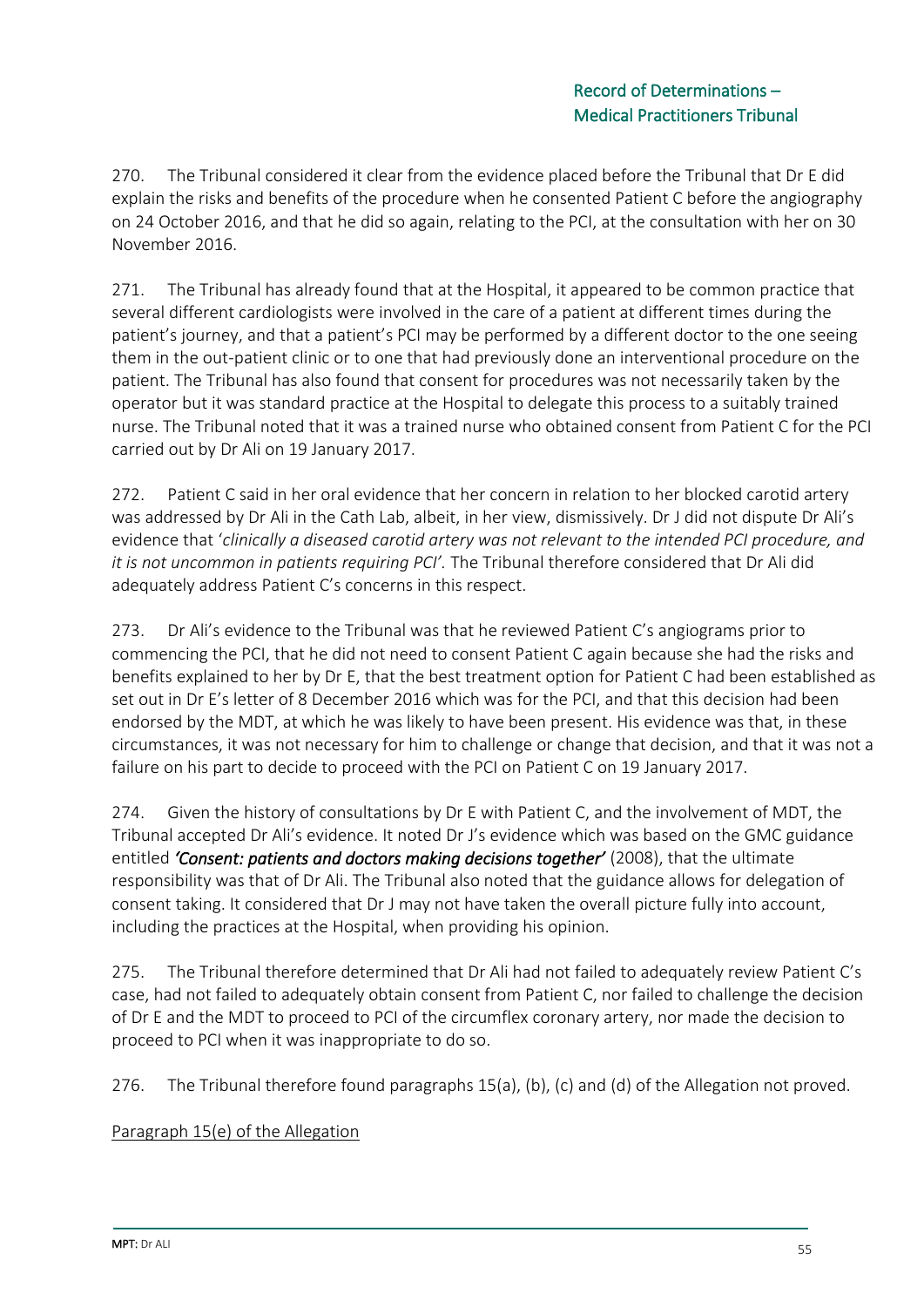e. failed to anticipate the finding of an un-dilatable stenosis that you encountered during the PCI procedure;

277. At paragraph 3.11 of his report dated 20 August 2019, Dr J stated:

*'Dr Ali undertook the PCI procedure and encountered difficulties with pre-dilation of the Cx stenosis (balloon inflations that precede stent insertion). The initial balloon chosen, a 2.5mm semi-compliant balloon, was not successful in opening the narrowing sufficiently to allow stent insertion, i.e., the Cx stenosis was un-dilatable.'*

278. He continued at paragraphs 3.12 and 3.13:

*'This difficulty could have been anticipated from careful review of the diagnostic coronary angiogram. The initial diagnostic angiogram of the left coronary artery shows the Cx to be a small calibre, diffusely diseased and heavily calcified coronary artery. The reason for the Cx stenosis being un-dilatable was the heavy calcification at the site of the Cx stenosis.*

*and*

*From the initial angiogram Dr Ali should have anticipated the finding of an undilatable stenosis. This should have led to Dr Ali making preparation for dealing with such an eventuality, e.g., having the option of rotablation available. There is no indication that Dr Ali had foreseen such a problem arising and no indication that alternative strategies had been considered.'*

279. The Tribunal had regard to Dr E's letter to Patient C's GP, dated 30 November 2016, in which he stated: *'As you know she does have severe stenosis in the mid circumflex coronary artery, which would be amenable to angioplasty and stenting.'* The Tribunal took from this that the finding of an undilatable stenosis was not anticipated at this time by Dr E, or by any other clinicians involved in reviewing her case at the MDT prior to the PCI, otherwise it would not have been considered that the artery was amenable to angioplasty and stenting.

280. In his oral evidence, when asked about this, Dr E said words to the effect that with hindsight, it was a difficult artery and the images taken from the angiogram prior to the day of the PCI did not do it justice. Dr Ali went on to perform the PCI with the understanding that the recommendation for PCI had been considered by Dr E, discussed at two MDT's, and that no one had anticipated a finding of an un-dilatable stenosis.

281. Dr Ali, stated at paragraph 23 of his statement dated 11 February 2022:

*'23. I acknowledge that I did not anticipate that I would be unable to dilate the stenosis using reasonable measures. It is difficult to anticipate that possibility with certainty and I recollect no discussion at the MDT about the possible need for rotablation. Rotablation was not available at Wexham Park Hospital and if the need had been anticipated, the patient would have been transferred to Frimley Park Hospital where rotablation was available.'*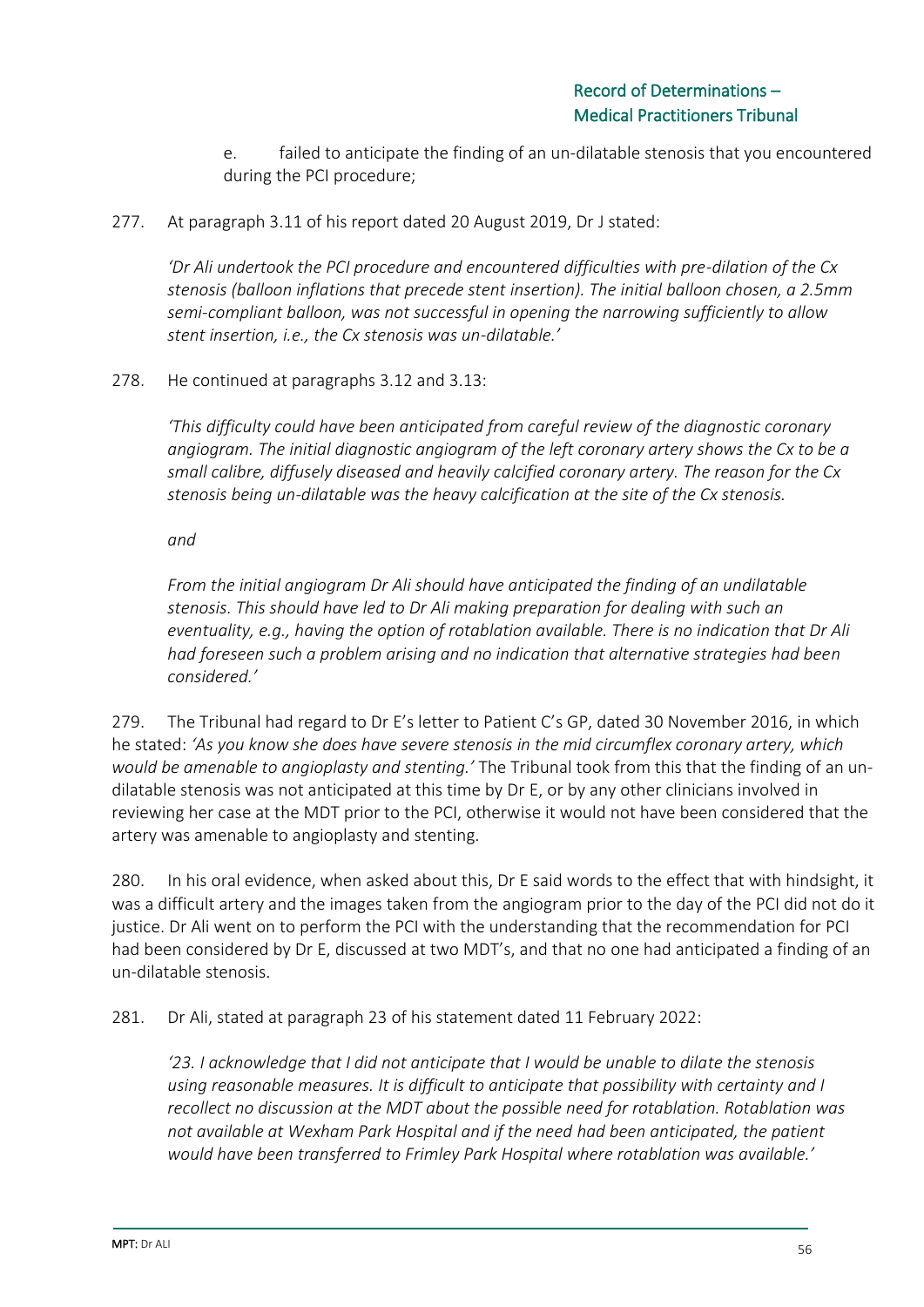282. The Tribunal noted that 'rotablation' is a procedure which uses a cutting blade to open a blocked artery.

283. In his oral evidence, Dr J explained that the stenosis would not have changed since it was identified by Dr E during the angiogram in October 2016 and the day of the PCI. Dr Ali told the Tribunal that he took angiogram images on the day of the PCI and he saw nothing to suggest that there was or could be an un-dilatable stenosis. Therefore, the stenosis seen by Dr Ali was the same as had been seen by Dr E and the MDT when an un-dilatable stenosis had not been identified or predicted.

284. The Tribunal was of the view that, given that the un-dilatable stenosis had not been anticipated by Dr E or the MDT, and given that they had agreed that the PCI should go ahead, it was not reasonable to suggest that Dr Ali could anticipate the difficulty which he then encountered.

285. The Tribunal therefore found paragraph 15(e) of the Allegation not proved.

# Paragraph 15(f) of the Allegation

f. used a 4.0mm non-compliant balloon at a pressure of 30 atmospheres to try and dilate the coronary artery when it was inappropriate to do so;

286. Dr J in his report of 20 August 2019, at paragraphs 3.13 – 3.15 states:

*'3.13 From the initial angiogram Dr Ali should have anticipated the finding of an undilatable stenosis. This should have led to Dr Ali making preparation for dealing with such an eventuality, e.g., having the option of rotablation available. There is no indication that Dr Ali had foreseen such a problem arising and no indication that alternative strategies had been considered.*

*3.14 Having encountered this difficulty Dr Ali took an unusual approach to deal with an undilatable stenosis namely a step up from a semi-compliant 2.5mm balloon to a much larger 4.0mm non-compliant balloon (NCB) inflated to very high pressure of 30 atmospheres (usual maximal pressure, i.e., rated burst pressure, for this balloon is 20 atmospheres). This produced a coronary perforation. (2.20)*

*3.15 The sudden change from a 2.5 mm balloon to a 4mm NCB is not usual practice. When using NCB balloons for lesions that don't dilate with standard semi-compliant balloons the usual practice is to keep to a balloon to artery ration of 1:1. Therefore it would be usual practice to have used a 2.5 mm NCB (or possibly 3mm if the initial 2.5mm balloon was thought to be a little undersized). Using oversized balloons increases the risk of complications such as coronary dissection or coronary perforation.'*

287. In his statement of 7 February 2022, Dr Ali states at paragraphs 20 – 22: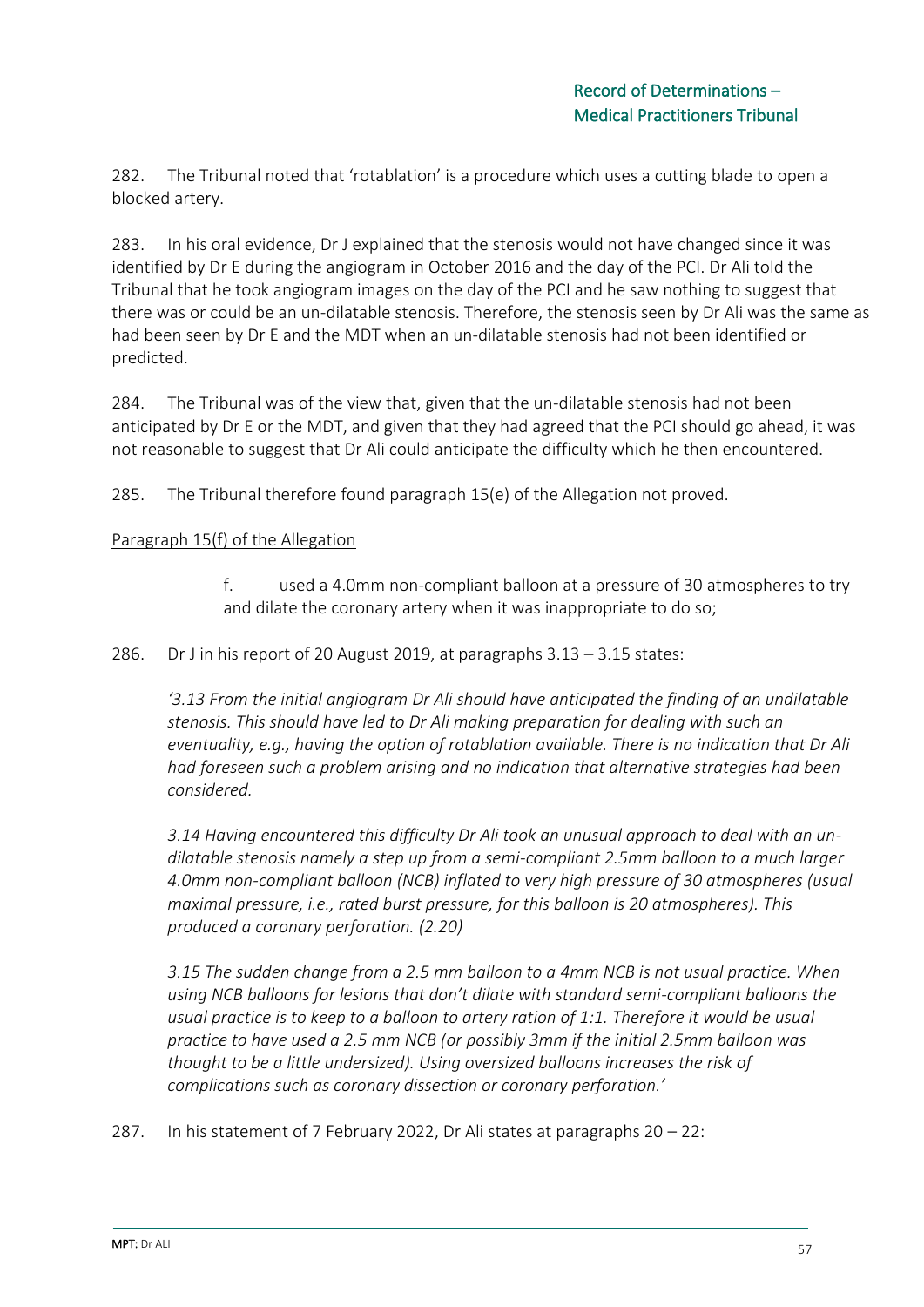*'20. The narrative note (p.683) made by me in the report expressly mentioned first that 'Coronary perforation was noted in mid vessel…' and that '…The dissection was sealed and the patient became stable' (p.684). The immediate symptoms that I observed, that is severe chest pain and bradycardia, were managed. I note that I once again used the word 'dissection' and in this case used it in the same paragraph that I used the word 'perforation'.*

*21. The stickers for the devices used have been attached to the records, as can be seen (p. 887). The stickers show that the following were used:*

*(a) NC Trek 3.0 mm x 8 mm;*

*(b) Xience Alpine 3.00 mm x 18 mm;*

*(c) Boston Scientific 2mm x 10 mm, cutting balloon;*

*(d) Trek 2.5 mm x 15 mm;*

*(e) Guidion;*

*(f) NC Trek 3.00 mm x 12 mm;*

*(g) Resolute Onyx 2.75 mm x 22 mm;*

*(h) Xience Alpine 2.5 mm x 12 mm; and*

*(i) Xience Alpine 2.75 mm x 12 mm.*

*I note that there is no sticker for the 4mm balloon.*

*22. Looking at the part of the record headed 'Dynamic notes' (HPR, p.26), I see that the sequence of balloons recorded is as follows:*

*(a) Trek RX 2.5mm x 15 mm, which was inflated six times to 10 atm, 13 atm, 18 atm, 18 atm, 20 atm, and 22 atm for different lengths of time between 13.35.09 and 13.37.23. (b) NC Quantum Apex 4.00mm x 15 mm, which was inflated once to 20 atm and then six times to 25 atm for different lengths of time between 13.57.21 and 13.59.04; in parenthesis I note that there is no inflation numbered 11 but there are 2 inflations numbered 14; and (c) NC Quantum Apex 4.00mm x 15 mm, which was inserted and inflated to 30 atm for 10 seconds at 14.05.38.'*

288. In his evidence, Dr Ali stated that he did not recall the sequence of balloons he used during the PCI on Patient C but that he would be very surprised to go from a 2.5 mm balloon to a 4.0 mm balloon. He said that it was more likely he would have gone up to a 3.0 mm balloon. Dr Ali explained the sequence that takes places within the Cath Lab in respect of when a balloon is used. On the front of each balloon packet was a sticker showing its size. The sticker was passed to the physiologist, the balloon size entered onto the patient's CLR, and the sticker placed on the 'Invasive and Interventional Cardiology Integrated Care Pathway' record.

289. Dr Ali said that it was likely that the wrong balloon size was entered onto the CLR because there is no corresponding sticker. He accepted, however, that there is a reference to a 4.0mm balloon on the CLR but he was unsure as to whether he used it. He also accepted that it was inappropriate to inflate the balloon to a pressure of 30 atmospheres.

290. The Tribunal had regard to the stickers referred to by Dr Ali. It noted several stickers representing the balloons which had been used, but that there is no sticker for a 4.0 mm balloon. Dr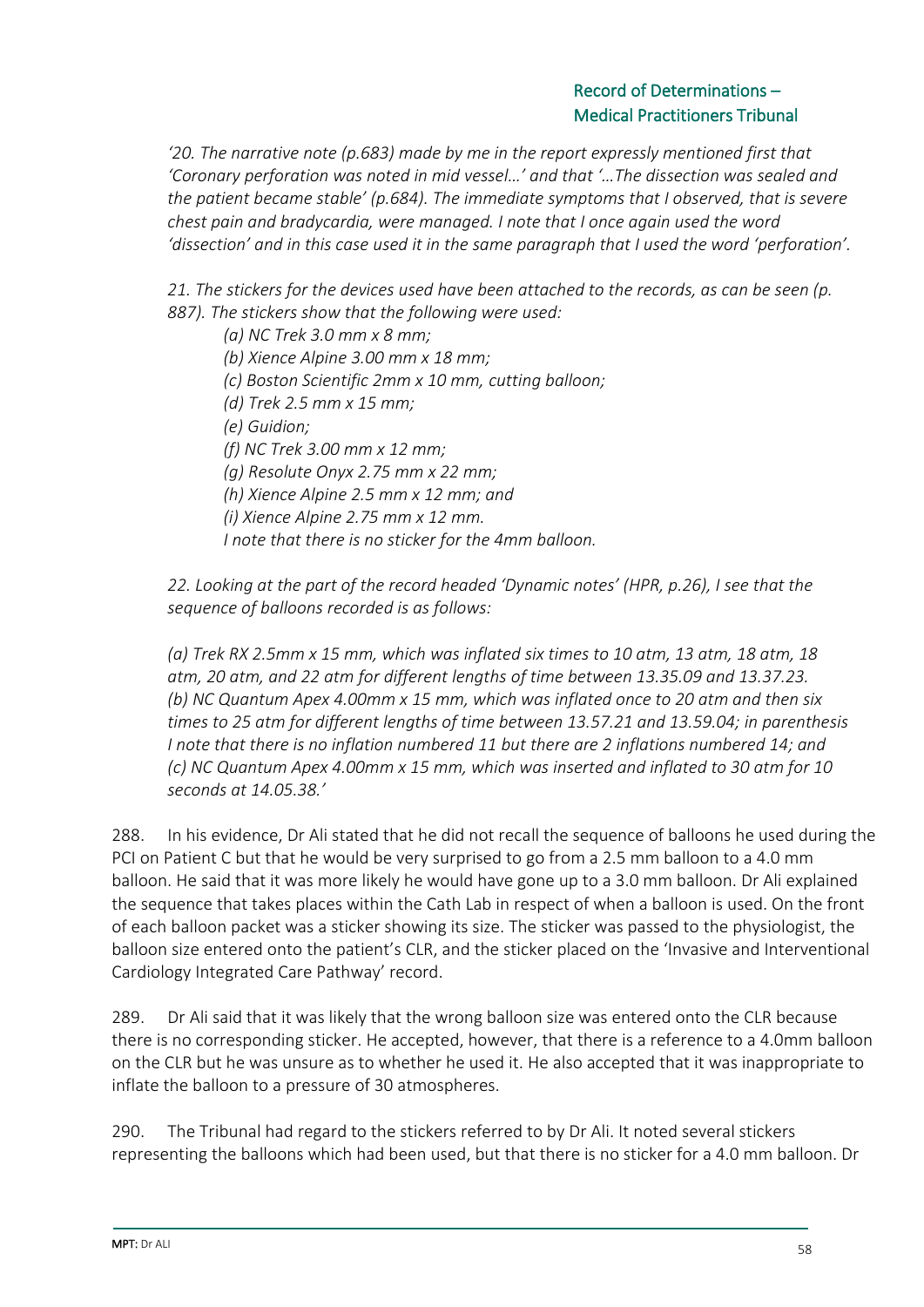Ali stated that it is not his standard practice to go from a 2.5mm balloon to a 4.0mm balloon, and that he did not do so in the case of Patient C. Dr J agreed that it would be unusual to move upwards in size in one step.

291. The Tribunal also had regard to the CLR in which it is recorded under the 'Devices used':

*NC Quantum Apex 4.0 mm x 15 mm. Diameter 15 mm. Length 4 mm. 1 inflation(s) to a max pressure of atm'*

292. The Tribunal noted, from the evidence adduced during the proceedings, that a balloon would not be 15 mm wide and considered this therefore to be a typographical error in the CLR report. There were other similar examples in the report which suggested to the Tribunal that the data contained in the different reports is not wholly accurate and therefore not wholly reliable. It considered it possible that the size of the balloon could have been entered incorrectly.

293. The Tribunal therefore was not satisfied on the evidence before it that Dr Ali used a 4.0 mm balloon, as alleged, and it determined that the GMC had failed to discharge the burden of proof.

294. The Tribunal therefore found paragraph 15(f) of the Allegation not proved.

Paragraph 15(g) of the Allegation

# g. caused Patient C to have a coronary perforation; Admitted and found proved

295. This paragraph of the Allegation was admitted and found proved. The Tribunal did not consider it further at this stage.

# Paragraph 15(h)(i) of the Allegation

h. failed to respond appropriately when Patient C suffered a coronary perforation in that you failed to:

i. undertake or arrange an emergency echocardiogram in the catheter laboratory;

- 296. Patient C's PCI commenced at 13:07 and concluded at 14:37.
- 297. Dr J, in his report of 20 August 2020, states at paragraphs 3.22 and 3.23:

*'3.22 The literature provides guidance on the current best approaches to patient management and once a perforation has been seen to occur an emergency echocardiogram should be performed to detect any accumulation of blood around the heart (Figure 5).*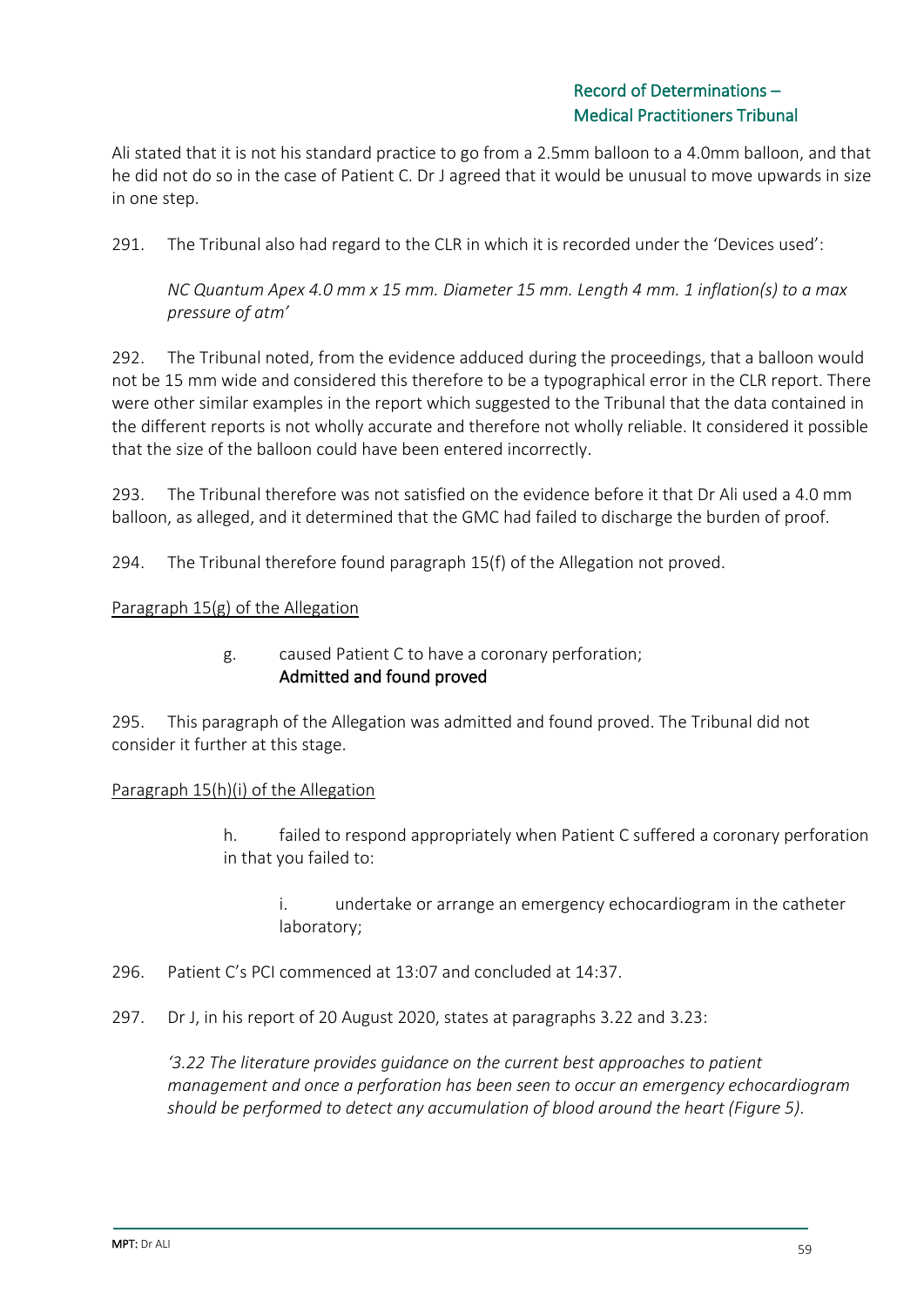*3.23 This echocardiogram should be performed in the catheter laboratory whilst the coronary guide wire is still in place in the coronary artery. This will guide corrective treatments if a significant pericardial collection is detected (Figure 5).'*

and at paragraph 3.26:

*'3.26 Dr Ali did not undertake or arrange emergency echocardiography. This was inappropriate particularly as Patient [C] had signs of intrapericardial bleeding with low blood pressure (hypotension).'*

298. The Tribunal noted the reference to 'Figure 5' comes from Dr J's evidence and is an 'Algorithm for treating coronary dissections and coronary perforations'. This states that when there is a perforation there should be *'emergent echocardiography'*.

299. Dr J's evidence was that an echocardiogram should have been performed while Patient C was still in the Cath Lab when the catheter wire was still in place to enable any further invasive steps to be taken should this be necessary such as the use of additional or covered stents. He stated that it would have been reasonable to keep Patient C in the Cath Lab for fifteen minutes or longer as necessary.

300. At paragraphs 29, 30 and 31 of his statement of 7 February 2022, Dr Ali states:

*'29. As I have mentioned in relation to [Patient B], Echocardiography was not immediately available in the Catheter Lab at Wexham Park Hospital at the time or I would have performed on-table echocardiography. In the event an echocardiogram was performed on Patient C in the ward after she had been stabilised and transferred. My Catheter Lab report notes that I sought 'Urgent echo today' (p.684).*

*30. The Obtuse Marginal side branch was lost (occluded) at the time the coronary perforation had occurred and before stent deployment as can be seen in the image timed 14:11:56 (XA000574). I did not at the time think it was necessary to mention this in my final report.*

*31. Patient [C] became stable in the Catheter Lab and was transferred from the Catheter Lab to the Coronary Care Unit, with my note recording 'Patient transferred to CCU' (p.684'). As you will appreciate, this was the second patient on the same day where I had perforated a coronary vessel during the PCI procedure. I believe that the perforations in Patients B and C were the first in my career as a primary operator, although I had assisted colleagues to deal with perforations in the course of my training. When a perforation occurs, I would have a decision tree in mind, with a series of steps to be considered. The first was to see if I could seal the perforation and stabilize the patient. I did consider the possibility that I might have to carry out pericardiocentesis but, in the event, it was not clinically indicated. Performing an echo would have been a prior step to pericardiocentesis, and in the event there was no echo available immediately in the Catheter Lab but the need for an Echo as a prior step to pericardiocentesis did not arise. However, the kit for pericardiocentesis was available, prepacked, and ready in the Catheter Lab.'*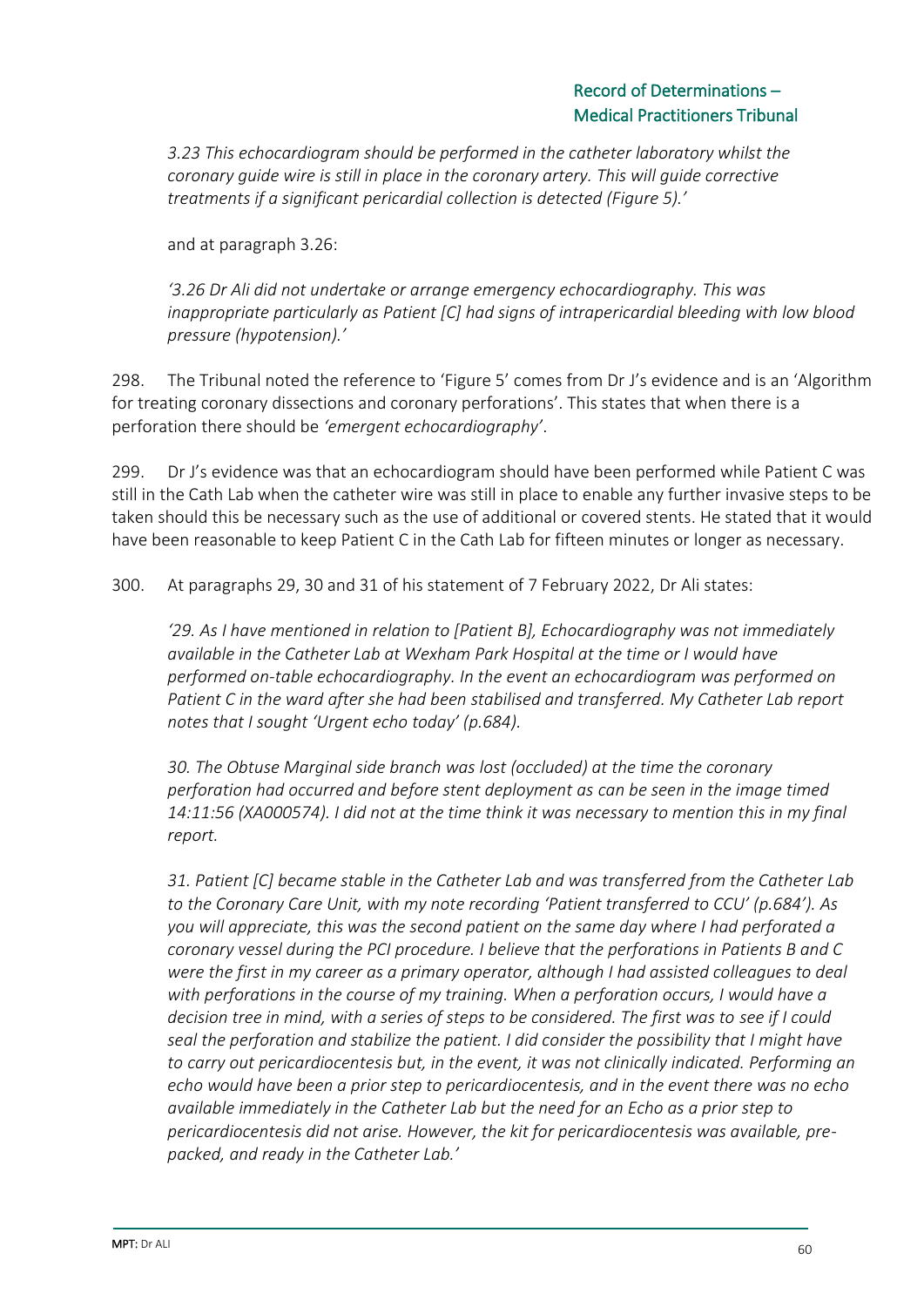301. The Tribunal noted that in Patient C's CLR, Dr Ali recorded at 15:22 under 'Recommendations':

#### *'Urgent echo today'*

302. The Tribunal noted that an echocardiogram was performed on Patient C at 15:34, some 12 minutes later. It noted from Patient C's records that there was an entry made by Dr Ali timed at 15:35 when he visited Patient C. The entry states:

*'Pt has no C/P P 60 bpm BP 96/55 Iv fluids being given → give as stat*

*Echo – shows good LV function localized small posterior pericardial effusion not causing Tamponade*

*Plan*

*Continue iv fluids Close monitoring Monitor U/O Bloods – FBC/U+E/Trop level'*

303. In his written and oral evidence, Dr Ali said that he did not arrange for an emergency echocardiogram of Patient C whilst she was in the Cath Lab because he was already aware from the PCI of Patient B earlier that day that a portable echocardiogram was not available. He added that there was a lot going on and because he had stabilised Patient C's symptoms, he considered it safe to transfer her to the ward, having arranged for an echocardiogram to be done there. He said that, had it then been necessary, he would have had taken Patient C back into the Cath Lab for further management.

304. The Tribunal heard from Miss G, who was the Cardiology Investigations Manager at the time and responsible for the echocardiogram service. In her evidence, she confirmed that an echocardiogram machine was not available in the Cath Lab. In her statement, she stated:

*'In terms of the echo machine, this is something that would need to be called for if it was required. It was kept in the Cardiology Investigations Unit and is used in the department or on patients on the ward….*

*Generally, if a patient in the catheter lab needs an urgent echo to be performed during a procedure, a call will be made down to the Cardiology Investigations Unit and we would try and see if one of the echo physiologists is free or sometimes one of the cath lab staff will come down to the Cardiology Investigations Unit to collect the machine and ask one of the*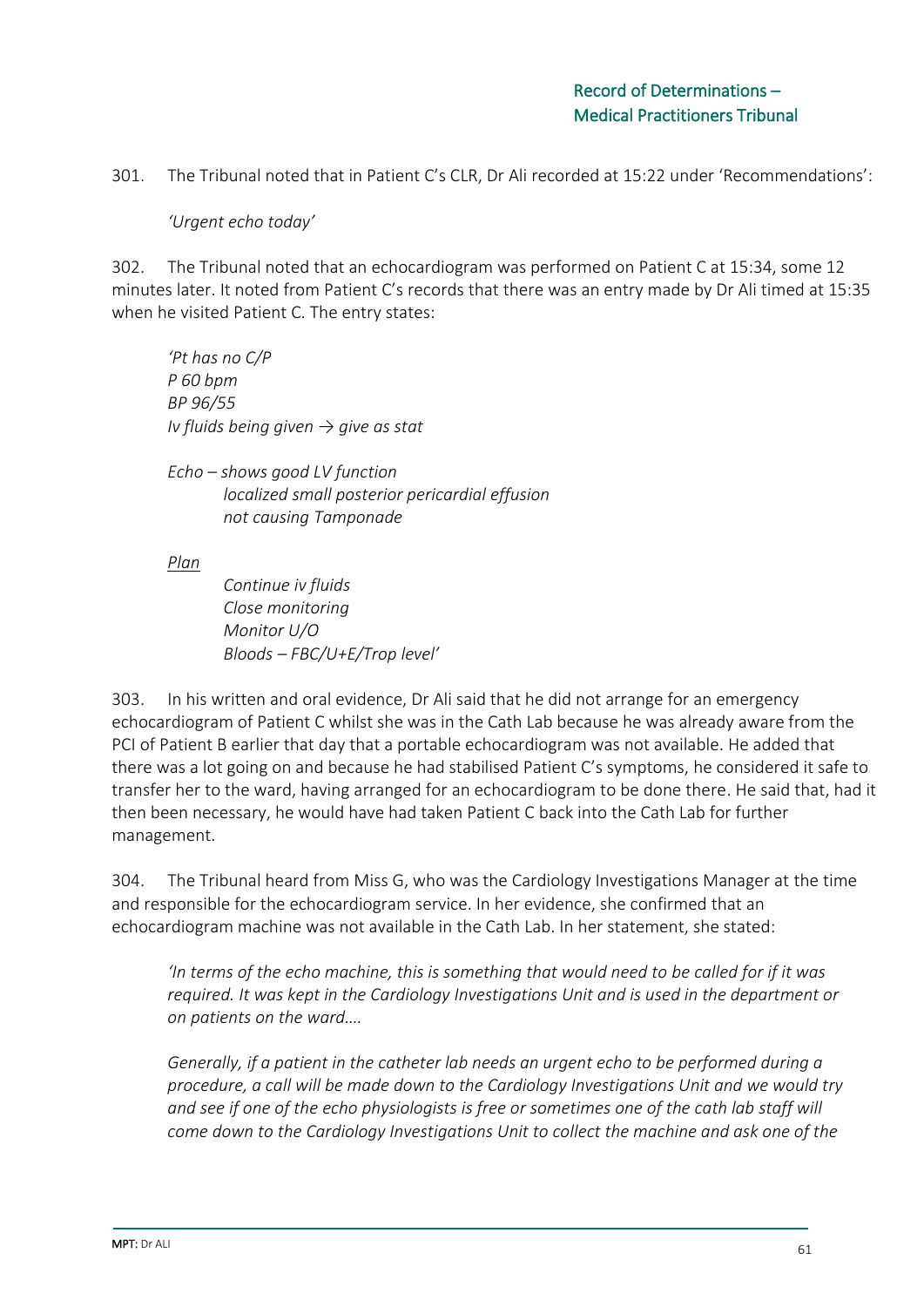*staff to come to the cath lab urgently. This is normal practice for a patient on the table who is not very well.'*

305. The Tribunal considered it to be clear, from Dr Ali's own evidence, that he did not arrange for an emergency echocardiogram to be done in the Cath Lab while Patient C was still in the laboratory. The Tribunal accepted Dr J's evidence of the reasoning behind, and the need for, *'emergent echocardiography'*.

306. The Tribunal considered that, although Dr Ali asked that an *'Urgent echo'* be done at the end of the PCI when he electronically completed the CLR, he should have undertaken or arranged for emergency echocardiogram at the time Patient C became unwell. From the evidence contained in the reports of the PCI, this was at 14:11, when her blood pressure dropped during the PCI. The Tribunal considered that if it had been requested, an echocardiogram machine could have been brought to the Cath Lab urgently.

307. The Tribunal therefore found paragraph 15(h)(i) of the Allegation proved.

# Paragraph 15(h)(ii) and (iii) of the Allegation

- ii. consider and/or make preparations for immediate pericardiocentesis;
- iii. consider and/or make preparations for insertion of a covered stent to seal the perforation;
- 308. The Tribunal considered paragraphs 15(h)(ii) and (iii) together.
- 309. Dr J in his report dated 20 August 2020, states at paragraph 3.27:

*'3.27 There is no indication that Dr Ali considered or made preparations for immediate pericardiocentesis, insertion of a covered stent to seal the perforation or possible emergency cardiac surgery.'*

310. Dr J further accepts in paragraph 3.29 of his report:

*'3.29 Fortunately, after the insertion of three coronary stents the angiogram showed coronary perforation was sealed. However, there was occlusion of the major OM branch of the Cx artery.'*

311. The Tribunal accepted from the comments made in the CLR that Dr Ali was aware there was a perforation. The Tribunal had regard to paragraphs 31 and 32 of his statement dated 7 February 2022:

*'31. Performing an echo would have been a prior step to pericardiocentesis, and in the event there was no echo available immediately in the Catheter Lab but the need for an Echo as a prior step to pericardiocentesis did not arise. However, the kit for pericardiocentesis was available, pre-packed, and ready in the Catheter Lab.'*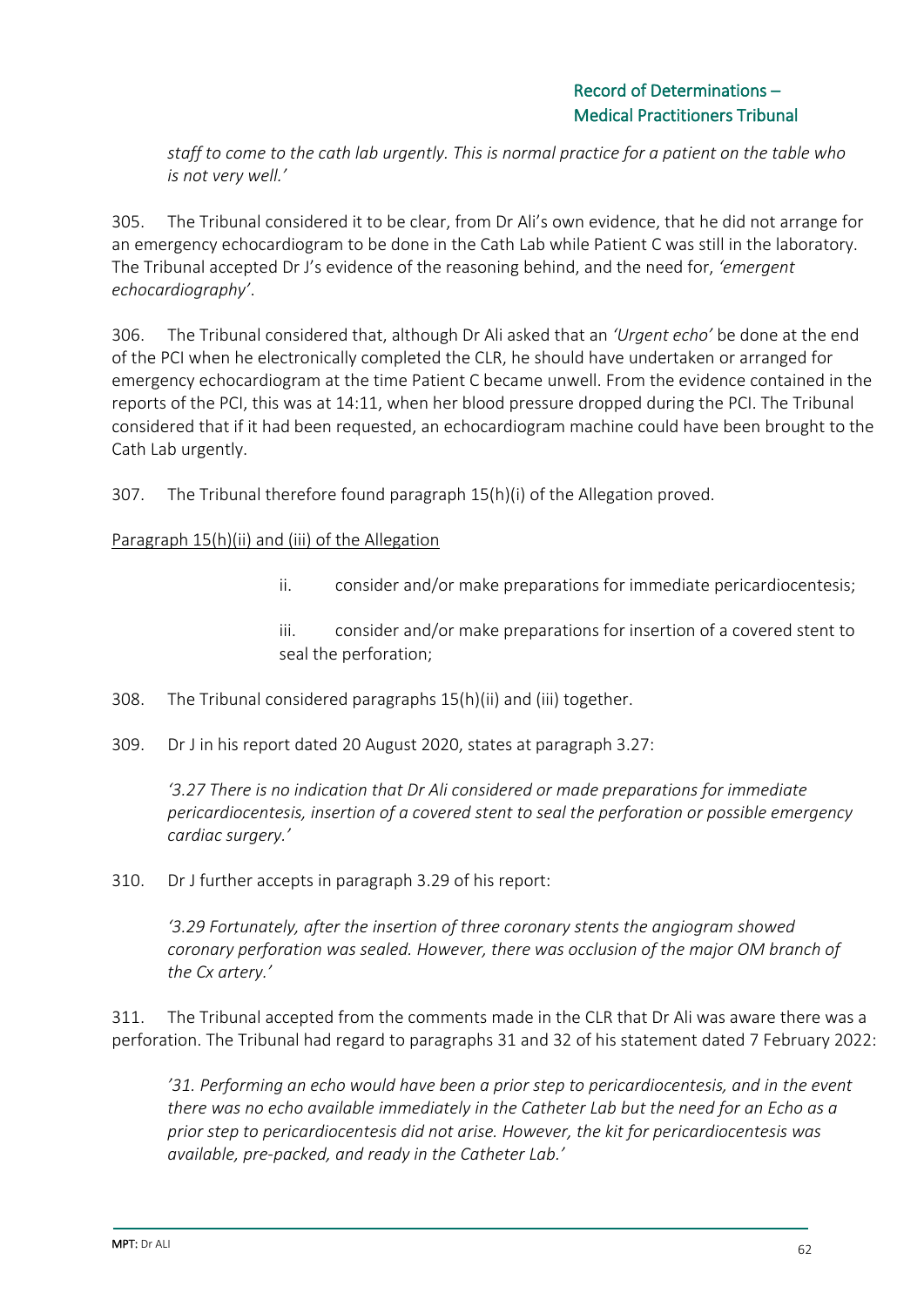*'32. Covered stents are kept ready in the Catheter Lab, but they are not often required and frequently their life expires before they are used and they have to be replaced. The question: do we have in date covered stents is asked prior to carrying out PCI. I have seen and assisted in the placement of a covered stent put in by a colleague but I have not had to put a covered stent in. The possibility that I might have to place a covered stent in Patient C had been in the back of my mind as I sought to seal the perforation. Considering and preparing for emergency cardiac surgery was even further down the decision tree. I did not have to prepare Patient C for emergency cardiac surgery. At the time, as I mention earlier in this statement, the link was with Harefield Hospital. If the need had arisen, we would have telephoned the team at Harefield Hospital. They would have asked what I was doing to seal the perforation, but if the patient was to be transferred to Harefield Hospital we would have transferred Patient C to the ITU at Wexham Park Hospital first, and she might have been intubated and ventilated, and then transferred by blue light ambulance.'*

312. As the Tribunal has noted from the guidance presented to it, the next possible steps in managing a perforation include arranging for an emergency echocardiogram and, if necessary, a pericardiocentesis, and additional or covered stents. Dr J's evidence was that there was no indication that Dr Ali considered or prepared for these. However, because covered stents and the equipment for pericardiocentesis were immediately to hand, Dr J's evidence did not go so far as showing that Dr Ali did not consider or prepare for these steps to be taken. Dr J explained that in the hospital where he worked, a code word, 'the third trolley' is used to indicate the need, but Dr Ali explained that no such code operated at the Hospital.

313. The Tribunal considered Dr Ali's evidence that *'The possibility that I might have to place a covered stent in Patient C had been in the back of my mind as I sought to seal the perforation'*, and that pericardiocentesis was also in his thinking. The Tribunal determined that in the absence of evidence to the contrary, and given the availability of the equipment ready to hand, the GMC had not discharged the burden of proof regarding these allegations,

314. The Tribunal therefore found paragraphs 15(h)(ii) and (iii) of the Allegation not proved.

# Paragraph 15(h)(iv) of the Allegation

# iv. consider and/or make preparations for emergency cardiac (Withdrawn following a Rule 17(6) application)

315. This paragraph of the Allegation was withdrawn. The Tribunal did not consider it further.

# Paragraph 15(j) of the Allegation

j. failed to recognise and/or record that Patient C had suffered from major side branch occlusion leading to myocardial infarction;

316. In his report dated 20 August 2019, at paragraph 2.23, Dr J stated: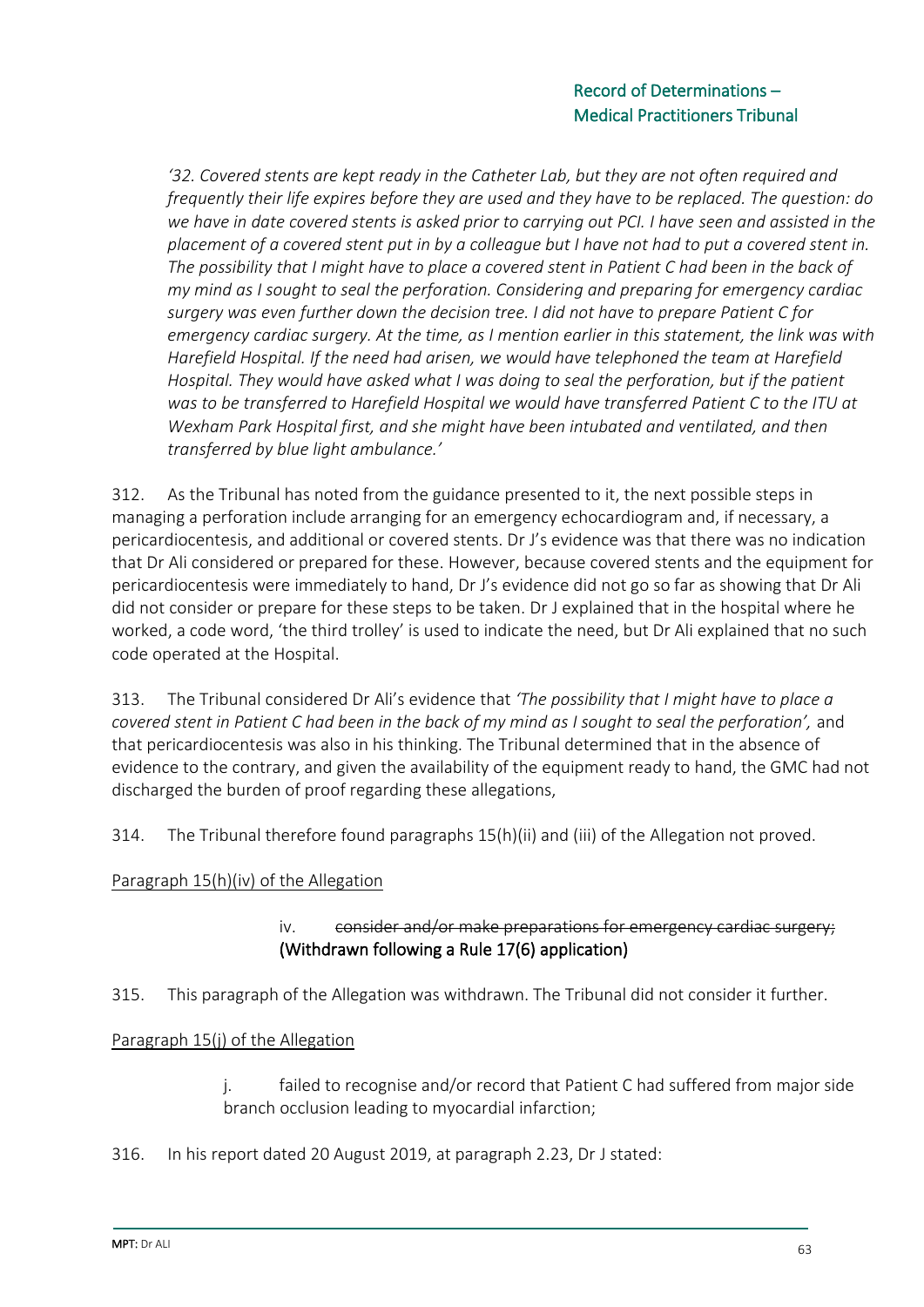*'2.23 At 14.34 the angiogram (XA000584) taken at the end of Dr Ali's PCI procedure shows the perforation to be sealed and total occlusion of the main obtuse marginal branch (OM) of the Cx.'*

At paragraph 3.31, he stated:

*'3.31 Patient (c) had a myocardial infarction with chest pain and troponin rise. This complication appears not to have been noted'.*

317. In his oral evidence during cross examination, Dr J accepted that it was possible Dr Ali did see the occlusion even though he did not record it in the CLR. Further, Dr J accepted that Dr Ali may have recognised the occlusion given his subsequent actions. However, Dr J maintained that Dr Ali should have recorded it and that not doing so was a failure on Dr Ali's part.

318. At paragraph 30 of his statement of 7 February 2022, Dr Ali states:

*'30. The Obtuse Marginal side branch was lost (occluded) at the time the coronary perforation had occurred and before stent deployment as can be seen in the image timed 14:11:56 (XA000574). I did not at the time think it was necessary to mention this in my final report.'*

319. During his oral evidence, Dr Ali accepted that he should have recorded the occlusion but maintained that he recognised it at the time. Dr Ali went on to say that because he recognised the occlusion, even though the perforation had been sealed, he ordered tests to be carried out after the PCI. This included a test for troponin levels which, if high, would indicate that there had been a myocardial infarction. In this respect, Dr Ali referred the Tribunal to paragraph 39 of his statement which states:

*'39. The ECG showed that she was in sinus rhythm and that there were no acute ischaemic changes. The echocardiogram showed that there was no significant effusion that required a drain at that time. In this case a peri-procedural myocardial infarction was likely given the perforation and subsequent side branch occlusion and would be diagnosed by significantly raised Troponin level.'*

320. Based on the evidence of Dr Ali that he did not record the occlusion, and the concession made by Dr J in evidence that he may have recognised the occlusion but not recorded it, the Tribunal determined that Dr Ali did recognise the occlusion but that he failed to record it.

321. The Tribunal noted that the allegation is in the alternative. It therefore found paragraph 15(j) of the Allegation proved in that Dr Ali failed to record that Patient C suffered from major side branch occlusion leading to myocardial infarction.

Paragraph 15(k) of the Allegation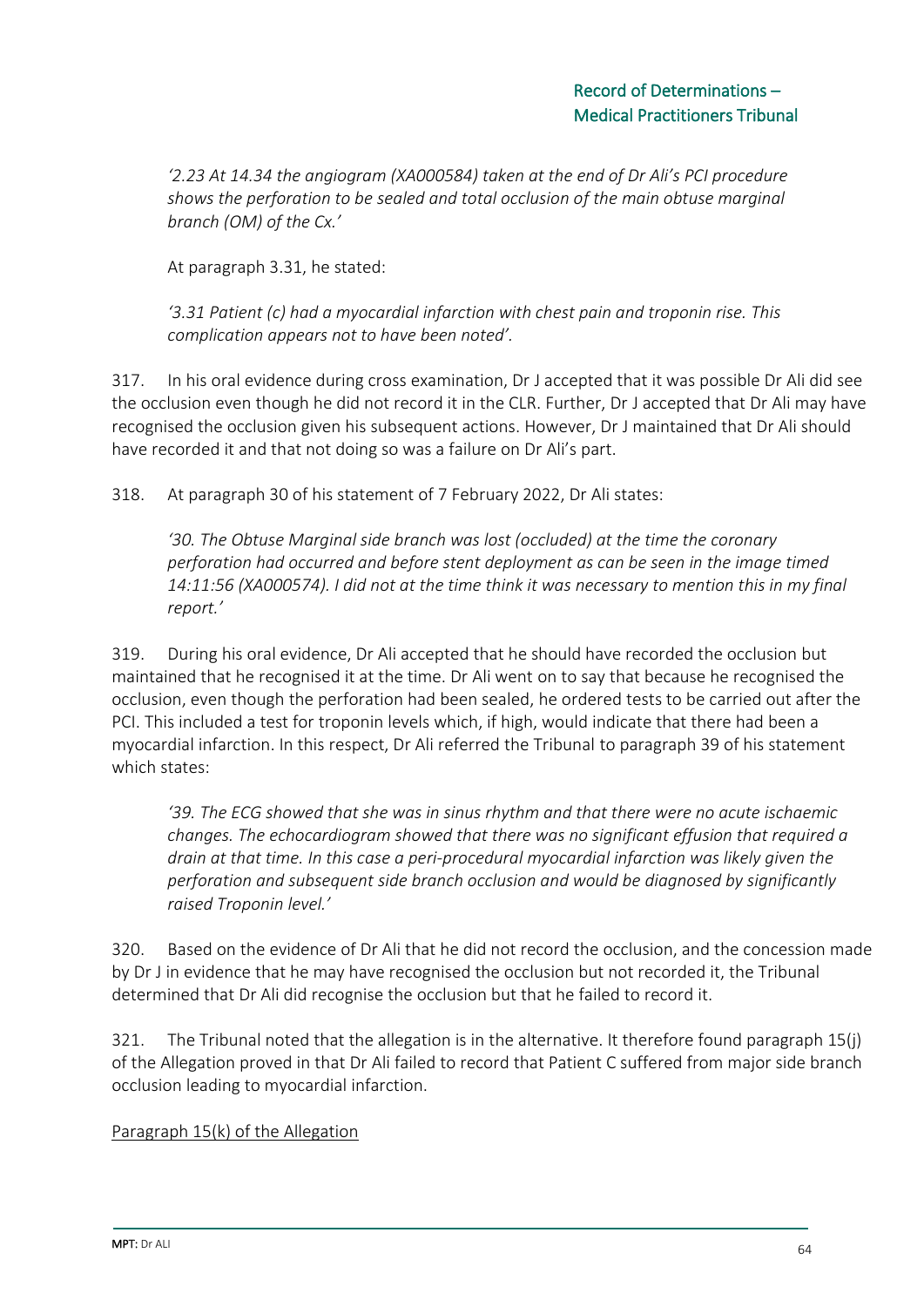- k. failed to communicate adequately with Patient C following the procedure;
- 322. Dr J's evidence, in his report dated 20 August 2019, at paragraphs 3.33 and 3.34, was:

*'3.33 Dr Ali saw Patient (C) after the procedure. Dr Ali's notes do not include a record of any explanation to Patient [C] of the major complications of the PCI procedure, i.e. coronary perforation and pericardial bleeding; coronary branch occlusion and myocardial infarction. Dr Ali's notes do not include any apology for the complications. Dr Ali's notes do not include any explanation of consequences of the complication.'*

*'3.34 GMC Guidance - Openness and honesty when things go wrong, Professional Duty of Candour includes - tell the patient when something has gone wrong; apologise to the patient, offer an appropriate remedy or support to put matters right (if possible, explain fully to the patient the short and long term effects of what has happened. GMC Good Medical Practice includes Record your work clearly accurately and legibly - 21 Clinical records should include - the information given to patients.'*

323. The Tribunal had regard to Patient C's discharge letter, dated 6 February 2017 which states:

#### *'Diagnosis at Discharge*

*Elective admission for PCI to left coronary – developed coronary artery rupture pericardial effusion HAP AKI Dresslers syndrome' …… Complications coronary artery rupture pericardial effusion'*

324. Dr Ali, in his statement of 7 February 2022 stated, and maintained during his oral evidence, that he explained the complication to Patient C while she was still in the Cath Lab. At paragraph 36 of his report Dr Ali states:

*'My recollection is that I explained to Patient C the complication which had occurred, during the course of managing that complication while the patient was in the Catheter Lab. She had been given analgaesia but not a general anaesthetic. I believe that I had a further conversation with her when I saw her in the ward that afternoon but readily acknowledge that she would, or might, not have taken those explanations in. From my subsequent conversation with Patient C it became apparent that she had no recollection of my reviewing her in person on the ward on the afternoon of 19 January 2017.'*

325. Dr Ali went on to state at paragraphs 37: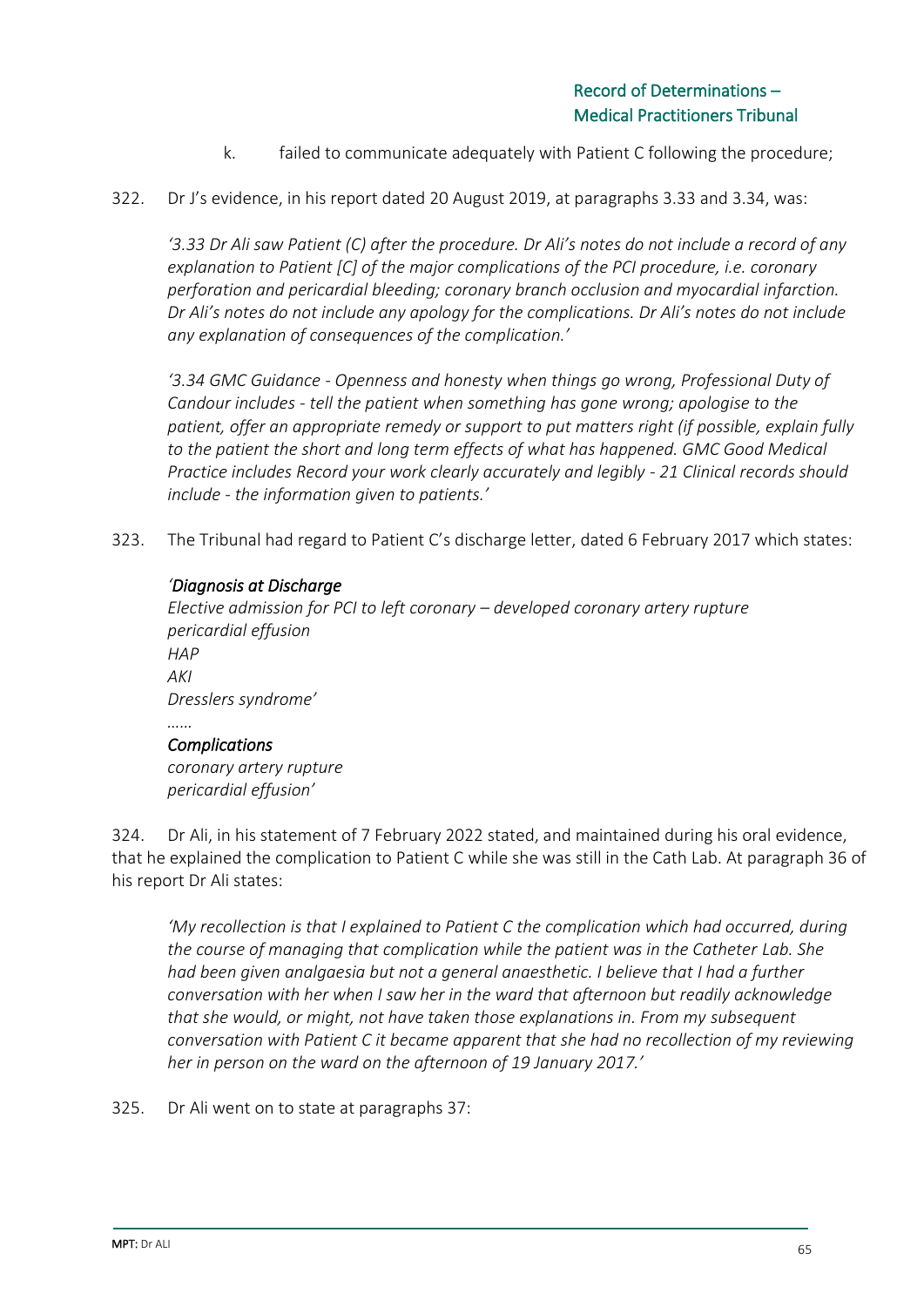*'Patient [C] was seen again at 21.45 and the note by the CMT2 doctor includes a note that the PCI to the Left Circumflex had been 'complicated by coronary artery rupture [ ] sealed in angio' (p.689).'*

326. The Tribunal heard from Patient C. In her oral evidence, Patient C said that she could not at all recall Dr Ali explaining the complication to her, either in the Cath Lab or on the ward. She accepted that she had been given strong analgesia and this might have been the reason she could not recall or take in any explanations which were given to her at the time.

327. In his evidence during cross examination, Dr J accepted that it was not fair to blame Dr Ali for Patient C's inability to recollect the conversations he had with her in relation to the complications in the Cath Lab or on the ward.

328. The Tribunal had regard to notes recorded by Dr Ali's colleagues when they visited Patient C on the ward. One note, timed, at 18:45 on 19 January 2017, and another timed at 21:45, make no mention that Patient C had any difficulty communicating or understanding what was being said to her.

329. The Tribunal considered that the absence of any notes in Patient C's clinical records does not mean that Dr Ali did not explain the complication to Patient C, or that he failed to adequately communicate with her. Dr J accepted this during his evidence.

330. Having heard from Patient C and having considered the information recorded in her records, the Tribunal was not satisfied that Dr Ali failed to adequately communicate with Patient C following the PCI.

331. It therefore found paragraph 15(k) of the Allegation not proved.

Paragraph 15(l) of the Allegation

l. failed to make an appropriate note of the PCI procedure to include the complications encountered;

332. Dr J states in paragraph 3.33 of his report of 20 August 2019:

'3.33 Dr Ali saw Patient [C] after the procedure. Dr Ali's notes do not include a record of any *explanation to Patient [C] of the major complications of the PCI procedure, i.e. coronary perforation and pericardial bleeding; coronary branch occlusion and myocardial infarction. Dr Ali's notes do not include any apology for the complications. Dr Ali's notes do not include any explanation of consequences of the complication.'*

333. The Tribunal noted the complications as set out in Dr J's paragraph 3.33. These were: perforation; pericardial bleeding; coronary branch occlusion; and myocardial infarction.

334. The Tribunal had regard to the CLR completed by Dr Ali immediately following the PCI. It records the perforation as a complication and refers to the 'dissection' being sealed.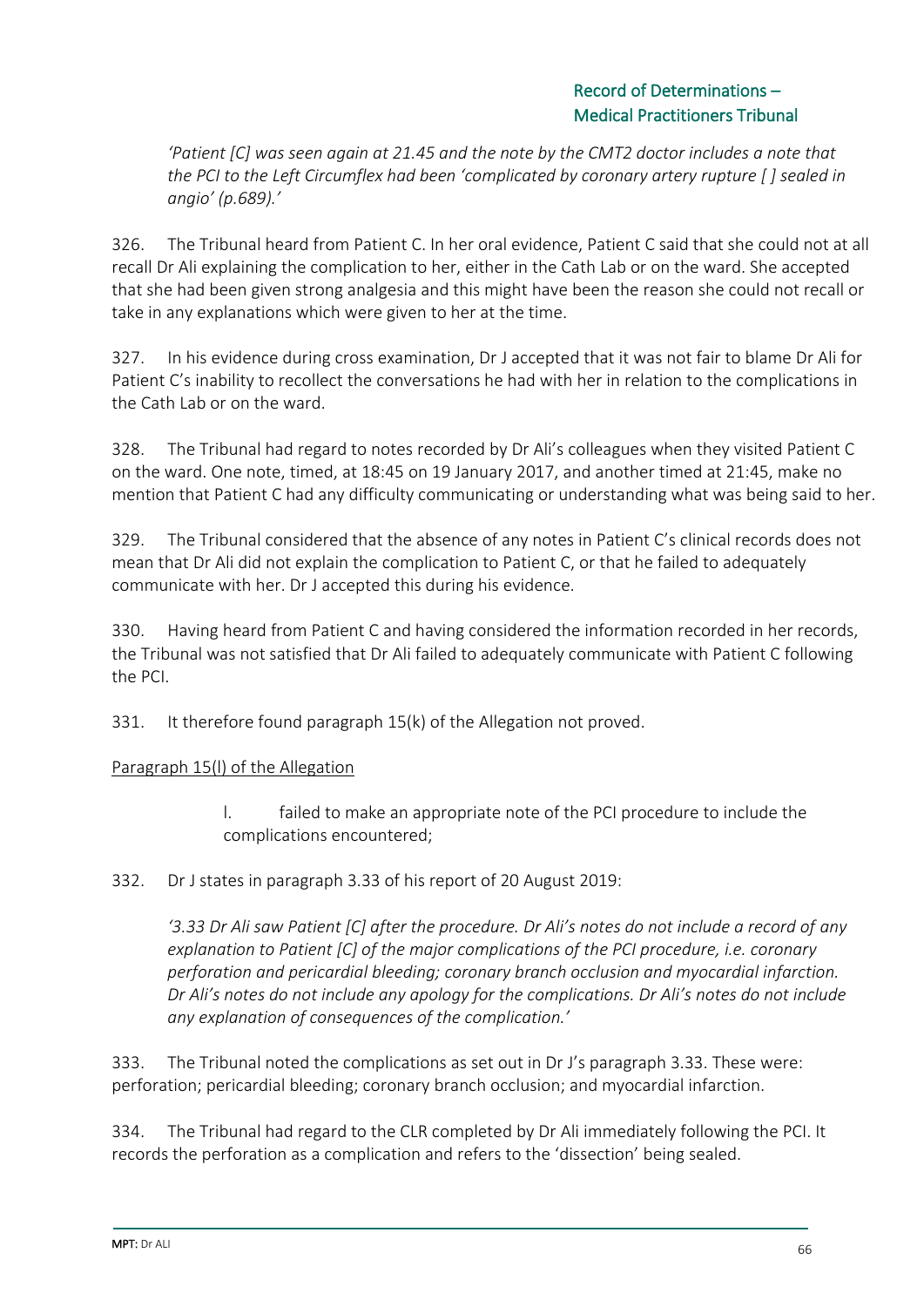335. It had regard to the clinical notes made by Dr Ali at 15:35 when he saw Patient C in the ward. It notes that the echocardiogram showed '*localized small posterior pericardial effusion not causing Tamponade'*.

336. In relation to myocardial infarction, Dr Ali could not have recorded this complication at the time because it had not been confirmed by the investigations which he had requested.

337. The Tribunal therefore determined that Dr Ali did not fail to make an appropriate note of these complications.

338. The Tribunal has already found that Dr Ali failed to record the coronary branch occlusion in relation to allegation 15(j) above. The Tribunal considered it would be 'double counting' to find the same matter proved under the head of another allegation.

339. The Tribunal therefore found paragraph 15(l) of the Allegation not proved.

#### Paragraph 15(m) of the Allegation

m. failed to make a note of any discussions with Patient C regarding the complications encountered and any apology given.

340. The Tribunal has already found paragraph 15(k) not proved in that Dr Ali did not fail to adequately communicate with Patient C after the PCI on 19 January 2017. It noted the content of the note he made of his visit to her at 15:35 that day. Although the Tribunal considered that Dr Ali had adequately communicated with Patient B, it noted that there is no record of any discussion, for example what he said to her or her reaction, nor is there a note of any apology.

341. The Tribunal also had regard to Dr Ali's note of his visit to Patient C at 08:00 the following morning: a

> *"Dr Omar Ali Consultant Pt complained of chest pain after vomiting this morning. Obs stable P 55 BP 124/63 O2 sat 98% R/A passing urine └\_\_\_\_\_\_\_\_\_\_\_\_\_\_\_\_\_\_┘ \ improved haemodynamics*

*Plan*

*① ECG now SR; No acute ischaemic changes.*

*② Rpt echo this am*

*③ Keep pt on CCU for close monitoring*

*④ Please keep me informed of her progress.'*

**MPT:** Dr ALI 67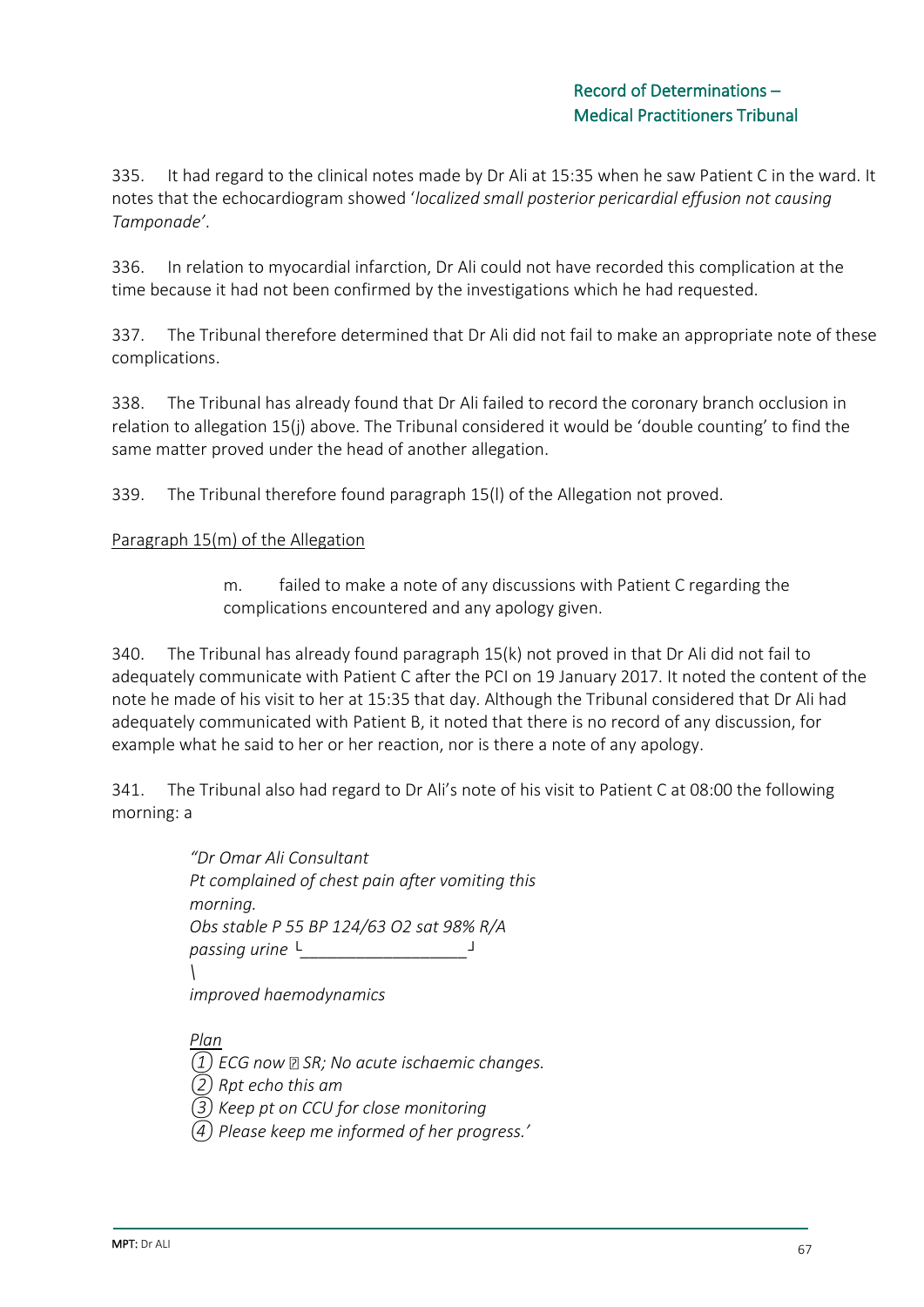- 342. The Tribunal noted that there is again no record of any discussion with Patient C.
- 343. In his statement dated 7 February 2022, at paragraph 36 Dr Ali stated:

*'36. My recollection is that I explained to Patient C the complication which had occurred, during the course of managing that complication while the patient was in the Catheter Lab. She had been given analgaesia but not a general anaesthetic. I believe that I had a further conversation with her when I saw her in the ward that afternoon but readily acknowledge that she would, or might, not have taken those explanations in. From my subsequent conversation with Patient C it became apparent that she had no recollection of my reviewing her in person on the ward on the afternoon of 19 January 2017.'*

344. Further at paragraph 43, he stated:

*'43. I did not document the full content of the discussions I had with Patient C on 19 January and 20 January 2017.'*

345. The Tribunal considered that, whilst Dr Ali may have discussed with Patient C the complications she suffered during the PCI, and may have apologised to her, it is a matter of fact that there is no record of these discussions in the clinical notes.

346. It therefore found paragraph 15(m) of the Allegation proved.

# Patient D

#### Background

347. Patient D was 74 years old when he was treated by Dr Ali as a private patient in May 2016.

348. On 30 March 2017, Patient D was seen by a nurse in the Assessment of Suspected Angina outpatient clinic at the Hospital following a referral by his GP. He had a history of chest pain but with no change or limitation in his exercise tolerance. A CT-coronary angiogram ('CTCA') took place on 9 May 2017. This showed that Patient D had stenosis of the right coronary artery, the left anterior descending artery, and the circumflex artery.

349. Dr Ali reviewed the results on 12 May 2017. He did not see Patient D for this review. He recommended an urgent invasive coronary angiogram and an increase in Patient D's medical therapy with the addition of Atorvastatin and Bisoprolol.

350. Dr Ali saw Patient D on 22 May 2017 privately. The Tribunal had a copy of Dr Ali's handwritten note of the consultation, and the letter Dr Ali wrote to Patient D's G.P. afterwards. Dr Ali was told that Patient D had a history of shortness of breath and episodes of central chest pain which were unpredictable or brought on by exertion. Dr Ali noted that Patient D attended Accident and Emergency on 20 May 2017 complaining of these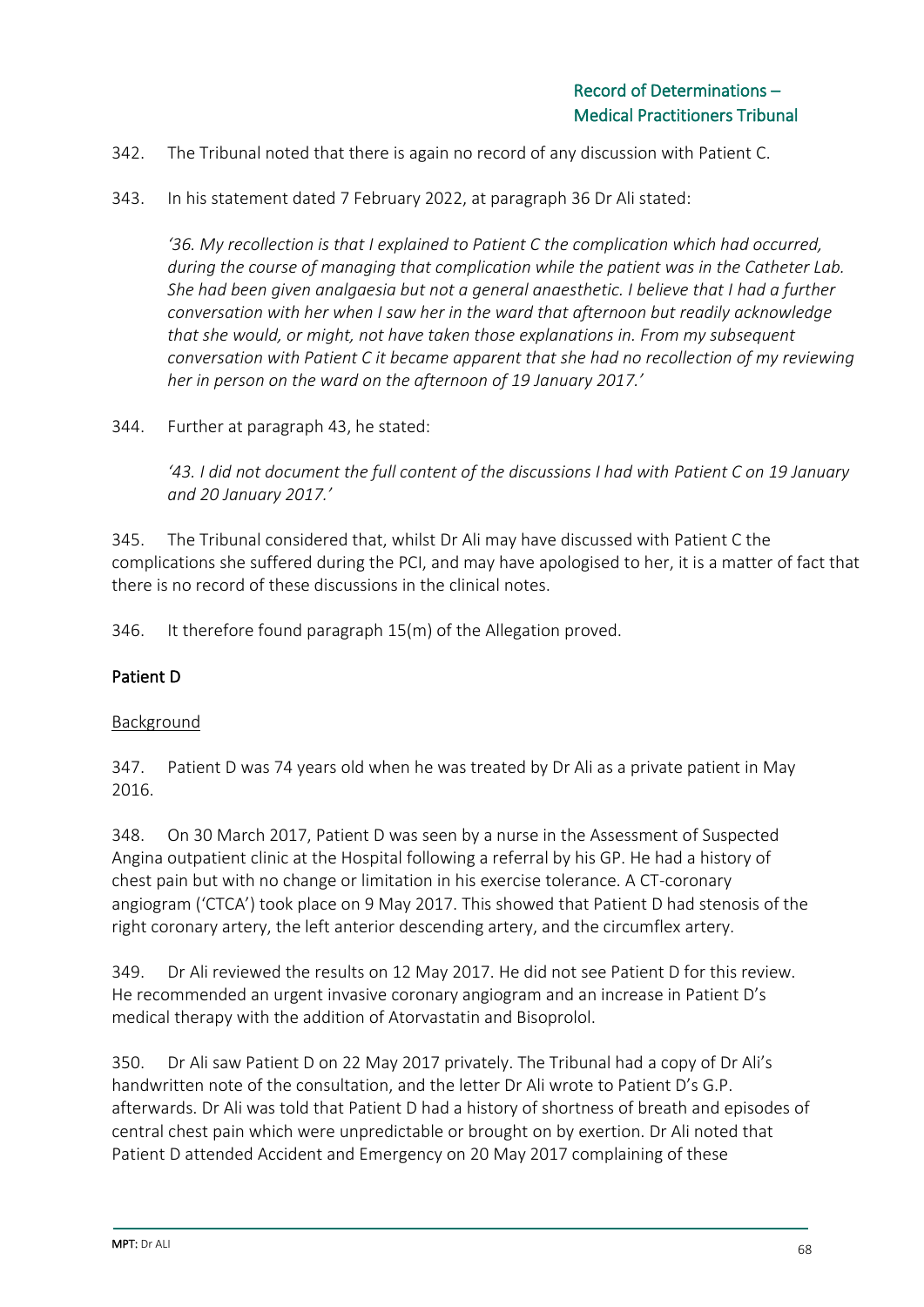symptoms. Dr Ali's summary of the CTCA was *'three vessel disease with severe mid LAD stenosis'*. Dr Ali's plan was to commence Aspirin and Clopidogrel in addition to his other tablets, restart Amlodipine, and for Patient D to have an angiogram proceeding to PCI. He advised Patient D to stop smoking.

351. Dr Ali carried out the PCI procedure on Patient D on 30 May 2017. He performed an angiogram and then proceeded to PCI, inserting four stents. The CLR indicates there were no complications. However, Patient D suffered a cardiac arrest due to ventricular fibrillation a few hours after the PCI from which he was successfully resuscitated. He was discharged home on 1 June 2017.

352. Dr Ali next saw Patient D on 12 June 2017 when he referred him to a cardiac rehabilitation programme. Dr Ali was not involved in Patient D's care after 12 June 2017.

353. The Tribunal noted that there were no allegations regarding the performance of the PCI itself performed by Dr Ali on 30 May 2017, or about its outcome. The allegations concerning Patient D relate to the appropriateness of the treatment recommended by Dr Ali and the obtaining of consent for that treatment.

# Paragraph 16 of the Allegation

16. On or about 12 May 2017, you wrote to Patient D and you inappropriately recommended invasive coronary angiography rather than non-invasive functional imaging.

# (Amended following a Rule 17(6) application)

354. The Tribunal noted that this allegation related to Dr Ali's review of Patient D on 12 May 2017.

355. The Tribunal considered Dr J's report dated 14 August 2020, in which he considered Patient D's history. He noted that the CTCA showed CAD with significant stenosis sufficient to cause ischaemic heart disease or lack of blood supply to the heart. A typical symptom of these conditions is angina which occurs during exercise when the blood flow to the heart is insufficient to meet the demands caused by exercise.

356. The letter to Patient D's GP following the appointment on 30 March 2017 recorded:

*'[Patient D] presents with a three-month history of left chest ache, no triggers associated flush feeling, no shortness of breath, nausea or sweating. Symptoms come on gradually and last 5 to 10 minutes and gradually relieve aided with rubbing his chest. There has been no change in his exercise tolerance. He continues to do everything as normal. He has quite physical job. He is an MOT mechanic and does love walking around and does heavy lifting within his job.'*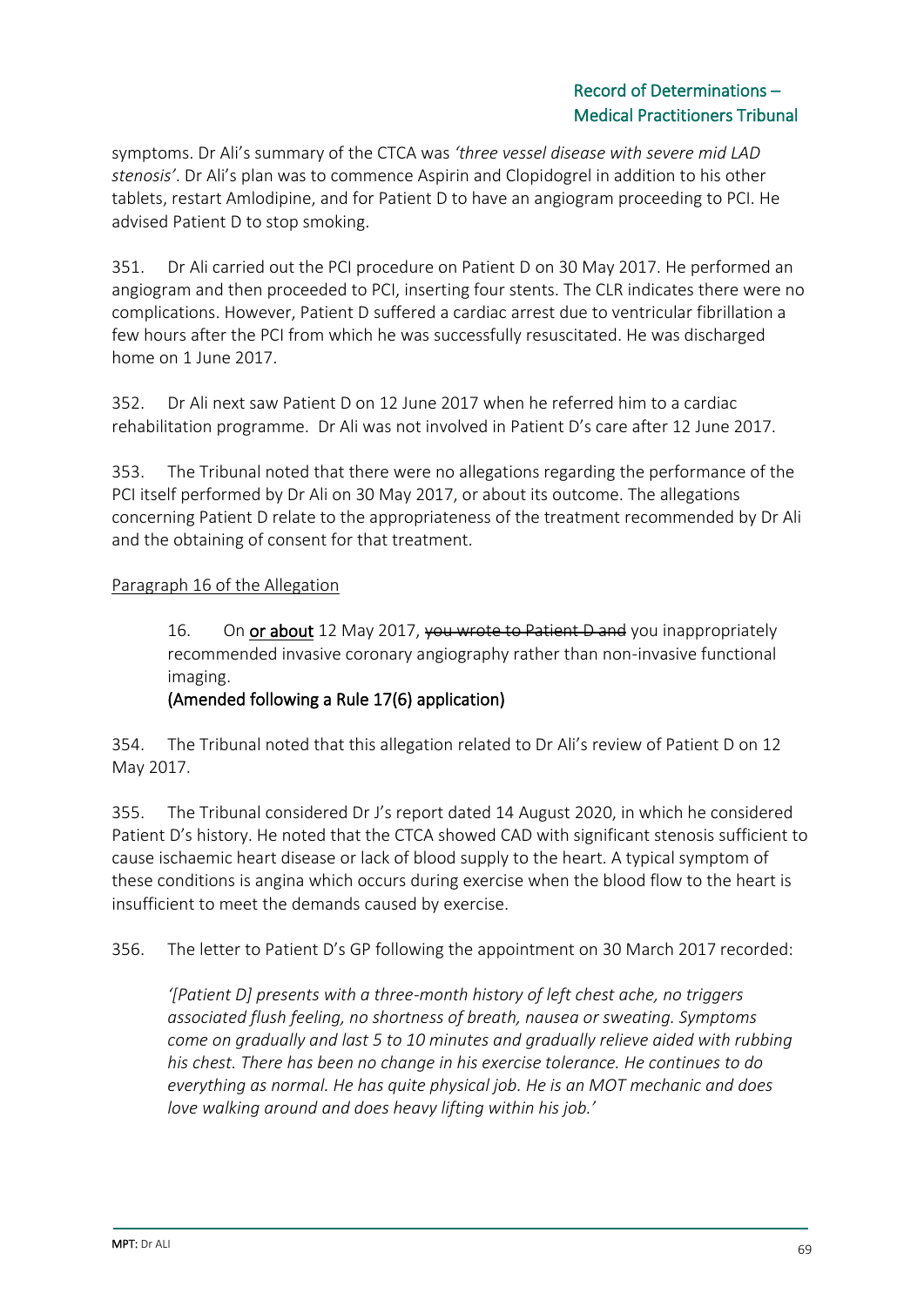357. Dr J's view was that Patient D had chest pain which was not consistently related to exertion and therefore not typical of angina. He referred the Tribunal to *NICE Guideline CG95: 'Chest pain of recent onset'* dated November 2016, which recommends non-invasive functional imaging if a person has confirmed CAD but there is uncertainty about whether the chest pain is caused by ischaemia.

358. Dr J's opinion was that Patient D should have been referred for non-invasive functional imaging as the next step of his assessment and that it was inappropriate to recommend the invasive angiogram which Dr Ali did recommend on 12 May 2017.

359. Dr Ali's evidence was that he considered Patient D to be a typical angina patient. He stated that he had discussed Patient D with the nurse who saw him, and as a result, he was concerned about the symptoms of angina that were described to him. He stated that he would not have recommended 'urgent' invasive angiography lightly and that he considered it appropriate to do so because he knew that Patient D had CAD and because he was worried about the severity of the CAD.

360. The Tribunal had regard to the clinical notes made by Dr Ali when he saw Patient D on 22 May 2017. In the notes Dr Ali recorded amongst other things *'chest pain on exertion'*. It also had regard to the CLR written following the PCI procedure on 30 May 2017 in which, it was stated that Patient D *'has been experiencing angina pain.'*. The Tribunal considered that these records corroborated Dr Ali's account that he considered Patient D to have symptoms of angina and that he was making clinical decisions with that in mind.

361. The Tribunal noted that in oral evidence Dr J was asked about these factors. He conceded that in the light of the conclusion drawn by Dr Ali that Patient D presented with typical angina, there was no need for non-invasive functional imaging to be carried out. The Tribunal considered this to be significant evidence regarding this allegation.

362. The Tribunal was also referred to the 'Disclaimer' paragraph in NICE Guidance CG95, which emphasises that role of the guidance alongside the need for healthcare professionals to exercise their clinical judgement. It states:

'*Healthcare professionals are expected to take NICE guidelines fully into account when exercising their clinical judgement. However, the guidance does not override the responsibility of healthcare professionals to make decisions appropriate to the circumstances of each patient, in consultation with the patient and, where appropriate, their guardian or carer.'*

363. Taking all of the evidence into account, the Tribunal was satisfied that it was not inappropriate for Dr Ali to have recommended invasive coronary angiography rather than non-invasive functional imaging.

364. It therefore found paragraph 16 of the Allegation not proved.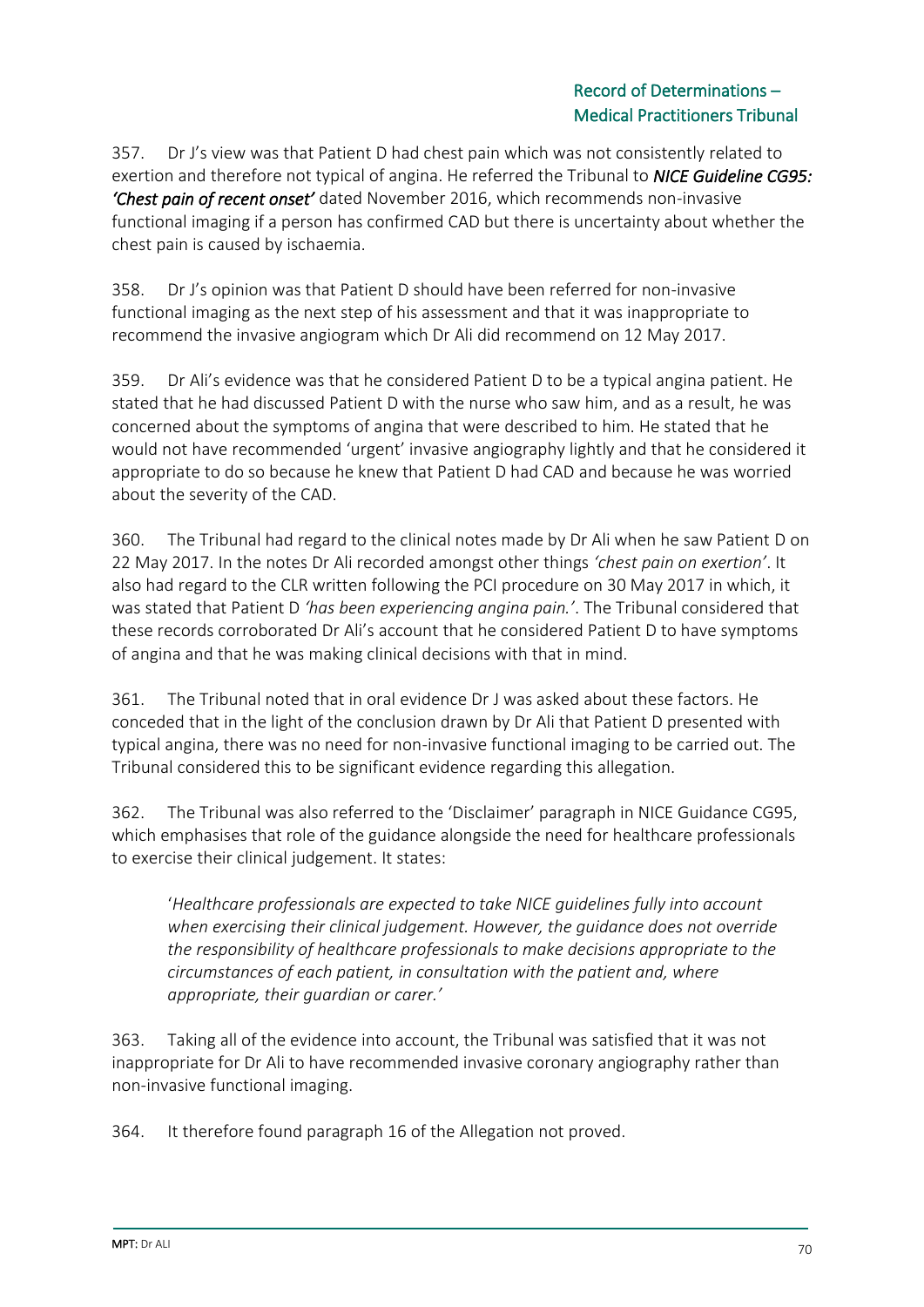# Paragraph 17 of the Allegation

17. On 22 May 2017, you consulted with Patient D and you inappropriately recommended for Patient D to proceed to invasive coronary angiography with a view to angioplasty (PCI) without first assessing the impact of escalation of optimal medical therapy on Patient D's symptoms.

365. The Tribunal noted that this allegation related to Dr Ali's assessment of Patient D during and after the consultation which took place on 22 May 2017.

366. The Tribunal noted that, although in respect of the previous allegation, Dr J conceded that Dr Ali's recommendation for PCI was not inappropriate for the treatment of stable angina, Dr J maintained the opinion set out in his report that it was inappropriate to move to that step without first moving to optimal medical therapy, in other words by using medication to control the symptoms of angina.

367. In doing so, Dr J referred to *NICE Guideline CG126: 'Stable Angina: Management'* which states:

*'1.4.1 Offer people optimal drug treatment for the initial management of stable angina. Optimal drug treatment consists of one or two anti-anginal drugs as necessary plus drugs for secondary prevention of cardiovascular disease.'* 

and

*'1.5.1 Consider revascularisation (coronary artery bypass graft [CABG] or percutaneous coronary intervention [PCI]) for people with stable angina whose symptoms are not satisfactorily controlled with optimal medical treatment.'*

368. Dr J noted that when Dr Ali saw Patient D on 22 May 2017, Patient D's only antianginal drug therapy was Bisoprolol, and that Dr Ali appropriately added Amlodipine as an additional anti-anginal drug. However, Dr J considered that Dr Ali did not allow sufficient time to assess the impact of the additional medication before making the recommendation to proceed to PCI. Dr J considered it possible that medication alone would have been sufficient to satisfactorily control Patient D's symptoms, and therefore the recommendation to proceed directly to PCI was not the appropriate next step.

369. It was pointed out to Dr J during his oral evidence that the PCI took place on 30 May 2017, eight days after Patient D started his additional anti-anginal medication. Dr J accepted that a period of five days or more was a suitable period to assess whether the Amlodipine which was prescribed by Dr Ali on 22 May 2017 would have had any impact upon Patient D's symptoms.

370. Dr Ali's evidence was that it was not inappropriate to proceed to PCI. He referred to: the significant stenosis on the CTCA; that Patient D had been taken to hospital by ambulance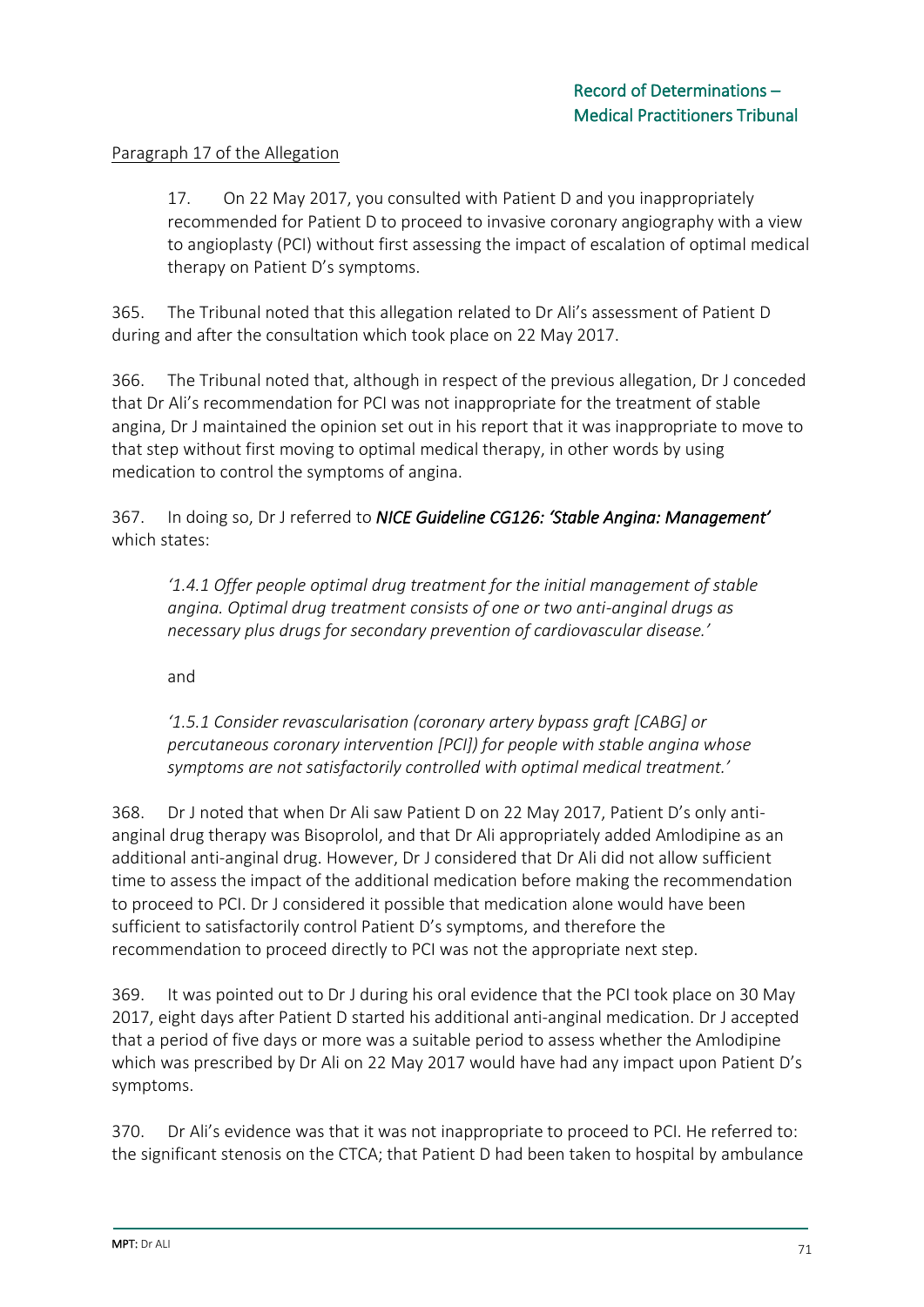only three days before the consultation on 22 May 2017 complaining of chest pain; and that at the consultation on 22 May 2017 Patient D had again complained of chest pain radiating to his neck. Dr Ali said in his statement:

*'78. I did assess the impact of changes in medical therapy for Patient D but I did not think that it was appropriate to delay the planned angiogram/angioplasty to review the impact of the medication. He had already been on medical therapy for some months, and had stopped taking the Amlodipine on his own initiative. Medication alone would not have treated his symptoms.'*

371. The Tribunal had regard to the letter which Dr Ali wrote to Patient D's GP following the consultation in which Dr Ali set out his opinion at the time regarding medication and the decision to proceed to PCI. The Tribunal considered that the contents of the letter, which was written at the time, supported the evidence which Dr Ali gave to the Tribunal. It stated:

*'His current medications include Atorvastatin 40 mgs once daily. Bisoprolol 1.25 mgs once daily and had been on Amlodipine which was stopped recently.'*

And:

*'As you know he was recently referred to the suspected angina clinic and had a CT coronary angiogram which showed three vessel disease with severe mid LAD stenosis. I explained this to [Patient D] today and have started him on Aspirin and Clopidogrel in addition to his other tablets. I have also asked him to restart his Amlodipine at 5 mgs once daily. I am arranging for him to have an angiogram with a view to proceeding to angioplasty shortly. He will also need an echocardiogram to assess his LV function.'*

372. The Tribunal did not have a copy of the consent form regarding Patient D's PCI. However, Dr Ali in his written and oral evidence told the Tribunal that he would have enquired if Patient D remained symptomatic with a view to establishing whether the additional medication had any impact. The Tribunal has already noted Dr J's evidence that a period of five days was sufficient to assess the impact of the Amlodipine on Patient D's symptoms of angina.

373. The Tribunal accepted that the NICE guidance recommends a staged process so that invasive procedures are only carried out when necessary, given the increased risks associated with these procedures. However, it bore in mind that the guidance contains a substantive paragraph under the heading 'Your Responsibility' which is similar to the 'disclaimer' paragraph contained in CG95, which is set out above, making clear that the guidance does not override the responsibility of healthcare professionals to make decisions appropriate to the circumstances of each patient, in consultation with the patient.

374. Based on the evidence before it, the Tribunal considered that Dr Ali had assessed the impact of escalation of optimal medical therapy on Patient D's symptoms. Taking account of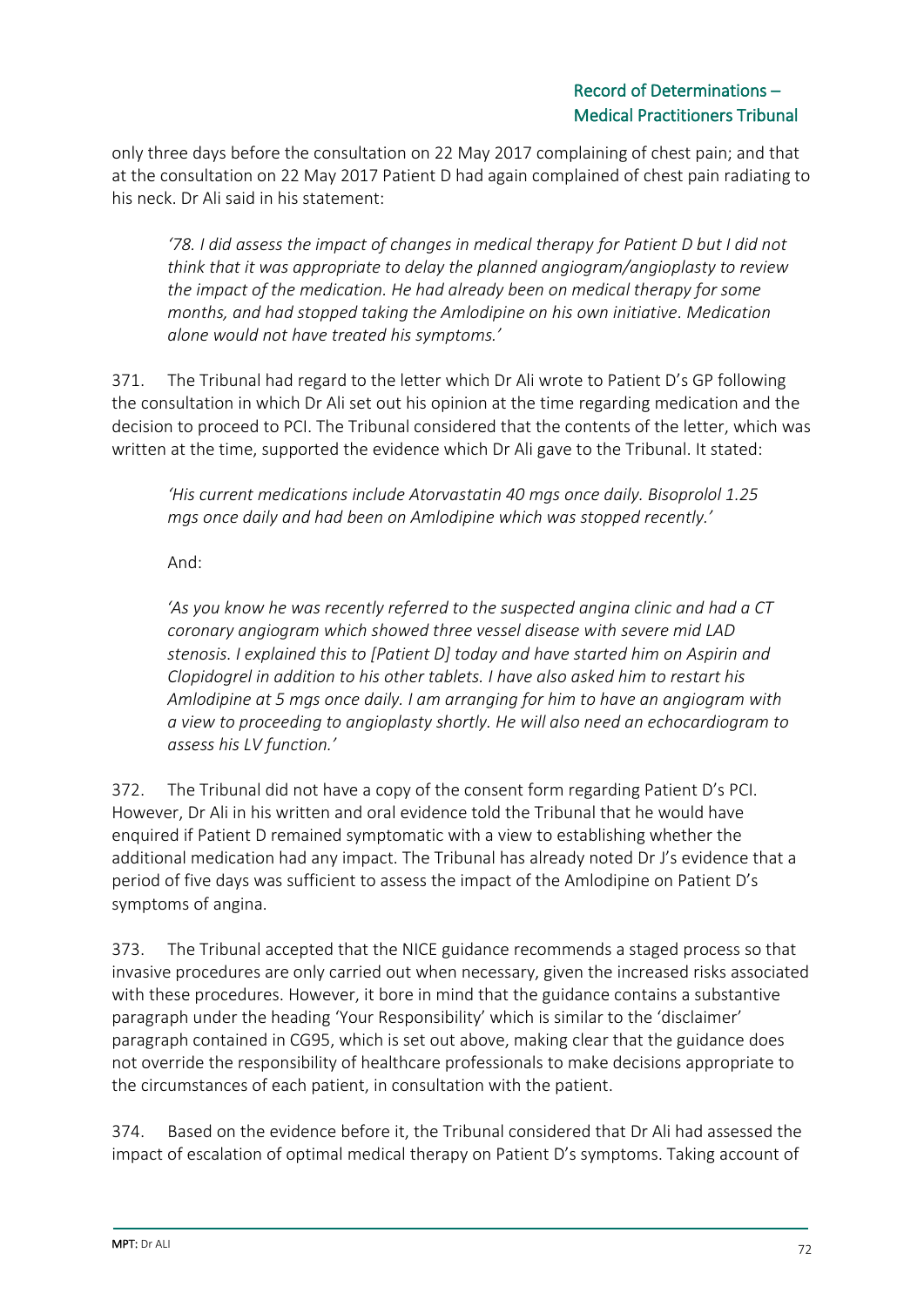this, together with the medical history provided by Patient D to Dr Ali on 22 May 2017, and the results of the CTCA report, it was not satisfied that it was inappropriate for Dr Ali to have recommended for Patient D to proceed to PCI.

375. The Tribunal therefore found paragraph 17 of the Allegation not proved.

#### Paragraph 18(a) of the Allegation

18. Between 22 May and 30 May 2017 you failed to:

a. consider with an MDT other options for treatment that were available to Patient D;

376. The GMC case was based on the opinion of Dr J who referred to *NICE Guideline CG126: 'Stable Angina: Management'*. This recommends at paragraph 1.5.8 that the MDT should discuss the risks and benefits of continuing drug treatment, PCI, or coronary artery bypass grafting ('CABG') for people with stable angina. It states:

*'Treatment strategy should be discussed for the following people, including but not limited to:* 

• *people with left main stem or anatomically complex three-vessel disease*

• *people in whom there is doubt about the best method of revascularisation because of the complexity of the coronary anatomy, the extent of stenting required or other relevant clinical factors and comorbidities.'*

377. Dr J's opinion was that Patient D required extensive stenting to treat his diffusely diseased left anterior descending artery, and therefore his case should have been discussed at an MDT before a decision was made to proceed to PCI.

378. The Tribunal noted again that the guidance is not mandatory and does not override clinical responsibility, as set out in paragraph 373 above.

379. Dr Ali stated, in his statement at paragraph 80:

*'I did not take Patient D's future management to an MDT for their consideration between 22 May and 30 May 2017 because I saw no need. I thought that any MDT would recommend the course that I recommended. I have been taking part in MDTs in the hospitals that I have since worked in as a locum, which has included lengthy periods at St George's Hospital, Dorset County Hospital, Croydon Hospital and more recently Kingston Hospital. In all those hospitals patients presenting as Patient D are recommended an angiogram with the possibility of proceeding to angioplasty. In my recent appointment at Kingston Hospital, I regularly attend the coronary artery disease MDT meeting where non-invasive CT coronary angiography images are reviewed, and I saw many patients who had CTCA findings similar to patient D (JG)*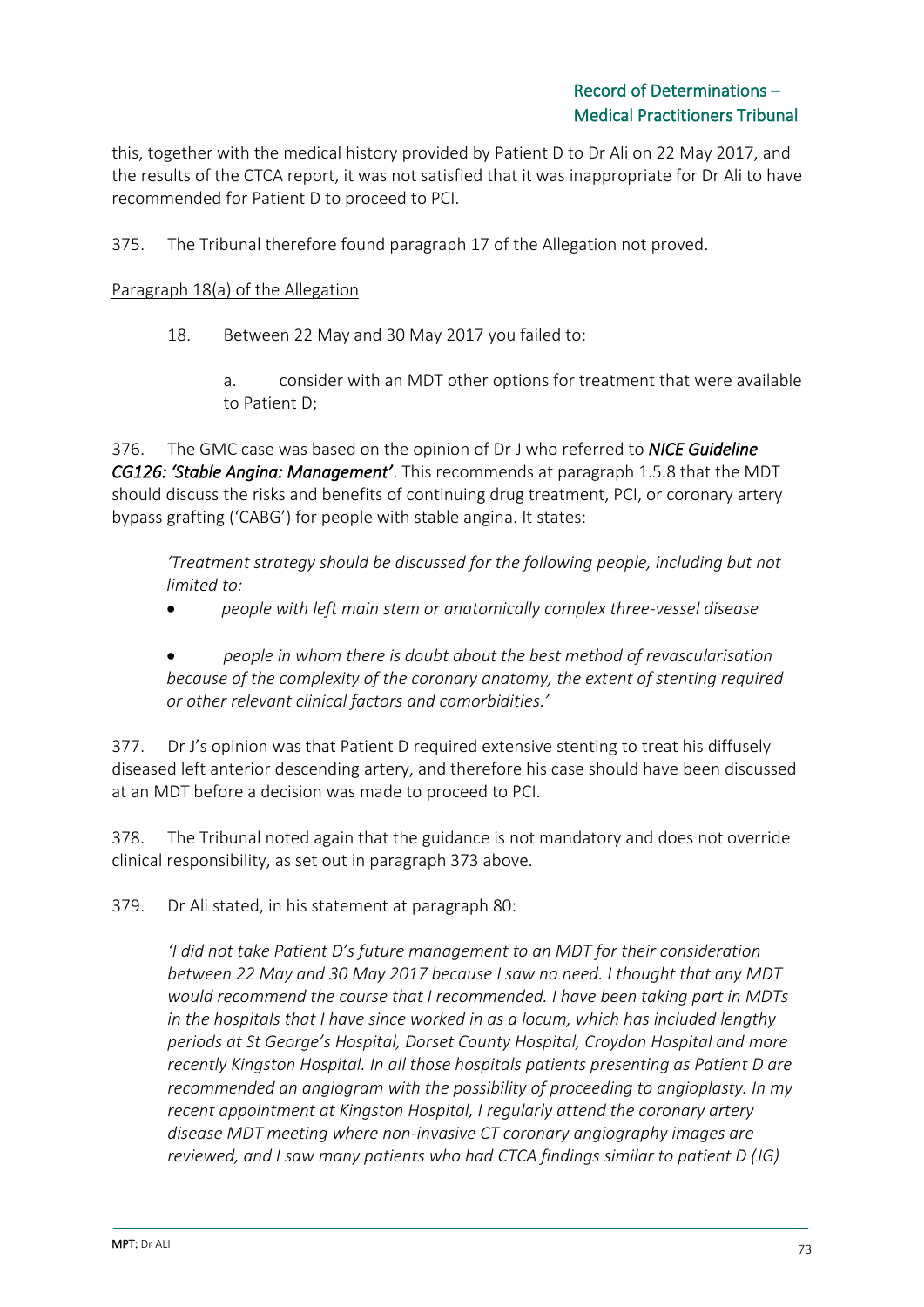*referred for invasive coronary angiography. I also note that his Ca (Calcium) result was 1009 on the CTCA report (p.1001), followed by the comment 'High risk patient'.*

380. The Tribunal considered that Dr Ali had reviewed and made a judgment based on the results of the CTCA report, his conversations with the nurse, and his own consultation with Patient D.

381. In the event, Patient D required four stents during the PCI but there was no evidence before the Tribunal that Dr Ali could have known or anticipated the extent of stenting which would be required prior to the commencement of the PCI. It noted that during his oral evidence, Dr J accepted that the issue of complexity, or otherwise, of the coronary anatomy was a matter of clinical judgment.

382. The Tribunal heard evidence from Dr E that not all patients undergoing intervention at the Hospital were discussed at the MDT. His evidence was that there was no requirement to do so, and that private patients could be discussed at the MDT but the decision to do so was up to the individual consultant.

383. The Tribunal considered that Dr Ali was in a better position than Dr J to anticipate the likely outcome of that MDT, and whether a case should be referred there. In the absence of any specific evidence that Patient D's case was one that should have been referred to an MDT, the Tribunal concluded that there was no failure on the part of Dr Ali in deciding not to refer Patient D's case to an MDT.

384. It therefore found paragraph 18(a) of the Allegation not proved.

#### Paragraph 18(b)(i) of the Allegation

- b. appropriately obtain consent from Patient D for the angiography leading to angioplasty procedure ('the Procedure') to be undertaken in that you did not discuss:
	- i. the risks and benefits of the Procedure;

385. The Tribunal has regard to Dr J's report of 14 August 2020. At paragraph 3.51 Dr J acknowledges that Dr Ali, in his response dated 25 September 2019 to Patient D's complaint letter, stated that *'Sister J would have explained the procedure'* and *'I explained to you the procedure with its benefits and risks and you signed the consent form dated 30/5/2017'*.

386. The GMC case was based on Dr J's opinion, in paragraph 3.53 of the same report was that *'Dr Ali's hand-written consultation notes and clinic letters do not include details of what Dr Ali told Patient [D] about the risks and benefits of angiography proceeding to angioplasty. There is no documentation of what alternative treatments were discussed and offered to Patient [D].'*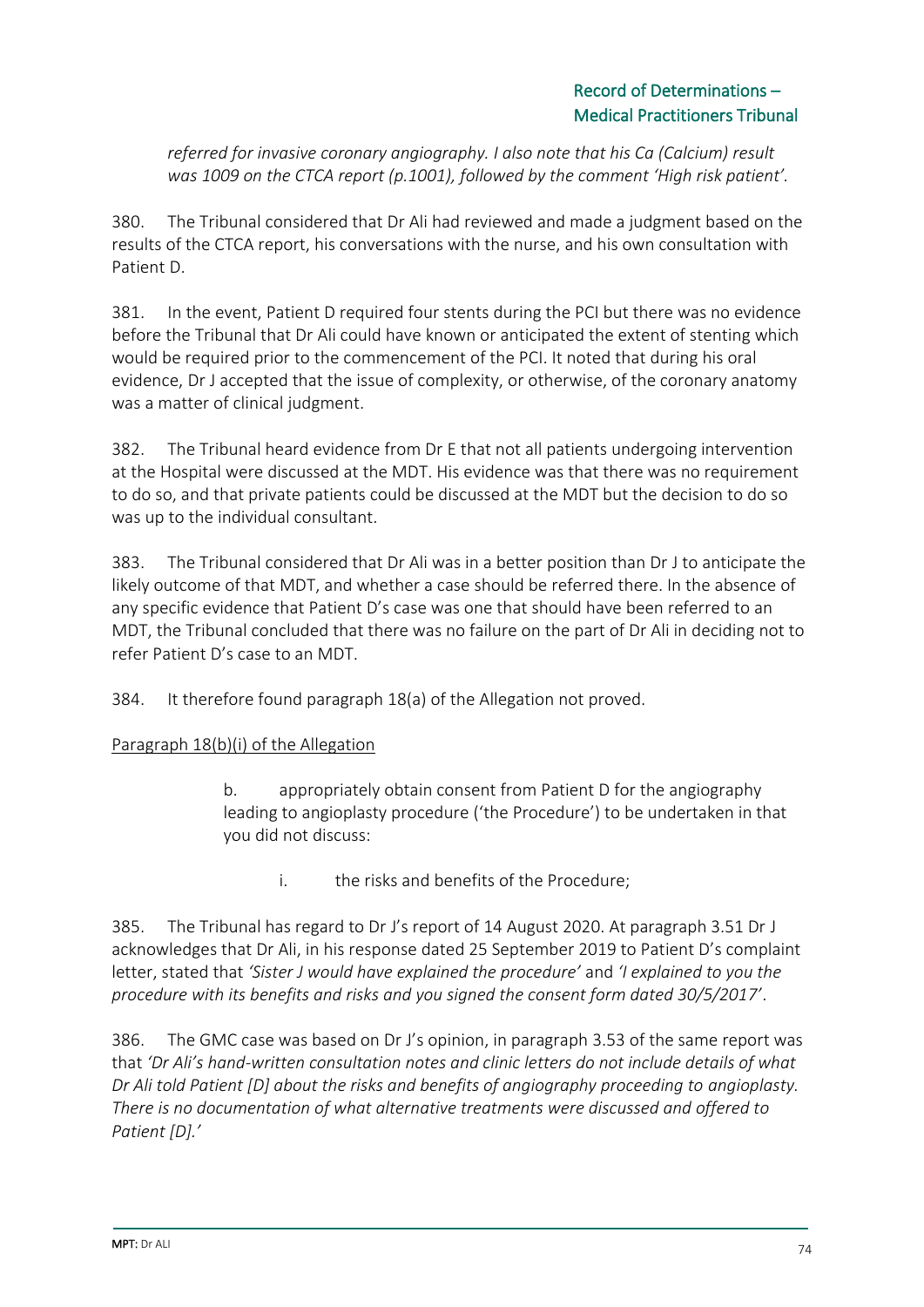## Record of Determinations – Medical Practitioners Tribunal

387. Dr J then continued by referring to the GMC guidance on consent which states that: *'the doctor explains the options to the patient, setting out the potential benefits, risks, burdens and side effects of each option, including the option to have no treatment.',* and: *'You must use the patient's medical records or a consent form to record the key elements of your discussion with the patient.'*

388. The Tribunal heard evidence from Patient D. He adopted the contents of his statement in which he said:

*'During the appointment Dr Ali did not discuss any other options to treat the blocked veins, other than to recommend using stents. I was also not informed of any risks associated with this type of procedure. I do recall that Dr Ali explained that using stents would be beneficial as the stents would enlarge my veins. Dr Ali reassured me that there would be no problems as he had undertaken this procedure before without any issues or complaints. Dr Ali didn't provide me with any leaflets regarding the procedure I was going to have but assured me it was straightforward.' (emphasis added by the Tribunal).*

389. In his evidence Patient D was quite adamant that Dr Ali did not inform him of the risks and benefits of the PCI when he saw Dr Ali on 22 May 2017, although he did recall a discussion about stents. He also recalled that he had signed a consent form which he described as a 'disclaimer'. Patient D told the Tribunal that he could clearly recollect the details of his consultation with Dr Ali and other events near that time leading up to it. However, it became apparent during cross examination, that Patient D could not recall all details fully. For example, three days prior to his consultation with Dr Ali, Patient D was taken to A&E via ambulance, but thought this had taken place after the PCI.

390. The Tribunal noted that this would have been one consultation amongst several others which Patient D would have had around that period, either with Dr Ali or with other clinicians. It was not a criticism of Patient D that he could not be expected to recollect every detail almost four years later. It therefore considered that it could attach limited weight to the evidence of Patient D regarding this allegation.

391. The Tribunal also had sight of a complaint letter from Patient D to the Trust in June 2019. The Tribunal noted that his letter was not one in which the issue of consent was raised, and that Patient D makes no mention that he was not informed about the risks and benefits of the PCI, or that he did not understand them if they were.

392. Dr Ali's evidence was:

*'76. I believe that Patient D was accompanied by his wife. I would have explained the findings of the CTCA. I followed my usual practice and would have said that there was a 1:1000 risk of heart attack, stroke, and death from the proposed angiogram and that the risks changed to 1:100 if I put in a stent. I would have said that I would not necessarily proceed to put in a stent or stents; that depended on*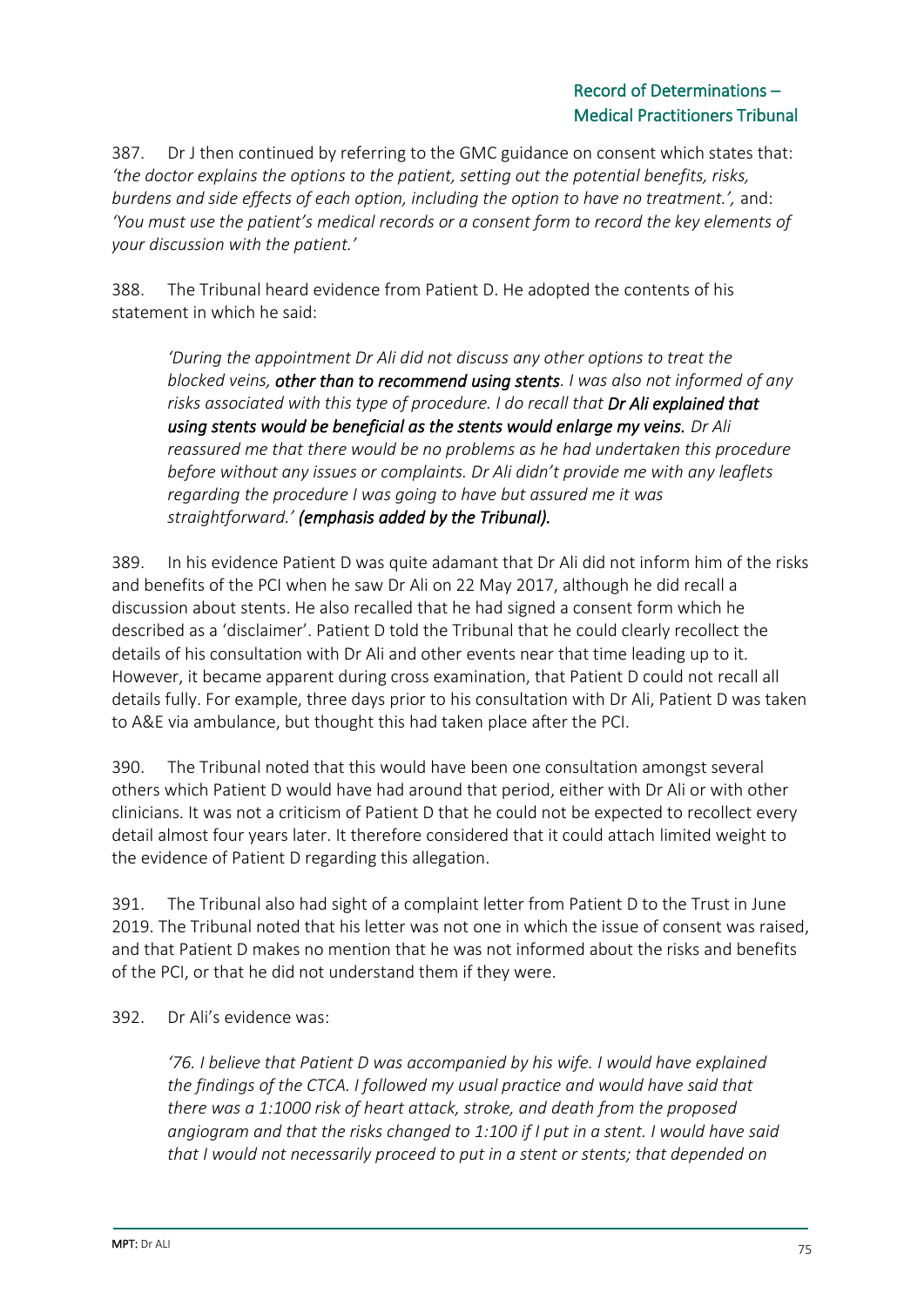## Record of Determinations – Medical Practitioners Tribunal

*what I found. I would only put in a stent if I needed to. I would have said to him that if I found extensive disease that I could not treat with stents then I would take his case to an MDT with the surgeons for discussion about the best next treatment. The benefit of the proposed procedure was an improvement in blood flow and the alleviation of the reported chest pain. It was not my practice to talk about an improvement in mortality risks. I may have said that angioplasty might improve the symptoms of breathlessness, but I would not have said that it would take those symptoms away. I would have said that the more common complication is a bruise or haematoma at the access site to the radial artery. I would not have asked him to sign a consent form at that consultation. I would not have mentioned medication as a feasible alternative for him at that time.*

393. Patient D acknowledges in paragraph 6 of his statement that *'Dr Ali explained that using stents would be beneficial as the stents would enlarge my veins.'* The Tribunal did not have a copy of the consent form regarding Patient D's PCI, but it has seen consent forms for other patients which do include an explanation of the risks and benefits. The CLR for the PCI records:

*'The procedure was explained in detail to the patient. Risks, complications and alternative treatments were reviewed. Written consent was obtained.'*

394. The Tribunal considered it likely that any discussion of a PCI with Patient D would have included an explanation about the risks and benefits.

395. It therefore found paragraph 18(b)(i) of the Allegation not proved.

#### Paragraph 18(b)(ii) of the Allegation

ii. alternative treatments which were available;

396. The Tribunal had regard to paragraph 3.53 of Dr J's report of 14 August 2020 (as set out above).

397. At paragraph 77 of his statement of 7 February 2022, Dr Ali states:

*'I did not talk to Patient D about alternative treatments but I do not agree that I should have had such a conversation. I was concerned that he reported having stopped taking some of the medication that he had been prescribed for him before seeing me on 22 May 2017, that is the Amlodipine. I explained to him why it was important that he re-started the Amlodipine and took the medication I prescribed, that is Aspirin and Clopidogrel. I would not have given such firm advice about medication if I had not been concerned about the risks to him if he was not taking that medication.'*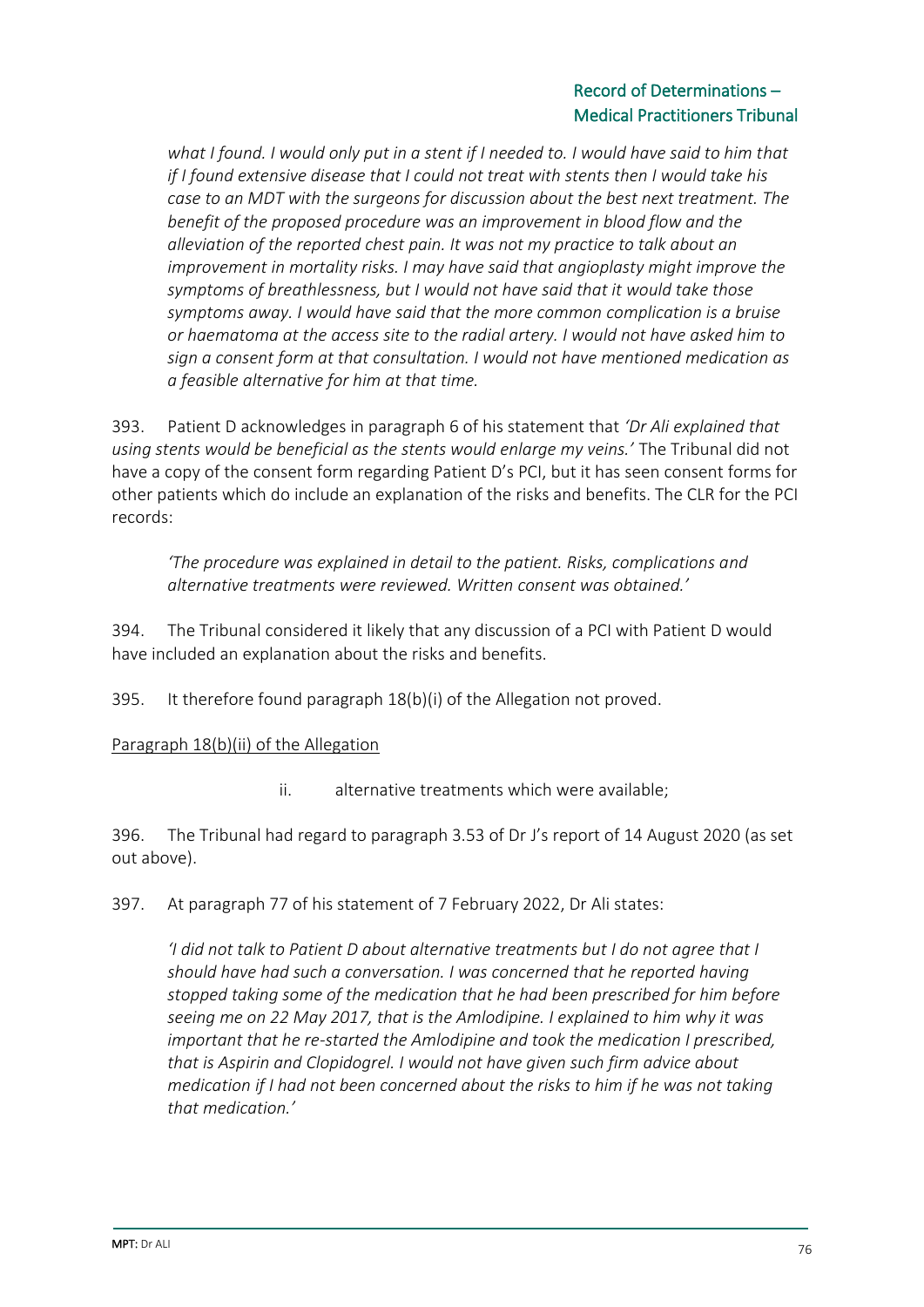398. The Tribunal has already found that Dr Ali considered the possibility of alternative treatments in finding paragraph 18(a) of the Allegation not proved, as set out above.

399. In paragraphs 78 and 79 of his statement, Dr Ali states:

*'I did assess the impact of changes in medical therapy for Patient D but I did not think that it was appropriate to delay the planned angiogram/angioplasty to review the impact of the medication. He had already been on medical therapy for some months and had stopped taking the Amlodipine on his own initiative. Medication alone would not have treated his symptoms.*

*I did not discuss a possible referral for CABG surgery. The CTCA had shown that it was likely that only 1 coronary vessel would require treatment and, in any event, a cardiac surgeon would want an angiogram before operating in any event. I knew that if I found disease that was not treatable by angioplasty, the patient case would then have been discussed in an MDT with view to refer him for cardiac bypass surgery if it was felt appropriate. Patient D (JG) coronary disease was not of a surgical pattern.'*

400. The Tribunal considered it was clear from the evidence that Dr Ali had, by this point, tried optimal medical therapy, albeit for a relatively short period of time. It had no effect in improving Patient D's symptoms, and Dr Ali was concerned regarding the severity of Patient D's CAD. Dr Ali arranged for Patient D to undergo angiogram with a view to proceeding to PCI only if necessary, and based on the results of Patient D's CTCA. Dr Ali's opinion was that this was the most appropriate management option. Whilst Dr Ali could have discussed alternative treatment options for Patient D at an MDT, the Tribunal was not persuaded that by this point, given Patient D's CTCA report, that there was any need to do so.

401. The Tribunal also noted that the CLR for the PCI records:

*'The procedure was explained in detail to the patient. Risks, complications and alternative treatments were reviewed. Written consent was obtained.'* (emphasis added by the Tribunal)

402. For these reasons, the Tribunal found paragraph 18(b)(ii) of the Allegation not proved.

Paragraph 18(c)(i) and (ii) of the Allegation

- c. record having undertaken the actions as set out at paragraphs:
	- i. 18a;
	- ii. 18b.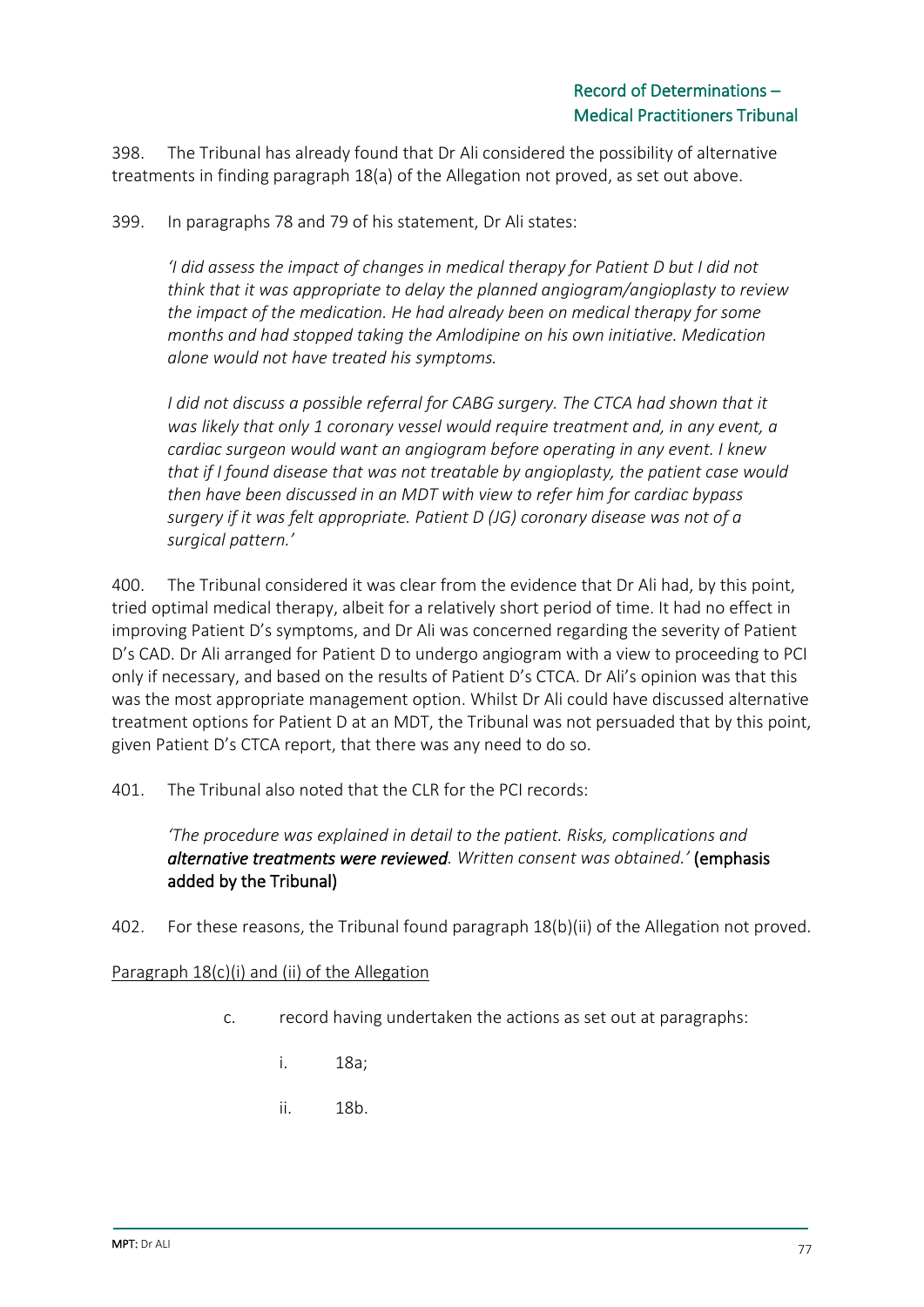403. The Tribunal again noted Patient D's written and oral evidence that he did sign a consent form, albeit he described it as a 'disclaimer'.

404. The Tribunal did not have a copy of the consent form, so could not assess what was written on it, but it has seen consent forms for other patients. The Tribunal did have the CLR which was completed by Dr Ali soon after completion of the PCI on which Dr Ali confirmed in the standard format that:

*'The procedure was explained in detail to the patient. Risks, complications and alternative treatments were reviewed. Written consent was obtained.'*

405. Based on this evidence, the Tribunal was satisfied that there was a record of Patient D having been consented, and that there was a record of the actions set out at paragraphs 18(a) and (b) of the Allegation, having been undertaken.

406. It therefore found paragraph 18(c)(i) and (ii) of the Allegation not proved.

#### Paragraphs 19 and 20 of the Allegation

# 19. On 3 July 2017, you ceased private practice and failed to arrange to transfer Patient D's care to a named individual colleague. (Withdrawn following a Rule 17(6) application)

407. This paragraph of the Allegation was withdrawn. The Tribunal did not consider it further.

### 20. On 25 September 2019, you wrote to Patient D in response to his and you: (Withdrawn following a Rule 17(6) application)

inappropriately included an academic paper in yo

b. failed to explain fully to Patient D the nature and impact of stent fracture.

408. This paragraph of the Allegation was withdrawn. The Tribunal did not consider it further.

#### The Tribunal's Overall Determination on the Facts

409. That being registered under the Medical Act 1983 (as amended):

#### Patient A

1. On 10 November 2016 you: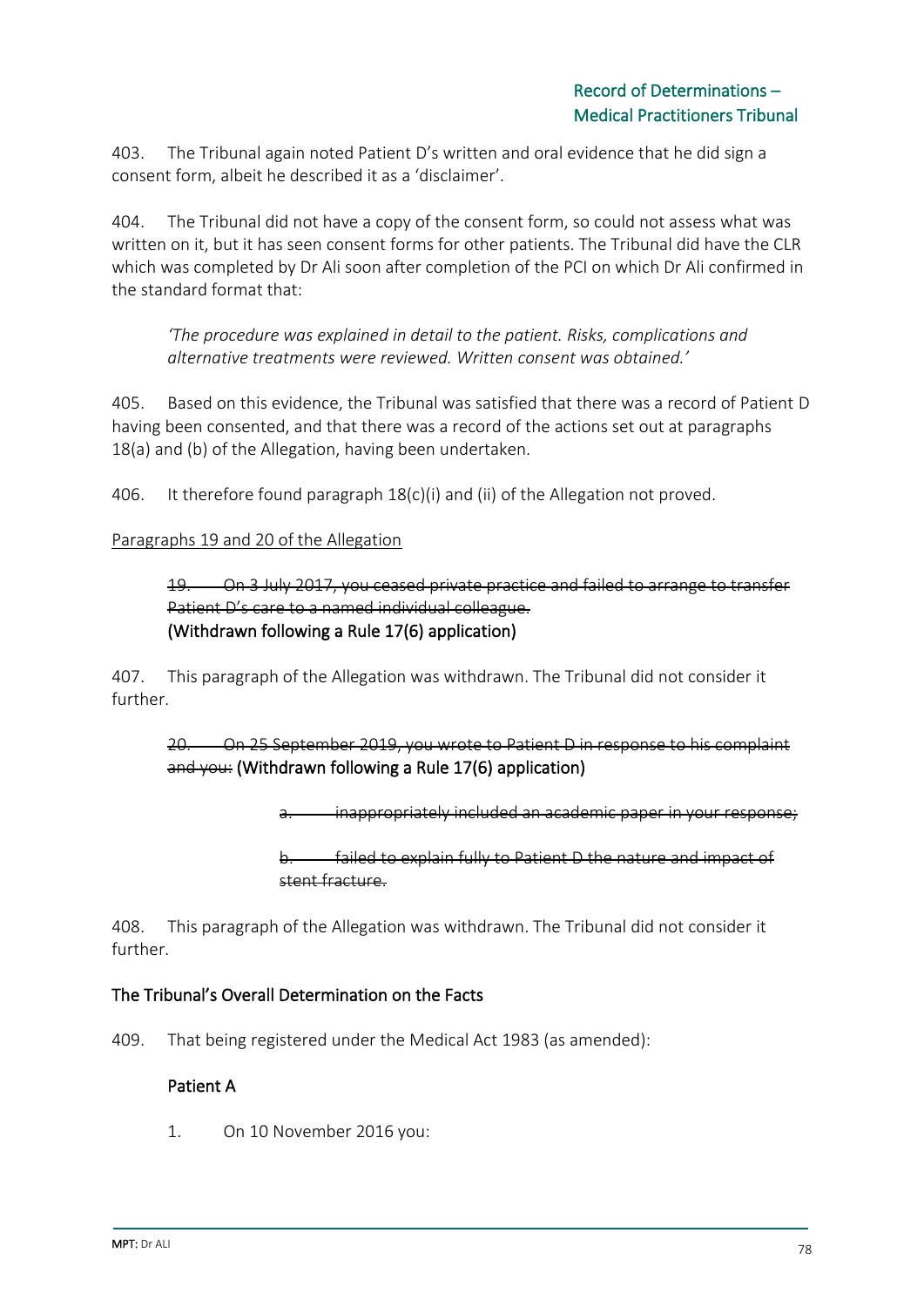a. met with Patient A at which time you failed to:

i. adequately obtain consent from Patient A for the Percutaneous Coronary Intervention ('PCI') procedure in that you did not outline the benefits and the heightened risks of this procedure specific to Patient  $A$ :

### Found not proved

ii. record in Patient A's notes any discussion with Patient A regarding the benefits and heightened risks of PCI specific to Patient A. Found not proved

b. operated on Patient A at the end of which you failed to recognise that Patient A's angiogram showed occlusion of the first and second septal arteries;

#### Found proved

c. made an inaccurate record of Patient A's PCI procedure in that you recorded 'No complications' when Patient A suffered from persistent side branch occlusion.

### (Amended following a Rule 17(6) application) Found proved

#### Patient B

2. Between 9 December 2016 and 19 January 2017, you failed to adequately obtain consent from Patient B for the PCI procedure in that you failed to personally consult with Patient B to discuss:

a. her current symptoms; Found not proved

b. the treatment options available; Found not proved

c. the reasons for any recommendations or conclusions of an MDT. Found not proved

3. On 19 January 2017 you performed a PCI procedure ('the Procedure') on Patient B and you failed to:

a. identify a coronary perforation; Found not proved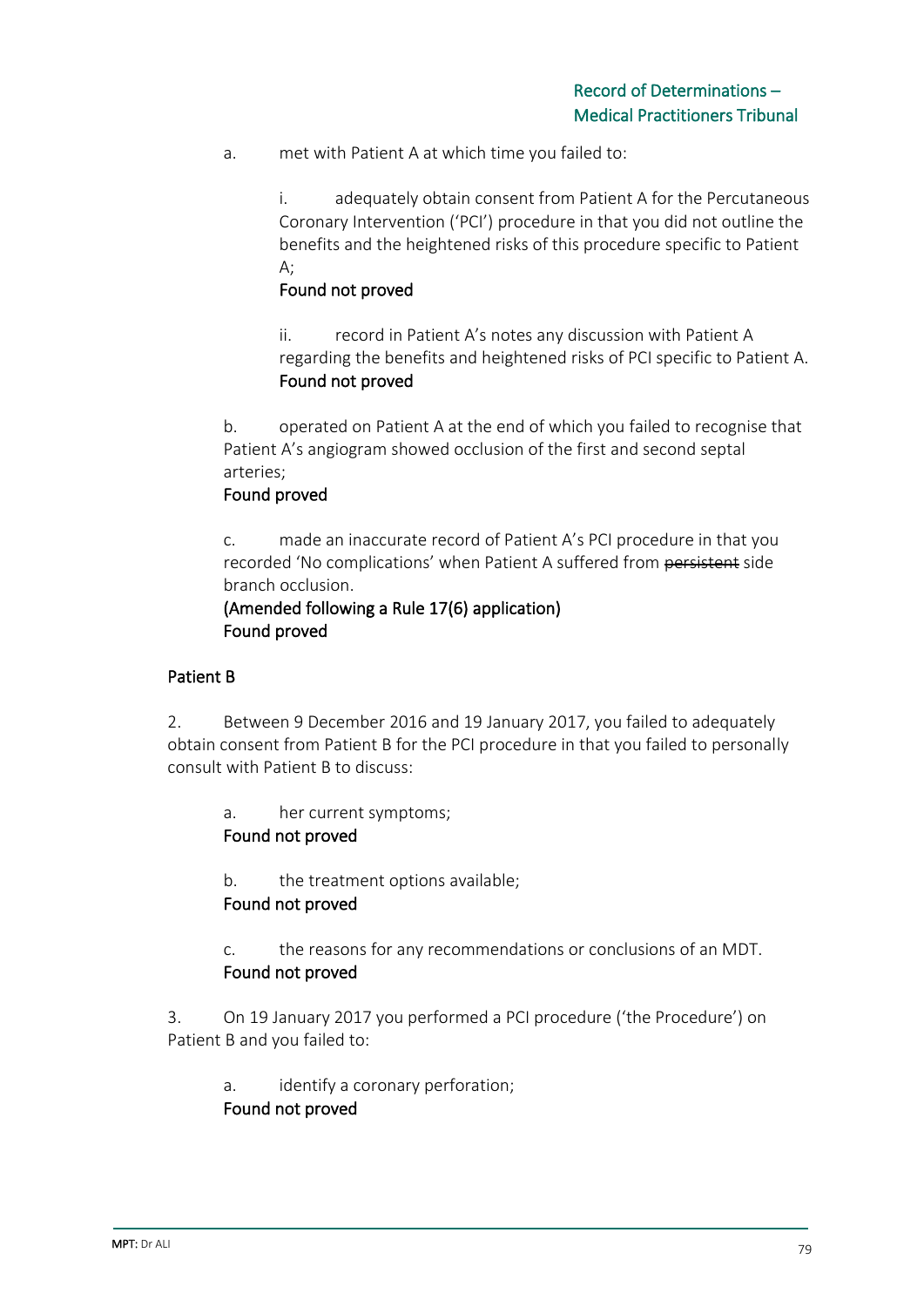b. undertake prolonged low pressure balloon inflation to control the perforation;

# Found proved

c. undertake or arrange an emergency echocardiogram in the catheter laboratory;

#### Found proved

d. make preparations for immediate pericardiocentesis; Found not proved

e. undertake prolonged low pressure balloon inflation and/or insert a covered stent to seal the perforation; Found proved

f. make any preparations for possible emergency cardiac surgery. (Withdrawn following a Rule 17(6) application)

4. Following completion of the Procedure at 10:31 you requested Patient B be given 3000 iu of Heparin when it was inappropriate to do so. Found proved

5. Following the Procedure on 19 January 2017 you requested an echocardiogram be performed once Patient B had returned to the ward and you failed to:

a. ask to be informed of the result; Found not proved

b. request confirmation as to when it had taken place; Found not proved

record in the alternative to paragraphs 5a and 5b having undertaken the actions as outlined at:

i. 5a;

#### $-5b$

# (Withdrawn following a Rule 17(6) application)

6. During your review of Patient B on 19 January 2017 at around 19:30 hours you were aware that an echocardiogram had not been performed and you failed to:

a. arrange for it to be performed: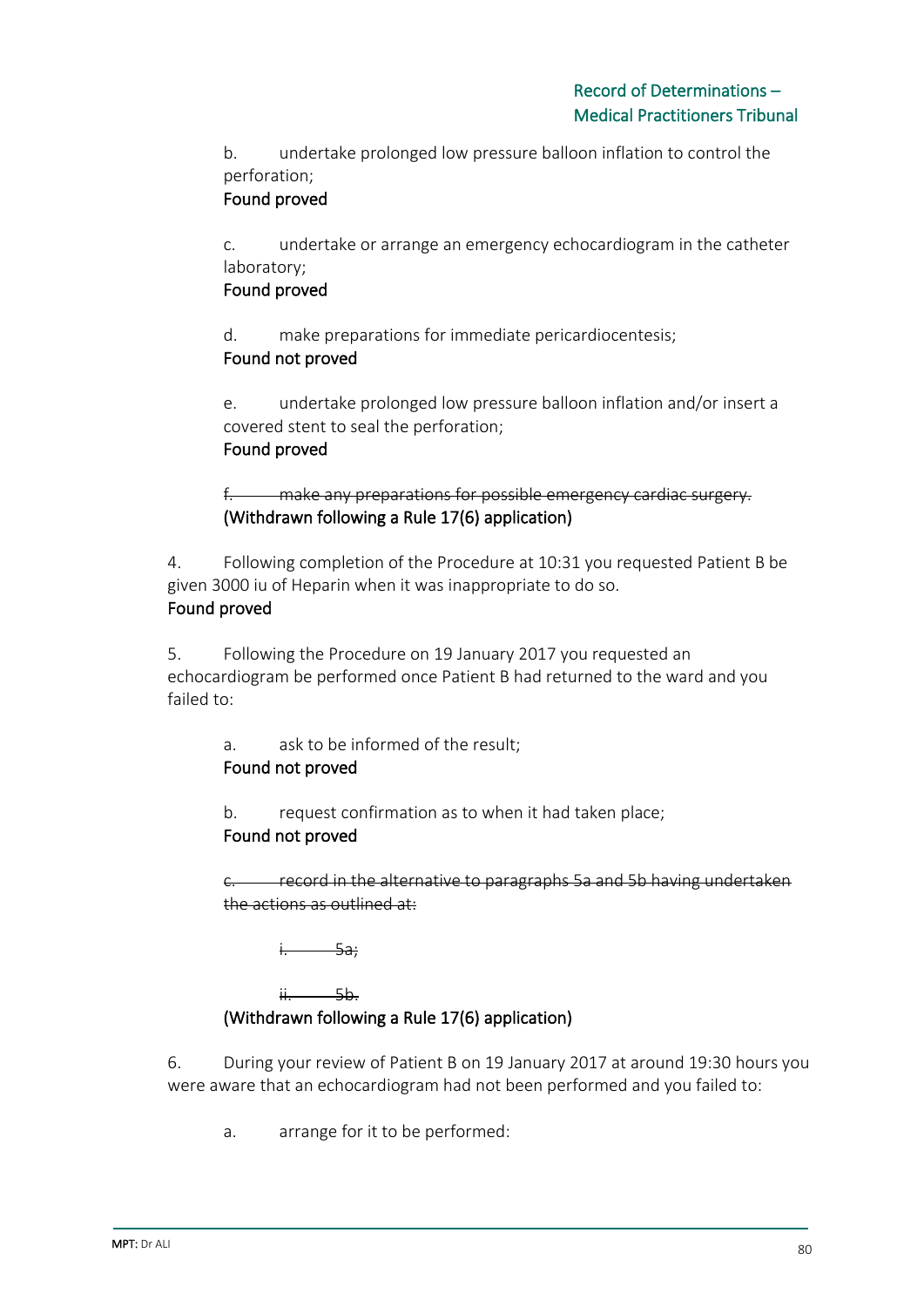i. immediately; Found proved

ii. before you left the hospital; as soon as possible (Amended following a Rule 17(6) application) Found not proved

b. provide any explanation to Patient B as to:

i. the outcome of the Procedure; Found not proved

ii. why an overnight hospital stay was required; Found not proved

c. record in the alternative to paragraph 6b having undertaken the actions as outlined at paragraph 6b. Found not proved

7. You failed to accurately record the Procedure in Patient B's notes in that you:

a. did not record the coronary perforation;

# Admitted and found proved

b. incorrectly indicated that Patient B had suffered a localised dissection. Admitted and found proved

8. On 23 April 2017 you completed a Datix report in respect of Patient B in which you described the complication that had occurred as a coronary dissection. Admitted and found proved

9. On or around 27 April 2017 you signed a witness statement to be provided to the Coroner hearing Patient B's inquest in which you described the complication that had occurred as a coronary dissection.

#### Found not proved

10. You knew as at the dates that you signed the datix report and statement to the coroner that the complication that had occurred was a coronary perforation given that you had recognised and described it as such at a:

a. Multidisciplinary team meeting on 26 January 2017; Found proved

b. Mortality and Morbidity meeting on 16 March 2017. Found proved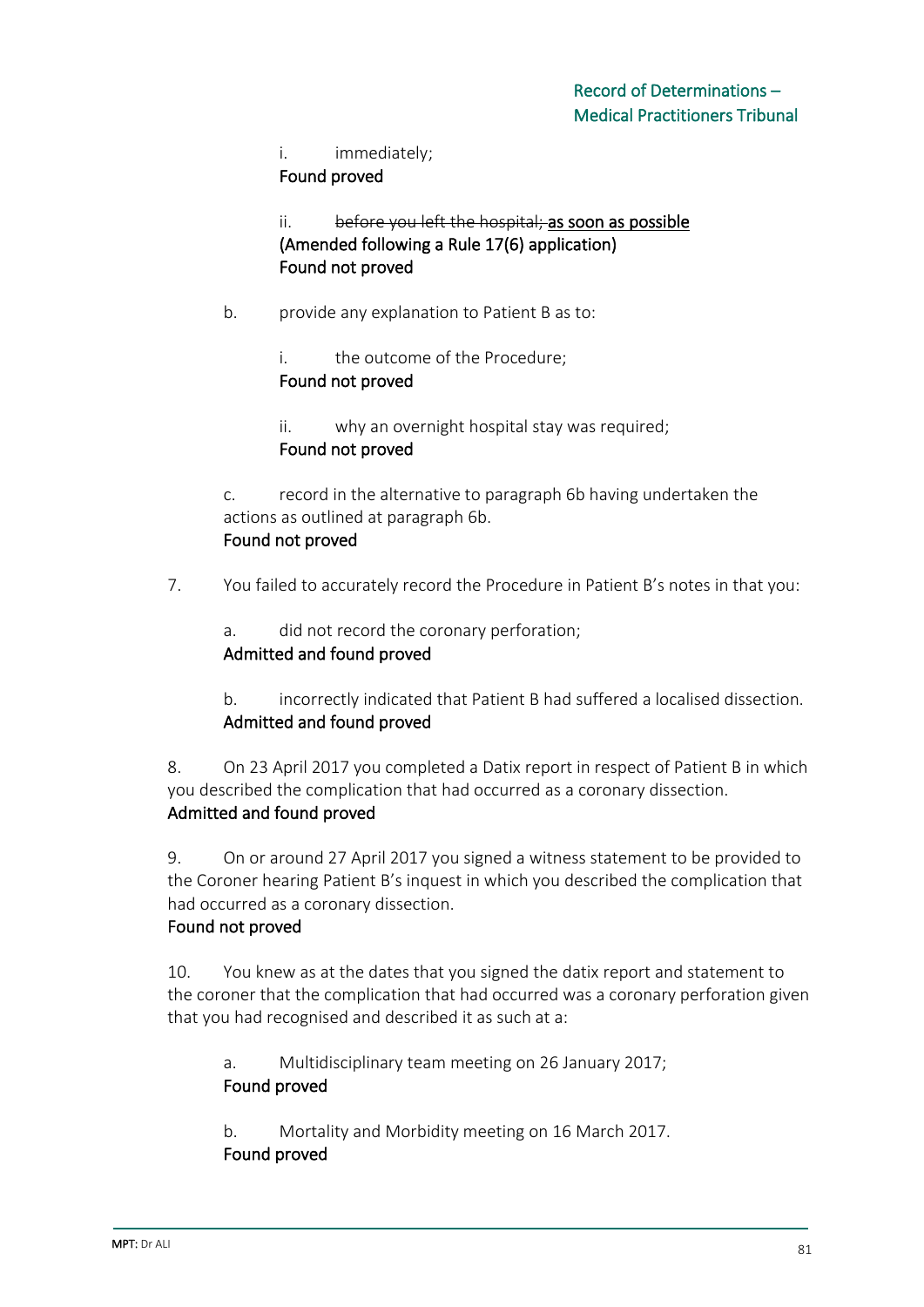11. Your actions as outlined at paragraphs 8 and 9 above were dishonest by reason of paragraph 10.

#### Found not proved

12. On 27 February 2018 you gave evidence at Patient B's inquest at which time you stated:

a. 'The third image in that series is actually the balloon tamponade and it is in run 20…', or words to that effect;

### Admitted and found proved

b. 'The third inflation is of the same balloon but at low pressure to seal the leak', or words to that effect. Found proved

13. You knew that this was untrue as you had not performed balloon tamponade (prolonged balloon inflation) as:

a. the NC Trek balloon inflation at run 20 did not cover the site of the perforation;

#### Found not proved

b. none of the post-dilation inflations of the NC Trek balloon were inflated at low pressure;

# Found not proved

c. none of the post-dilation inflations of the NC Trek balloon were appropriately prolonged to occlude or seal a perforation. Found not proved

14. Your actions as outlined at paragraph 12 above were dishonest by reason of paragraph 13.

#### Found not proved

#### Patient C

15. On 19 January 2017 you:

a. failed to adequately review Patient C's case; Found not proved

b. failed to adequately obtain consent from Patient C for the PCI procedure;

#### Found not proved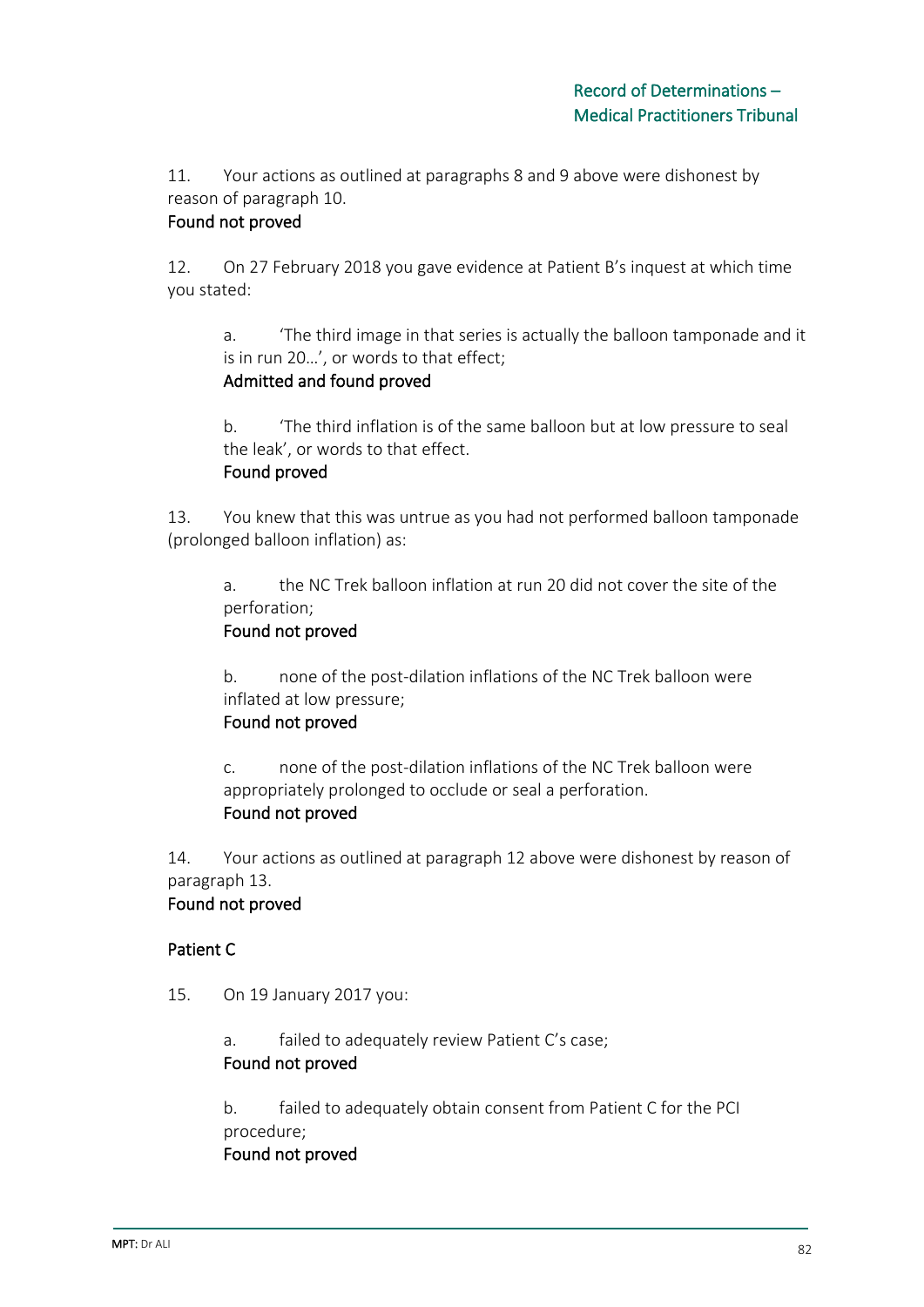c. failed to challenge the decision of Dr B and the MDT to proceed to PCI to the circumflex coronary artery;

# Found not proved

d. made the decision to proceed to PCI when it was inappropriate to do so;

# Found not proved

e. failed to anticipate the finding of an un-dilatable stenosis that you encountered during the PCI procedure;

### Found not proved

f. used a 4.0mm non-compliant balloon at a pressure of 30 atmospheres to try and dilate the coronary artery when it was inappropriate to do so; Found not proved

#### g. caused Patient C to have a coronary perforation; Admitted and found proved

h. failed to respond appropriately when Patient C suffered a coronary perforation in that you failed to:

i. undertake or arrange an emergency echocardiogram in the catheter laboratory;

# Found proved

ii. consider and/or make preparations for immediate pericardiocentesis;

### Found not proved

iii. consider and/or make preparations for insertion of a covered stent to seal the perforation;

# Found not proved

iv. consider and/or make preparations for emergency cardiac surgery;

# (Withdrawn following a Rule 17(6) application)

j. failed to recognise and/or record that Patient C had suffered from major side branch occlusion leading to myocardial infarction; Found proved

k. failed to communicate adequately with Patient C following the procedure;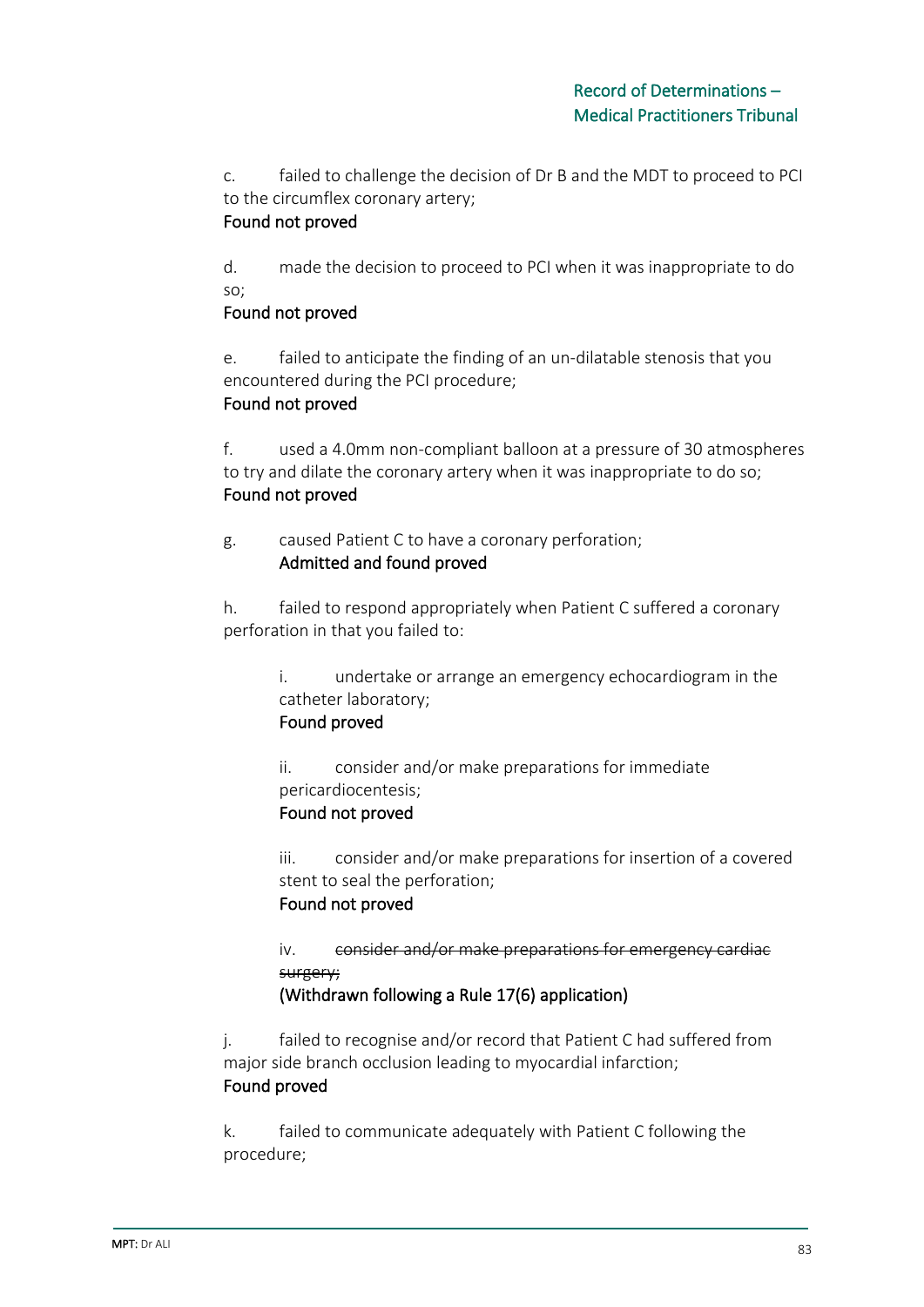### Found not proved

l. failed to make an appropriate note of the PCI procedure to include the complications encountered;

#### Found not proved

m. failed to make a note of any discussions with Patient C regarding the complications encountered and any apology given. Found proved

#### Patient D

16. On or about 12 May 2017, you wrote to Patient D and you inappropriately recommended invasive coronary angiography rather than non-invasive functional imaging.

### (Amended following a Rule 17(6) application) Found not proved

17. On 22 May 2017, you consulted with Patient D and you inappropriately recommended for Patient D to proceed to invasive coronary angiography with a view to angioplasty (PCI) without first assessing the impact of escalation of optimal medical therapy on Patient D's symptoms.

#### Found not proved

18. Between 22 May and 30 May 2017 you failed to:

a. consider with an MDT other options for treatment that were available to Patient D;

#### Found not proved

b. appropriately obtain consent from Patient D for the angiography leading to angioplasty procedure ('the Procedure') to be undertaken in that you did not discuss:

> i. the risks and benefits of the Procedure; Found not proved

ii. alternative treatments which were available; Found not proved

c. record having undertaken the actions as set out at paragraphs:

i. 18a; Found not proved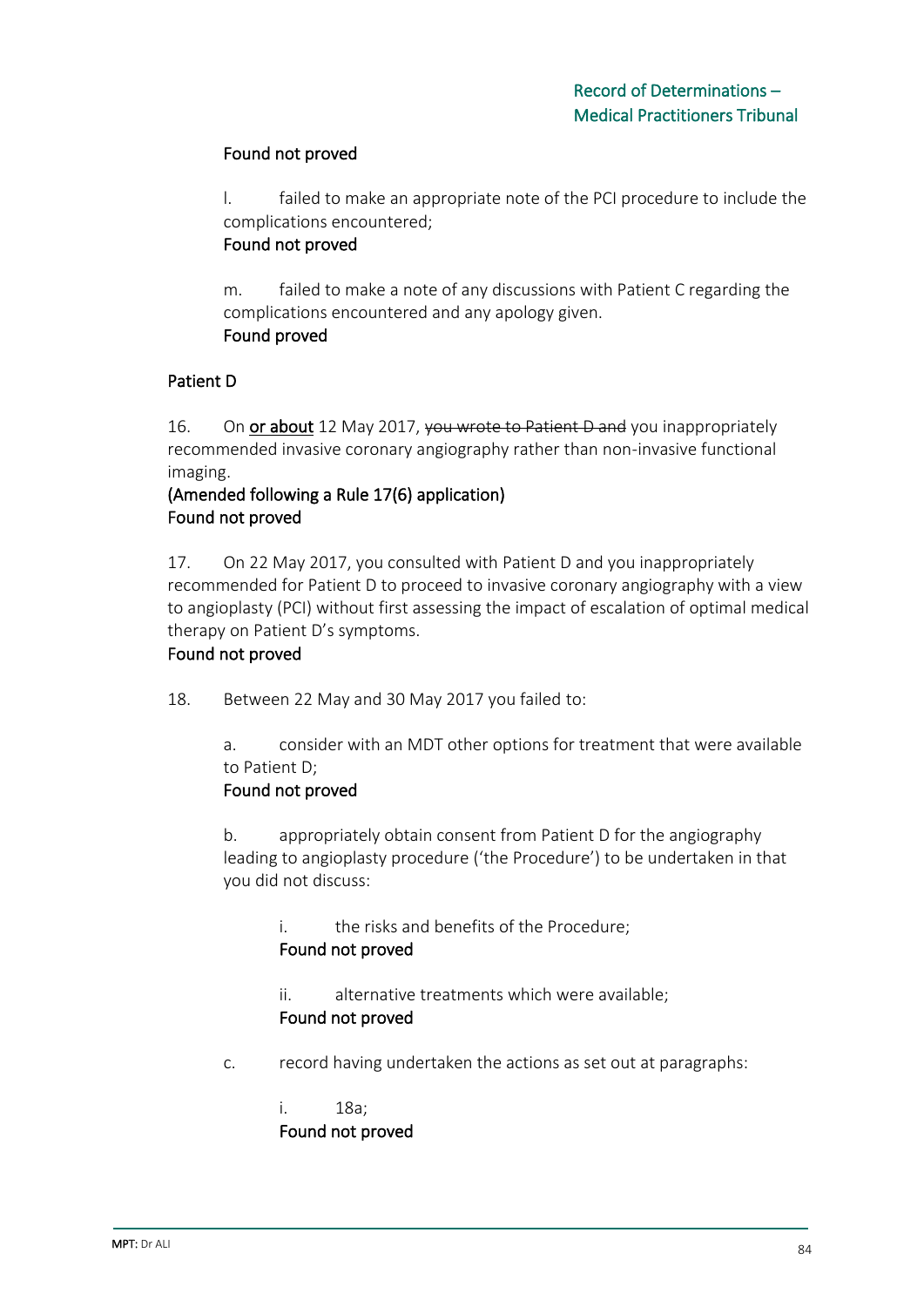ii. 18b. Found not proved

19. On 3 July 2017, you ceased private practice and failed to arrange to transfer Patient D's care to a named individual colleague. (Withdrawn following a Rule 17(6) application)

20. On 25 September 2019, you wrote to Patient D in response to his complaint and you: (Withdrawn following a Rule 17(6) application)

inappropriately included an academic paper in your response;

b. failed to explain fully to Patient D the nature and impact of stent fracture.

And that by reason of the matters set out above your fitness to practise is impaired because of your misconduct.

### To be determined

#### Determination on Impairment - 29/04/2022

1. The Tribunal now has to decide in accordance with Rule 17(2)(l) of the Rules whether, on the basis of the facts which it has found proved, Dr Ali's fitness to practise is impaired by reason of his misconduct.

#### The Evidence

2. The Tribunal has taken into account all the evidence received during the facts stage of the hearing, both oral and documentary, including testimonials from Dr Ali's clinical colleagues.

Dr Ali provided a Stage 2 bundle. This included:

- his Appraisals for 2018/2019, 2019/2020, and 2020/2021;
- certificates of Continuing Professional Development (CPD) relevant to the matters before this Tribunal. These included, amongst others:

The importance of good clinical record keeping; Duty of Candour; Mastering difficult interaction with patients workshop;

Coronary PCI: Coronary physiology - intravascular imaging and management of a complex calcified LAD;

Management of coronary and access complications;

Complex PCI;

Lessons from PCI complications.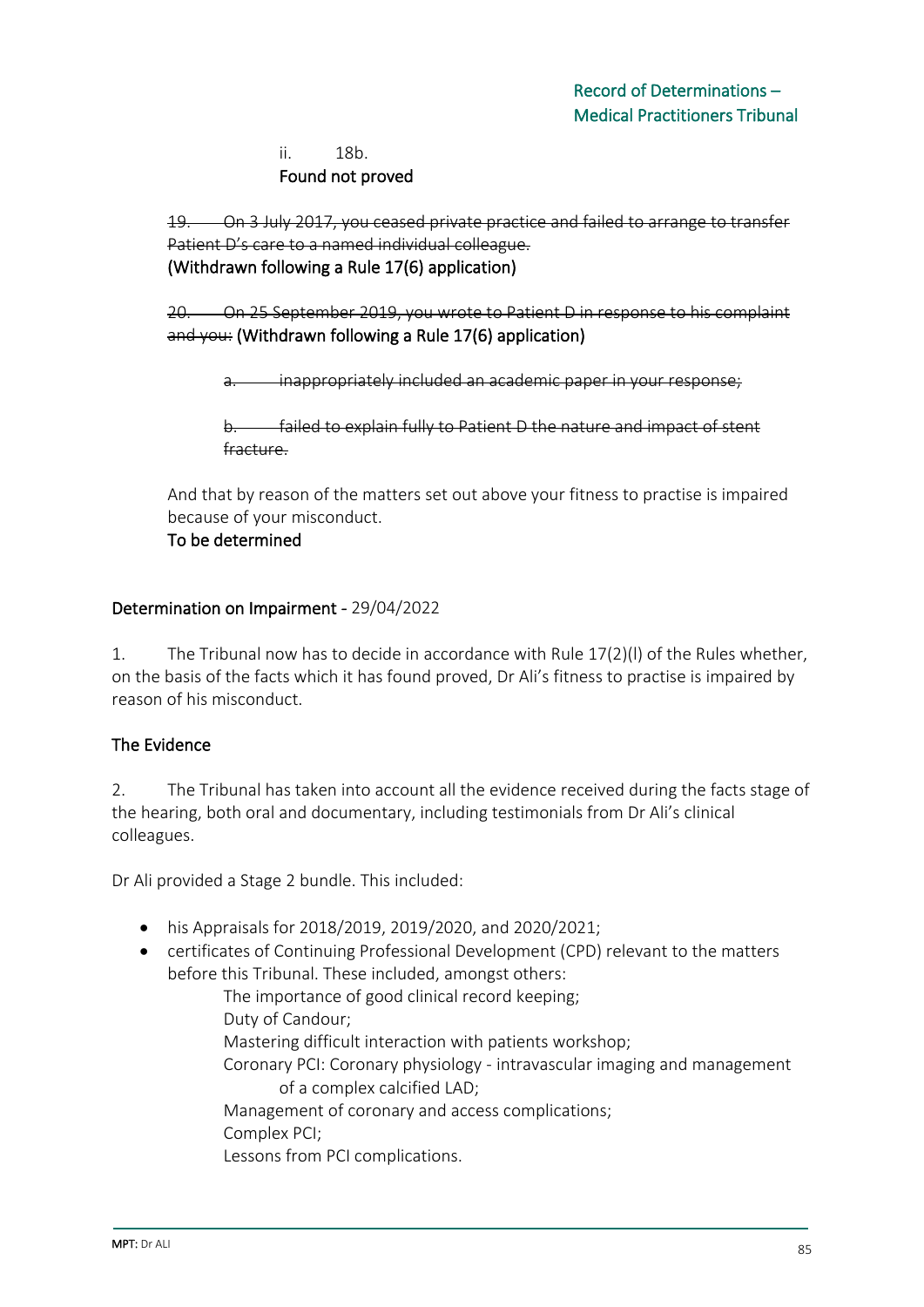- Colleague and Patient 360 degree Feedback;
- Details of a Supervised Mentorship Programme for PCI;
- Feedback from Resilience Teaching undertaken by Dr Ali.

3. The Tribunal also received a reflective statement from Dr Ali. In this Dr Ali stated that he has reflected on the GMC process, including his giving evidence as a witness, and on Dr J's evidence. Dr Ali stated he had *'learnt valuable lessons during this process'* and that he would *'continue to reflect on this phase of my professional life and draw further conclusions which I am positive will help keep me deliver care in a safe and effective ways.'* He added *'I have reflected on the determination of the Tribunal and I acknowledge the deficiencies that the Tribunal have found.'*

4. Dr Ali provided examples of the lessons he has learnt which included accurate note keeping, and he stated that he had already changed his practice in this regard and *'was now more aware of the need to keep accurate and complete notes and ensuring complications are recorded.'*

5. In a further example, he stated *'I will continue to do this in my capacity as a consultant but also help disseminate this important lesson to less senior members of the team. I have already done this through my work with junior doctors, medical students and physician assistants when I ran the Resilience At Work session.'* Dr Ali went on to explain that this session, led by him, addressed ways in which professionals could learn from practice failures and how to promote resilience in a high pressured NHS environment. Dr Ali added that he used his experiences from the case of Patient B as a framework for the discussions.

6. Dr Ali went on to say *'Reflecting on Dr J's evidence and my own reading of the literature, it has reinforced to me the need for emergency on the table echocardiography in cases of coronary perforation and this valuable lesson is now ingrained in my management algorithm of coronary perforations.'* He further added *'I have also reflected on my practice of dealing with heavily calcified coronary lesions. And whilst my training did involve high pressure ballooning of such lesions, having reflected on the risk this can cause in terms of coronary perforation, I now perform such inflations to much lower pressures and certainly in keeping with the designated burst pressure. I believe this is a safer way of managing such lesions. I believe I have a better sense of when to stop the procedure if the calcification is not treatable and I use more recently developed technologies such ShockWave, which I used at Dorset County Hospital. While not directly relevant to Patient C, I also had the chance to use Rotablation with one of the consultant cardiologists.'*

7. Dr Ali explained that having undertaken supervised mentorship at Dorset County Hospital in PCI as part of his six month locum post, he was *'re-trained in performing percutaneous coronary intervention in a supervised and gradual manner which led to independent practice by the end of mentorship.'* He said that this helped him to re-establish his skills and the confidence to perform such procedures.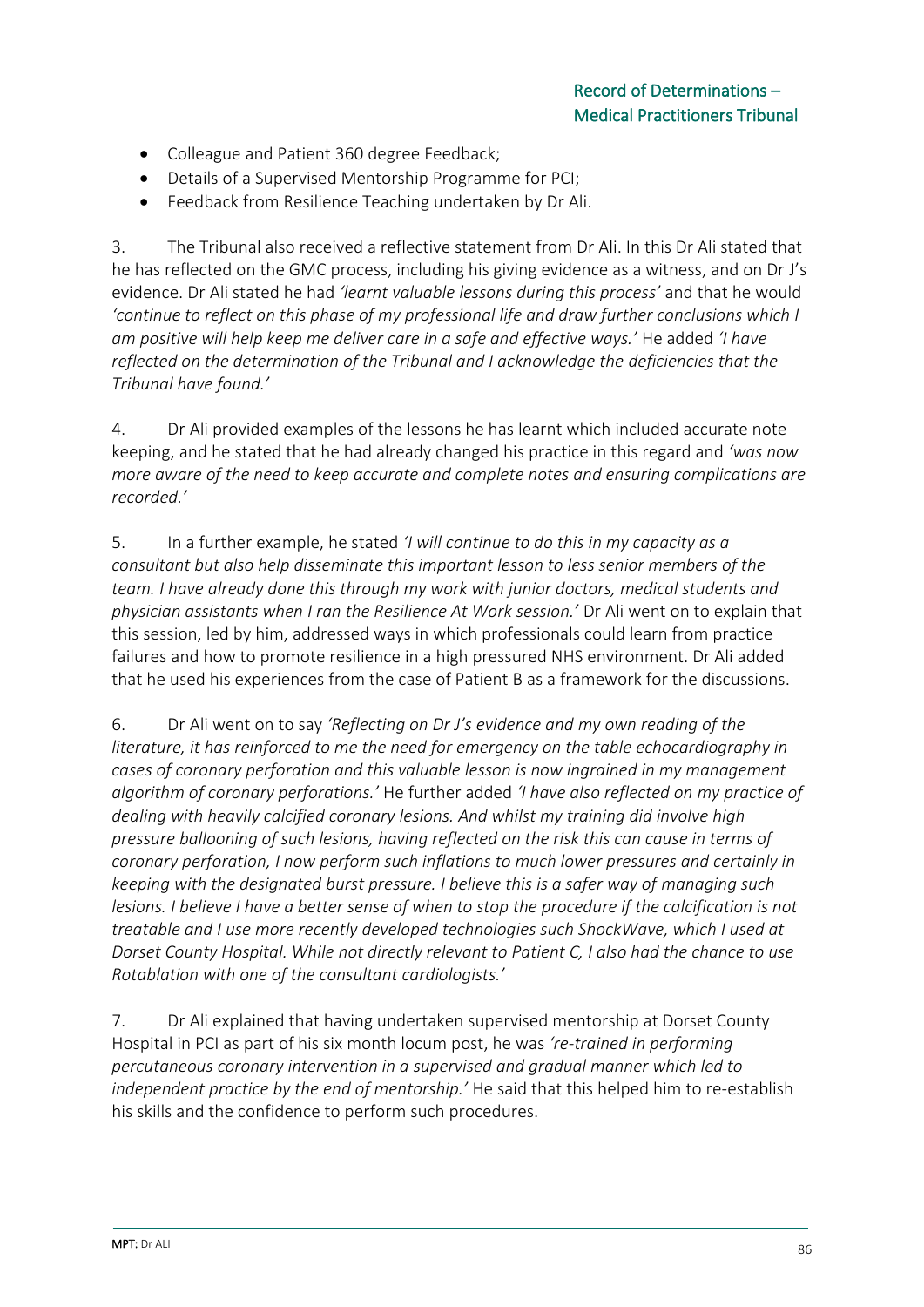## Record of Determinations – Medical Practitioners Tribunal

8. Dr Ali said that whilst the last five years have been difficult, he remained committed to a career as an interventional cardiologist and was keen to restart working having taken a break for the past two months whilst engaging with these proceedings. He said *'I am determined to work to a high standard and I am sorry that I did not do so in the ways identified by the Tribunal, particularly for those patients concerned.'*

# Submissions for the GMC:

9. Ms Johnson submitted that Dr Ali's fitness to practise is impaired. She referred the Tribunal to Dame Janet Smith's 5th Shipman Report in which she set out four reasons why a doctor's fitness to practise may be impaired.

10. Ms Johnson reminded the Tribunal of the overarching objective and of the two-stage process when considering misconduct. She referred the Tribunal to relevant case law, and to the paragraphs of Good Medical Practice ('GMP') which she submitted were engaged in this case. She also referred the Tribunal to its determination on the facts of this case. Ms Johnson acknowledged, however, that the fact that Stage 2 of these proceedings is a separate stage shows that it is not intended that every case of proved misconduct results in a finding of impairment.

11. Ms Johnson noted that Dr Ali's proved failings related to the standard of care he afforded to Patient's A, B, and C, on 10 November 2016 and 19 January 2017. She said the failures proved and admitted show incompetence by Dr Ali in carrying out PCI's, in dealing with the complications of the procedures, and in failing to record the complications. Ms Johnson referred to Dr J's written and oral evidence in relation to each patient. She highlighted, by reference to Dr J's reports and the paragraphs of GMP, the areas where she submitted that Dr Ali's actions fell short of the standards expected of a reasonably competent interventional cardiologist.

12. Ms Johnson submitted that Dr Ali's failures breached fundamental tenets of the medical profession and that his failures amounted to serious misconduct. However, in relation to paragraphs 8, 10, and 12 of the Allegation, which the Tribunal also found proved, Ms Johnson conceded on behalf of the GMC these findings do not amount to serious misconduct.

13. Ms Johnson accepted there was evidence before the Tribunal of the steps taken by Dr Ali to remediate his misconduct, adding that the passage of time since these events had allowed Dr Ali the opportunity to address his failings. However, she submitted that, because Dr Ali had contested some aspects of the case which the Tribunal subsequently found proved, he had not demonstrated complete insight.

14. Ms Johnson submitted that a finding of impairment was required to satisfy the public confidence in the medical profession and to maintain proper standards of conduct. She said that Dr Ali's actions had placed patients at unwarranted risk of harm and therefore, public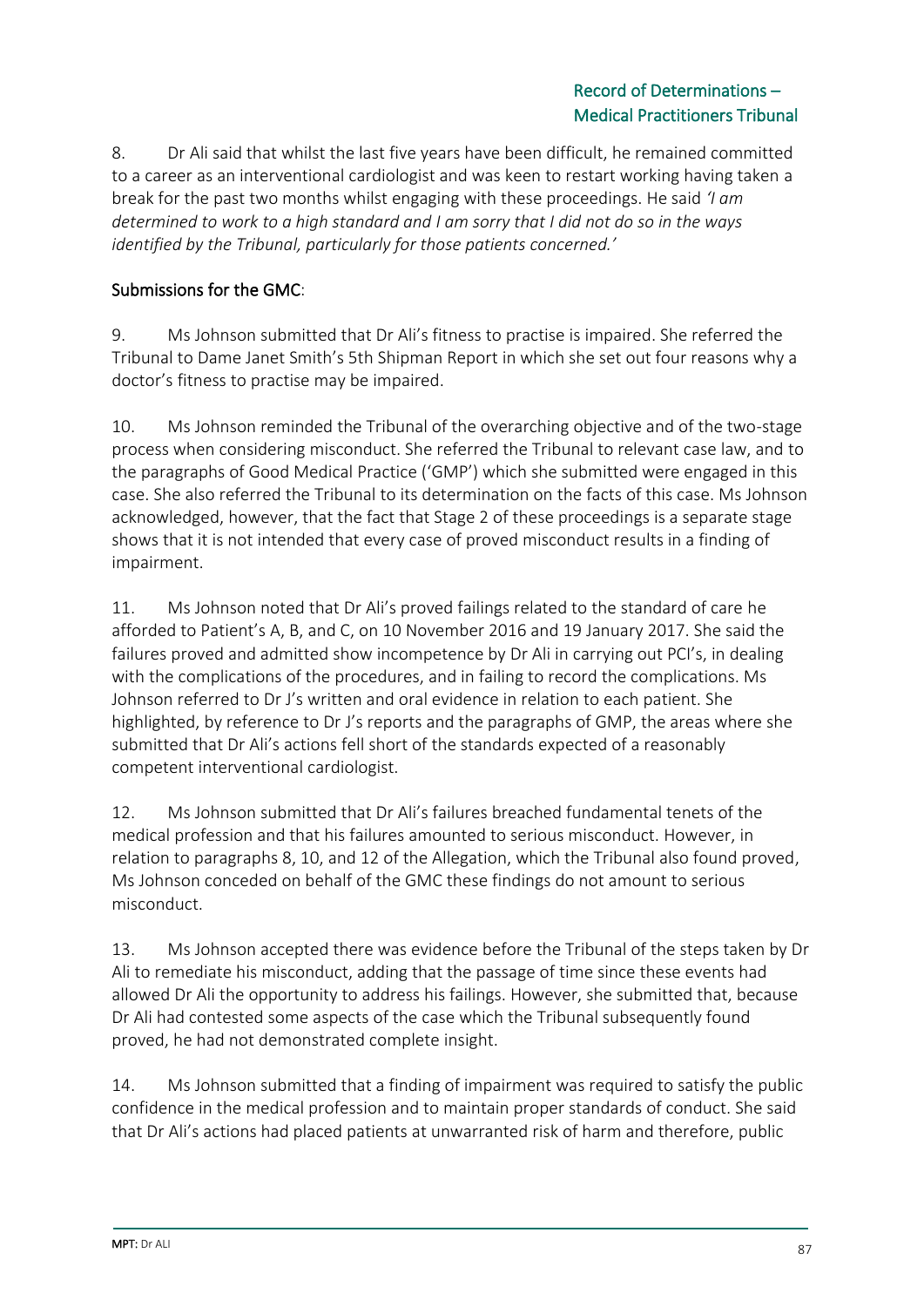confidence in the medical profession would be undermined if a finding of impairment were not made.

## Submissions for Dr Ali

15. Mr Thomas submitted that the facts found proved did not support findings of misconduct or serious misconduct. Even if they did, he submitted that Dr Ali's fitness to practise is not currently impaired. He submitted that the facts found proved were now reduced to discrete areas of practice and were not widespread. He submitted that the main findings were concerned with a rare complication, and that its rarity was relevant. Mr Thomas also reminded the Tribunal of the evidence and proved findings of fact made in respect of Patients A, B, and C, responding in each case to the submissions made by Ms Johnson.

16. Mr Thomas drew the Tribunal's attention to those areas of Dr J's reports which he submitted did not support Ms Johnson's submissions that Dr Ali's actions amounted to serious misconduct and that his fitness to practise is impaired. He submitted that some of Dr J's conclusions that Dr Ali's conduct was seriously below the standard required were based on facts which the Tribunal had found not proved. For example, in relation to Patient C, Dr J had assumed that Dr Ali had used a 4.0 mm balloon, when the Tribunal has found to the contrary.

17. Mr Thomas noted that there was no criticism of the conduct of the PCI in Patient A's case. Overall, Mr Thomas submitted, Dr Ali had failed to manage two PCI's complicated by perforations (Patients B and C). He reminded the Tribunal that these were the first perforations Dr Ali had encountered in his career and that these were invasive procedures which are known to carry risks.

18. Mr Thomas submitted that in the case of Patients B and C, Dr Ali's conduct amounted to misjudgements rather than serious misconduct. In the case of Patient B, his judgement was affected because she remained haemodynamically stable in the Cath Lab and remained stable for some time afterwards on the ward. In the case of Patient C, Dr Ali's judgement was affected because he considered that he had sealed the perforation. Mr Thomas submitted that although the Tribunal's findings may indicate that Dr Ali's actions were negligent, they did not reach the threshold for a finding of misconduct.

19. Regarding impairment, Mr Thomas reminded the Tribunal that it should be looking forward and not back. He submitted that the submissions made by the GMC were focused on Dr Ali's failings almost five years ago and that the five-year period is a relevant factor in considering impairment. He noted that the GMC make no criticism about the steps Dr Ali has taken to remediate the deficiencies identified in his clinical practice. He submitted that Dr Ali's failings are remediable and that he has provided significant evidence of remediation, especially regarding the key findings made by the Tribunal about the management of a perforation and accurate record-keeping.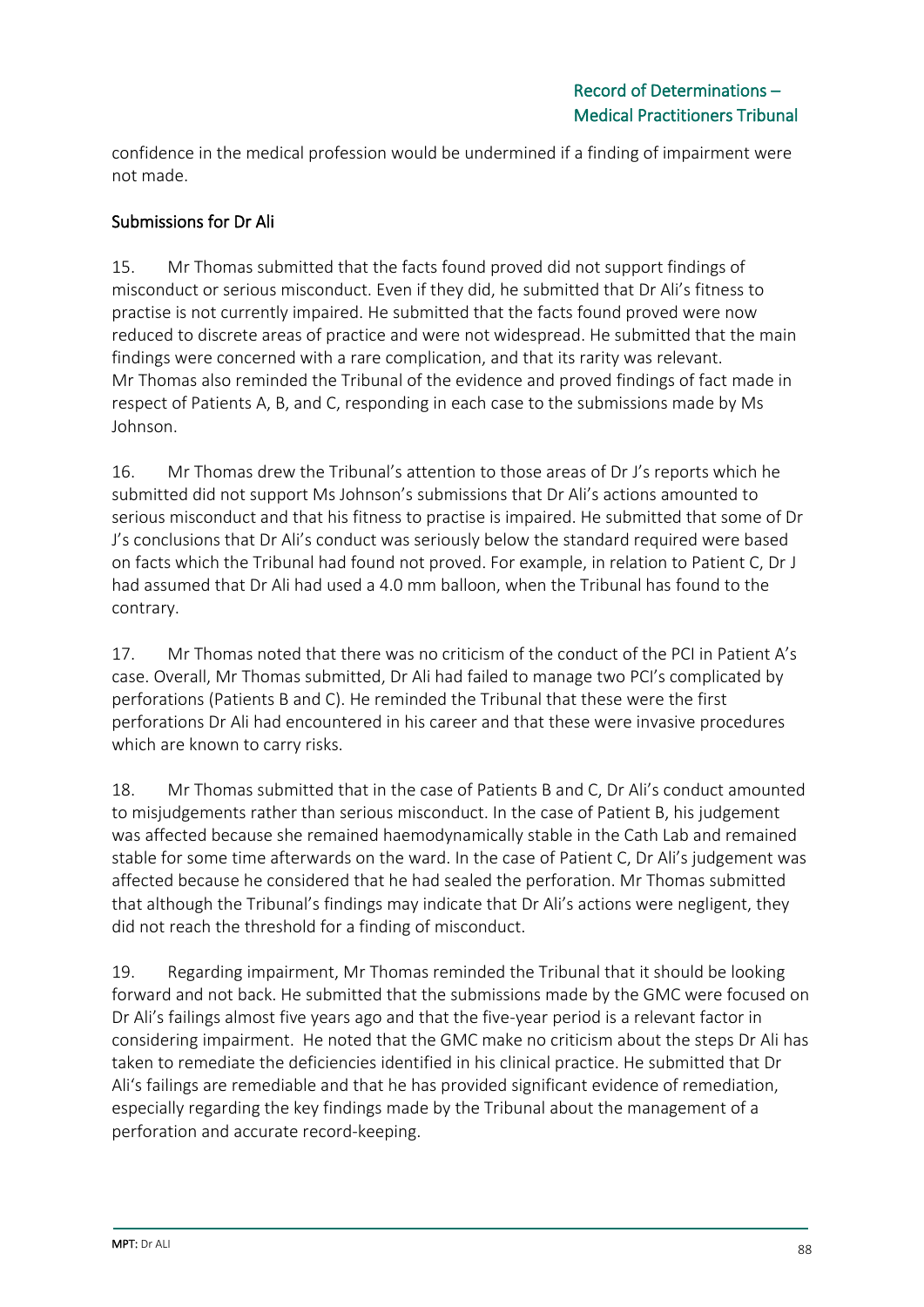## Record of Determinations – Medical Practitioners Tribunal

20. Mr Thomas submitted that Dr Ali 's approach to remediation, reflection and insight has been comprehensive and demonstrated through learning, training, a change of attitude, and significantly a structured return to PCI through a six-month structured mentorship programme instigated by Dr Ali in which he has returned to interventional cardiology.

21. In relation to insight, Mr Thomas submitted that Dr Ali has shown that he recognised and identified the failings. He reminded the Tribunal that Dr Ali admitted some paragraphs of the Allegation at the outset of these proceedings, when it was said that the admissions made were not exhaustive because Dr Ali wanted the Tribunal to hear the full context of his treatment of the patients. Mr Thomas submitted that there was a clear acceptance by Dr Ali of his responsibility in respect of Patient C, and a clear and emotional acceptance of responsibility in relation to Patient B.

22. Mr Thomas referred the Tribunal to the testimonials provided at the facts stage and the further evidence presented at this stage of the hearing. He also referred the Tribunal to: Dr Ali's appraisals; positive colleague and patient 360 degree feedback; training courses completed by Dr Ali especially those relating to record keeping and PCI's; and Dr Ali's reflections on his learning.

23. Mr Thomas also pointed out that Dr Ali has, of his own volition, organised teaching sessions on resilience, attended by and to benefit other healthcare professionals, at which Dr Ali has shared his experiences in relation to these matters. Mr Thomas said that this demonstrated Dr Ali's openness and transparency, and willingness to reflect and learn from his experiences.

24. Of great significance, Mr Thomas submitted, has been Dr Ali's participation in a six month structured mentorship programme for PCI procedures at Dorset County Hospital which has enabled Dr Ali to return to clinical practice performing PCI's, at first under supervision but then independently. Mr Thomas referred the Tribunal to the programme content, the testimonials provided by his mentors, and to a selection of Cath Lab reports and reflections completed by Dr Ali following PCIs in which he had participated.

25. Mr Thomas submitted that Dr Ali has gone to considerable lengths to change his practice where necessary and remediate fully. He submitted that the evidence before the Tribunal demonstrated that it was highly unlikely that Dr Ali would repeat the actions, which have led to the matters found proved against him. It was highly unlikely, for example, that he would not call for an emergency echocardiogram or call a perforation a 'dissection' in the future.

26. In relation to the public interest, Mr Thomas submitted that in a case such as this, where Dr Ali has taken such significant steps to remediate matters which took place five years ago, the public would be more concerned about the doctor's current practice and any risks posed, and the lessons he had learnt, rather than whether the doctor had been punished. Mr Thomas submitted that a finding of impairment would have a punitive effect and would not serve the public interest.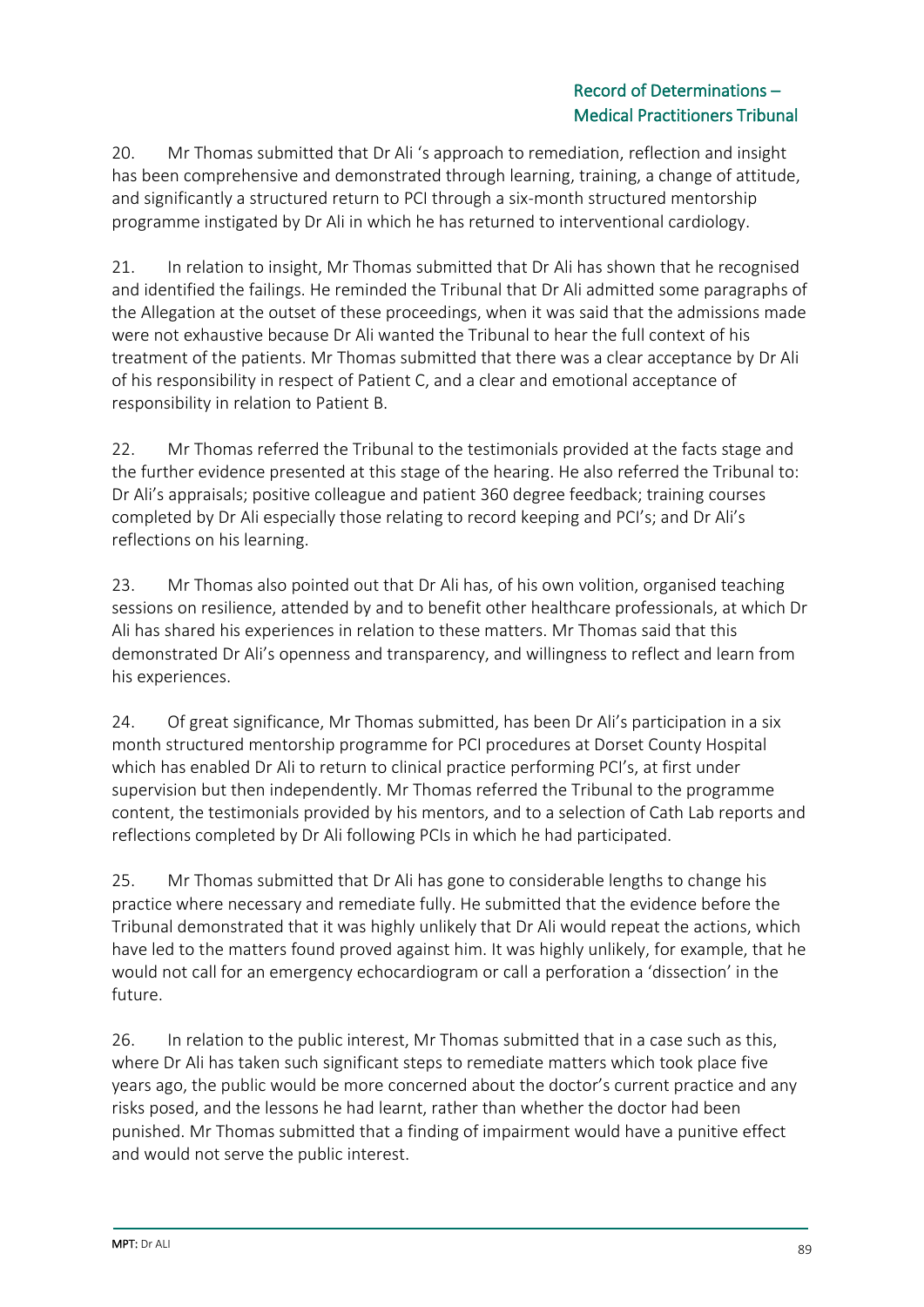#### The Relevant Legal Principles

27. The Tribunal reminded itself that, at this stage of the proceedings, there is no burden or standard of proof and the decision of impairment is a matter for the Tribunal's judgement alone.

28. In approaching the decision, the Tribunal was mindful of the two-stage process to be adopted: first whether the facts as found proved amounted to misconduct and that the misconduct was serious, and then, whether the finding of serious misconduct, led to a finding of impairment.

29. The Tribunal must determine whether Dr Ali's fitness to practise is impaired today, taking into account his conduct at the time of the events and any relevant factors since then, such as whether the matters are remediable, have been remedied and any likelihood of repetition.

30. Throughout its deliberations, the Tribunal has been mindful of its responsibility to uphold the overarching objective as set out in the Medical Act 1983 (as amended). That objective is the protection of the public and involves the pursuit of the following:

- a. to protect, promote and maintain the health, safety and wellbeing of the public
- b. to maintain public confidence in the profession
- c. to promote and maintain proper professional standards and conduct for members of the profession

#### The Tribunal's Decision

#### Misconduct

31. The Tribunal first considered whether the facts found proved are a sufficiently serious departure from the standards of conduct reasonably expected of Dr Ali, to amount to misconduct. In its deliberations, the Tribunal had regard to the current version of GMP (March 2013). It also noted that misconduct is not defined by statute but it has been said to be serious professional misconduct or conduct which a fellow professional would regard as deplorable.

32. The Tribunal had regard to the following paragraphs of GMP which had been referred to by Ms Johnson in her submissions:

*'Good medical practice describes what it means to be a good doctor.* 

*It says that as a good doctor you will:*

*•make the care of your patient your first concern*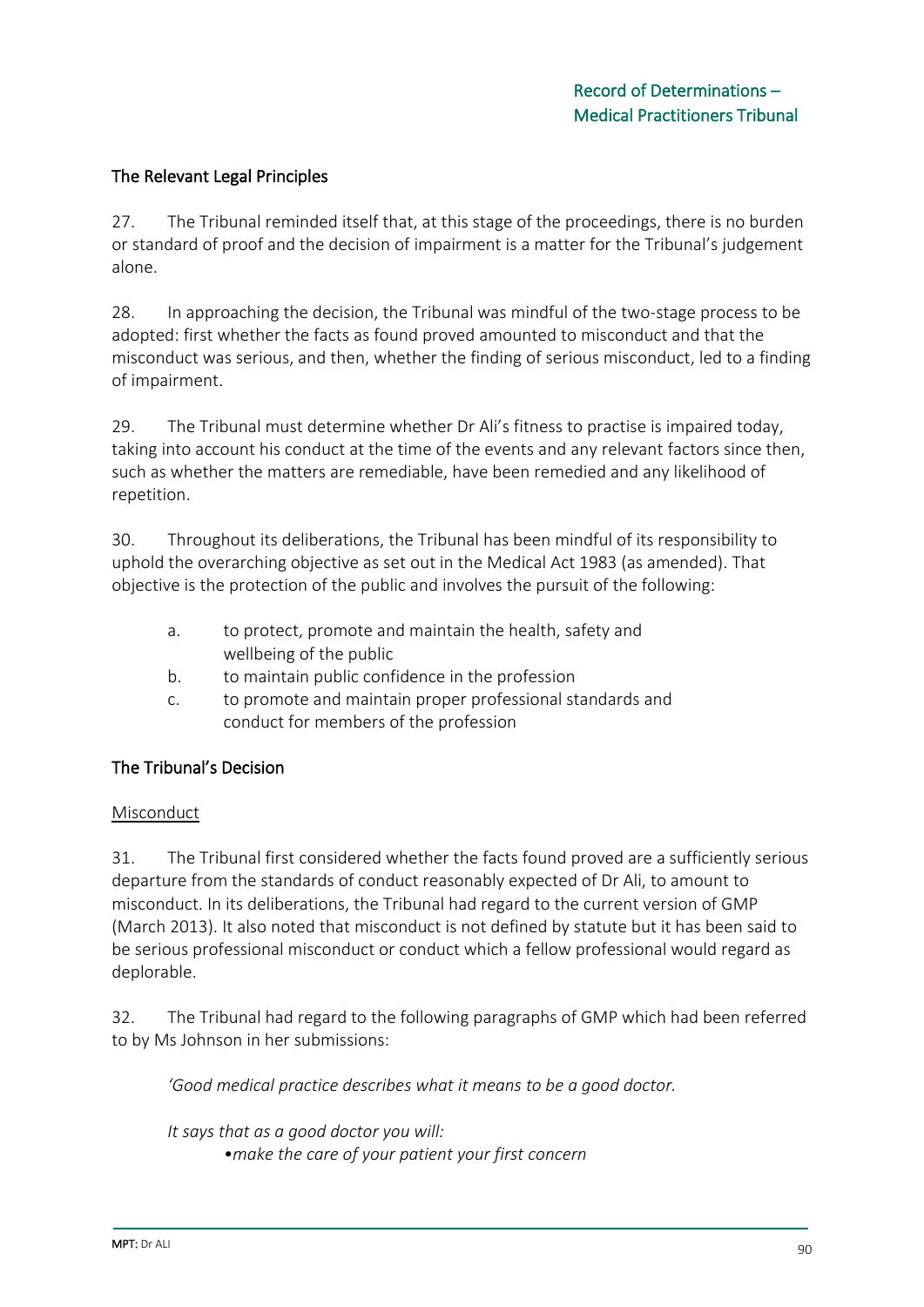*•be competent and keep your professional knowledge and skills up to date….. •establish and maintain good partnerships with your patients ….*

*'1. Patients need good doctors. Good doctors make the care of their patients their first concern: they are competent, keep their knowledge and skills up to date, establish and maintain good relationships with patients …..*

*7 You must be competent in all aspects of your work, including management, research and teaching.*

*8 You must keep your professional knowledge and skills up to date.*

*11 You must be familiar with guidelines and developments that affect your work.*

*15 You must provide a good standard of practice and care. If you assess, diagnose or treat patients, you must:* 

*a. adequately assess the patient's conditions, taking account of their history (including the symptoms and psychological, spiritual, social and cultural factors), their views and values; where necessary, examine the patient b. promptly provide or arrange suitable advice, investigations or* 

*treatment where necessary*

*c. refer a patient to another practitioner when this serves the patient's needs.*

- *'21 Clinical records should include:*
	- *a. relevant clinical findings*
	- *b. the decisions made and actions agreed, and who is making the decisions and agreeing the actions*
	- *c. the information given to patients*
	- *d. any drugs prescribed or other investigation or treatment*
	- *e. who is making the record and when.'*
- *23 To help keep patients safe you must:*
	- *a. contribute to confidential inquiries*
	- *b. contribute to adverse event recognition*

*c. report adverse incidents involving medical devices that put or have the potential to put the safety of a patient, or another person, at risk*

*d. report suspected adverse drug reactions*

*e. respond to requests from organisations monitoring public health. When providing information for these purposes you should still respect patients' confidentiality*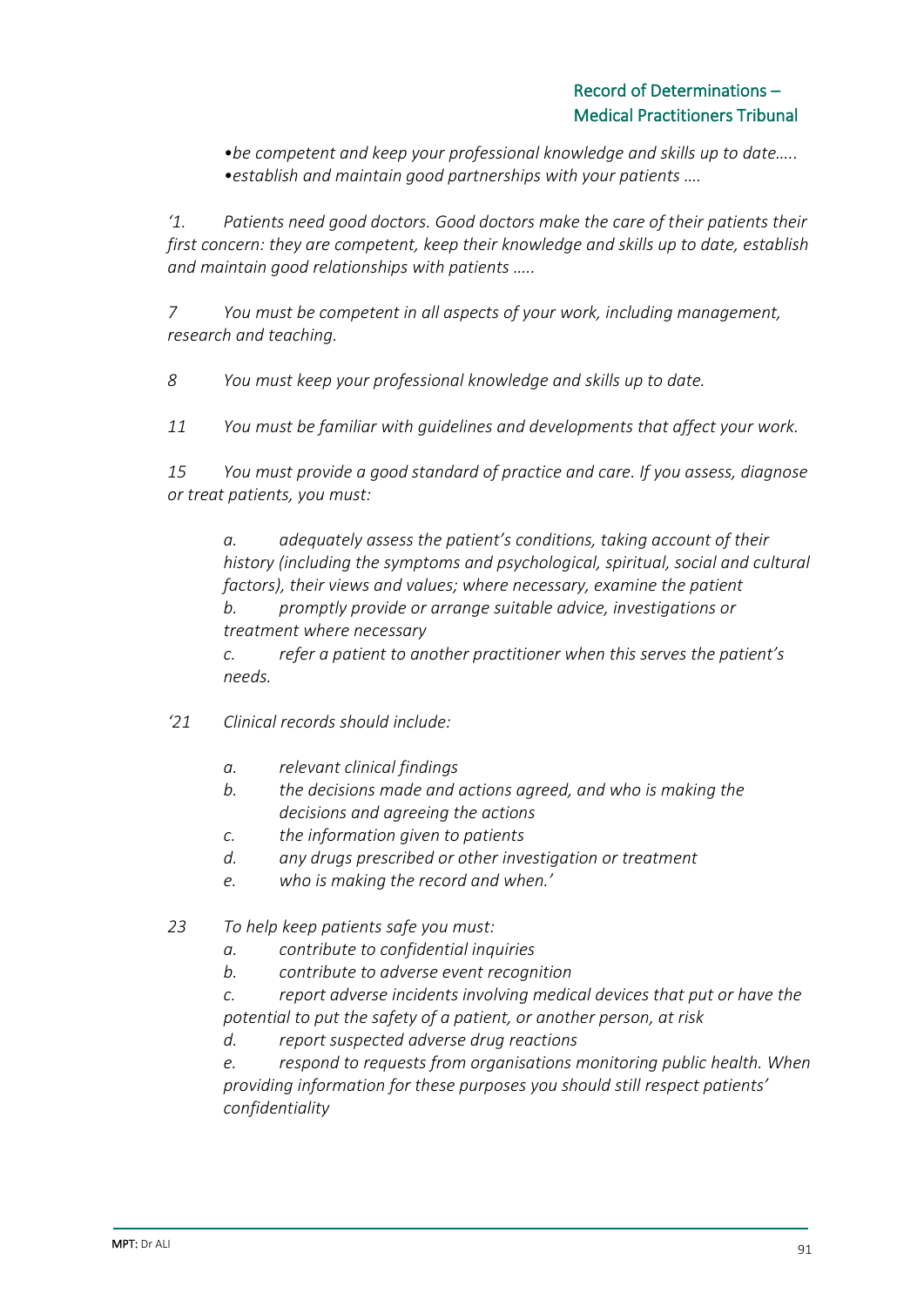*49 You must work in partnership with patients, sharing with them the information they will need to make decisions about their care, including:*

*a. their condition, its likely progression and the options for treatment, including associated risks and uncertainties*

*b. the progress of their care, and your role and responsibilities in the team c. who is responsible for each aspect of patient care, and how information is shared within teams and among those who will be providing their care d. any other information patients need if they are asked to agree to be involved in teaching or research*

*65. You must make sure that your conduct justifies your patients' trust in you and the public's trust in the profession.*

*71 You must be honest and trustworthy when writing reports, and when completing or signing forms, reports and other documents. You must make sure that any documents you write or sign are not false or misleading.*

- *a. You must take reasonable steps to check the information is correct.*
- *b. You must not deliberately leave out relevant information.'*

# Patient A

In relation to Paragraph 1(b)

33. The Tribunal was mindful of Dr J's evidence and Dr Ali's evidence, as set out in its determination on facts, and the differences in their interpretation of the images. It was also mindful that it had found this allegation proved given Dr J's experience and expertise in this area of clinical practice.

34. However, as to whether this amounted to misconduct, it was Dr Ali's evidence that having inserted four stents, the image timed at 18:39:18 showed all four stents in place and that both the first and second septal branches were occluded. He added, however, that the images timed at 18:39:59 and 18:40:18 showed contrast in the septal branches which indicated there was now some flow down those branches. Dr Ali's evidence was that by comparing the moving images from the beginning and the end of the procedure it was clear that those at the end showed some blood flow in the branches at the end of the procedure thereby demonstrating that the branches were 'jailed' but not occluded.

35. Mr Thomas's submission, on behalf of Dr Ali, was that it is a matter of interpretation as to whether the first and second septal arteries were occluded. Dr Ali accepts now that he did not recognise the occlusion because he thought he had 'jailed' the arteries. The Tribunal noted that Dr J did not consider this to be seriously below the standard required in his report of 20 August 2019.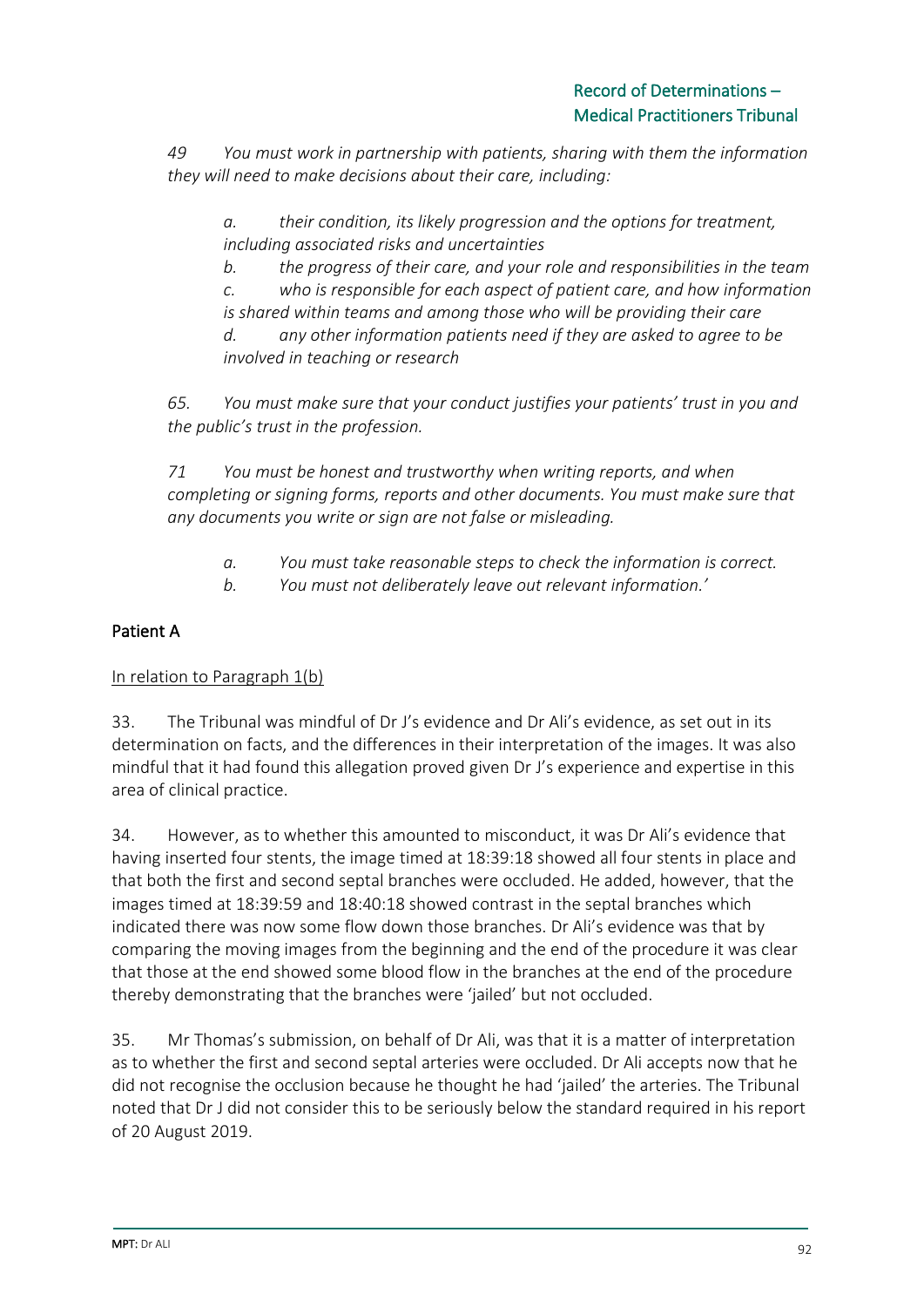### Record of Determinations – Medical Practitioners Tribunal

36. The Tribunal has taken into account that this is a known complication of PCI's. It was the Tribunal's view, based on the above, that Dr Ali made an 'an error of judgement' in not recognising the occlusion. Whilst this was a failing, taken as a whole, the Tribunal considered it did not, in itself, amount to misconduct.

### In relation to paragraph 1(c)

37. At paragraph 3.30 of his supplementary report, dated 20 December 2019, Dr J stated:

*'Occlusion of significant side branches will lead to myocardial infarction (death of the heart muscle supplied by those branches). The occlusion of significant sidebranches is a recognised complication of a PCI procedure and indicates the final result was suboptimal.'*

38. Dr J was of the opinion that Dr Ali should have made a record of the occlusion in Patient A's CLR.

39. In its determination on facts, the Tribunal found that Dr Ali did not record 'occlusion' or 'jailed' in Patient A's CLR and that he recorded 'No Complications' which was inaccurate. It noted that Dr J's opinion that Dr Ali's conduct in relation to Patient A was seriously below the standard expected of a competent interventional cardiologist, as set out in paragraph 3.42 of the same report. However, this opinion was not only based on the facts found regarding the occlusion, but on a combination of matters, some of which the Tribunal has found not proved.

40. Dr Ali told the Tribunal that he did not record on the CLR in writing that he had observed the occlusion of the first and second septal arteries because he recognised them as being 'jailed', and as being sub-totally occluded as there was partial flow of blood in those arteries. He added that this had no significance to the technical outcome of the PCI. He did accept, however, that he would now document his findings more fully to include mentioning the observed jailing or sub-total occlusion of the side vessels: *'If I saw now what appears on the previously described images, I would write that I had jailed and sub-totally occluded the septal branches, that is the S1 and S2. By sub-totally occluded I mean that there is impaired flow.'.* Instead, Dr Ali recorded there had been a *'Good final result'* and that there were *'No complications'*.

41. Whilst the Tribunal notes that Dr Ali would document 'jailing' or sub-total occlusion, it considered that by not recording any complication at the time, as he should have, this amounted to misconduct. However, in itself, it did not amount to serious misconduct. In reaching this conclusion, the Tribunal took into account that Patient A did not suffer any adverse outcomes directly as a result of the PCI performed by Dr Ali. Furthermore, there was no evidence before the Tribunal to suggest that any further treatment might have been, or was, required.

# Patient B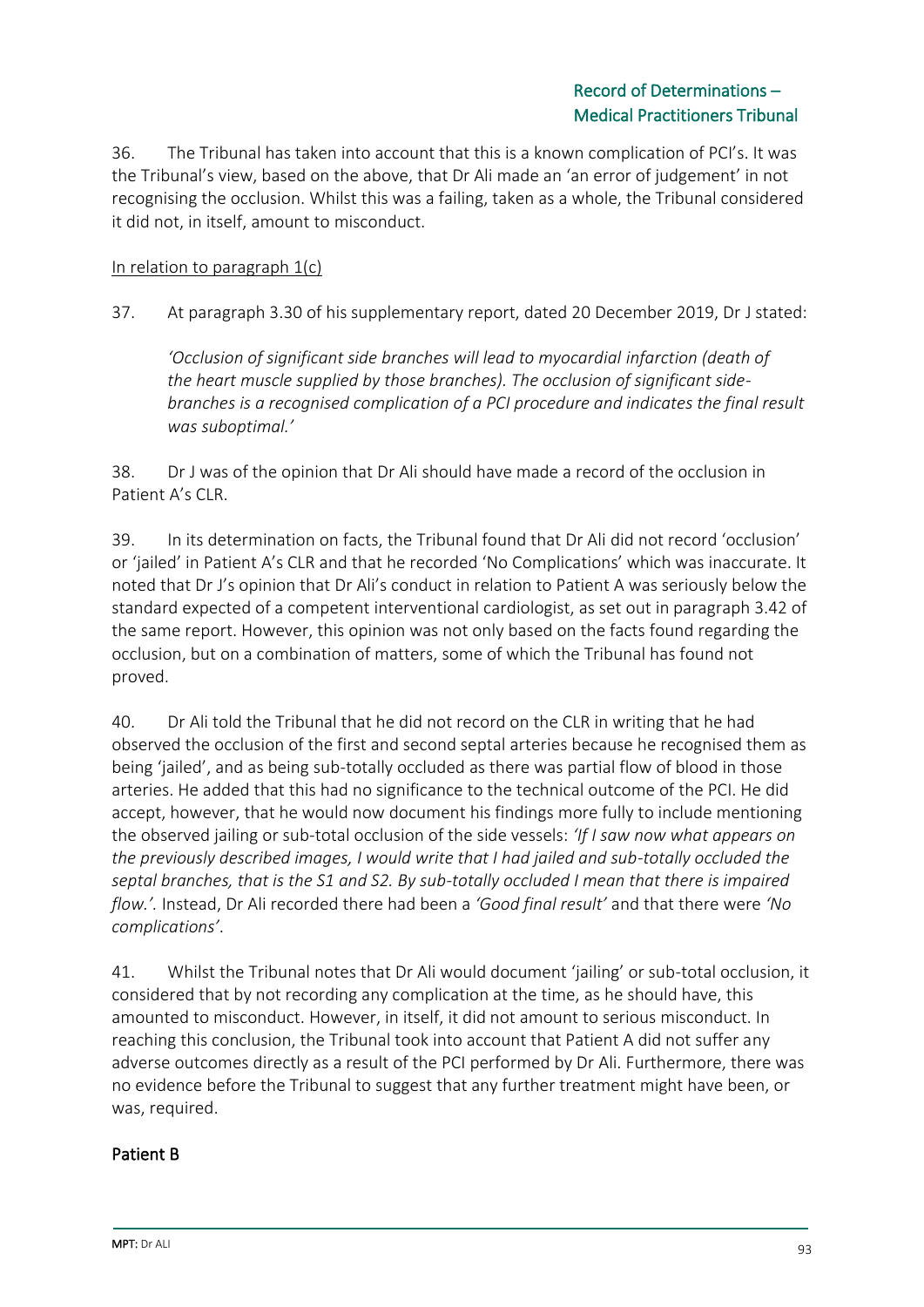#### In relation to paragraphs 3(b), (c) and (e)

42. In his report dated 1 June 2018, at paragraph 3.18, Dr J stated:

*'Coronary perforation is a recognised but rare complication of coronary interventions including stenting (0.3 – 0.6%, References 1 and 2).'*

43. At paragraph 3.50 of his supplementary report, dated 4 August 2020, Dr J stated:

*'I believe that Dr Ali's failure to perform prolonged balloon inflations to occlude the perforation and attempt to seal the perforation was not in accordance with standard guidance for the management of coronary perforations.'*

44. In paragraph 3.96, Dr J states:

*'Because prolonged balloon inflations to occlude and seal the coronary perforation could have been life saving for Patient DM, I believe that Dr Ali's failure to perform prolonged balloon inflations was seriously below the standard expected of a reasonably competent Consultant Cardiologist.'*

45. The Tribunal notes that Dr J's comments are based on the premise that Dr Ali did not recognise a perforation, which the Tribunal has already determined he did. Further, the Tribunal has already determined that Dr Ali attempted to treat the perforation, albeit inadequately.

46. The Tribunal has taken into account that the occurrence of a perforation is a rare incident, but a recognised risk of a PCI. As an interventional cardiologist, the Tribunal considered that Dr Ali should have been aware of how to treat such incident in accordance with the relevant guidance. The Tribunal acknowledged that this was the first time Dr Ali had experience of such a complication, but that did not detract from his duty to treat it appropriately. The Tribunal noted Dr Ali inflated the balloon for 27 seconds at an inappropriate pressure when the guidance suggests that the balloon should be inflated for ten minutes or more at a low pressure. Furthermore, Dr Ali failed to arrange an emergency echocardiogram, as is suggested in the guidance.

47. Dr J in his oral evidence said that while there may have been a 'brisk' recognition of the complication, an emergency echocardiogram should still have been carried out in the Cath Lab, despite Patient B being haemodynamically stable.

48. The Tribunal had regard to paragraphs 1 and 7 of GMP as set out above.

49. In the circumstances, the Tribunal concluded that Dr Ali's failure to undertake prolonged low pressure balloon inflation to control the perforation, and to undertake or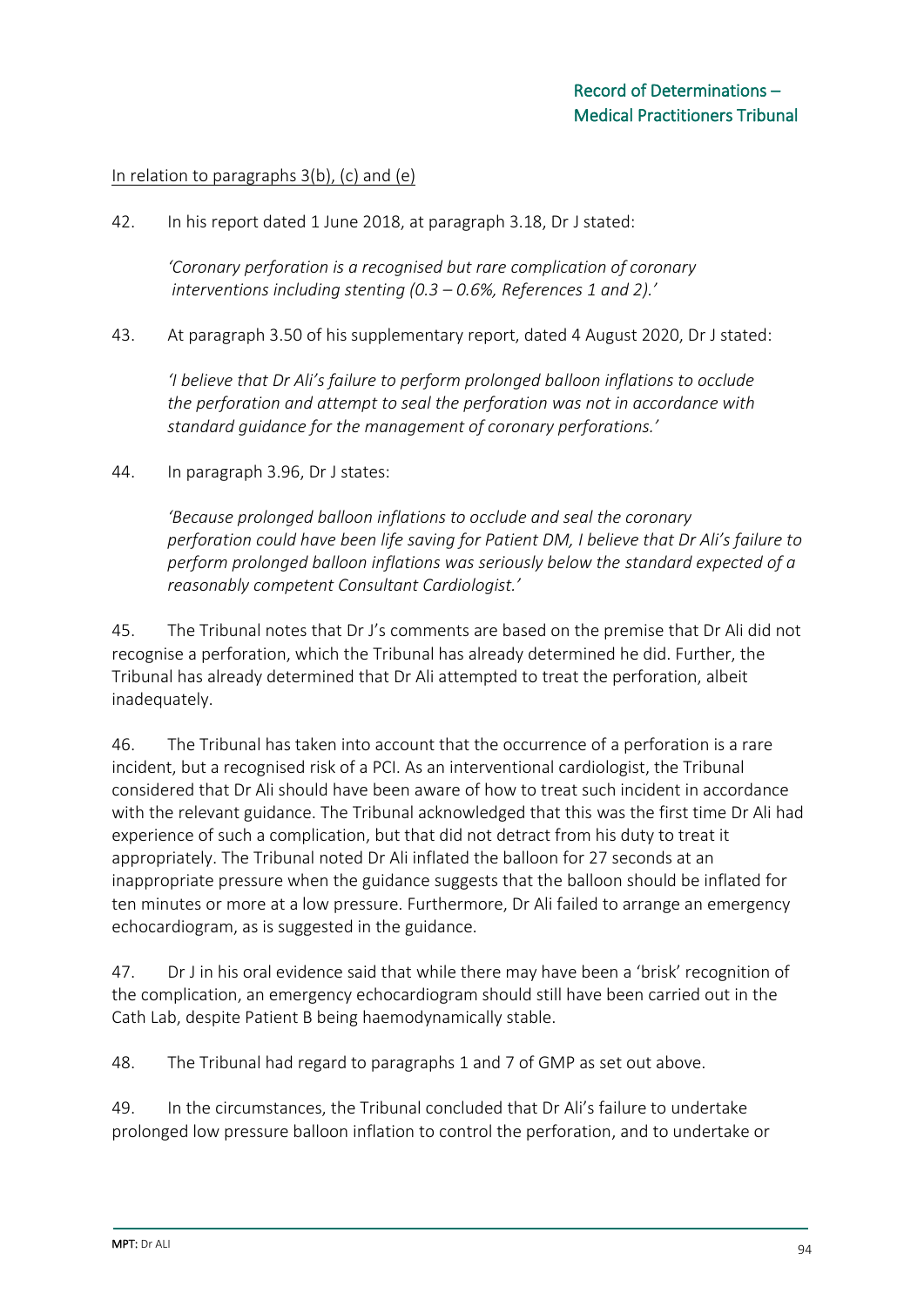arrange an emergency echocardiogram in the Cath Lab, amounted to misconduct which is serious.

50. In relation to paragraph 3(e), to undertake prolonged low pressure balloon inflation and/or insert a covered stent to seal the perforation, the Tribunal determined that this did not amount to misconduct. The Tribunal accepted Dr Ali's evidence that he thought he had sealed the perforation, and that therefore he considered, at the time, there was no need for further action.

#### In relation to paragraph 4

51. The Tribunal has already found that Dr Ali's actions, in respect of paragraph 3(e) above did not amount misconduct. For the same reasons, namely that he thought he had sealed the perforation, that the Tribunal finds Dr Ali's actions in relation to paragraph 4 do not amount to misconduct.

#### In relation to paragraph 6(a)(i)

52. Dr Ali's evidence was that he had, or at least he thought, he had sealed the perforation. He told the Tribunal that Patient B was still haemodynamically stable at 19:30. The Tribunal had regard to paragraphs 200 and 201 of its determination on facts which state:

*'200. The Tribunal noted in Patient B's medical records Dr Ali had recorded 'Echo' when he visited Patient B at 19:30 on 19 January 2017. The Tribunal considered that this entry made clear that Dr Ali knew an echocardiogram had not been carried out when he visited Patient B. Dr Ali stated in evidence that he had the ability to perform and interpret an echocardiogram himself.*

*201. In his evidence at paragraph 56 of his statement of 7 February 2022, Dr Ali states:*

*'….I did not arrange for an echocardiogram to be carried out immediately that night. Ordinarily, the echo physiologists do not work at night and one would have had to be called in. I could have arranged for the echo machine to be brought to the ward and performed the echo myself, but I thought that the patient was stable. …'*

53. The Tribunal found, as it did in respect of paragraph 3(c) above, that Dr Ali failed to treat Patient B in accordance with the relevant guidance. It was incumbent upon him to have arranged for an emergency echocardiogram to be carried out when he became aware one had not been done. The Tribunal found Dr Ali's failure amounted to misconduct which is serious.

#### In relation to paragraphs 7(a) and (b)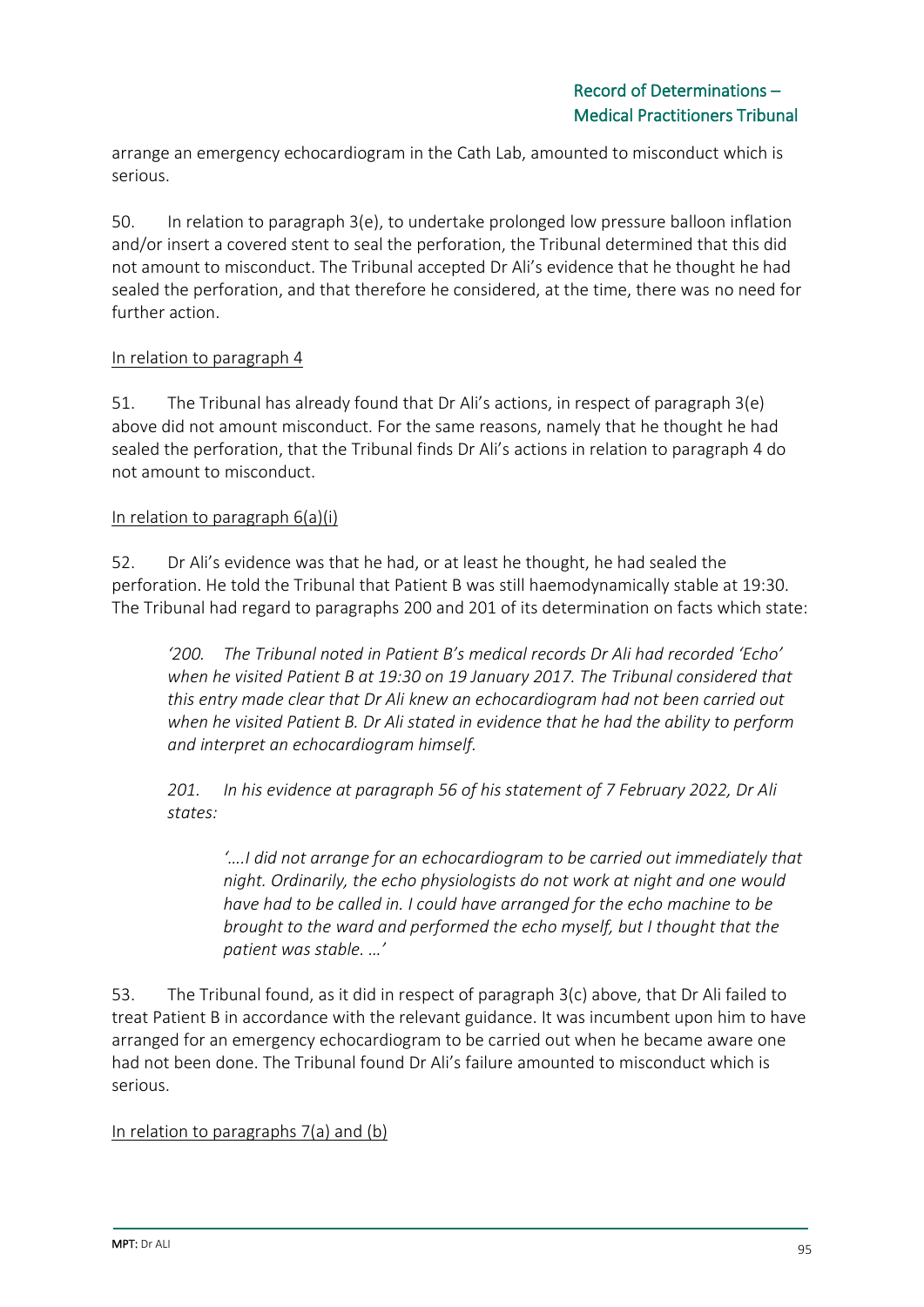54. The Tribunal had regard to paragraph 21 of GMP which states:

- *'21 Clinical records should include:*
	- *a. relevant clinical findings*
	- *b. the decisions made and actions agreed, and who is making the decisions and agreeing the actions*
	- *c. the information given to patients*
	- *d. any drugs prescribed or other investigation or treatment*
	- *e. who is making the record and when.'*

55. Dr Ali admitted that he did not record the perforation in Patient B's CLR, even though he did recognise it.

56. By not recording the complication as a perforation, but as a dissection, not only did Dr Ali fail to adhere to paragraph 21 of GMP, but his actions may have had serious implications in respect of any subsequent care and treatment provided to Patient B. The Tribunal considered this to be a failure which amounts to misconduct which is serious.

#### In relation to paragraph 8

57. Dr Ali admitted this paragraph of the Allegation. Ms Johnson accepted in her submissions that this was not serious misconduct based on Dr J's report.

58. The Tribunal had regard to the Datix completed by Dr Ali. In this Dr Ali recorded *'Patient admitted for elective PCI to LAD. PCI was undertaken but was complicated by coronary dissection. …'*

59. Dr J considered this failing to be below but not seriously below the standard required.

60. However, the Tribunal noted that Dr Ali goes on to state *'Patient remained haemodynamically stable throughout the procedure with no symptoms to report or ECG changes. The leak was localised and was treated with balloon inflation inside the stent.'*

61. The Tribunal noted that Dr Ali recorded the complication as a 'dissection' rather than a 'perforation'. The Tribunal determined his actions to amount to misconduct but not serious misconduct.

#### In relation to paragraphs 10 and 12

62. In her submissions, Ms Johnson submitted that the GMC did not consider these matters to amount to serious misconduct.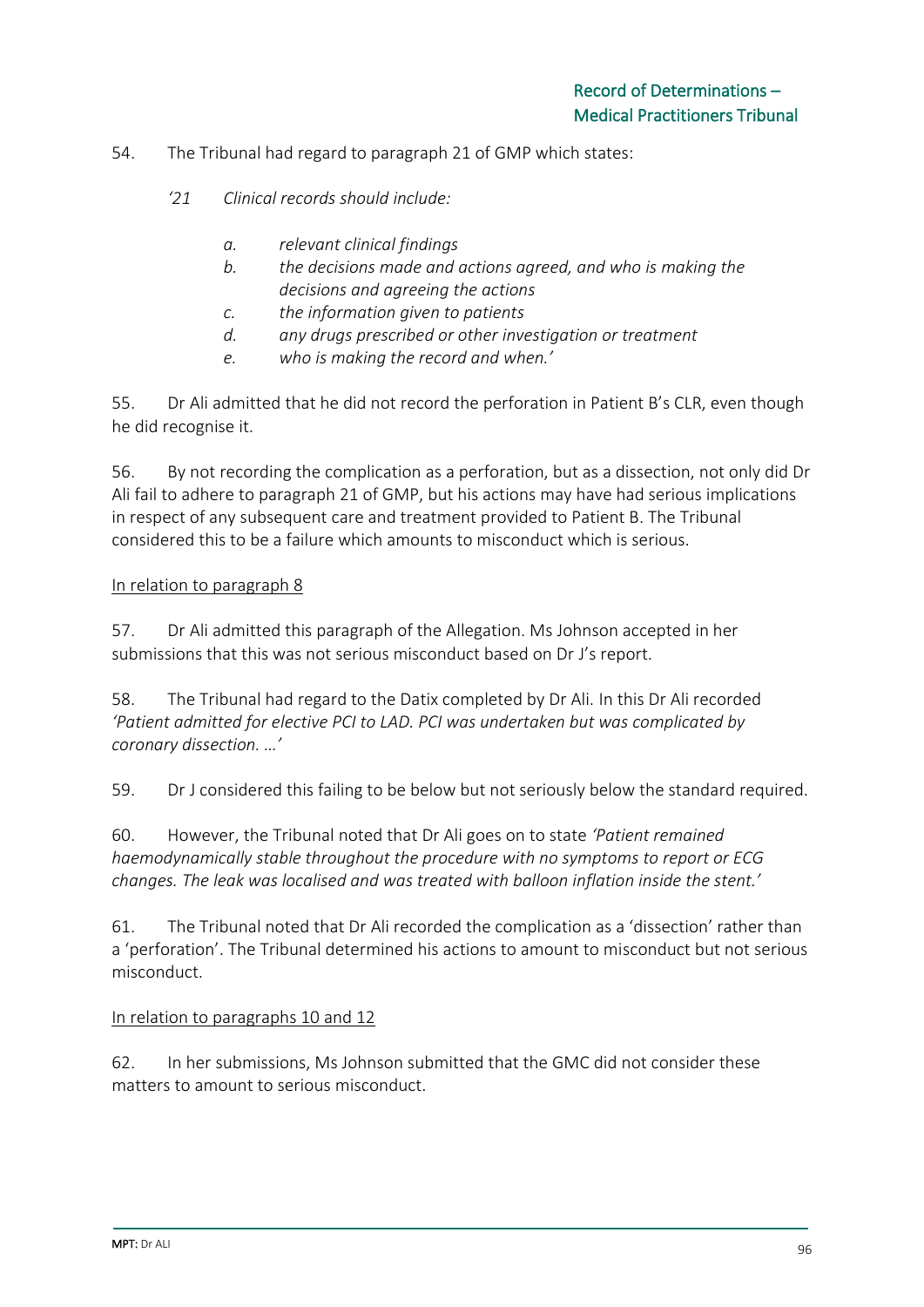63. The Tribunal, considered these as matters of fact. They were not matters which led to a finding that his conduct was below the standard required. It therefore considered Dr Ali's actions did not amount to misconduct.

# Patient C

#### In relation to paragraph 15(g)

64. Dr Ali admitted that he caused Patient C to have a perforation. The Tribunal again reminded itself that a perforation is a rare occurrence, albeit a known risk of a PCI. The Tribunal reminded itself of its findings in relation to paragraphs 15(a) – (f) of the Allegation.

65. Although the Tribunal accepted, and Dr Ali admitted, that he caused the perforation by virtue of being the operator of the PCI. There was no significant evidence before the Tribunal that in causing the perforation, he had fallen below the standard required of a competent interventional cardiologist.

66. It therefore determined that this finding did not amount to misconduct.

#### In relation to paragraph 15(h)

67. At paragraph 3.26 of his report dated 20 August 2019, Dr J stated:

*'Dr Ali did not undertake or arrange emergency echocardiography. This was inappropriate particularly as Patient SC had signs of intrapericardial bleeding with low blood pressure (hypotension).'*

68. The Tribunal had regard to paragraphs 1 and 7 of GMP as set out above.

69. The Tribunal reminded itself that a perforation is a rare occurrence, but one which is a known risk of a PCI. The Tribunal therefore considered that Dr Ali should have been aware of how to treat such a complication in accordance with the relevant guidance. The Tribunal acknowledged that this was the first time Dr Ali had caused a perforation, but that did not detract from his duty to treat it appropriately. These are the same considerations as the Tribunal applied in finding serious misconduct in relation to paragraphs 3(b) and (c) above.

70. The Tribunal therefore determined Dr Ali's failing in this respect amounted to misconduct which is serious.

#### In relation to paragraph 15(j)

71. In his evidence, Dr J accepted that Dr Ali may have recognised Patient C suffered from major side branch occlusion. Dr Ali's evidence was that he did recognise it, although he did not record it. The Tribunal noted that after Patient C's PCI, Dr Ali ordered investigations to be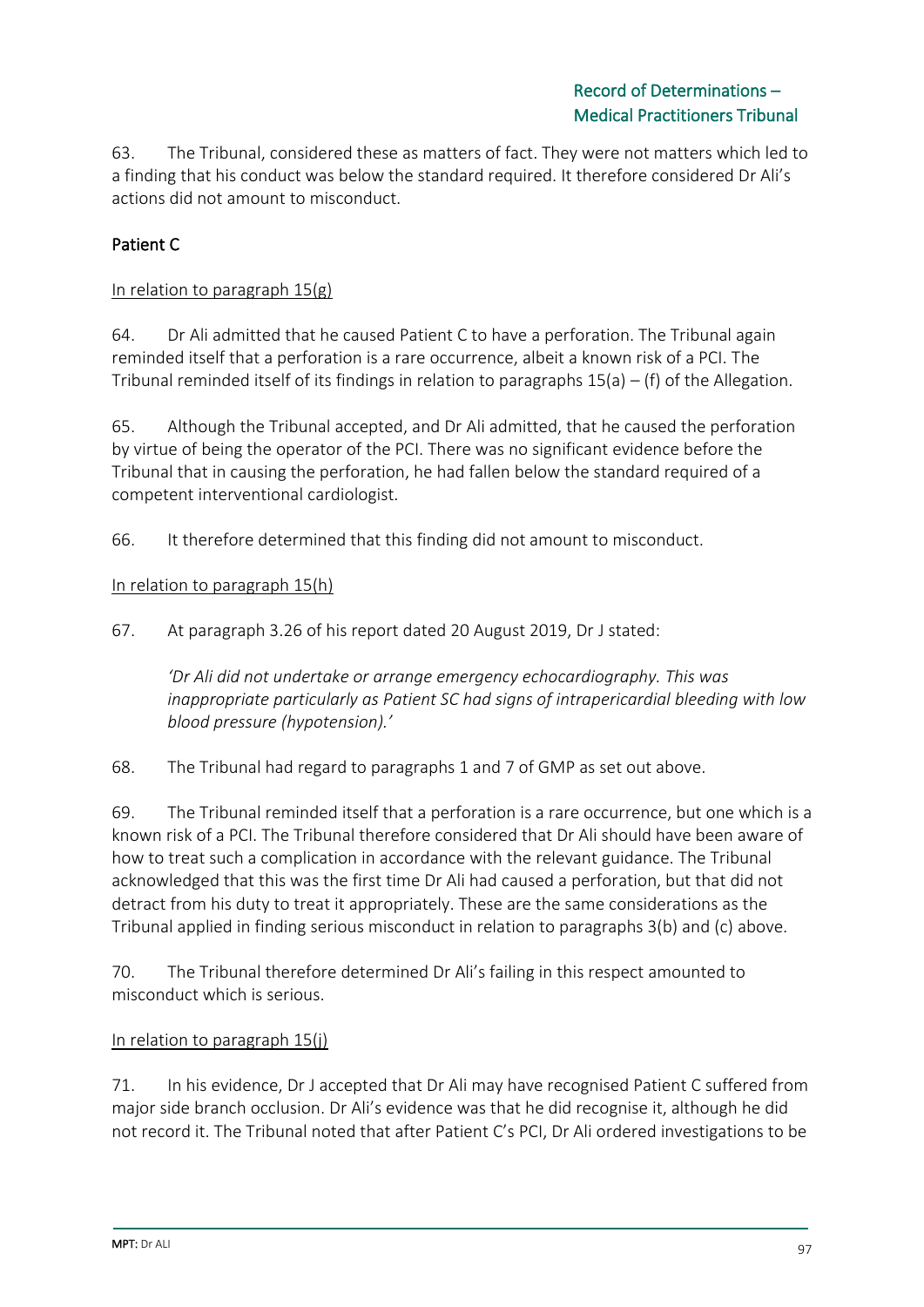carried out, including troponin levels. It is clear that Dr Ali was investigating complications arising from the PCI.

72. In view of the above, the Tribunal considered that whilst Dr Ali's failure to record that Patient C had suffered from major side branch occlusion, the evidence suggests he did recognise it and had taken the necessary actions. It therefore concluded that this amounted to misconduct but not serious misconduct.

#### In relation to paragraph 15(m)

73. The Tribunal had regard to paragraph 21(c) of GMP, as set out above.

74. Dr J, in his report dated 20 August 2019, at paragraph 3.34 stated:

*'GMC Guidance - Openness and honesty when things go wrong, Professional Duty of Candour includes - tell the patient when something has gone wrong; apologise to the patient, offer an appropriate remedy or support to put matters right (if possible, explain fully to the patient the short and long term effects of what has happened. GMC Good Medical Practice includes Record your work clearly accurately and legibly - 21 Clinical records should include - the information given to patients.'*

75. The Tribunal found, as set out in its facts determination, that Dr Ali may have apologised to Patient C, as per his evidence. However, Dr Ali acknowledged that he did not record this in the notes.

76. In light of the above, and its findings at stage 1, the Tribunal concluded that Dr Ali's failure to record his discussions with Patient C in the notes or that he had apologised, did amount to misconduct but not serious misconduct.

#### Impairment

77. The Tribunal found no serious misconduct relating to Patient A.

78. The Tribunal found that there was serious misconduct relating to Patient B in that Dr Ali: failed to undertake prolonged low pressure balloon inflation to control the perforation; did not undertake an emergency echocardiogram in the Cath Lab, or when he reviewed Patient B later in the day; did not accurately record the perforation in Patient B's notes; and incorrectly indicated that Patient B had suffered a localised dissection.

79. The Tribunal found there was serious misconduct relating to Patient C in that Dr Ali failed to undertake or arrange an emergency echocardiogram in the Cath Lab.

80. The Tribunal reminded itself that the misconduct relating to Patient B and Patient C both occurred on the same day, 19 January 2017, which is now over five years ago.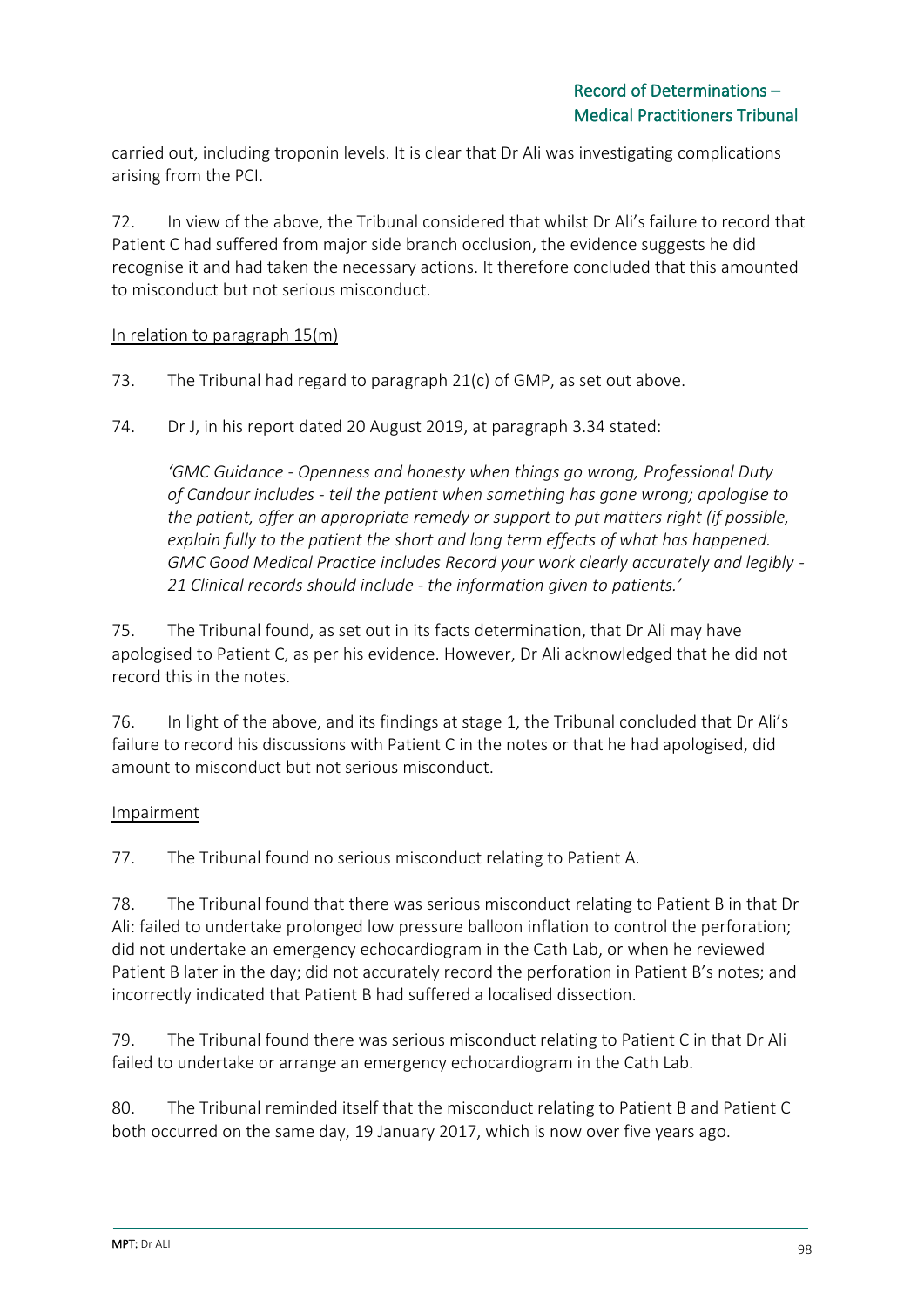81. In considering current impairment, the Tribunal noted that Ms Johnson accepted that Dr Ali has provided evidence of remediation, and that the passage of time has given him the opportunity to address his failings, which she accepted is to Dr Ali's credit.

82. The Tribunal had regard to Dr Ali's statement about remediation and the evidence he has provided.

83. The Tribunal noted that Dr Ali has kept his medical skills up to date since July 2018 whilst employed in several hospitals, undertaking roles which have maintained his knowledge and skills in aspects of cardiology even if he has not been able to undertake PCIs in all these roles. The Tribunal noted Dr Ali's appraisals which show that he has worked hard to maintain his skills, that he has performed well in each role and is highly regarded by his colleagues.

84. The Tribunal noted that Dr Ali has kept his medical knowledge up to date. He has attended training courses and read literature, not only aimed at keeping his knowledge updated but aimed at learning more about the aspects of his work which the Tribunal has found to be deficient, namely dealing with complications, including perforations in PCIs, and record keeping.

85. The Tribunal noted the colleague and patient 360 degree feedback. Dr Ali's patients speak of his professionalism, and good communication skills. His colleagues describe him as extremely conscientious, committed, and hard working. There were only two negative comments suggesting that Dr Ali might be a little more decisive and that his time management could be better. These were, however, isolated comments and did not reflect the positive nature of the feedback from nearly forty participants in the feedback provided in 2019.

86. The Tribunal noted that between November 2020 and May 2021, Dr Ali was appointed to a six-month locum consultant cardiology post at Dorset County Hospital delivering inpatient and outpatient services. A supervised mentorship was agreed for him to re-establish his interventional skills by undertaking PCIs. The programme started with a period of direct and then indirect supervision, followed by a period of independent practice but with regular feedback and critique of cases by his mentor, Dr K, clinical lead. The Tribunal heard evidence from Dr K at Stage 1 of the hearing and had a written testimonial from one of the supervisors of the programme, Dr P. Their evidence was that they considered Dr Ali to demonstrate good clinical judgement, to be safe and decisive in his decisions, but also to be ready to seek advice if required.

87. The Tribunal was provided with several Cath Lab reports along with reflections completed by Dr Ali following PCIs he undertook during this period. The Tribunal noted that they had been completed in a much more comprehensive manner, explained the procedures undertaken, and their outcomes in considerable detail. The Tribunal noted that Dr Ali had either undertaken himself, or jointly with others, both elective and emergency PCIs, including complex stenting, and one in which there was the complication of a dissection. The Tribunal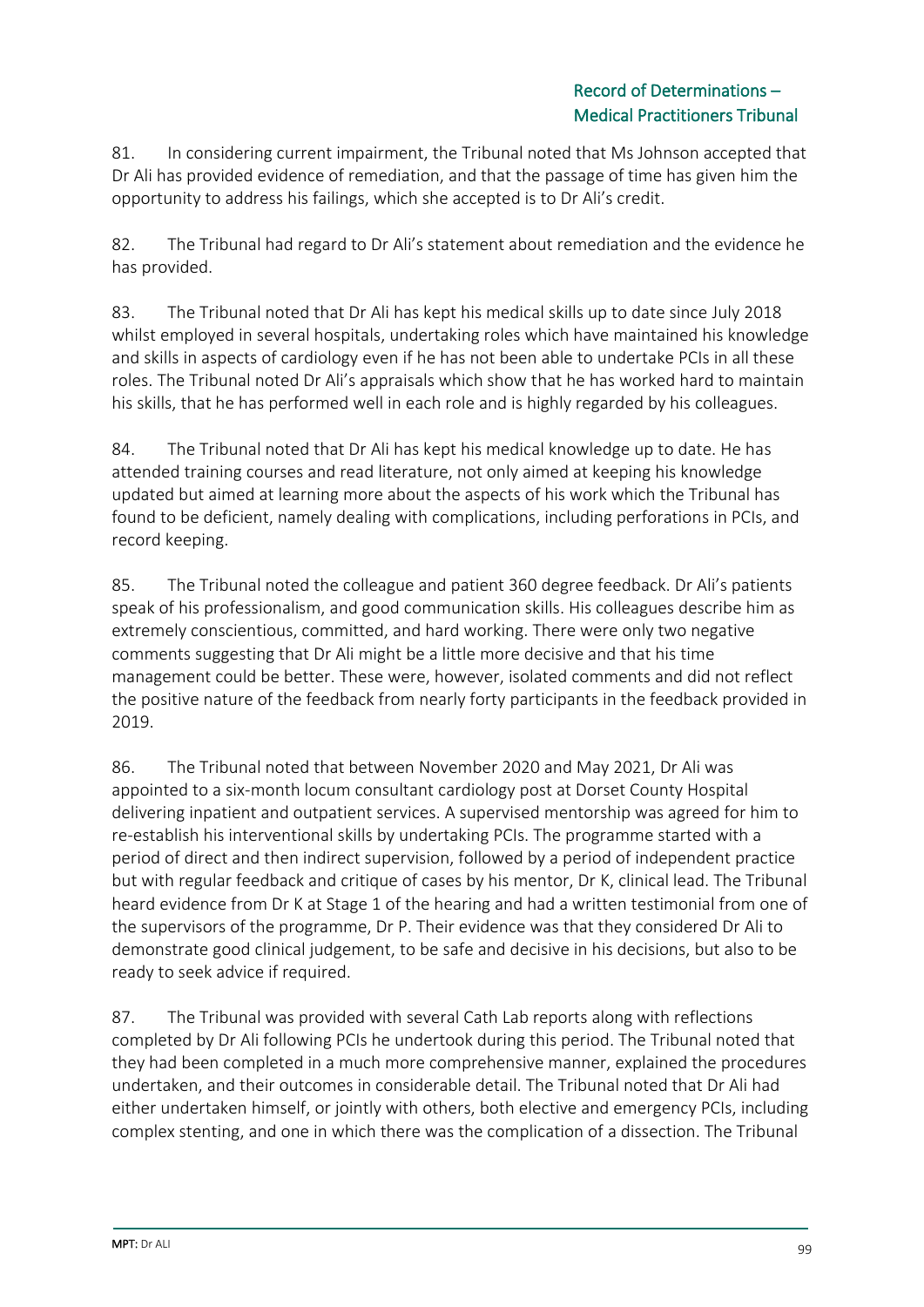noted that in the case involving the dissection, Dr Ali had recorded that he had apologised to the patient.

88. The Tribunal considered that this period at Dorset County Hospital to be highly significant in that it demonstrated that Dr Ali has returned to interventional cardiology, and that he did so in a safe manner. The Tribunal also considered that it showed, particularly in the CLRs, that Dr Ali had addressed the deficiencies found proved in his medical terminology, and in his record keeping. This was also shown in the handwritten reflective notes that Dr Ali completed after each PCI. This evidence also demonstrates that there have been no further concerns identified in Dr Ali's practice.

89. Overall, the Tribunal considered that Dr Ali has presented comprehensive evidence to show that he has remediated the serious misconduct which occurred in 2017. The Tribunal considered that by recognising the deficiencies which needed to be addressed, he has shown insight, and that he has taken significant steps to address those deficiencies. Indeed, the Tribunal considered that there was little more that Dr Ali could have done to demonstrate that his fitness to practise is no longer impaired.

90. For these reasons, the Tribunal considered there is no risk of Dr Ali repeating his misconduct. It considered that Dr Ali has spent the last five years learning from his mistakes. Mindful of the overarching objective, the Tribunal is satisfied that Dr Ali has demonstrated that he is now in a position to undertake interventional cardiology safely and that there is no risk to the public.

91. Given that Dr Ali has shown that he has learnt from his mistakes and remediated fully, the Tribunal considered that a finding of impairment is not required to maintain proper professional standards and maintain public confidence.

92. The Tribunal therefore determined that Dr Ali's fitness to practise is not impaired.

# Determination on Warning - 29/04/2022

1. As the Tribunal determined that Dr Ali's fitness to practise was not impaired, it considered whether in accordance with s35D(3) of the 1983 Act and under Rule 17(2)(m) of the Rules, a warning was required.

#### Submissions

# On behalf of the GMC

2. Ms Johnson submitted that a warning should be imposed in this case. She referred the Tribunal to the GMC's Guidance on Warnings (March 2021) ('the Guidance'), particularly paragraphs 32, which sets out factors to be considered when deciding whether a warning is appropriate.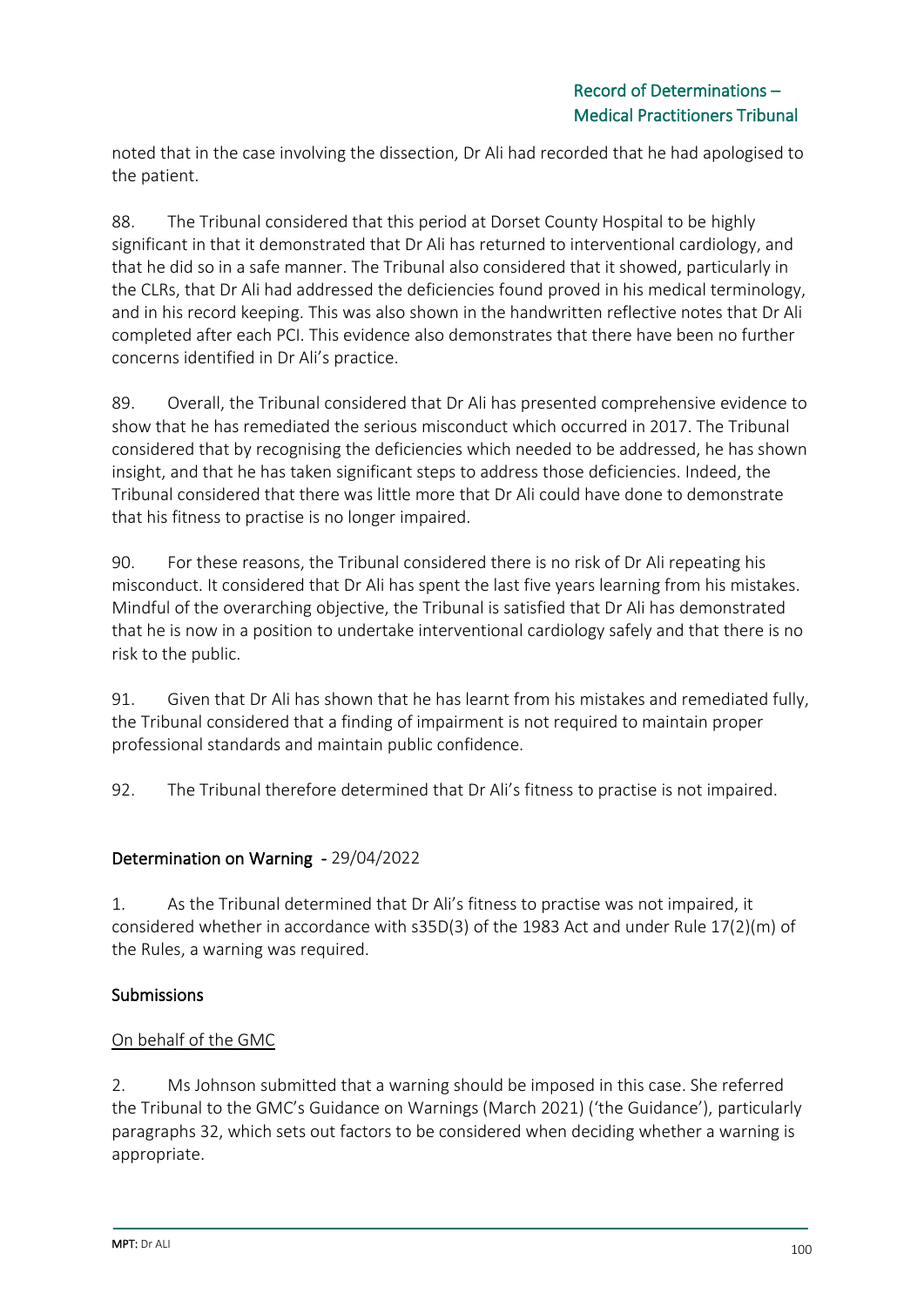3. She said that there have been a number of failings by Dr Ali which the Tribunal found amounted to serious misconduct. This indicated a significant departure from GMP. She said a warning is appropriate in this case.

### On behalf of Dr Ali

4. Mr Thomas submitted that a warning would serve no purpose. He referred to the factors set out in paragraph 32, which he said were relevant, including demonstrating insight, remediation, the lapse of time, a warning is not required. He referred the Tribunal to its determination on impairment, particularly paragraphs 88 - 90. He submitted that a warning should not be imposed.

### The Tribunal's Determination on Warning

5. The decision on whether or not to issue a warning is a matter for the Tribunal alone to determine exercising its own professional judgement. In making its decision the Tribunal has taken into account the submissions of both parties, and had regard to the Guidance.

6. Throughout its deliberations, the Tribunal had regard to the statutory overarching objective. In that regard, it bore in mind that its power to issue a warning is an important feature of its role of protecting the public, which includes protecting patients, maintaining public confidence in the profession, and declaring and upholding proper standards of conduct and behaviour.

7. The Tribunal applied the principle of proportionality, and weighed the interests of the public against Dr Ali's interests. The Tribunal bore in mind that a warning would not restrict Dr Ai's practice, however, current and future employability may be significantly affected by the imposition of a warning and the requirements to disclose it. If a warning was to be imposed, it would be published on the medical register via the GMC's website for a two-year period. After that period, they are no longer disclosed to general enquirers, but they are kept on record and disclosed to employers indefinitely on request.

8. The Tribunal bore in mind that a warning has a deterrent effect and sends out a signal to the doctor, the profession, and the public about what is regarded as unacceptable behaviour whilst maintaining public confidence in the profession and upholding proper professional standards and behaviour.

9. In making its decision, the Tribunal had regard to the Guidance, and in particular it had regard to paragraphs 13, 14, 16, 20, 21, 26, and 32 which state:

13 *'Although warnings do not restrict a doctor's practice, they should nonetheless be viewed as a serious response, appropriate for those concerns that fall just below the threshold for a finding of impaired fitness to practise.'*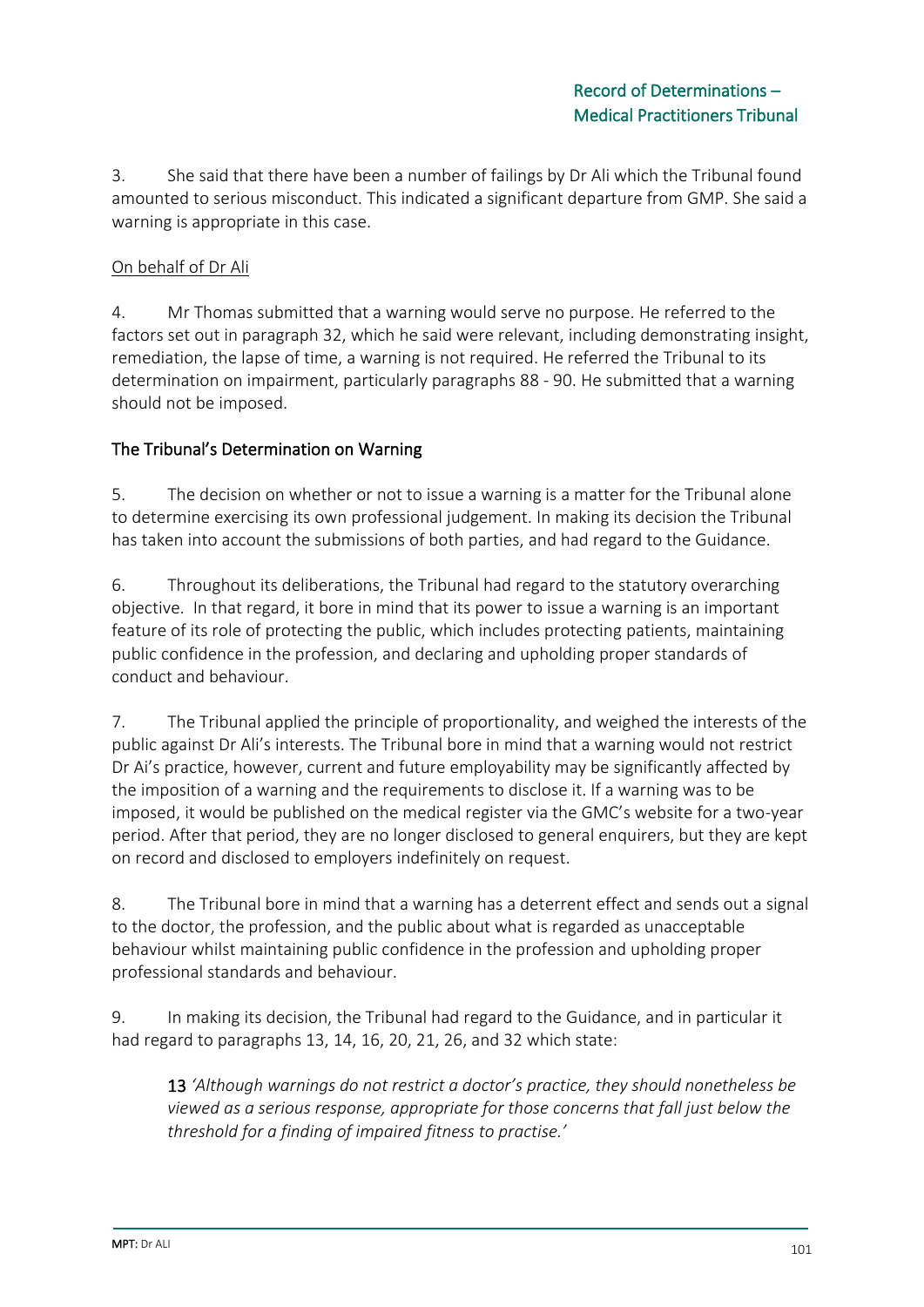### Record of Determinations – Medical Practitioners Tribunal

*14 'Warnings should be viewed as a deterrent. They are intended to remind the doctor that their conduct or behaviour fell significantly below the standard expected and that a repetition is likely to result in a finding of impaired fitness to practise. Warnings may also have the effect of highlighting to the wider profession that certain conduct or behaviour is unacceptable.*

*16 'A warning will be appropriate if there is evidence to suggest that the practitioner's behaviour or performance has fallen below the standard expected to a degree warranting a formal response by the GMC or by a MPTS tribunal. A warning will therefore be appropriate in the following circumstances:* 

• *there has been a significant departure from Good medical practice, …'* 

*20 'The decision makers should take account of the following factors to determine whether it is appropriate to issue a warning.* 

*a. There has been a clear and specific breach of Good medical practice or our supplementary guidance.* 

*b. The particular conduct, behaviour or performance approaches, but falls short of, the threshold for the realistic prospect test or in a case before a tribunal, that the doctor's fitness to practise has not been found to be impaired.*

*c. A warning will be appropriate when the concerns are sufficiently serious that, if there were a repetition, they would likely result in a finding of impaired fitness to practise. Warnings may be an appropriate response to any type of allegation (subject to the comments in paragraph 7 regarding cases solely relating to a doctor's health); the decision makers will need to consider the degree to which the conduct, behaviour or performance could affect patient care, public confidence in the profession or the reputation of the profession. If the decision makers consider that a warning is appropriate, the warning should make clear the potential impact of the conduct, behaviour or performance in question, accordingly.* 

*d. There is a need to record formally the particular concerns (because additional action may be required in the event of any repetition).'*

*21 'Given the terms and function of a warning, it will normally be appropriate to issue a warning following a specific breach of Good medical practice or allegation of misconduct rather than more generalised concerns about the standard of a doctor's practice.'*

*26 'In deciding whether to issue a warning the decision maker should apply the principle of proportionality, weighing the interests of the public with those of the practitioner. It is important to bear in mind, of course, that warnings do not restrict*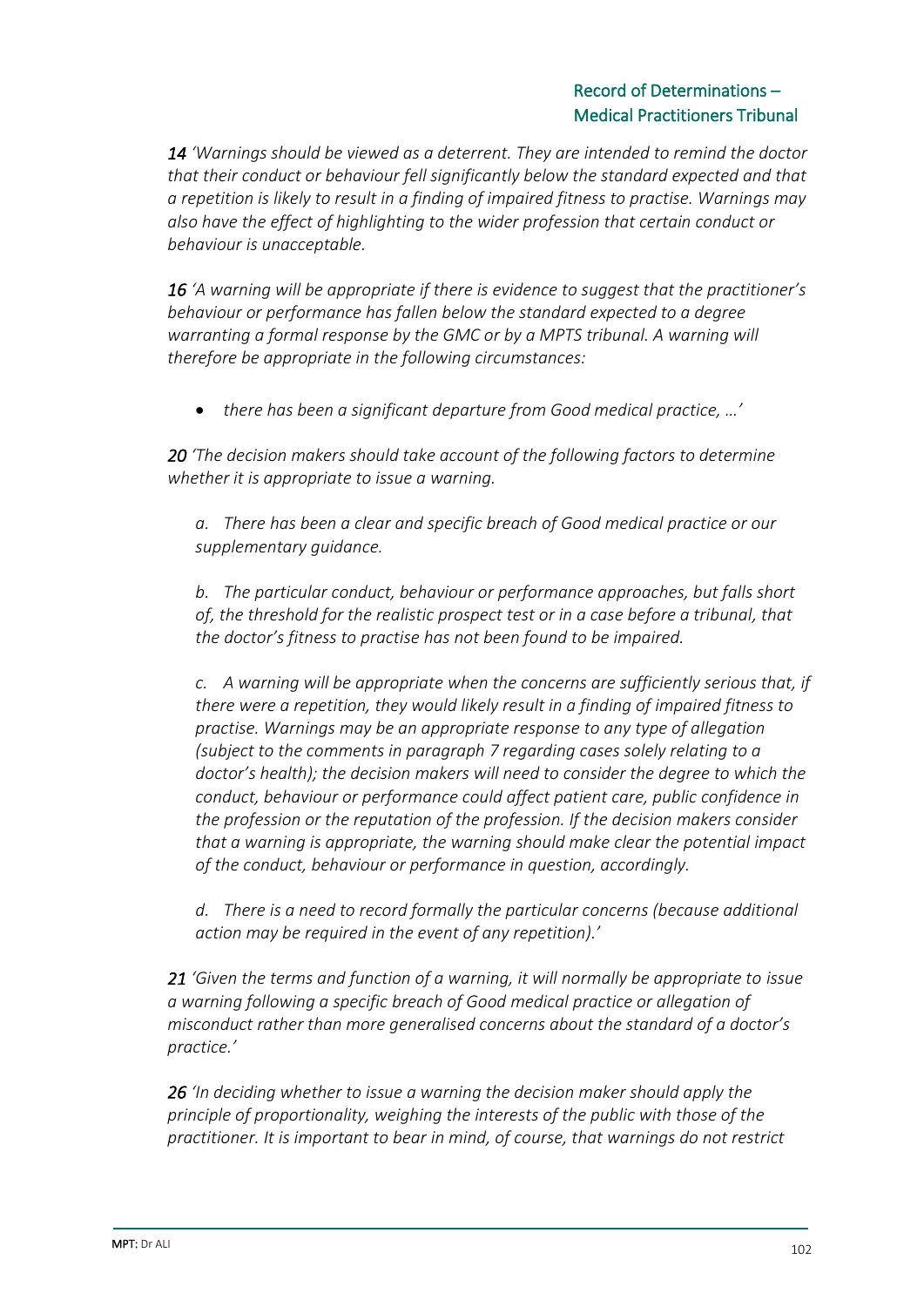*the practitioner's practice and should only be considered once the decision maker is satisfied that the doctor's fitness to practise is not impaired.'*

*32 'If the decision makers are satisfied that the doctor's fitness to practise is not impaired or that the realistic prospect test is not met, they can take account of a range of factors to determine whether a warning is appropriate. These might include:* 

- *a. the level of insight into the failings*
- *b. a genuine expression of regret/apology*
- *c. previous good history*
- *d. whether the incident was isolated or whether there has been any repetition*
- *e. any indicators as to the likelihood of the concerns being repeated*
- *f. any rehabilitative/corrective steps taken*
- *g. relevant and appropriate references and testimonials.'*

10. The Tribunal carefully considered the submissions made by Ms Johnson and Mr Thomas, and had regard to its findings at the Facts and Impairment stages.

11. At the Impairment stage the Tribunal identified that Dr Ali's actions breached a number of paragraphs of GMP. Whilst the Tribunal found that there was no current impairment of Dr Ali's fitness to practise, it was satisfied that the first limb of the test for a warning was met, as outlined at paragraph 16 of the Guidance.

12. Additionally, the Tribunal considered that the factors as outlined at paragraph 20 of the Guidance were relevant in this case. The Tribunal considered that there had been a clear and specific departure from GMP, as outlined in its determination on impairment. The doctor's fitness to practise had not been found to be impaired. It considered that if such misconduct was to be repeated, it would very likely lead to a finding of impaired fitness to practise in the future. However, the Tribunal considered, as set out in its determination on impairment, that Dr Ali presented no risk of repeating his misconduct. The matters before the Tribunal occurred some five years ago and since then, it was satisfied that there was no need to formally record the particular concerns in a warning.

13. The Tribunal considered the factors set out at paragraph 32 of the Guidance. It was satisfied that Dr Ali had gained full insight into his misconduct, and expressed genuine regret for his actions. He has an otherwise unblemished career, with the misconduct in this case having occurred some five years ago, of which there had been no repetition. Dr Ali had taken corrective steps and had fully remediated, and been able to submit comprehensive evidence, as well as positive references and testimonials to demonstrate this. The Tribunal that all the factors set out in paragraph 32 of the Guidance were satisfied by Dr Ali.

14. The Tribunal noted that paragraph 21 of the Guidance that it would 'normally' be appropriate to issue a warning following a specific breach of GMP, but in Dr Ali's case, the Tribunal considered that it had to balance against this that he satisfied all factors in paragraph 32 and that he had not just fallen below the threshold for a finding of impaired